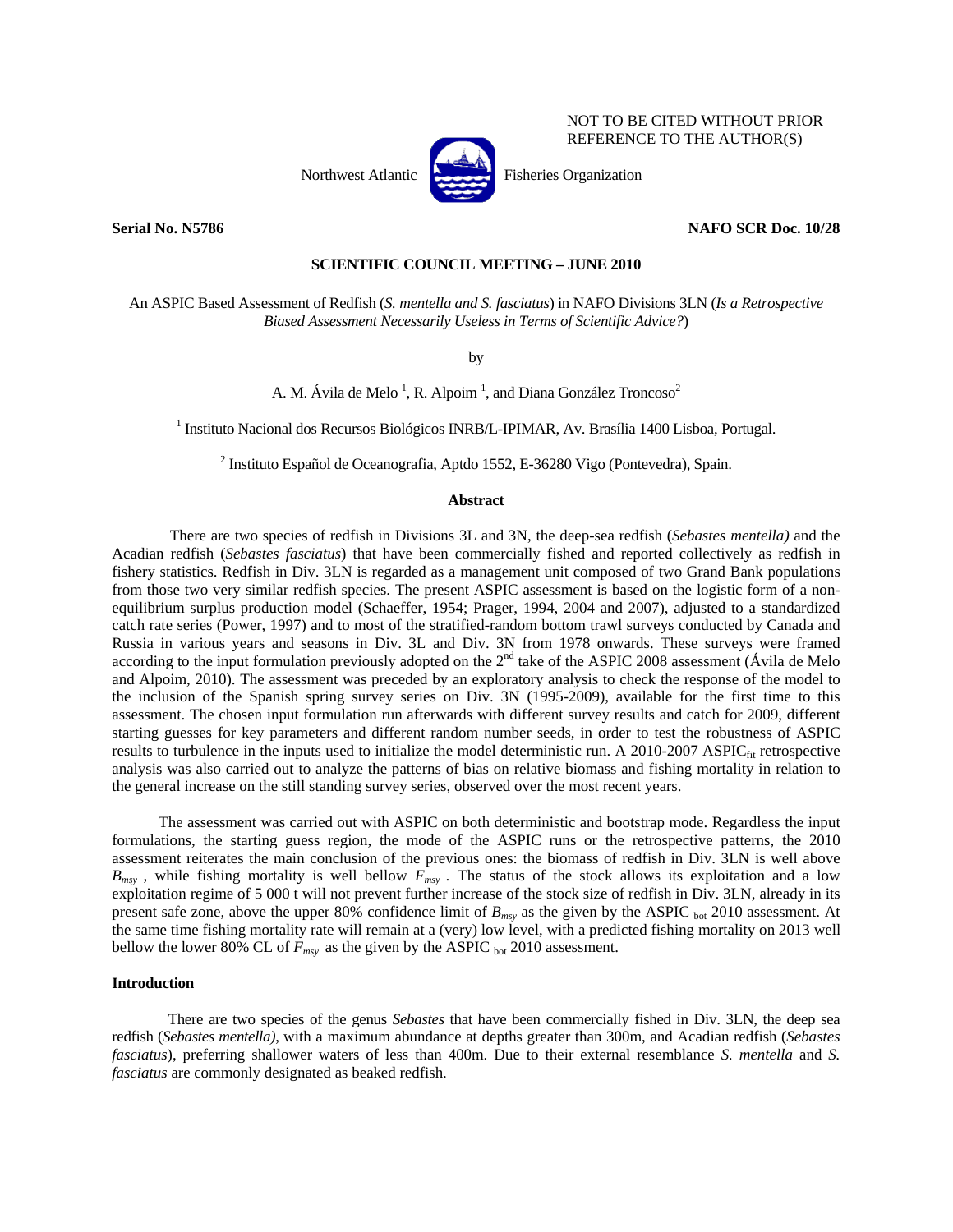Beaked redfish are viviparous with the larvae eclosion occurring right before or after birth, long living and slow growing, with females attaining size of 50% maturity at 30-34cm (Power, 2001). Both species have pelagic and demersal concentrations as well as a long recruitment process to the bottom. Their external characteristics are very similar, making them difficult to distinguish. Therefore they are reported collectively as "redfish" in the commercial fishery statistics. *S. mentella* and *S. fasciatus* are also treated as a single species in the Grand Bank surveys carried out by Canada, Russia and more recently by EU-Spain.

This redfish assessment regards the beaked redfish in Div. 3LN as a management unit composed of two Grand Bank fish populations of two very similar species. Nevertheless, it is accepted that in this management unit *S. mentella* is the dominant population, representing almost 100% of the commercial catch and the major proportion of the exploitable redfish biomass in Divisions 3L and 3N.

A revised ASPIC model (Prager, 1994, 2004 and 2007) was evaluated at the June 2008 meeting (NAFO, 2008). The model incorporated most of the stratified-random bottom trawl surveys conducted by Canada and Russia in various years and seasons in Div. 3L and Div. 3N, from 1978 onwards. All input series consist of annual observed values and the ASPIC version 5.16 fit the logistic form of the production model (Schaefer, 1954).

STACFIS agreed that *the fitted biomass trajectory from the ASPIC revised model agreed with the input index series at a qualitative level. However, STACFIS had serious concerns about the results of the ASPIC model basically related with an unrealistically high B2008/Bmsy ratio (close to 1.9), and with the low correlations between model and input data. Therefore the ASPIC model was not accepted as a quantitative basis for the 2008 assessment of this stock.* 

 In 2010 we return to an ASPIC full assessment: avoiding the duplication of surveys in the input data sets, including for the first time the Spanish spring survey series on Div. 3N (1995-2009) in the exploratory analysis, relating adjustments in the model biomass trajectory to the most recent trends in surveys, and finally making retro projections till 2013 from the last four assessments (2010-2007). In brief, the present work aims to demonstrate that the 3LN redfish ASPIC based assessment is not a flaw assessment, despite the apparent poor fit of the model to the data and the (model induced) retrospective patterns back in time.

# **Commercial Fishery**

### Nominal catches and TAC's

 Reported catches from Div. 3LN declined from 45 000 to 10 000 t on the first years of catch records (1959- 1964) and oscillated afterwards (1965-1985) around an average level 21 000 tons. Catches increased sharply to a 79,000 t high in 1987 and fall steadily to 450 t, a minimum reached in 1996. From 1986 till 1993 reported catches were well above TAC's while on subsequent years were well bellow (1994-1997). Catch increased to 900 t in 1998, the first year under a moratorium on directed fishing, with a further increase to 2 600 t in 2000. Catches declined gradually and stabilized at 650 t level in 2004-2005. Catch returned to the historic low level in 2006 with 496 t, recorded an unexpected three times fold increase in 2007 with 1664 tons, drop in 2008 to 600 t but increase again in 2009 to 1051 t (Table 1, Fig. 1).

The NAFO Fisheries Commission implemented a moratorium on directed fishing for this stock in 1998. In June 2008 the Scientific Council recognized that there was enough evidence to allow a small amount of direct fishing (not exceeding 3 500 t in 2009), taking into account the high biomass and very low fishing mortality indices observed recently (NAFO, 2008). Despite this recommendation the Fisheries Commission decided to continue the ban on direct fishing for redfish in Div. 3LN in 2009 coupled with a 10% redfish by-catch rate in other fisheries. In June 2009 the Scientific Council confirmed that recent levels of catches have not altered the upward trend of the stock, as shown by both spring and autumn surveys (NAFO, 2009), and Fisheries Commission finally reopen the fishery with a TAC for 2010 of 3 500 t.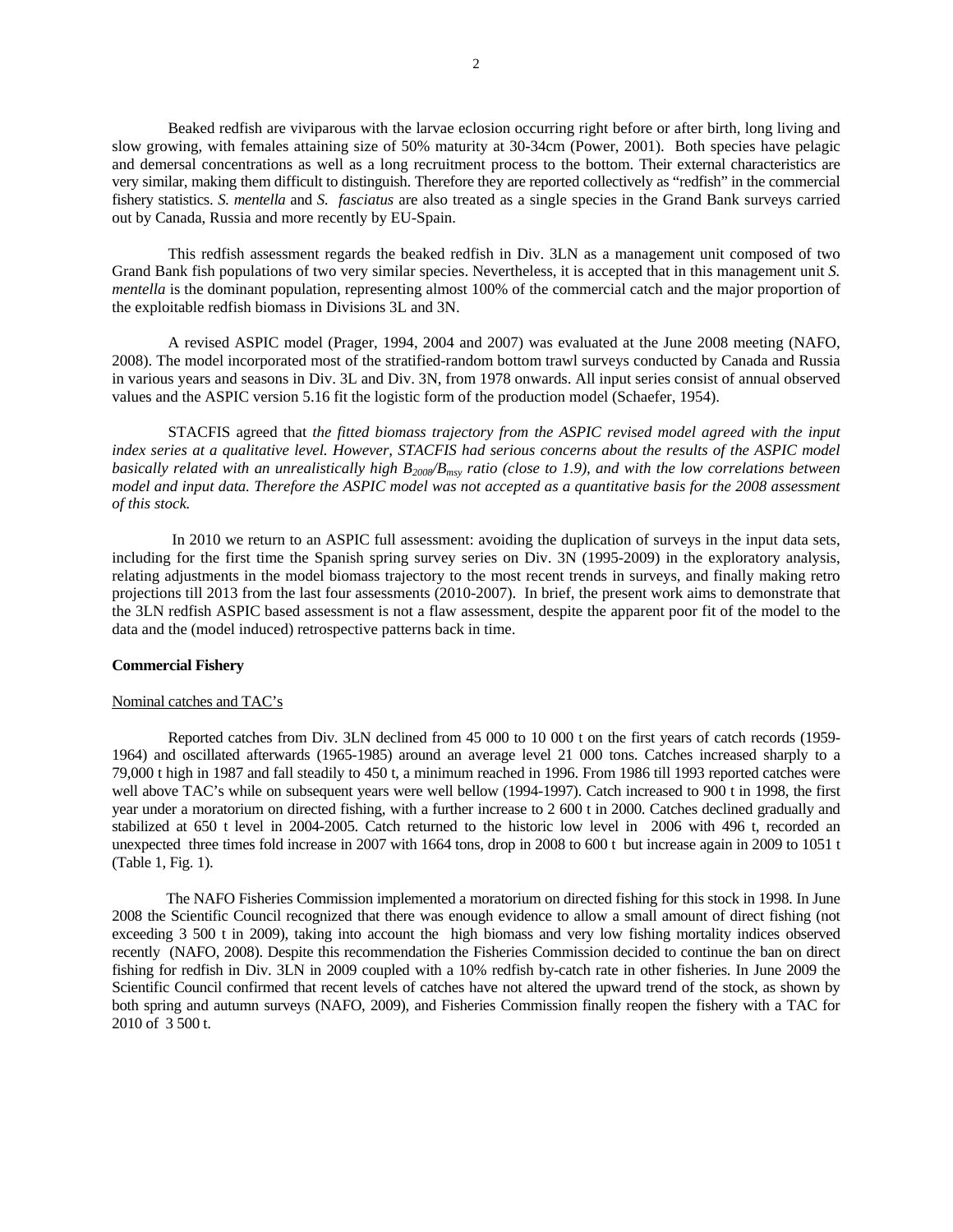## Description of the fishery

In the early 1980's the former USSR, Cuba and Canada were the primary fleets directing for redfish in Div. 3LN. The rapid expansion of the fishery was due to the entry of EU-Portugal in 1986 and South Korea in 1987, along with various re-flagged fleets. In the early 1990's Russia and the Baltic mid-water trawlers, together with South Korea and Portuguese bottom trawlers, were still responsible for the bulk of fishing effort, concentrated by that time on the "Beothuk Knoll" (Div. 3LMN border, southwest of the Flemish Cap).

South Korea left the area by the end of 1993 and from 1994 onwards the other fleets reduced effort substantially on Div. 3LN. The quick decline of redfish catch rates was the main reason for this reduction of redfish fishing effort, and justified its partial shift southwest to Div. 3O. Since 1994 most of the redfish catches in NAFO Divisions 3L and 3N were taken as by-catch of the Greenland halibut fishery pursued from the northern slopes of the Sackville Spur in Div. 3L through Flemish Pass till the canyons of southern Grand Bank in Div. 3N. The EU-Portugal and EU-Spain bottom trawl fleets have been the main fleets responsible for the 3LN redfish by-catch during the moratorium years. In 2009 there are records of a sporadic direct redfish fishery in Div. 3N conducted by Portuguese vessels.

### Catch and Effort

On the 1997 assessment (Power, 1997) catch/effort data for Div. 3L and Div. 3N from 1959 to 1995 were analyzed with a multiplicative model (Gavaris, 1980) in order to derive a catch rate series for each division standardized for country-gear-tonnage class, NAFO division, month, and amount of by-catch associated with each observation. Both CPUE series shows much within year variability over time, with no statistically difference between the catch rates for most of the years. That assessment considered that *catch rate indices for Div. 3L and Div. 3N were not reflective of year to year changes in population abundance but they may be indicative of trends over longer periods of time*.

The present assessment recovers the predicted effort series in fishing hours for Div. 3L and Div. 3N from the 1997 multivariate analysis, in order to derive a single annual catch rate for Div. 3LN. For each year of the 1959-1994 interval this standardized catch rate is given by the ratio between the sum of Div. 3L and Div. 3N Statlant catch (thousand tons) and the sum of Div. 3L and Div. 3N predicted effort (fishing hours). The catch rates for Div. 3LN are presented on Table 2 and Fig. 2 (normalized to the mean in the figure). Catch rate for Div. 3LN increased on the first years of the time series, 1959 till 1967, oscillated around the average on the intermediate years and declined after 1987. On the final years of this CPUE series, 1990-1994, catch rates were stable at a minimum level.

## Commercial fishery sampling

Most of the commercial length sampling data available for the 3LN beaked redfish came, since 1990, from the Portuguese fisheries and has been annually included in the Portuguese research reports on the NAFO SCS Document series (Vargas *et al.*, 2010). Taking into account that the majority of the length sampling was from depths greater than 400m, these data should represent *S. mentella* catches. Length sampling data from Spain and Russia were used to estimate the length composition of the commercial catches for those fleets in several years (González *et al*., 2009; Skryabin *et al*., 2010). The 1990-2009 per mille length composition of the Portuguese trawl catch was applied to the rest of the commercial catches (Table 3a). In all cases the 3LN beaked redfish length weight relationships used on the absolute length frequency vectors of the commercial catch were derived from the sampling on board of the Portuguese redfish by-catches on both Divisions 3L and 3N (Table 3b).

The overall mean length of the 1990-2009 catch (arithmetic mean of the annual mean lengths of the commercial catch) was used to derive length anomalies of the 3LN catch over this period (Table 3a, Fig. 3). The proportion of small redfish (less than 20cm) in the catch is presented as well in Table 3a. The purpose of the length anomalies was to detect eventual shifts in the length structure of the catch that could reflect changes in the exploitable stock structure. As for the proportion of small redfish, an important increase on the numbers of small redfish in the catch could reflect the one ore more good recruitments.

Above average mean lengths, an apparent stable length structure of the catch with no clear trends towards smaller or larger length groups and proportions in numbers of small redfish usually bellow 1%, are observed on most of the years of the 1990-2005 interval. However, well bellow average mean lengths occurred on 2006, 2008 and 2009,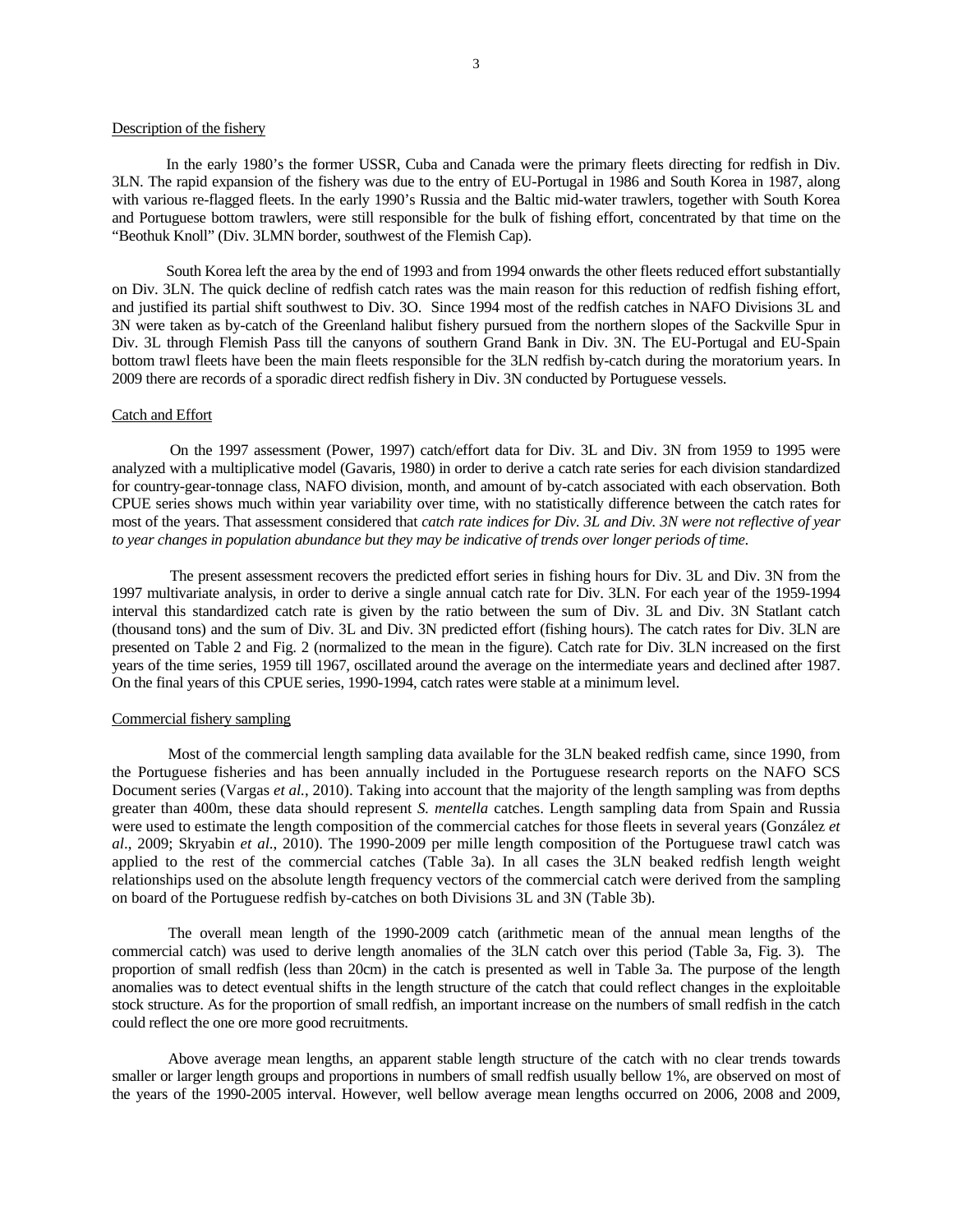coupled with high proportions of small redfish in the catch(Table 3a, Fig. 3). It is obvious that, under a very low exploitation regime, such sudden drop on the mean lengths of the redfish by-catch in Div. 3LN on the most recent years can only reflect the income of above average year classes to the exploitable stock, from 4-5 years back in time.

### **Research Surveys**

 From 1978 till 1990 several stratified-random bottom trawl surveys have been conducted by Canada in various years and seasons in Div. 3L. However only since 1991 Canadian stratified-random surveys covered both Div. 3L and Div. 3N on a regular annual basis: a spring survey (May-Jun.) and an autumn survey (Sep.-Oct. 3N/Nov.-Dec. 3L for most years). The design of the Canadian surveys was based on a stratification scheme down to 732 m for Div. 3LN (Doubleday, 1981). From 1996 onwards the stratification scheme has been updated to include depths down to 1 464 m (800 fathoms) (Bishop, 1994), but only the autumn surveys have swept strata bellow 732 m depth, most on Div. 3L.

 Up until the autumn of 1995 the Canadians surveys were conducted with an Engels 145 high lift otter trawl with a small mesh liner (29 mm) in the codend and tows planned for 30 minute duration. Starting with the autumn 1995 survey in Div. 3LN, a Campelen 1800 survey gear was adopted with a 12 mm liner in the codend and 15 minute tows. A comparison of the generated data with the original Engel data suggested overall trends in abundance were the same except that the relative measure of abundance estimated for the Campelen trawl conversions were higher (Power and Parsons, 1998).

All surveys on Div. 3L have Engel data converted into Campelen equivalents from 1985 onwards, with the exception of the spring survey (conversion since 1980). Abundance and biomass indices have been converted into Campelen equivalents since the start of Canadian surveys on Div. 3N, in 1991. Campelen equivalent data series extended till 1994 (autumn surveys in Div. 3L and Div. 3N) or 1995 (spring surveys in Div. 3L and Div. 3N) and are coupled with the original Campelen series starting since then. No spring survey was carried out in 2006 on Div. 3N. As regards Canadian surveys, only Campelen data and Engel data converted into Campelen equivalents are used in this assessment.

Since 1983 Russian bottom trawl surveys in NAFO Div. 3LMNO turn to stratified-random, following the above mentioned Canadian stratification for Sub area 3. On 1984 standard tows were set to half hour at 3.5 knots, with a standard gear. From 1984 till 1990, vessels conducting this survey were of the same tonnage class (the BRMT series) with the exception of 1985, when a vessel of smaller tonnage class (PST series) was employed. This smaller category was later employed on the 1991 and 1993 surveys. On 1992 and 1994 no survey was carried out in Div. 3N. On 1995 the Russian bottom trawl series in NAFO Sub area 3 was discontinued (Bulatova *et al.*, 1997).

On 1992 redfish results of the 1984-1991 stratified-random surveys in Div. 3LN by Russia were revised according to standard methodology (Power and Vaskov, 1992). Mean number and mean weight per standard tow were estimated from successful sets only, each tow being adjusted to 1.8 n mi. distance before analysis. Overall mean estimates by year and division were derived from the respective means by strata (weighted by the stratum area) and presented with associated 95% CI's. Survey abundance and survey biomass are finally tabulated by year and division. However in 1994, a Russian research document presents new figures for redfish bottom survey abundance and biomass from the same Russian survey series in Div. 3LN (1984-1991, plus the results of the 1993 survey) (Vaskov, 1994). No details are given regarding the method and the strata used to derive these new figures. The two series (Power, 1984- 1991; Vaskov, 1984-1991 and 1993) are considered as alternate biomass indices for Div. 3LN combined. According to the results of the exploratory analysis preceding the 2008 ASPIC assessment (Ávila de Melo *et al.*, 2008), the model fits better to the "Power revised" 1984-1991 Russian survey series and since then this is the 3LN Russian series incorporated in the input.

 In 1995 EU-Spain started a new stratified-random bottom trawl spring (May-June) survey on NAFO Regulatory Area of Div. 3NO. Despite changes on the depth contour of the survey, all strata in the NRA till 732m were covered every year following the standard stratification. From 1998 onwards the Spanish survey was extended to 1464 m (with the exception of 2001, with 1116m depth limit) and in 2004 expanded to the Regulatory Area of Div. 3L. From 1995 till 2000 the survey was carried out by the Spanish stern trawler *C/V Playa de Menduiña* using a *Pedreira* bottom trawl net. In 2001 the *R/V Vizconde de Eza* , trawling with a *Campelen* net, replaced the commercial stern trawler. In order to maintain the data series obtained since 1995, comparative fishing trials were conducted in spring 2001 to develop conversion factors between the two fishing vessel and gear combinations.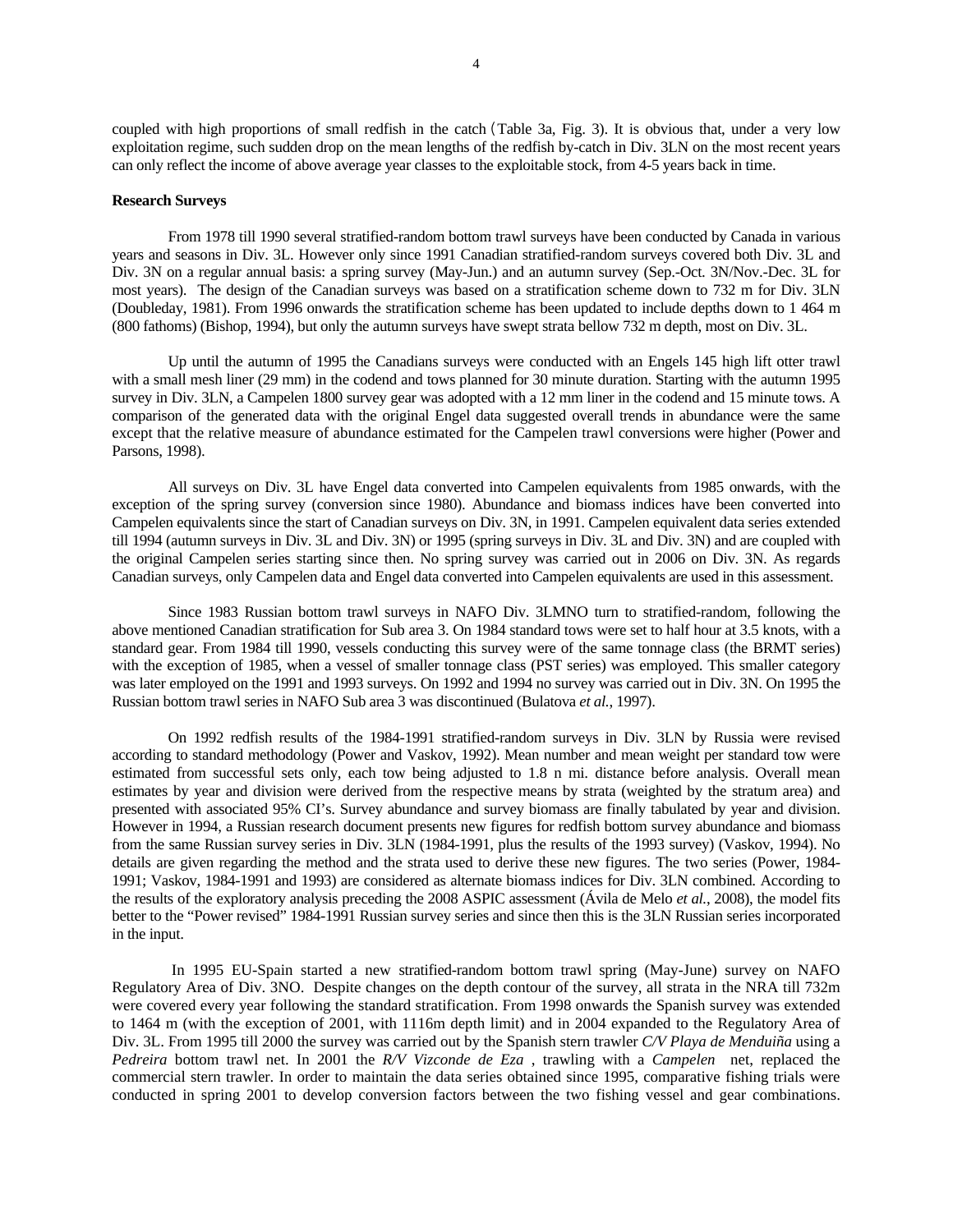Former Div. 3NO redfish survey indices from C/V *Playa de Menduíña* have now been transformed to R/V *Vizconde de Eza* units (*González et al.*, 2010), and so, for the first time, the Div. 3N Spanish spring survey series (1995-2009) is included in the present assessment framework.

### Survey biomass and female spawning biomass

All available survey biomass from stratified-random bottom trawl surveys are presented in Table 4. About 84% of the survey data are included in the exploratory analysis and 76% incorporated in the ASPIC assessment input. The 1991-2009 spring and autumn survey indices for Div. 3LN combined (biomass and female SSB) are also presented on Table 4. In order to turn the survey series comparable and facilitate the detection of trends within stock dynamics, the survey biomass series used in the assessment framework and the female SSB survey series were standardized and so presented on Figure 4a and 4b.

From the first half of the 1980s to the first half of the 1990s Canadian survey data in Div. 3L and Russian bottom trawl surveys in Div. 3LN suggests that stock size suffered a substantial reduction, as response to catches raising from an average of 21 000 tons (1965-1985) to 41 500 tons (1986-1992). Redfish survey bottom biomass in Div. 3LN remained well bellow average level until 1998 and start a discrete and discontinuous increase afterwards. A pronounced increase of the remaining biomass indices has been observed over the most recent years since 2006. Considering all available bottom trawl survey series occurring in Div. 3L and Div. 3N from 1978 till 2009, 100% of the biomass indices were above the average of their own series on 1978-1985, only 25% on 1986-2005, and 85% on 2006-2009.

In order to estimate spring and autumn female spawning survey biomass by division, Div. 3L and Div. 3N female maturity at length vectors (Power 2001; Ávila de Melo et al., 2005) were applied to the 1991-2009 female abundances at length of the spring and autumn surveys. Female spawners and stock abundance at length by division were used to calculate SOP female spawning and stock biomass for Div. 3L and Div. 3N, using sex combined length weight relationships derived from data collected on board of the Canadian autumn surveys, 1997-2004 (Power, *pers. comm.*, 2005). The SOP ratios (SSB/stock biomass) by division were then applied to the respective swept area survey biomasses to give the spring and autumn female SSB in Div. 3L and Div. 3N.

 Both 1991-2009 spring and autumn standardized female SSB series for Div. 3LN combined showed very similar patterns to correspondent survey biomass series over the years, with all observations above average since 2006 (Fig.4b).

# Abundance at length

Spring and autumn survey abundance at length, for Div. 3LN combined, are presented in Table 5a and 5b. The overall 1991-2009 mean length for each survey series (arithmetic mean of the annual mean lengths of the survey abundances at length) was used to derive the spring and autumn survey length anomalies for the stock over this period (Table 5a and 5b, Fig. 5a and 5b). During the first half of the 1990's on both survey series the length anomalies were negative or slightly positive. Mean lengths on most of the years between 1996 and 2004 were well above the mean, reflecting a shift on the stock length structure to larger individuals probably justified by a higher survival of the year classes through this interval. However since 2005 mean lengths generally fall to bellow-well bellow average, just as observed on the by-catch from the commercial fisheries (Fig 3). This most recent pattern on surveys and by catch at length seems to confirm the occurrence of one or more recent pulses on recruitment, the first to be detected on this stock since 1991-1992.

#### **ASPIC assessment suite**

A non-equilibrium surplus production model (ASPIC; Prager, 1994, 2004 and 2007) was used to assess the status of the stock. The model was adjusted to the updated surveys under the formulation adopted on the *"The 2nd Take of the 2008 Assessment of Redfish in NAFO Divisions 3LN,"* (Ávila de Melo and Alpoim, 2010) plus the Spanish spring survey on Div. 3N. The input series are summarized bellow: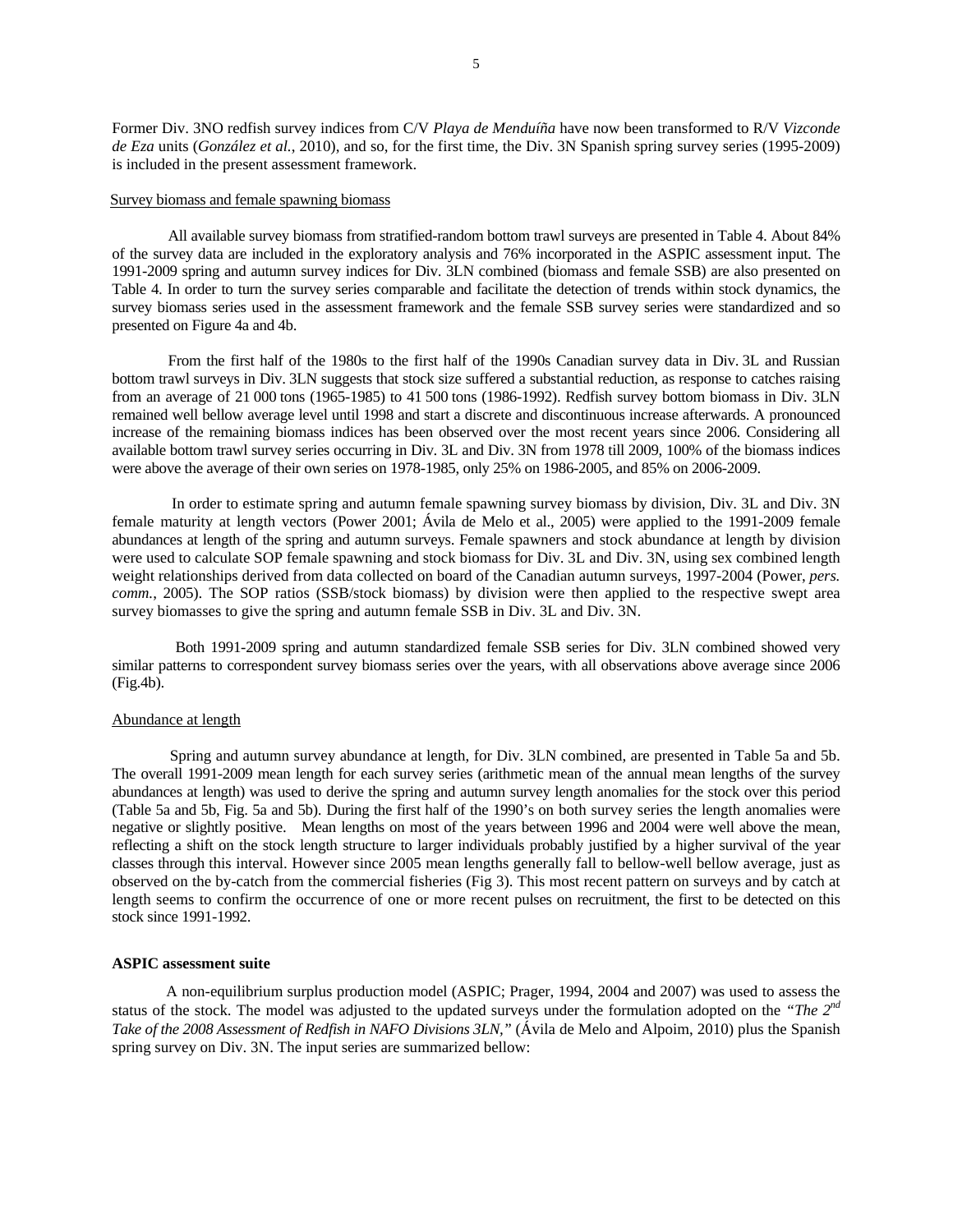| 11 (Statlant CPUE)            | Statlant cpue for Div. 3LN, 1959-1994 & catch for Div. 3LN 1959-2009                       |
|-------------------------------|--------------------------------------------------------------------------------------------|
| I2 (3LN spring survey)        | Canadian spring survey biomass for Div. 3LN, 1991-2005, 2007-2009                          |
| 13 (3N autumn survey)         | Canadian autumn survey biomass for Div. 3N, 1991, 1993-2009                                |
| 14 (3LN Power russian survey) | Russian spring survey biomass for Div. 3LN, 1984-1991 (Power and Vaskov, 1992)             |
| 15 (3L winter survey)         | Canadian winter survey biomass for Div. 3L, 1985-1986 and 1990                             |
| I6 (3L summer survey)         | Canadian summer survey biomass for Div. 3L, 1978-1979, 1981, 1984-1985, 1990-1991 and 1993 |
| I7 (3L autumn survey)         | Canadian autumn survey biomass for Div. 3L, 1985-1986, 1990-1994, 1996-2009                |
| 18 (3N spring spanish survey) | Spanish survey biomass for Div. 3N, 1995-2009 versus 1995-2008                             |

All input series consist of annual observed values and were given equal weight in the analysis. On the rest of the analysis each Canadian series is referred by its season and division(s), while the Russian and Spanish series are referred by their country name. The model assumes that all catchability coefficients are constant over time. Because of the imprecision associated with the estimate of catchability for the various indices, absolute estimates of stock size and fishing mortality are normalized to the stock size and fishing mortality at MSY (*Bmsy* and *Fmsy* respectively). That is why normalized estimates are included in ASPIC output and used in the printer plots trajectories of biomass and fishing mortality. In a production model fishing mortality refers to catch/biomass ratio.

### Basic assumptions

In this assessment the ASPIC version 5.16 fit the logistic form of the production model (Schaefer, 1954). Being *K* the carrying capacity stock biomass, *r* the intrinsic rate of stock biomass increase, *C* the catch biomass, *MSY* and *Bmsy* the long term yield and biomass associated with *Fmsy* , the model basic assumptions are:

1) A logistic population growth over time of the unexploited stock (Schaefer, 1954)

$$
dB_t / dt = rB_t - (r / K)B_t^2 \qquad (1)
$$

2) For an exploited stock catch is also incorporated in the population growth

$$
dB_t / dt = rB_t - (r / K)B_t^2 - C_t \quad (2)
$$

3) The biological reference points are

a.  $MSY = rK/4$  (3)

- b. *Bmsy* =  $K/2$  (4)
- c.  $Fmsy = r/2$  (5)

 Starting with user guesses (seeds) for the key parameters, Initial Biomass (as a ratio to *Bmsy*), *K*, *MSY* and catchability coefficients for each biomass index, ASPIC generate iteratively estimates of expected biomass indices for each series of observed indices. The key parameters of the model are found by a minimization routine for log squared residuals of *cpue* and biomass from each input survey series.

A summary of the ASPIC model (Prager, 1994) can be found on the 2003 assessment of redfish in Div. 3M (Ávila de Melo *et al.*, 2003).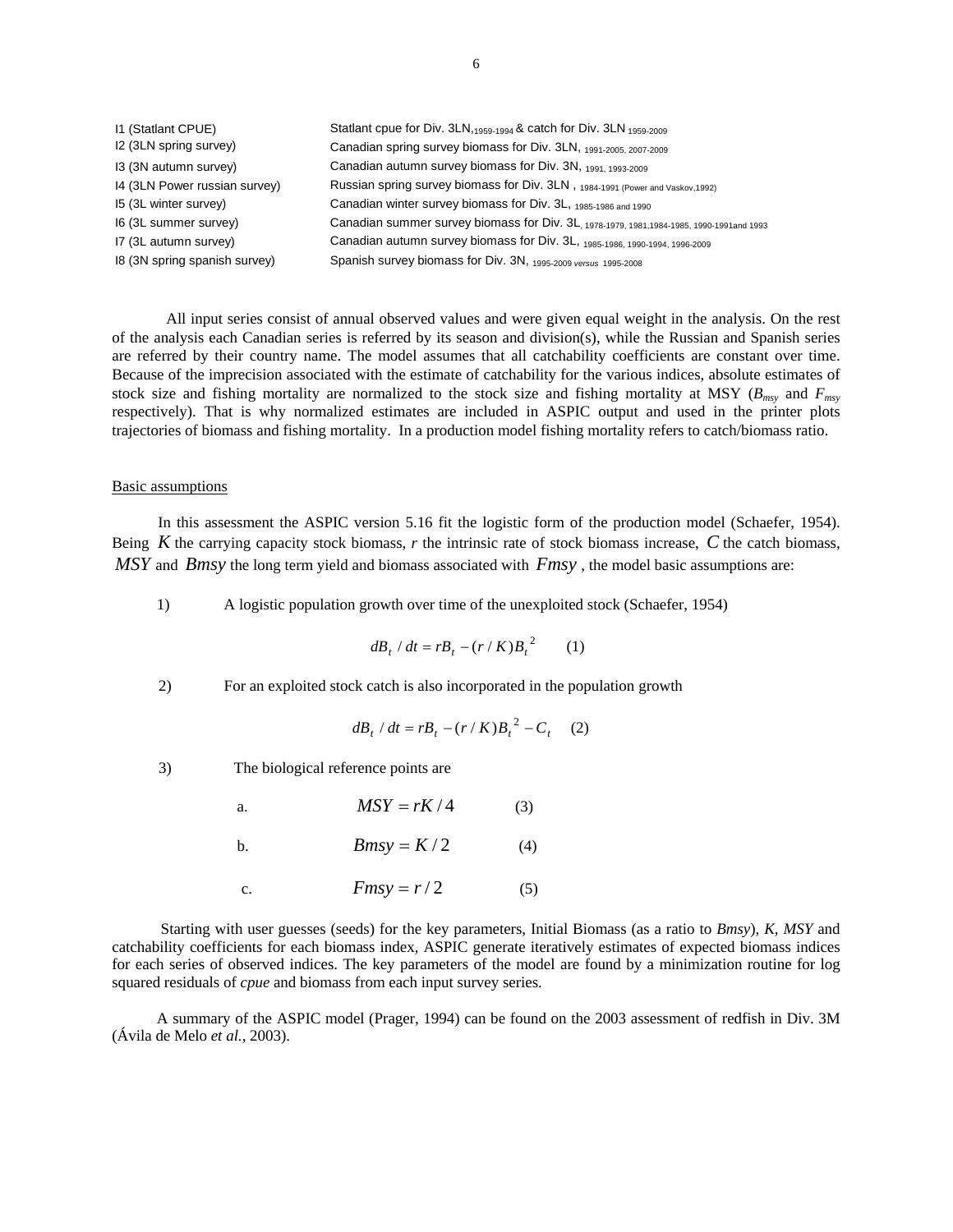## Input file settings

The ASPIC Ver. 5.16 (Prager, 2007) requires from the user a set of initial definitions/starting guesses /constraints that have been specified in the input file as follows:

> Line 1: Both FIT and BOT program modes were used. Starting guesses and minimum and maximum bounds were kept constant from FIT to BOT mode.

> Line 2: Fit the LOGI STIC (Schaefer) model with condition fitting on YLD (yield) and **SSE** (sum of squared errors) as objective function.

Line 4: 1000 Number of bootstrap trials when running on BOT mode.

Line 11: OdO No penalty term in objective function for B1>K (biomass on the 1st year of the assessment greater than carrying capacity biomass).

Line 12: 8 (maximum number of) data series are to be analyzed as biomass index of the stock (Statlant CPUE, five Canadian, one Russian and one Spanish survey).

Line 13: 1d0 1d0 1d0 1d0 1d0 1d0 1d0 1d0 When computing the objective function the squared residuals of each one of the 8 data series have equal weight.

Line 14: 0. 5d0 Starting guess for  $B/\mathcal{K} = 0.5$ , the biomass on the 1<sup>st</sup> year of the assessment was assumed to be at *Bmsy* level.

Line 15: 2.0d4 Starting guess for *MSY* = 20000 t. Between 1965 and 1985 catches oscillated with no trend around 21000, catch rates declined when catches were raised above that level.

Line 16: 2. 000E+05 Starting guess for carrying capacity  $K = 200000$  t, perhaps a rather conservative guess, roughly corresponding to the most recent high observed level of survey biomass (Table 5, spring and autumn survey biomasses on Div. 3LN) after more than a decade of fishing mortality close to 0. However even doubling the maximum observed biomass (2009, autumn survey on Div. 3LN), a starting guess of  $K = 500000$  t would arrive to the same results.

Line 17: Catchability starting guess for

- STATLANT cpue, 9.007E-06 (*q* of Statlant CPUE for Div. 3M redfish ASPIC assessment, Ávila de Melo *et al.* 2003);
- spring survey on Div. 3LN combined, 0.658d0 (average 3LN spring survey/autumn survey biomass ratio, assuming that autumn survey biomass is a proxy of absolute stock biomass);
- autumn survey on Div. 3N, 0.759d0 (average autumn survey on Div. 3N/Div. 3LN biomass ratio);
- Russian survey on Div. 3LN combined, 0.658d0 (same as for the correspondent Canadian spring survey);
- winter survey in Div. 3L, 0.322d0 (average spring survey on Div. 3L/Div. 3LN ratio times average spring in Div. 3LN/autumn Div. 3LN ratio);
- summer and autumn survey in Div. 3L 0. 275d0 (average autumn survey Div. 3L/Div. 3LN ratio);
- Spanish survey on Div. 3N 0.759d0 (the same as the correspondent Canadian autumn survey).

Line 18:  $1 \ 1 \ 1 \ 1 \ 1 \ 1 \ 1 \ 1 \ 1 \ 1 \ 1 \ 1 \ 1$  All key parameters of the model (*B1/K*, *MSY*, *K*,  $q_{cpue}$ , *qspring3LN* , *qautumn3N* , *qrussiann3LN* , *qwinter3L* , *qsummer3L, qautumn3L qspanish3N*) are estimated by the ASPIC program and not kept constant at the starting guess.

Line 19 and Line 20: minimum and maximum bounds on the estimate of *MSY* (5000-50000 t) and *K*  $(100000-500000t)$  respectively. All ASPIC $_{fit}$  2010 formulations gave estimates of these parameters far from either constraint.

Line 22: 51 Total number of years in the data sets included in the input file, from 1959 to 2009.

The rest of the settings of the input file were kept with the default options of the ASPIC Ver.5.16. The input file with all survey sets, including the Spanish survey on Div. 3N, is presented on Appendix 1. All 1959-2008 catches used in this assessment are the catches adopted by STACFIS for this stock. A catch of 482 t, taken from the NAFO Circular Letter of 10 February 2010 (Ref No GFS/10-61) with the *Recording of Provisional Catches for December 2009*, was used in this assessment as the redfish catch in Div. 3LN for 2009. Nevertheless in the sensitivity analysis presented further on is included an  $ASPIC_{fit}$  run with the STACFIS catch for 2009 of 1051 t.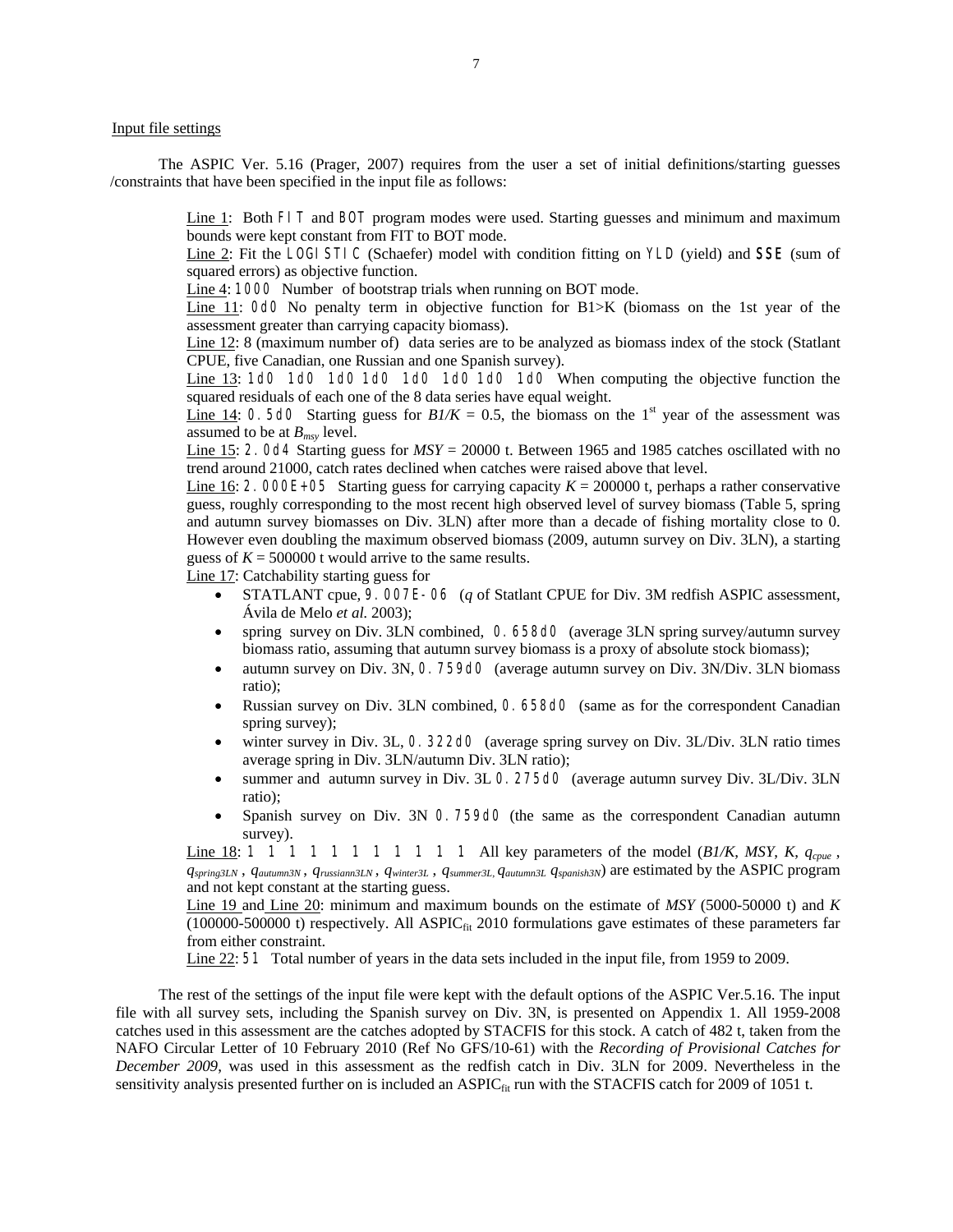# Exploratory analysis

The 2009 Spanish spring biomass index for Div. 3N has an enormously high magnitude, corresponding to more than a ten times fold increase from the previous year (Table 5). This jump has no parallel on the increases also observed from 2008 to 2009 on both Canadian spring and autumn surveys on Div. 3N (Table 5) and can only be compared to the isolated highs observed in autumn 1992 for Div. 3N and 1995 for Div. 3L, that have been considered outliers of the respective survey biomass series and excluded from the ASPIC framework (Ávila de Melo *et al.*, 2008 and 2010).

Due to the short time overlap between *cpue* and spring and autumn surveys in Div. 3L and Div. 3N (7 years for autumn survey on Div. 3L, 4 years for the rest of the other surveys, on a 51 years interval) the assessment assumes that the *cpue* series and the short survey series (Russian survey, summer and winter surveys on Div. 3L), basically represent the abundance of the stock during the former period prior to 1990, while the 3L and 3N autumn surveys and spring survey in Div. 3LN combined basically represent the abundance of the stock during the more recent period of the 1990's and 2000's. With such a short time overlap, the negative correlations occasionally found between "old" and "new" surveys have been disqualified to halt the ASPIC assessment. Therefore only negative correlations between the model and any of the input series of biomass indices, or between surveys overlapping most of the years, were considered a violation of the fundamental assumption of ASPIC that all indices reflect the abundance dynamics of the stock and should be correlated.

Three ASPIC $_{fit}$  2010 options, corresponding to three possible arrangements related with the Spanish survey (ending in 2009, or in 2008, or the exclusion of this survey from the assessment), were used to test the goodness of fit of the model to the available survey data:

ASPIC<sub>fit</sub> 2010 without 3N Spain:

I1 (Statlant CPUE) + I2 (3LN spring survey) + I3 (3N autumn survey) + I4 (3LN Power Russian survey) + I5 (3L winter  $survey$ ) + I6 (3L summer survey) + I7(3L autumn survey),

ASPIC<sub>fit</sub> 2010 with 3N Spain until 2008:

I1 (Statlant CPUE) + I2 (3LN spring survey) + I3 (3N autumn survey) + I4 (3LN Power Russian survey) +I5 (3L winter survey) + I6 (3L summer survey full series) + I7(3L autumn survey) + I8 (3N Spanish survey till 2008)

ASPIC<sub>fit</sub> 2010 with 3N Spain until 2009:

I1 (Statlant CPUE) + I2 (3LN spring survey) + I3 (3N autumn survey) + I4 (3LN Power russian survey) + I5 (3L winter survey) + I6 (3L summer survey) + I7(3L autumn survey) + I8 (3N Spanish survey till 2009)

Besides the correlation between ASPIC estimated and observed annual values for each data series (R squared in CPUE), other parameters were used as diagnostics of the FIT outputs for the three arrangements considered:

- Number of restarts required for convergence: The routine used in ASPIC to minimize the objective function can stop at a local minima. In order to find a true minimum of the objective function, which is kept constant regardless the initial values of the key parameters, ASPIC program has a restarting algorithm that requires the same solution to be found several times in a row before it is accepted (Prager, 2005). The shorter the number of restarts the quicker is the convergence and the better is the fit of the model to the data series.
- Estimated contrast index (ideal = 1.0):  $C^*$  = (Bmax-Bmin)/K. A wider contrast on the biomass trajectory reflects wider coverage by the stock exploitation history of the Yield/Biomass curve defined by the ASPIC underlying surplus production model.
- Estimated nearness index (ideal = 1.0):  $N^* = 1 |min(B-Bmsy)|/K$ . Being a production model centred on *MSY*, the biomass trajectory given by ASPIC should pass at least once through *Bmsy*.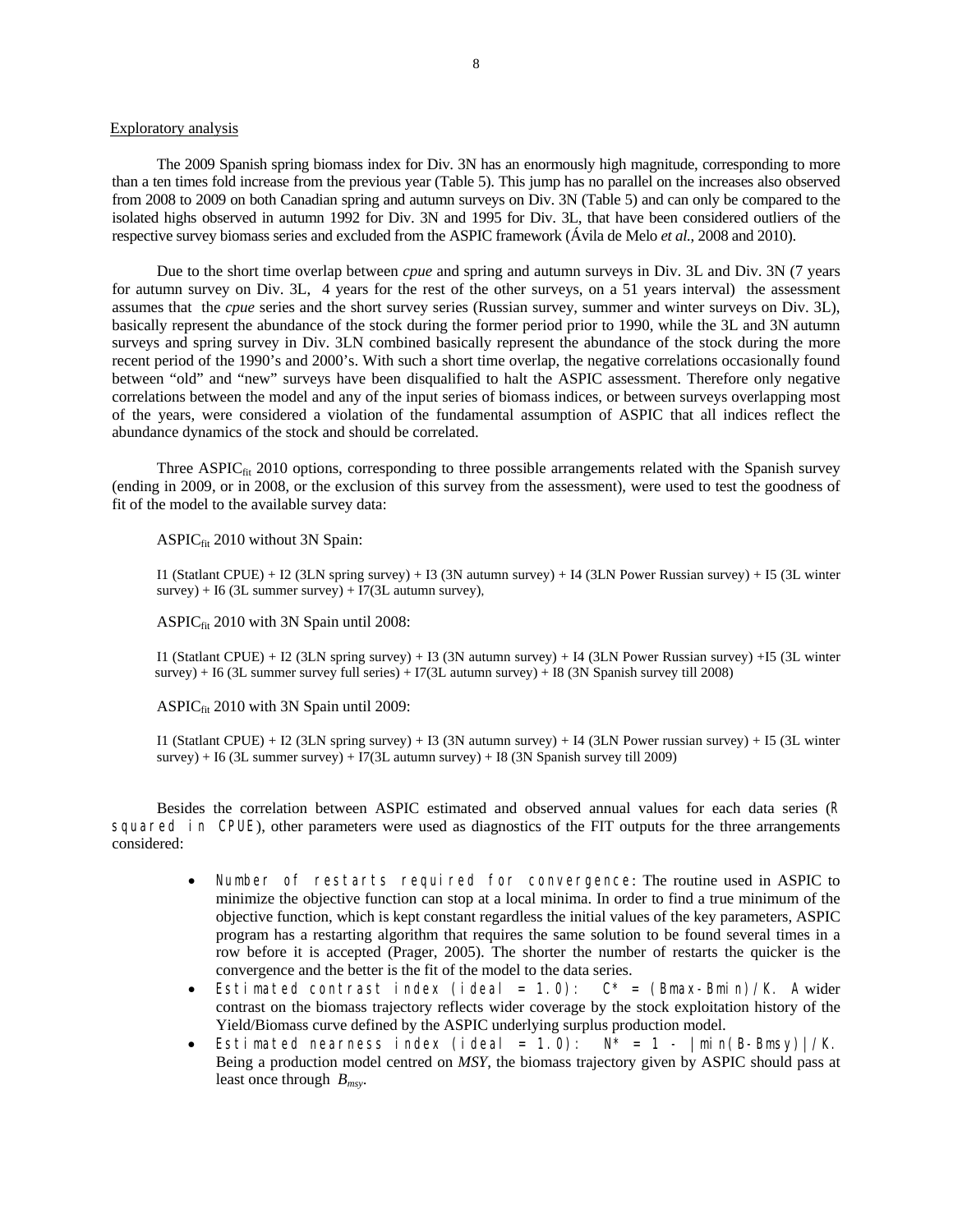• TOTAL OBJECTIVE FUNCTION. Measuring the overall size of the of *cpue* and survey residuals the least squares objective function points out how close model estimates are to observed data.

An overview of the exploratory analysis under a traffic light rating frame (quantifying the best, intermediate, worst and unacceptable results for the three survey data set options, see Table 6a) lead to the conclusion that so far the model will perform better without the Spanish survey on Div. 3N, and if this series is incorporated with its last point (2009) the main series supporting the older part of the stock dynamics (Statlant CPUE, 1959-1994) will cease to have a correlation with the model results.

The inclusion of the Spanish survey will increase the *Bmsy* level. This upward revision maintain the stock trends but push the relative biomass trajectory down, bellow *Bmsy* most of the years until 1986, followed by a deeper decline until 1995 and a slower increase afterwards. Biomass overcomes  $B_{msy}$  with all options, but later on by the assessment including the Spanish survey, which keeps 2010 biomass closer to *Bmsy*. As a consequence of a higher *Bmsy* and a lower relative biomass at the terminal year, both *MSY* and the equilibrium yield available in 2010 will be higher with the "Spanish survey assessment". All these features will be highlighted if the Spanish survey is extended till the last year (Table 6b, Fig. 6).

So, for the time being, the ASPIC 2010 assessment will run with the survey data sets previously adopted on the ASPIC 2008 assessment (2nd take, Ávila de Melo *et al.* 2010) and will not include the Spanish survey series on Div. 3N.

### Sensitivity analysis

Different starting guesses for key parameters, different random number seeds, different estimates of the 2009 catch and different magnitudes of last year surveys were used to test the robustness of the ASPIC<sub>fit</sub> 2010 formulation. The purpose was not only to investigate how the model responds to changes (within a 50% range, from -25% to +25%) in some of the required inputs (either on the starting "region" used to initialize the minimization routine or on last year survey results) but also to confirm if the use of a smaller catch in 2009 would have an "visible" bias on the assessment results. Nine input options presented on Table 7a were tested against the standard option specified on Appendix 1:

- A 2009 STACFIS catch of 1051 t
- 25% above and bellow the default random number seed
- an "optimistic start" given by -25% *cpue* and survey catchabilities together with +25% *MSY*, *K* and *B1/K*,
- and a pessimistic start given by +25% cpue and survey catchabilities together with -25% *MSY*, *K* and *B1/K,*
- 10% and 25% reduction on last year surveys,
- 10% and 25% increase on last year surveys.

The FIT parameter solutions from each of these options are compared with the standard FIT solution on Table 7b. The catch and seed related options arrived to the same or very similar solutions, showing that the ASPIC results given by the chosen formulation are insensitive to either small changes on last year catch or first guess/default inputs chosen to initialize the assessment (Table 7b, Fig. 7a). However the assessment from the different hypothesis considered regarding the 2009 surveys show that the model is sensitive to the biomass indices available for the terminal year (Table 7b, Fig. 7b), and the response of the model is consistent with the underlying logistic model of biomass growth (Schaeffer, 1954) adopted in this ASPIC assessment. Under a *stock biomass above Bmsy / fishing mortality bellow Fmsy* scenario, such as the present one of the 3LN redfish stock, if biomass continue to grow it is expected that the available biomass indices will be a mirror of that growth:

> If the change in surveys between the last couple of years is positive and large, the model assumes that biomass should be growing fast which could only mean that the stock should be closer to *Bmsy* and still far away of *K*. As a consequence ASPIC will under estimate biomass and over estimate fishing mortality,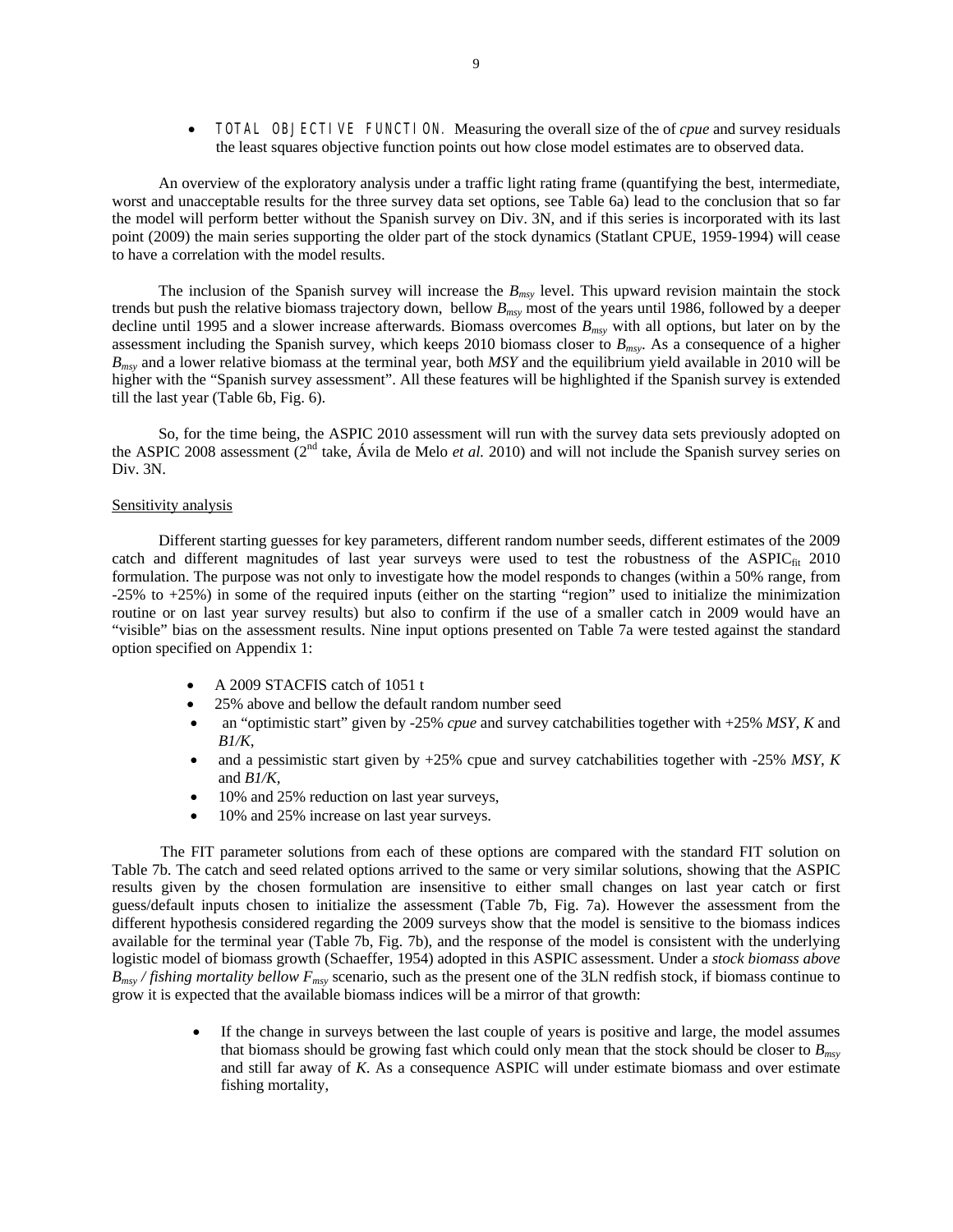If the same change is negative or still positive but small, biomass should be growing slow which could only mean that the stock is already approaching  $K$  and have now leaved the  $B<sub>msy</sub>$  zone well behind. Therefore ASPIC will over estimate biomass and under estimate fishing mortality.

This sensitivity of the model to last year surveys is well illustrated on Fig's 7c and 7d, were positive dependent (*Bmsy* , *MSY, Flast year/Fmsy, Ye2010*) and negative dependent (B1/K, *Fmsy, Blast year/Bmsy* ) parameters (previously standardized) are presented against the range o relative survey biomass for 2009.

### Retrospective Analysis

A 2010-2007 ASPIC<sub>fit</sub> retrospective analysis was carried out in order to check for bias on relative biomass and fishing mortality. Going back in time the assessments present an over bias on biomass, intrinsic rate of stock biomass increase (and *Fmsy* ), and *MSY*, and present an under bias on fishing mortality, carrying capacity of stock biomass (and *Bmsy*) and surplus production (Tab 8a, Fig. 8a and Fig. 8b). As discussed in the previous section, these retrospective patterns are the model response to the general increase of the still standing survey series, recorded over the most recent years (Fig. 8c).

The observed retrospective patterns don't jeopardize the perception of the stock history or of its present status. On the contrary from one year to the next more conservative assessments are putting the recent growth of the stock in line with the expected population growth of long-lived and slow-growing species such as redfish (namely reflected on lower estimates of intrinsic rate of stock biomass increase). Moreover, as time extends the remaining input series, correlations among input data and between model and input data increase, and the diagnostic fit improves. This is well illustrated with two traffic light rating frames similar to the one already used in the exploratory analysis, the first including the "R squared in CPUE" for all input series (Table 8b) and the second just for the long input series (Table 8c).

### Assessment results

The updated ASPIC<sub>2008</sub> formulation runs on both deterministic (FIT) and bootstrap (BOT) mode with 1000 trials. Deterministic results are presented on Appendix 2, with a summary of diagnostics and parameters included on Table 6a and 6b under  $ASPIC_{fi}$  2010<sub>Without 3N Spain</sub>. Bootstrap results are presented on Appendix 3, with a summary on Table 9. Despite the "negative" correlations between STATLANT *cpue* and both spring survey biomass for Div. 3LN and 3N autumn survey, and between 3LN spring survey and 3L summer survey (conditioned by the very small number of pair-wise observations and not regarded as an assessment constraint), correlation among the rest of possible combinations of surveys is high  $(r^2 > 0.7)$ , with the exception of the 3LN spring/3N autumn combo nevertheless with a relatively high  $r^2 > 0.65$  (Appendix 2). The model has a relative poor fit to most input series (namely the Statlant CPUE index) due to the usual wide inter annual variability of redfish abundance indices, but correlations are increasing as regards the long up to date surveys from one year to the next (Table 8c). Residuals between observed and model generated values also seem to be more randomly distributed than on previous assessments (Appendix 2). Nevertheless these diagnostic features have little impact on the consistency of the assessment, taking into account the bootstrap results with generally small bias from the point estimates ( $\epsilon$  = 10%) for most parameters and the *B/Bmsy* and *F/Fmsy* bias corrected trajectories very close to their deterministic ones (Appendix 3, Table 9a, 9b and 9c, Fig. 9a and 9b).

The model results suggest a maximum sustainable yield (*MSY*) of 23 000 t that can be produced with a fishing mortality of 0.13 when stock biomass is at *Bmsy* level. The magnitude of *MSY* matches the average level of catches taken from this stock over more than two decades (21 000 t, 1965-1985) along with an apparent stability of the stock. The magnitude of  $F_{msv}$  (0.13) is also consistent with the results of the yield per recruit analysis for redfish in Div. 3LN presented on the 1999 assessment of this resource, between  $F_{0,I} = 0.12$  and  $F_{max} = 0.22$  (Power and Parsons, 1999). Relative biomass was at or slightly above *Bmsy* for most of the former years up to 1987, supporting an average level of catches just bellow MSY. Fishing mortality oscillated around *Fmsy* most years until 1970, between 1971 and 1974 was above *Fmsy*, declined afterwards, and vary bellow *Fmsy* until 1985. Between 1986 and 1992 catches were higher than *MSY* (26000-79000 ton), pushing fishing mortality to well above *Fmsy* from 1986 till 1993. Those eight years of heavy over-fishing determine the fall of biomass from *Bmsy* in 1987 to 24% *Bmsy* in 1994,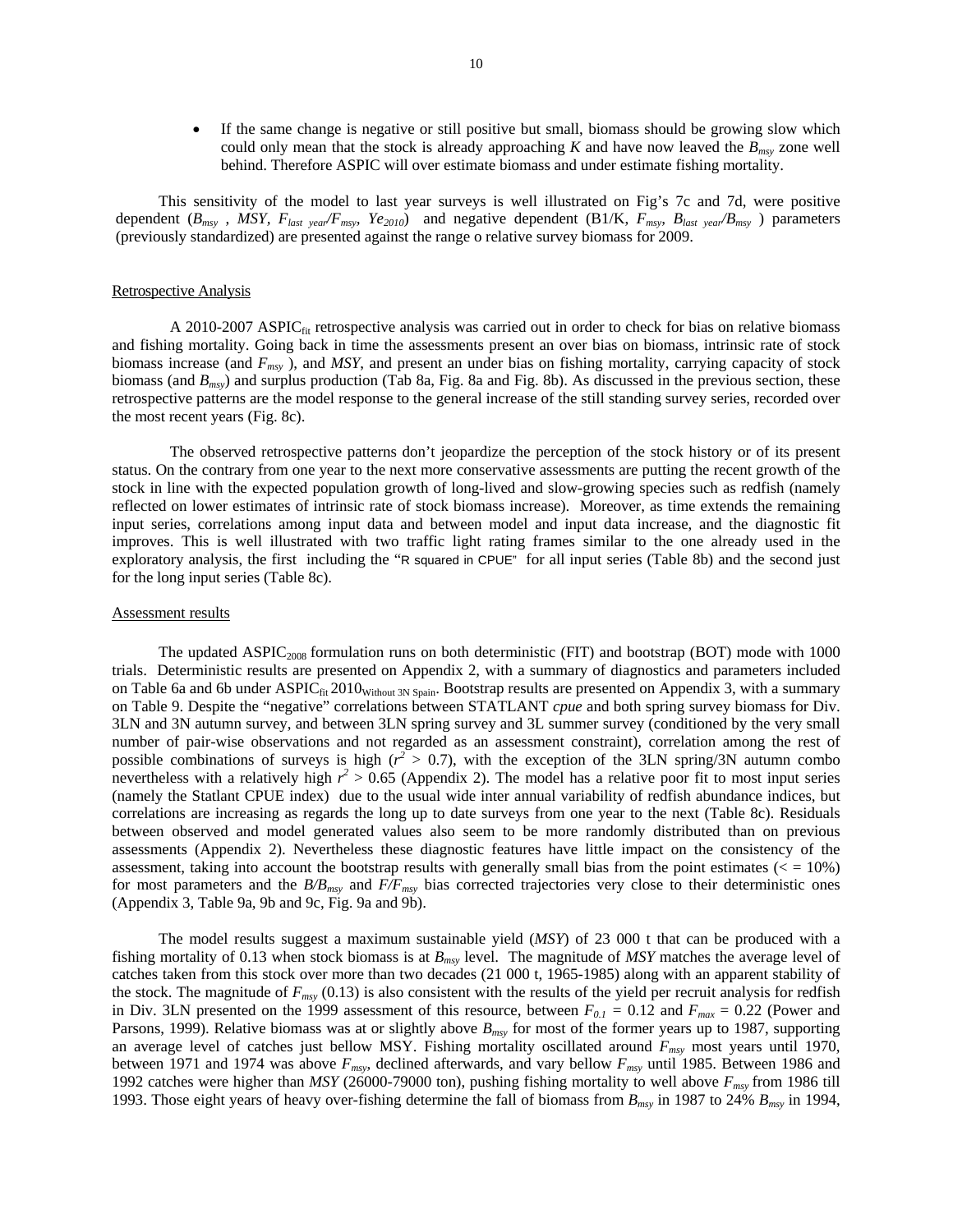when a minimum stock size is recorded. Long living/slow growing species such as redfish can not sustain overfishing but for short periods of time: the quick decline of stock biomass through the second half of the 1980's – first half of the 1990's was followed by a drop on catch and fishing mortality. Since 1996 both were kept at low to very low levels. Over the moratorium years biomass was allowed to increase and is now well above  $B_{\text{mvv}}$  (Table 9b and 9c, Fig. 9a and 9b).

Catch versus surplus production trajectories are presented on Table 9b and Fig. 9c. From 1960 till 1985 catches form a scattered cloud of points around surplus production curve. On 1986-1987 catches rise well above the surplus production and though declining continuously since then were still above equilibrium yield in 1993. Estimated catch has been well bellow surplus production levels since 1994.

### **ASPIC projections**

Regardless the input formulations, the starting guess region, the mode of the ASPIC runs or the retrospective patterns, the 2010 assessment reiterates the main conclusion of the previous ones: the biomass of redfish in Div. 3LN is well above  $B_{msv}$ , while fishing mortality is well bellow  $F_{msv}$ . The status of the stock allows its exploitation, but the fact is that so far catches continue to be residual and the fishery didn't reopen yet (even on the small scale allowed by the 2010 TAC of 3 500 t). The real response of the stock to a real direct fishery is still to be seen and therefore any projection should be treated with caution.

### Underlying assumptions for the low catch option

Redfish in Div. 3LN has been under moratorium over the past twelve years. A stepwise approach to direct fishery should start by a low exploitation regime in order to have a high probability that the stock biomass is kept within its present safe zone. This safe zone can be defined as above the upper 80% confidence limit of *B<sub>msy</sub>* given by the ASPIC  $_{bot}$  2010 assessment.

An ASPIC medium term projection was carried out under constant (small) catch instead of constant fishing mortality. The reason for the constant catch option relates to the purpose of reopen the fishery keeping the biomass at its present level (well above *Bmsy*), until future assessments confirms a positive answer of the stock to limited exploitation (as suggested by all recent assessments). This strategy turns useless the analysis of medium term projections under reference fishing mortalities such as 2/3 of *Fmsy* (recommended by the PA surplus production framework for a stock above *Bmsy* like this one), since this option will correspond to a rapid and very high increase of catch from its present very low level.

A 5 000 t catch as already been used in the projections from the 2008 assessments ( $1<sup>st</sup>$  and  $2<sup>nd</sup>$  take, Ávila de Melo et al., 2008 and 2010). This is a figure large enough to accommodate a small scale redfish fishery and at the same time is a low catch for the actual size of this stock, not dependent of assessment results: as discussed previously, this is a retrospective biased assessment conditioned by increasing trends on surveys. Every next assessment will revise downwards recent relative biomass and upwards surplus production. At this transition stage *status quo catch* advice can not therefore be dependent on an increasing *last year plus one equilibrium yield* given by every last assessment, but rather on a constant and conservative figure with no negative impact on stock size (the bias corrected equilibrium yield for 2010 is 12 900 t, Appendix 3 and Table 9a).

## The ASPICP program

ASPIC has an auxiliary program, ASPICP, to provide not only bias corrected estimates of biomass and fishing mortality on an annual basis for the assessment time interval (with associated 80% confidence limits) but also provides projections of these trajectories to the future. ASPICP reads the results from the 1000 trials of the ASPIC bot 2010 assessment stored in a .BIO file and project each of these runs a number of years ahead, under an annual *Fstatus quo* multiplier or yield. These constraints are specified by the user in a .CTL file (Appendix 4) that controls the projection.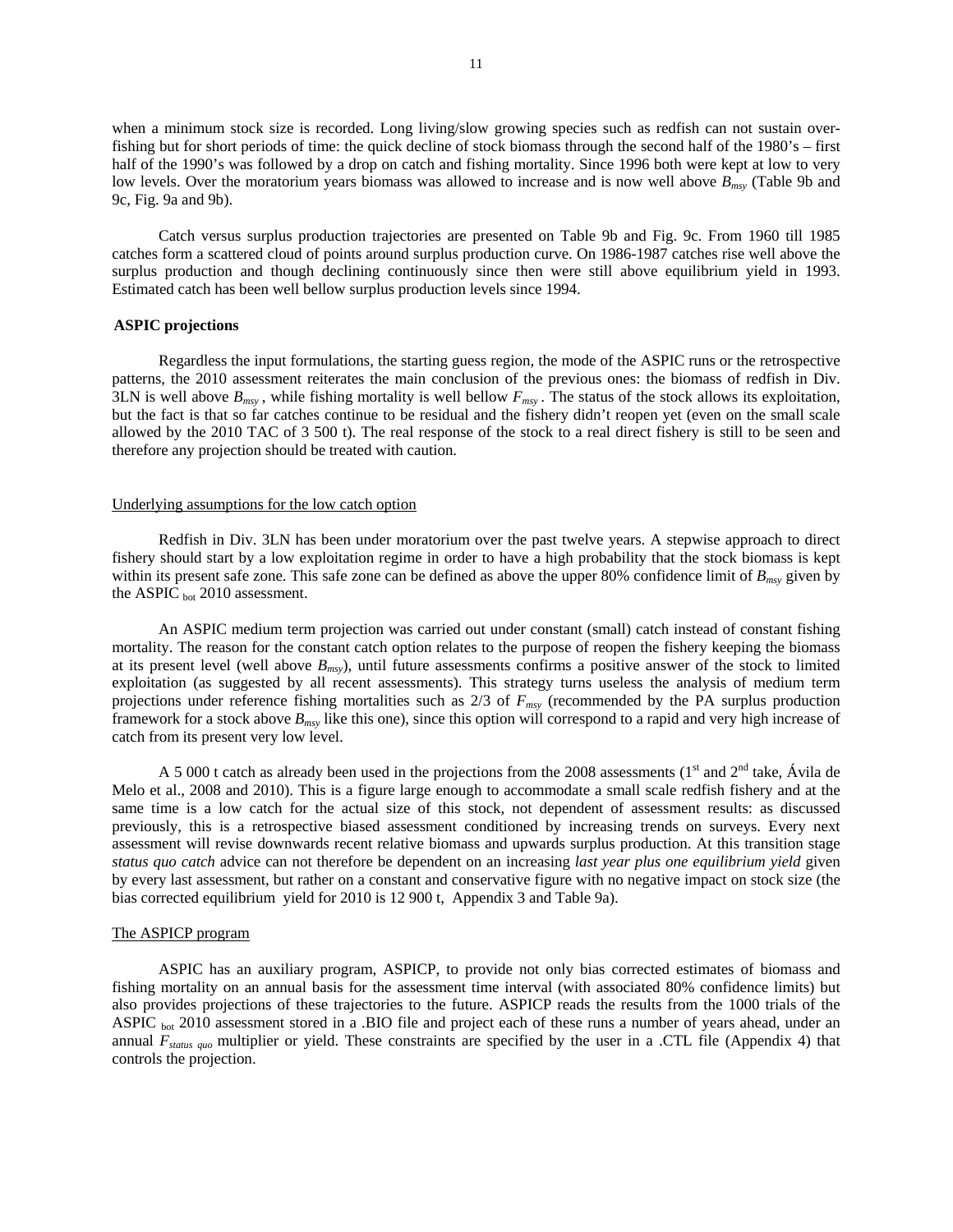The ASPICP run with a 2010 *status quo* catch (the assumed 2009 level used in the assessment) and an annual catch of 5000 ton for the next couple of years, 2011-2012 (a longer projection may be misleading taking into account the retrospective nature of this assessment). Results are stored in a .PRJ file presented in Appendix 5.

#### Projection results

The bias corrected 1959–2013/ 2012 trajectories of biomass and fishing mortality (relative to  $B_{msv}$  and  $F_{msv}$ .), with associated 80% lower and upper CL's are presented in Table 10a and 10b, Appendix 5 and Fig. 10a and 10b. From the ASPICP<sub>bot</sub> 2010 bias corrected results, a low exploitation regime of 5 000 t will allow a further increase of the present biomass from 1.62  $B_{msy}$  to 1.74  $B_{msy}$  at the beginning of 2013. Fishing mortality will increase from 0.014 *Fmsy* in 2009 to 0.128 *Fmsy* in 2012. In other words, a catch level of 5 000 ton will allow a further increase in the stock size of redfish in Div. 3LN, already in its present safe zone. At the same time fishing mortality rate will remain at a (very) low level, with a predicted fishing mortality on 2013 well bellow the lower 80% CL of  $F_{msv}$  as the given by the ASPIC bot 2010 assessment.

In order to test if these results are robust,  $ASPIC<sub>bot</sub>$  & projections were performed back in time, every year till 2007 with all projections ending in 2013 and run with the *status quo* catch on the first year of each projection and a 5 000 t catch on the rest of the years. The bias corrected *B/Bmsy* and *F/Fmsy* trajectories from the consecutive 2007- 2010 ASPICbot assessments gave similar 2010-2013/2012 projections (Table 10a and 10b, Fig. 10c and 10d). Regardless the bias, all retrospective  $ASPL_{bot}$  & projections runs shown a stock keeping its high biomass and low fishing mortality several years after the reopening of a direct fishery at 5 000 t/year.

### **Stock and fishing mortality trajectory under a Precautionary Approach framework**

The ASPIC bias corrected results were put under the precautionary framework (Fig. 11). The trajectory presented shows a stock around  $B_{\text{max}}$  with an exploitation around  $F_{\text{max}}$  trough 25 years on a row (1960-1985), rapidly declining afterwards to bellow *Bmsy* when fishing mortality rises to well above *Fmsy* (1986-1987), reproaching and surpassing  $B_{\text{msv}}$  when fishing mortality dropped (1993-1995) and is kept well bellow  $F_{\text{msv}}$ .

The NAFO SC Study Group recommendations from the meeting in Lorient in 2004 (SCS Doc. 04/12), as regards Limit Reference Points (LRP's) for stocks evaluated with surplus production models, considered *Flim* at *Fmsy* and *Ftarget* at 2/3 *Fmsy*. The Study Group also considered that the biomass giving production of 50% *MSY* was a suitable  $B_{lim}$ . With the Schaeffer model used in the present ASPIC assessment this limit corresponds in this stock to (roughly) 30% *Bmsy*. The stock was at (or bellow) *Blim* between 1993 and 1996, prior to the implementation of the moratorium on this fishery in 1998.

#### **Acknowledgements**

This assessment is part of a EU research project supported by the European Commission (DG XIV, Program for the collection of data in fisheries sector), IPIMAR (EU-Portugal), IEO (Spain) and CSIC (Sapin). The authors would like to thank Don Power (Science, Oceans and Environment Branch, DFO, St. John's, NL, Canada) for the early submission of the 2009 data from the spring and autumn Canadian surveys on Div. 3L and Div. 3N, and Ilya Skryabin (PINRO, Murmansk, Russia) for the early submission of the 2009 Russian commercial data. Also our gratitude to Barb Marshall of the NAFO Secretariat (Dartmouth, NS, Canada) and Jorge Vargas (IPIMAR, Lisbon, Portugal) for their work on the edition of this research document.

### REFERENCES

- Alpoim, R., and J. Vargas, 2004. Length-weight relationships of the Portuguese commercial catches in NAFO, 1998-2003. *NAFO SCR Doc.* 04/40 Ser. No N4991, 10pp.
- Ávila de Melo, A.M., R. Alpoim and F. Saborido-Rey, 2003. An assessment of beaked redfish (*S. mentella and S. fasciatus*) in NAFO Div. 3M. *NAFO SCR Doc.* 03/45 Ser. No N4863, 72p.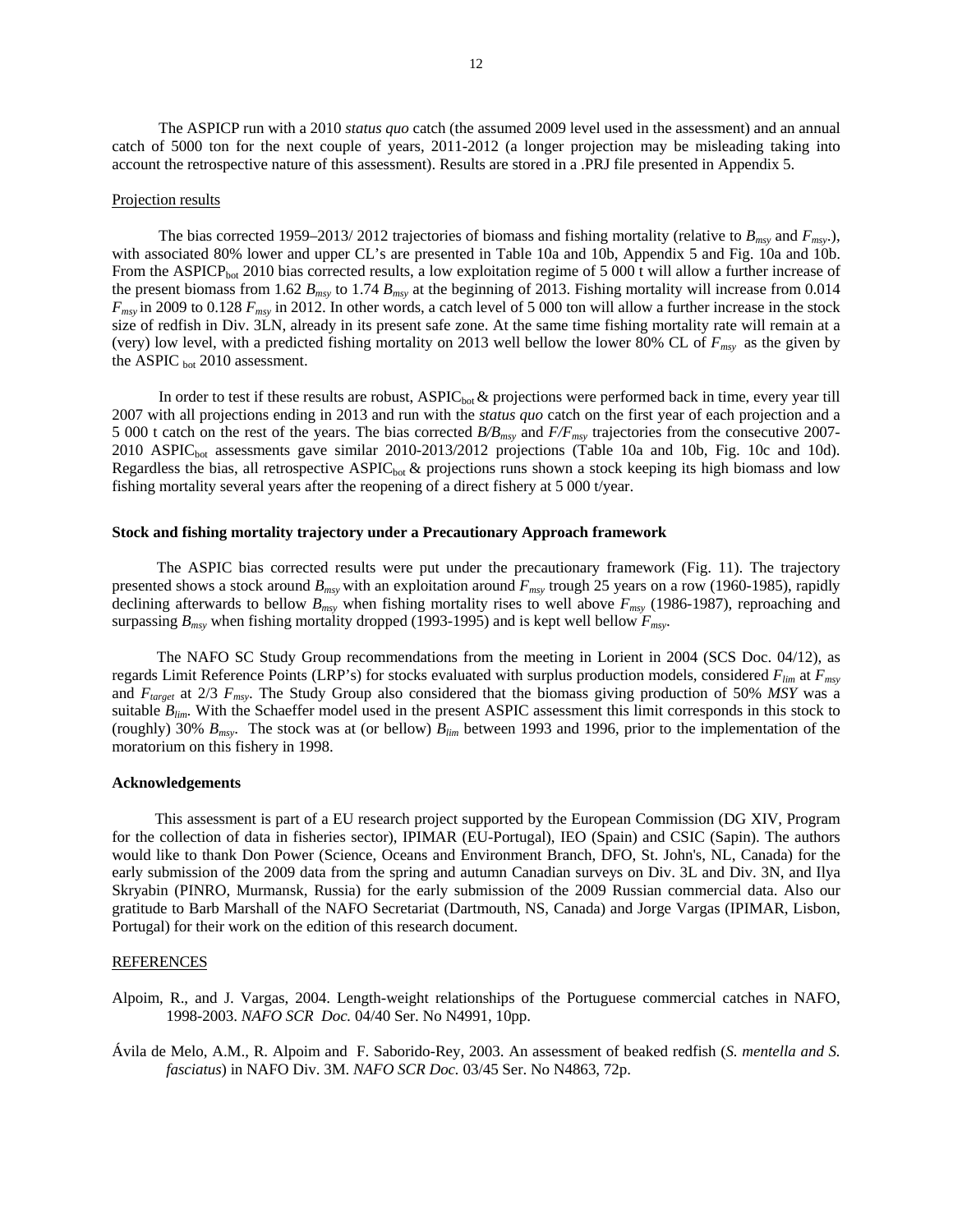- Ávila de Melo, A. M., Power, D. And R. Alpoim, 2005. An assessment of the status of the redfish resource in NAFO Divisions 3LN. NAFO SCR Doc. 05/52, Serial No. N5138, 19 pp.
- Ávila de Melo, A. M., Duarte, R., Power, D. and R. Alpoim, 2007. An ASPIC based assessment of redfish in NAFO Divisions 3LN. NAFO SCR Doc. 07/38, Serial No. N5390, 51 pp.
- Ávila de Melo, A. M., Duarte, R., Power, D. and R. Alpoim, 2008. A revised ASPIC based assessment of redfish in NAFO Divisions 3LN. NAFO SCR Doc. 08/33, Serial No. N5534, 72pp.
- Ávila de Melo, A. M., and R. Alpoim, 2010. The 2nd take of 2008 assessment of redfish in NAFO Divisions 3LN: going further on the exploratory analysis of ASPIC formulations. NAFO SCR Doc. 10/29, Serial No. N5787, 21 pp.
- Ávila de Melo, A., Saborido-Rey, F. and R. Alpoim, 2007. An XSA based assessment of beaked redfish (*S. mentella and S. fasciatus*) in NAFO Division 3M. NAFO SCR Doc. 07/47, Serial No. N5399, 43 pp.
- Bishop, C. A., 1994. Revisions and additions to stratification schemes used during research vessel surveys in NAFO Subareas 2 and 3. NAFO SCR. Doc. 94/43 (rev.). Ser. No N2413.
- Bulatova, A. Yu., Vaskov A. A., Kiseleva and P. I. Savvatimsky 1997: Review of Russian Bottom Trawl Surveys in the NAFO Subareas 0, 2 and 3 for 1954-95. NAFO Sci. Coun. Studies, 30: 51-55.
- Doubleday, 1981. Manual of groundfish surveys in the Northwest Atlantic. NAFO Sci. Coun. Studies 2, 55p.
- Gavaris, S., 1980. Use of a multiplicative model to estimate catch rate and effort from commercial data. *Canadian Journal of Fisheries and Aquatic Science* 37, 2272-2275.
- González-Troncoso, D., Paz, X. and C. González. 2010. Results for redfish from the Spanish Surveys conducted in the NAFO Regulatory Area of Divisions 3NO, 1995–2009. NAFO SCR Doc. 10/29, Serial Number N5787, 21 pp.
- González, F., González, D., Vázquez, A. , Román, E., Casas, M. and G. Ramilo. 2009. Spanish Research Report for 2008. NAFO SCS Doc. 09/9, Serial Number N5631, 30 pp.
- NAFO, 2008. Northwest Atlantic Fisheries Organization Scientific Council Reports 2007. Dartmouth, Nova Scotia, Canada, pp.
- NAFO, 2009. Northwest Atlantic Fisheries Organization Scientific Council Reports 2007. Dartmouth, Nova Scotia, Canada, 325 pp.
- Power, D. and A. A Vaskov, 1992. Abundance and biomass estimates of redfish (*S. mentella*) in Div. 3LN from Russian groundfish surveys from 1984-91. NAFO SCR Doc. 92/59. Serial No. N2113. 9 pp.
- Power, D.,1997. Redfish in NAFO Divisions 3LN. NAFO SCR Doc. 97/64, Serial No. N2898.
- Power, D. and D. Maddock Parsons, 1998. Canadian research survey data conversions for redfish in Div. 3LN based on comparative fishing trials between an Engel 145 Otter Trawl and a Campelen 1800 shrimp trawl. NAFO SCR Doc. 98/71. Serial No. N3063. 21 pp.
- Power, D. and D. Maddock Parsons, 1999. The status of the redfish resource in NAFO Div. 3LN. SCR Doc. 99/65. Serial No. N4124. 27 pp.
- Power, D., 2001. An assessment of the status of the redfish resource in NAFO Divisions 3LN. NAFO SCR Doc. 01/62, Serial No. N4440, 22 pp.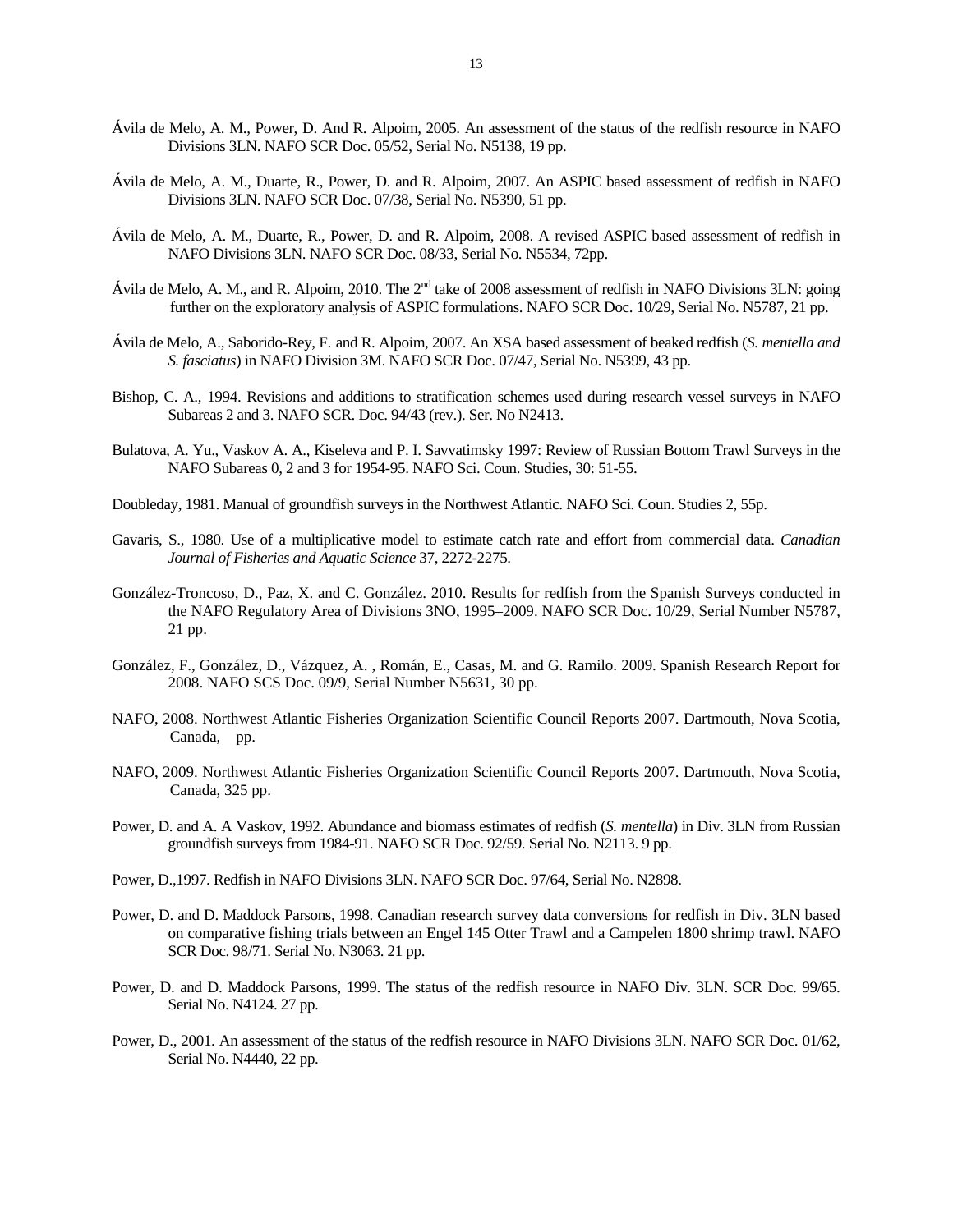- Power, D., 2003. An assessment of the status of the redfish resource in NAFO Divisions 3LN. NAFO SCR Doc. 03/55, Serial No. N4873, 21 pp.
- Praguer, M. H., 1994. A suite of extensions to no-equilibrium surplus-production model. *Fish. Bull. U.S.*, 90(4): 374-389.
- Praguer, M. H., 2004. User's manual for ASPIC: a stock production model incorporating covariates (ver. 5) and auxiliary programs. *NMFS Beaufort Laboratory Document* BL-2004-01, 25pp.
- Praguer, M. H., 2007. Quick reference to ASPIC Suite 5.16 http://www.sefsc.noaa.gov/mprager/index.html as consulted in 25/01/07.
- Schaefer, M. B., 1954. Some aspects of the dynamics of populations important to management of the commercial marine fisheries. *Bull. Inter-Am. Trop. Tuna Comm*. 1(2): 27-56.
- Skryabin, I.A. and M.V. Pochtar, 2010. Russian research report for 2009. NAFO SCS Doc. 10/05, Serial No. N5496, 20 pp.
- Vargas, J., Alpoim, R., E. Santos, and A.M. Ávila de Melo, 2010. Portuguese research report for 2009*. NAFO SCS Doc.* 10/ 07, Ser. No N5761, 51 pp.
- Vaskov, A.A., 1994. Assessment of redfish stocks in Divisions 3LN from trawl acoustic survey data, 1993. NAFO SCR Doc. 94/13, Serial No. N2376, 9 pp.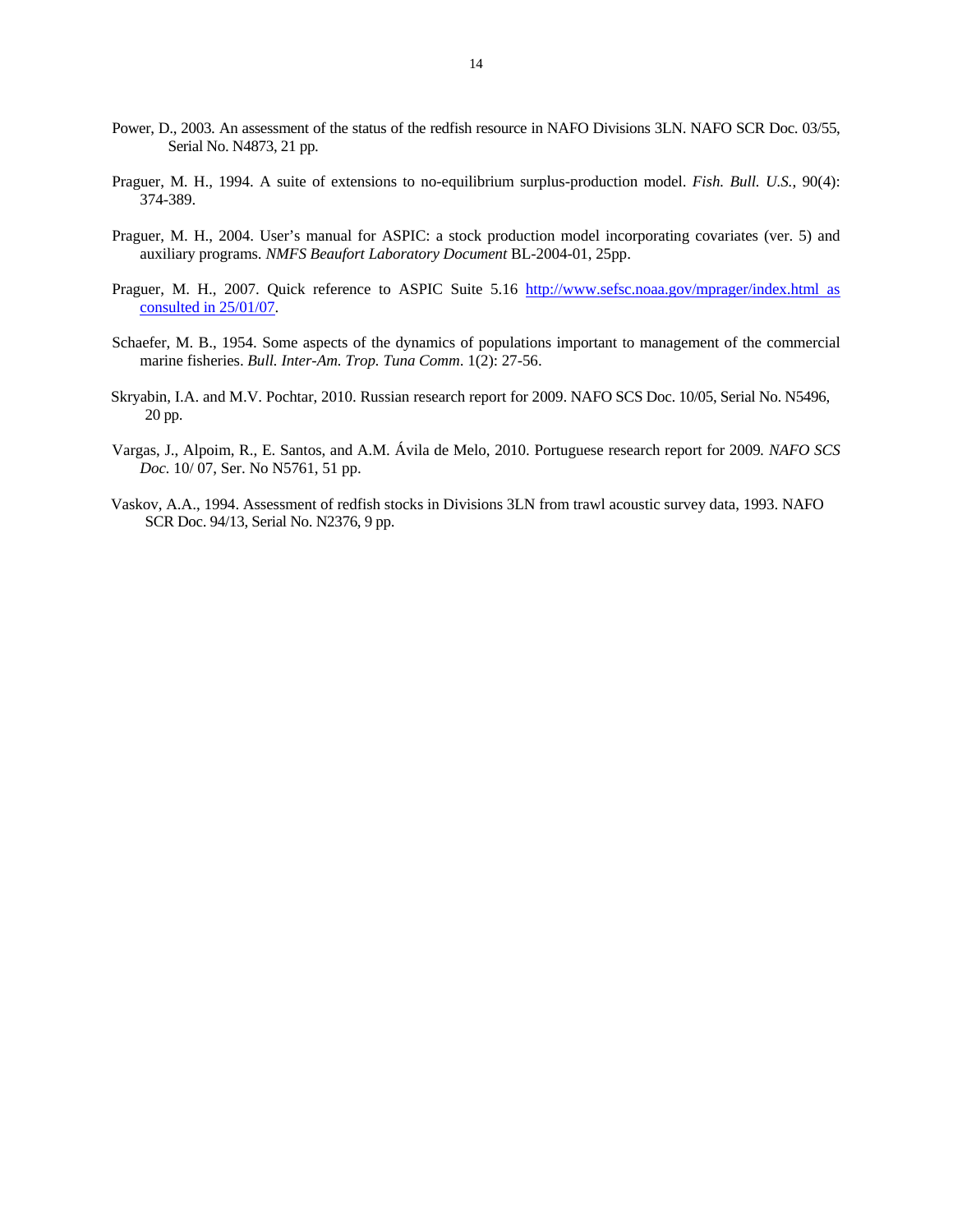| YEAR | ЗL    | 3N    | TOTAL | TAC   |    |
|------|-------|-------|-------|-------|----|
| 1959 | 34107 | 10478 | 44585 |       |    |
| 1960 | 10015 | 16547 | 26562 |       |    |
| 1961 | 8349  | 14826 | 23175 |       |    |
| 1962 | 3425  | 18009 | 21439 |       | a  |
| 1963 | 8191  | 12906 | 27362 |       | a  |
| 1964 | 3898  | 4206  | 10261 |       | a  |
| 1965 | 18772 | 4694  | 23466 |       |    |
| 1966 | 6927  | 10047 | 16974 |       |    |
| 1967 | 7684  | 19504 | 27188 |       |    |
| 1968 | 2378  | 15265 | 17660 |       | a  |
| 1969 | 2344  | 22356 | 24750 |       | a  |
| 1970 | 1029  | 13359 | 14419 |       | a  |
| 1971 | 10043 | 24310 | 34370 |       | a  |
| 1972 | 3095  | 25838 | 28933 |       |    |
| 1973 | 4709  | 28588 | 33297 |       |    |
| 1974 | 11419 | 10867 | 22286 | 28000 |    |
| 1975 | 3838  | 14033 | 17871 | 20000 |    |
| 1976 | 15971 | 4541  | 20513 | 20000 |    |
| 1977 | 13452 | 3064  | 16516 | 16000 |    |
| 1978 | 6318  | 5725  | 12043 | 16000 |    |
| 1979 | 5584  | 8483  | 14067 | 18000 |    |
| 1980 | 4367  | 11663 | 16030 | 25000 |    |
| 1981 | 9407  | 14873 | 24280 | 25000 |    |
| 1982 | 7870  | 13677 | 21547 | 25000 |    |
| 1983 | 8657  | 11090 | 19747 | 25000 |    |
| 1984 | 2696  | 12065 | 14761 | 25000 |    |
| 1985 | 3677  | 16880 | 20557 | 25000 |    |
| 1986 | 27833 | 14972 | 42805 | 25000 |    |
| 1987 | 30342 | 40949 | 79031 | 25000 | b  |
| 1988 | 22317 | 23049 | 53266 | 25000 | b  |
| 1989 | 18947 | 12902 | 33649 | 25000 | b  |
| 1990 | 15538 | 9217  | 29105 | 25000 | b  |
| 1991 | 8892  | 12723 | 25815 | 14000 | b  |
| 1992 | 4630  | 10153 | 27283 | 14000 | b  |
| 1993 | 5897  | 9077  | 21308 | 14000 | bc |
| 1994 | 379   | 2274  | 5741  | 14000 | bc |
| 1995 | 292   | 1697  | 1989  | 14000 |    |
| 1996 | 112   | 339   | 451   | 11000 |    |
| 1997 | 151   | 479   | 630   | 11000 |    |
| 1998 | 494   | 405   | 899   | 0     |    |
| 1999 | 518   | 1318  | 2318  | 0     | b  |
| 2000 | 657   | 819   | 3141  | 0     | bc |
| 2001 | 653   | 245   | 1442  | 0     | b  |
| 2002 | 651   | 327   | 1216  | 0     | p  |
| 2003 | 584   | 751   | 1334  | 0     |    |
| 2004 | 401   | 236   | 637   | 0     |    |
| 2005 | 581   | 78    | 659   | 0     |    |
| 2006 | 53    | 444   | 496   | 0     |    |
| 2007 | 118   | 1546  | 1664  | 0     |    |
| 2008 | 220   | 377   | 597   | 0     |    |
| 2009 |       |       | 482   | 0     | d  |
| 2009 | 57    | 994   | 1051  |       | e  |

Table 1: Summary of catch and TAC's of redfish in Div. 3LN estimated from various sources

a Includes catch that could not be identified by division

b includes estimates of unreported catches

c Catch could not be precisely estimate due to discrepancies in figures from available sources: average of the range of the different catch estimates

d From NAFO circular letters. Used as 2009 catch in the ASPIC 2010 assessment

e STACFIS catch estimates for 2010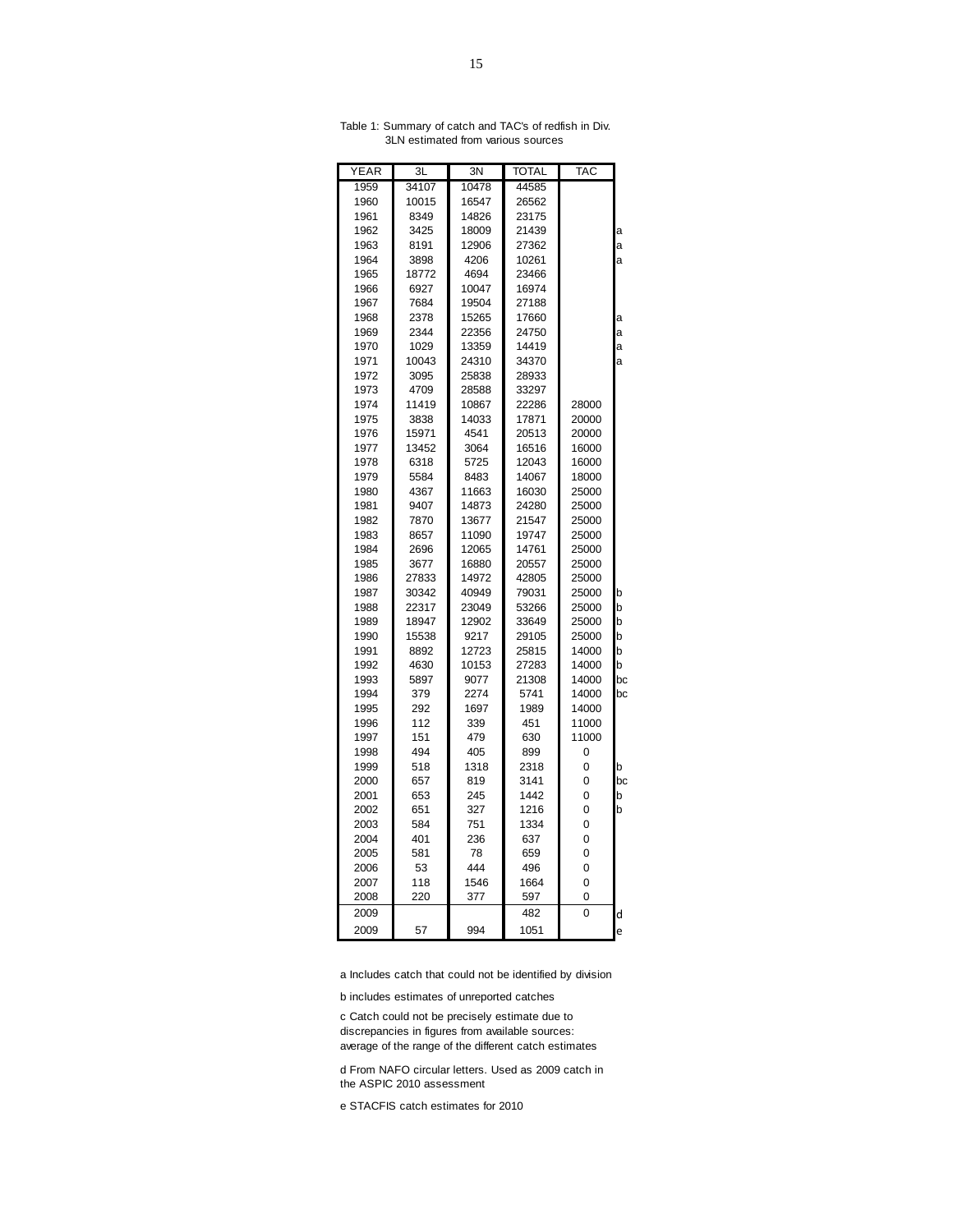|             | ЗL                        |               | 3N                        |               | 3LN                       |               | 3LN         |
|-------------|---------------------------|---------------|---------------------------|---------------|---------------------------|---------------|-------------|
| <b>YEAR</b> | <b>STATLANT Predicted</b> |               | <b>STATLANT Predicted</b> |               | <b>STATLANT Predicted</b> |               | <b>CPUE</b> |
|             | Catch                     | <b>EFFORT</b> | Catch                     | <b>EFFORT</b> | Catch                     | <b>EFFORT</b> | annual      |
| 1959        | 34107                     | 22604         | 10478                     | 8659          | 44585                     | 31263         | 1.426       |
| 1960        | 10015                     | 5690          | 16547                     | 10892         | 26562                     | 16582         | 1.602       |
| 1961        | 8349                      | 3610          | 14826                     | 10049         | 23175                     | 13659         | 1.697       |
| 1962        | 3425                      | 2049          | 18009                     | 11090         | 21434                     | 13139         | 1.631       |
| 1963        | 8191                      | 3973          | 12906                     | 8958          | 21097                     | 12931         | 1.632       |
| 1964        | 3898                      | 1491          | 4206                      | 2981          | 8104                      | 4472          | 1.812       |
| 1965        | 18772                     | 8190          | 4694                      | 2551          | 23466                     | 10741         | 2.185       |
| 1966        | 6927                      | 4615          | 10047                     | 4915          | 16974                     | 9530          | 1.781       |
| 1967        | 7684                      | 3793          | 19504                     | 10569         | 27188                     | 14362         | 1.893       |
| 1968        | 2378                      | 1446          | 15265                     | 17684         | 17643                     | 19130         | 0.922       |
| 1969        | 2344                      | 1354          | 22356                     | 17109         | 24700                     | 18463         | 1.338       |
| 1970        | 1029                      | 499           | 13359                     | 10026         | 14388                     | 10525         | 1.367       |
| 1971        | 10043                     | 5207          | 24310                     | 20320         | 34353                     | 25527         | 1.346       |
| 1972        | 3095                      | 1877          | 25838                     | 18982         | 28933                     | 20859         | 1.387       |
| 1973        | 4709                      | 2078          | 28588                     | 18186         | 33297                     | 20264         | 1.643       |
| 1974        | 11419                     | 11907         | 10867                     | 5374          | 22286                     | 17281         | 1.290       |
| 1975        | 3838                      | 2443          | 14033                     | 8265          | 17871                     | 10708         | 1.669       |
| 1976        | 15971                     | 11335         | 4541                      | 4537          | 20512                     | 15872         | 1.292       |
| 1977        | 13452                     | 10461         | 3064                      | 2738          | 16516                     | 13199         | 1.251       |
| 1978        | 6318                      | 5961          | 5725                      | 4925          | 12043                     | 10886         | 1.106       |
| 1979        | 5584                      | 3517          | 8483                      | 6176          | 14067                     | 9693          | 1.451       |
| 1980        | 4367                      | 2873          | 11663                     | 6229          | 16030                     | 9102          | 1.761       |
| 1981        | 9407                      | 6020          | 14873                     | 9216          | 24280                     | 15236         | 1.594       |
| 1982        | 7870                      | 4812          | 13677                     | 8160          | 21547                     | 12972         | 1.661       |
| 1983        | 8657                      | 4960          | 11090                     | 7734          | 19747                     | 12694         | 1.556       |
| 1984        | 2696                      | 1804          | 12065                     | 12263         | 14761                     | 14067         | 1.049       |
| 1985        | 3677                      | 2104          | 16880                     | 16858         | 20557                     | 18962         | 1.084       |
| 1986        | 27833                     | 15247         | 14972                     | 15057         | 42805                     | 30304         | 1.413       |
| 1987        | 34212                     | 22369         | 44819                     | 29517         | 79031                     | 51886         | 1.523       |
| 1988        | 26267                     | 19629         | 26999                     | 24453         | 53266                     | 44082         | 1.208       |
| 1989        | 19847                     | 10567         | 13802                     | 14884         | 33649                     | 25451         | 1.322       |
| 1990        | 17713                     | 16774         | 11392                     | 18513         | 29105                     | 35287         | 0.825       |
| 1991        | 8892                      | 12329         | 12723                     | 20052         | 21615                     | 32381         | 0.668       |
| 1992        | 4630                      | 2452          | 10153                     | 13755         | 14783                     | 16207         | 0.912       |
| 1993        | 5897                      | 1576          | 9077                      | 17116         | 14974                     | 18692         | 0.801       |
| 1994        | 379                       | 410           | 2274                      | 2900          | 2653                      | 3310          | 0.802       |

Table 2: Redfish STATLANT catch and predicted effort for Div. 3L and Div. 3N, 1959-1994 (Power, 1997). Standardized catch rate for Div. 3LN, 1959-1994.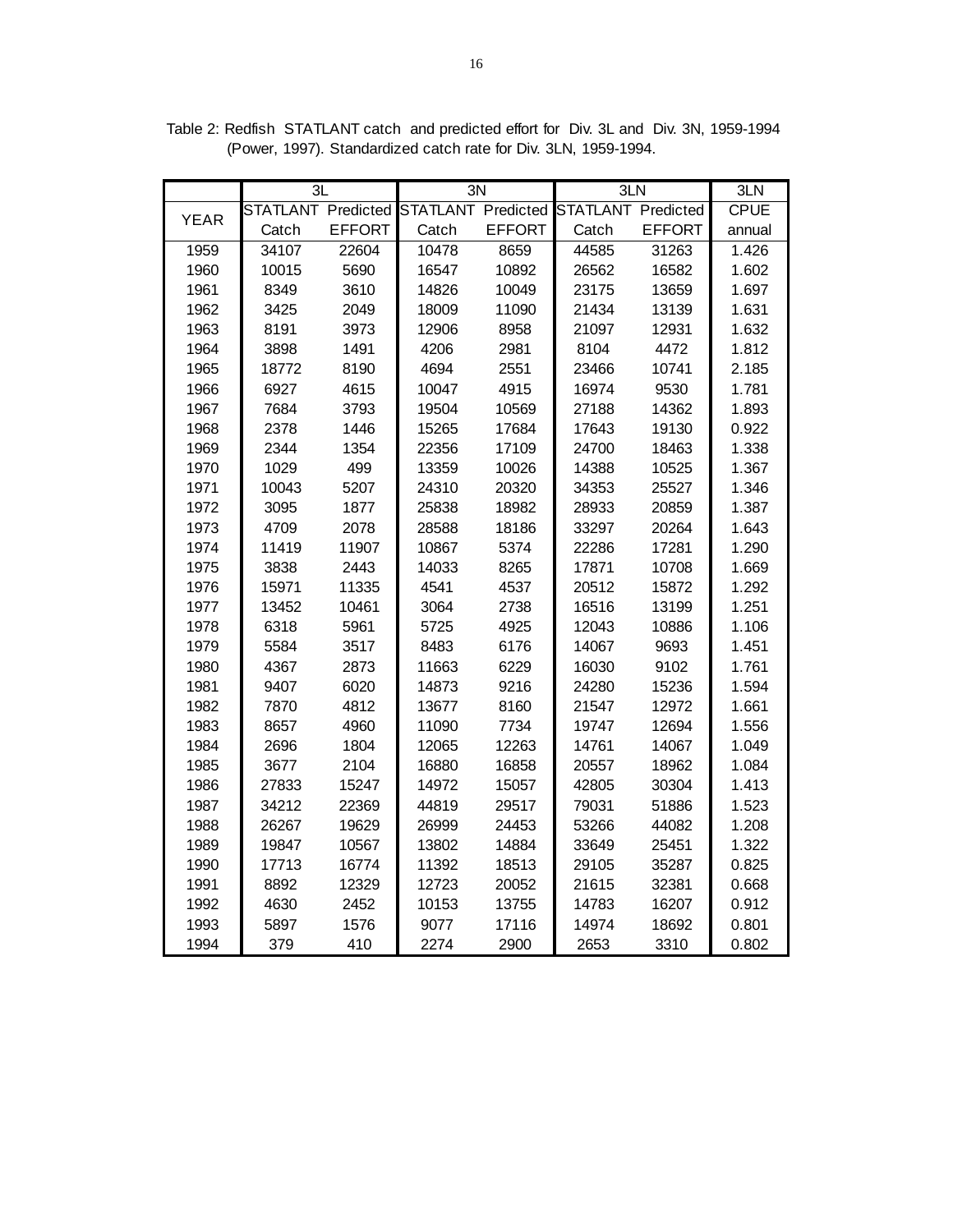| Length           | 1990           | 1991           | 1992           | 1993  | 1994           | 1995           | 1996           | 1997           | 1998           | 1999        | 2000           | 2001           | 2002           | 2003           | 2004           | 2005           | 2006        |
|------------------|----------------|----------------|----------------|-------|----------------|----------------|----------------|----------------|----------------|-------------|----------------|----------------|----------------|----------------|----------------|----------------|-------------|
| 10               |                |                |                |       |                |                |                |                |                |             |                |                |                |                |                |                |             |
| 11               |                |                |                |       |                |                |                |                |                |             |                |                |                | 0.03           |                |                |             |
| 12               | 12             |                |                |       |                |                |                |                |                |             |                |                |                | 0.03           |                |                |             |
| 13               | 6              |                |                |       |                |                |                |                |                |             |                |                |                | $\mathbf{1}$   |                |                |             |
| 14               | 21             |                |                |       |                |                |                |                |                |             |                |                |                | 1              |                |                | $\mathbf 0$ |
| 15               | 28             | 28             |                |       |                |                |                |                |                |             |                |                |                | 5              |                |                | 10          |
| 16               | 73             | 103            | 9              |       |                |                |                |                |                |             |                | $\mathbf{1}$   | $\pmb{0}$      | 8              |                |                | 24          |
| 17               | 199            | 394            | 28             |       |                | $\sqrt{2}$     |                |                |                | $\mathbf 0$ | 1              | $\overline{2}$ | $\overline{1}$ | 21             | $\mathbf{1}$   | $\overline{2}$ | 34          |
| 18               | 286            | 1034           | 412            |       | 5              | $\overline{2}$ |                | 0              | 1              |             | 1              | $\overline{1}$ | $\overline{1}$ | 44             | $\overline{2}$ | $\overline{4}$ | 65          |
| 19               | 445            | 2157           | 1291           | 5     | 6              | 3              | 1              | $\mathbf 0$    | $\overline{2}$ | 16          | 4              | $\overline{4}$ | 3              | 90             | 6              | 9              | 99          |
| 20               | 720            | 3313           | 2375           |       | 16             | 14             | 4              | $\overline{2}$ | 13             | 47          | 6              | 18             | 14             | 151            | 15             | 11             | 182         |
| 21               | 1309           | 3780           | 2943           | 235   | 287            | 9              |                | 11             | 57             | 80          | 10             | 52             | 41             | 218            | 28             | 13             | 300         |
| 22               | 2081           | 4922           | 3600           | 714   | 683            | 65             | 6              | 17             | 151            | 150         | 26             | 102            | 81             | 269            | 35             | 11             | 347         |
| 23               | 3212           | 7340           | 4358           | 1141  | 594            | 64             | 17             | 34             | 277            | 128         | 46             | 118            | 101            | 277            | 41             | 16             | 340         |
| 24               | 4164           | 7575           | 5552           | 2565  | 708            | 99             | 9              | 64             | 296            | 120         | 85             | 114            | 132            | 258            | 54             | 35             | 210         |
| 25               | 5216           | 6944           | 4981           | 5237  | 944            | 100            | 9              | 98             | 248            | 178         | 195            | 114            | 154            | 261            | 85             | 61             | 147         |
| 26               | 5560           | 5981           | 5145           | 5115  | 1297           | 277            | 12             | 118            | 221            | 318         | 364            | 126            | 204            | 309            | 157            | 138            | 111         |
| 27               | 5410           | 6197           | 4579           | 5433  | 1404           | 330            | 35             | 144            | 218            | 555         | 546            | 170            | 248            | 324            | 190            | 181            | 99          |
| 28               | 5217           | 5322           | 4063           | 5004  | 1182           | 300            | 75             | 114            | 173            | 712         | 943            | 188            | 289            | 286            | 184            | 201            | 88          |
| 29               | 4712           | 3354           | 4637           | 4437  | 1188           | 263            | 76             | 114            | 154            | 673         | 1003           | 179            | 289            | 245            | 184            | 223            | 62          |
| 30               | 4751           | 4043           | 3911           | 3283  | 1011           | 310            | 182            | 114            | 120            | 520         | 1027           | 236            | 294            | 225            | 178            | 176            | 60          |
| 31               | 4551           | 2695           | 3711           | 2964  | 912            | 313            | 197            | 154            | 129            | 413         | 564            | 289            | 295            | 204            | 107            | 109            | 35          |
| 32               | 3943           | 2478           | 2187           | 2313  | 944            | 309            | 98             | 146            | 119            | 434         | 315            | 303            | 276            | 189            | 108            | 91             | 28          |
| 33               | 3082           | 1582           | 1355           | 2291  | 596            | 226            | 67             | 131            | 110            | 383         | 237            | 298            | 216            | 196            | 95             | 83             | 19          |
| 34               | 2737           | 1179           | 1569           | 1527  | 526            | 189            | 30             | 71             | 66             | 268         | 217            | 218            | 132            | 149            | 73             | 71             | 17          |
| 35               | 2100           | 928            | 1604           | 1059  | 363            | 182            | 35             | 24             | 19             | 141         | 129            | 212            | 83             | 112            | 51             | 63             | 10          |
| 36               | 1681           | 831            | 1895           | 923   | 202            | 106            | 23             | 19             | 18             | 89          | 60             | 121            | 37             | 62             | 36             | 56             | 5           |
| 37               | 1416           | 580            | 1571           | 766   | 196            | 160            | $\overline{7}$ | 14             | 11             | 82          | 78             | 82             | 18             | 41             | 17             | 31             | 2           |
| 38               | 1128           | 482            | 1303           | 807   | 158            | 171            | 5              | 10             | 8              | 51          | 50             | 55             | 11             | 22             | 10             | 15             | -1          |
| 39               | 729            | 363            | 1114           | 489   | 124            | 100            | 11             | 3              | 3              | 37          | 47             | 30             | 3              | 14             | 9              | 8              | $\mathbf 0$ |
| 40               | 458            | 292            | 790            | 505   | 69             | 144            | $\overline{2}$ | $\overline{4}$ | 3              | 23          | 23             | 18             | $\overline{2}$ | $\overline{7}$ | 5              | 8              | $\Omega$    |
| 41               | 321            | 188            | 558            | 320   | 49             | 63             | 3              | $\overline{1}$ | $\overline{2}$ | 19          | 12             | 10             | $\overline{1}$ | $\overline{2}$ | $\overline{2}$ | $\overline{4}$ | $\mathbf 0$ |
| 42               | 255            | 117            | 420            | 306   | 23             | $\mathbf{1}$   | $\overline{1}$ | $\mathbf{1}$   | $\mathbf 0$    | 13          | 15             | $\overline{7}$ | $\overline{2}$ | 3              | $\mathbf{1}$   | $\overline{2}$ | $\Omega$    |
| 43               | 227            | 68             | 203            | 137   | 15             | 3              | 2              | $\overline{2}$ | 0              | 3           | 9              | $\overline{4}$ | $\overline{2}$ | 2              | $\overline{2}$ | 6              |             |
| 44               | 157            | 83             | 85             | 175   | $\overline{7}$ | 3              | 2              | $\mathbf{1}$   | 1              | 3           | $\mathbf 1$    | 3              | -1             | $\overline{2}$ | $\mathbf{1}$   | 3              |             |
| 45               | 84             | 33             | 76             | 107   | $\mathbf{1}$   | 3              | $\overline{2}$ | 0.1            |                |             | $\overline{2}$ | $\overline{1}$ |                | $\Omega$       | $\mathbf{1}$   | 1              |             |
| 46               | 58             | 8              | 32             | 9     | 3              |                |                | 0.1            | 0.0            | 0.2         | $\mathbf{1}$   | $\mathbf{1}$   |                | $\overline{2}$ | 0.2            | 0              |             |
| 47               | 24             |                | 9              | 47    | $\mathbf 0$    |                |                |                |                |             | 0.5            | 0.2            |                | $\Omega$       | $\mathbf{1}$   | $\overline{2}$ |             |
| 48               | 11             | $\overline{2}$ | 8              | 5     |                | 3              |                | 0.1            |                |             |                |                |                |                |                | 0.04           |             |
| 49               | 6              |                | $\overline{1}$ |       | $\mathbf 0$    |                |                |                |                |             |                |                |                |                |                |                |             |
| 50               |                |                |                |       |                |                |                |                |                |             |                |                |                |                |                |                |             |
| 51               | 1              | 25             |                |       | $\overline{2}$ |                |                |                |                |             |                |                |                | 0.3            |                |                |             |
| 52               | $\sqrt{2}$     |                |                |       |                |                |                |                |                |             |                |                |                |                |                |                |             |
| 53               | $\mathbf{1}$   |                |                |       |                |                |                |                |                |             |                |                |                |                |                |                |             |
| 54               | $\overline{2}$ |                |                |       |                |                |                |                |                |             |                |                |                | 0.3            |                |                |             |
| no ('000)        | 66410          | 74421          | 66375          | 47918 | 13517          | 3815           | 910            | 1411           | 2422           | 5457        | 6020           | 3076           | 2929           | 3999           | 1681           | 1632           | 2295        |
| weight (tons)    | 29105          | 25815          | 27283          | 21308 | 5741           | 1989           | 451            | 630            | 899            | 2318        | 2617           | 1442           | 1216           | 1334           | 637            | 659            | 497         |
| mean weight (g)  | 438            | 347            | 411            | 445   | 425            | 521            | 496            | 446            | 371            | 425         | 435            | 469            | 415            | 334            | 379            | 404            | 217         |
| mean length      | 29.3           | 26.6           | 28.4           | 29.6  | 29.1           | 31.6           | 31.2           | 29.8           | 27.4           | 29.9        | 30.1           | 30.8           | 29.5           | 27.5           | 29.5           | 30.1           | 23.9        |
| length anomalies | 0.70           | $-2.0$         | $-0.2$         | 1.0   | 0.5            | 3.0            | 2.6            | 1.2            | $-1.2$         | 1.2         | 1.5            | 2.2            | 0.9            | $-1.1$         | 0.8            | 1.5            | $-4.7$      |
| %lengths <20cm   | 1.6%           | 5.0%           | 2.6%           | 0.0%  | 0.1%           | 0.2%           | 0.1%           | 0.0%           | 0.1%           | 0.3%        | 0.1%           | 0.2%           | 0.2%           | 4.2%           | 0.5%           | 0.9%           | 10.1%       |

Table 3a: Length composition (absolute frequencies in '000s) of the 3LN redfish commercial catch and by-catch, 1990-2009.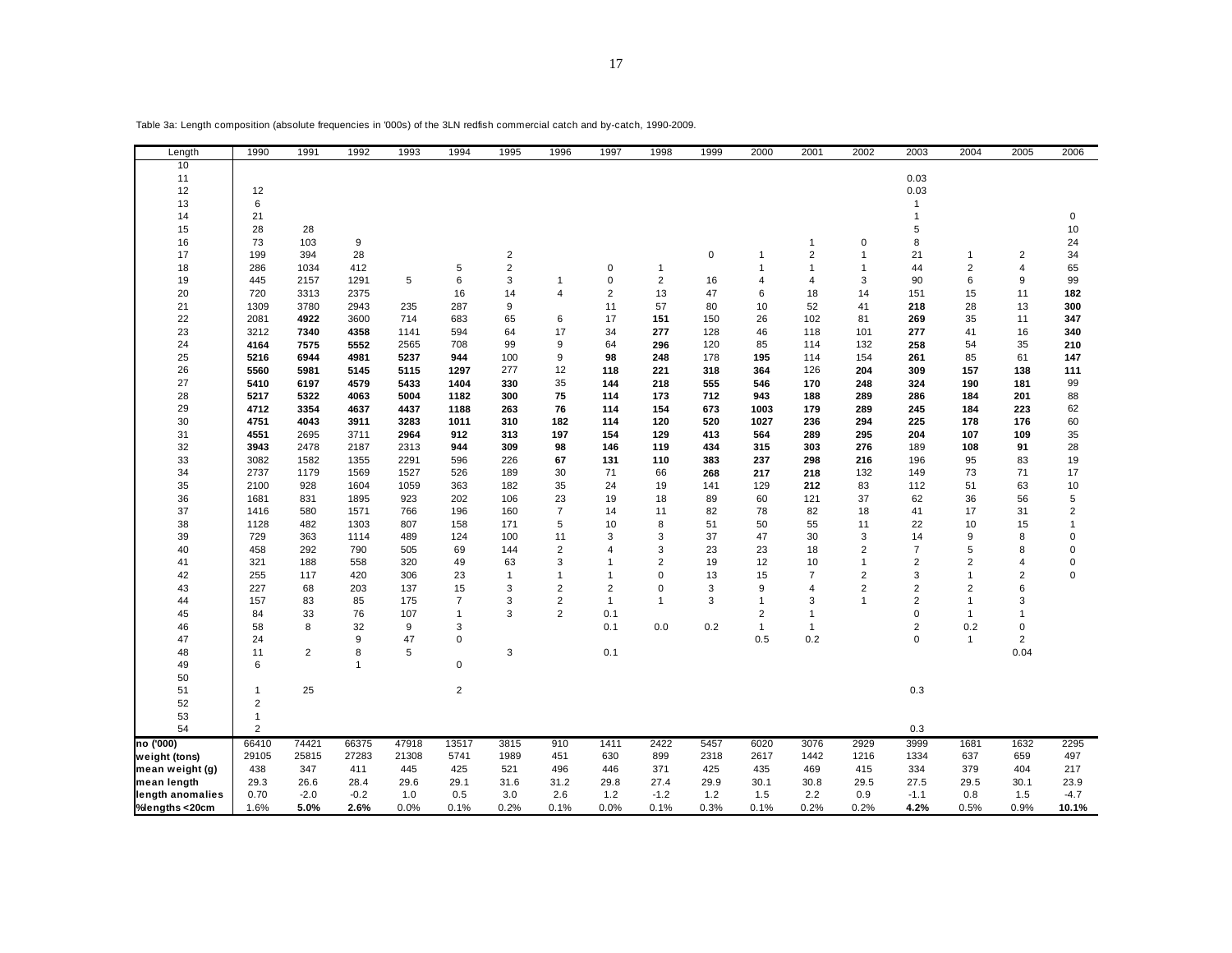Table 3b: length weight relationships from 3LN Sebastes sp. commercial sampling data used in the computation of 3LN catch parameters (Alpoim and Vargas, 2004; Vargas et al., 2005-2008)

| Sebastes sp. | 1990   | 1991  | 1992  | 1993 | 1994  | 1995   | 1996   | 199    | 1998   | 1999   | 2000   | 200'   | 2002   | 2003   | 200    | 200t   | 2006   |
|--------------|--------|-------|-------|------|-------|--------|--------|--------|--------|--------|--------|--------|--------|--------|--------|--------|--------|
|              | .      | .     |       |      |       | 1115   | 11115  | ነ 1115 | 0.1115 | 0.0689 | J.0979 | 0.0769 | 0.0447 | 0.0095 | 0.0208 | 0.0208 | 0.061  |
|              | 2.4353 | .4353 | .4353 | 4353 | .4353 | 2.4353 | 2.4353 | 2.4353 | : 4353 | .5588  | 2.4602 | 2.5298 | 2.6885 | 3.1279 | 2.885' | 2.8851 | 2.5597 |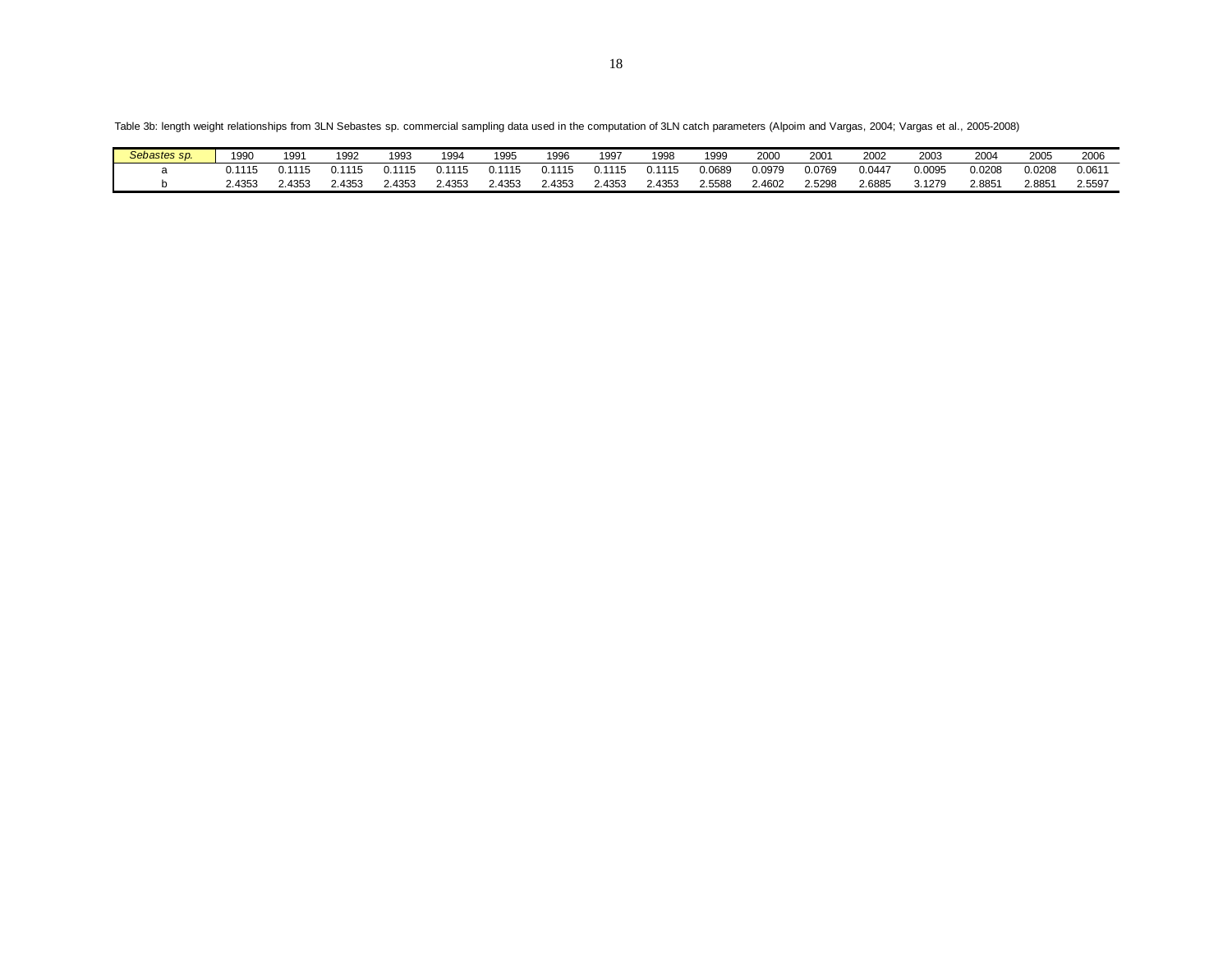|      |               | Canadian                         |                      |                                    | Russian      |                                 |                      |                             |                   | Canadian                      |                                 |                       |                      | Spanish        |
|------|---------------|----------------------------------|----------------------|------------------------------------|--------------|---------------------------------|----------------------|-----------------------------|-------------------|-------------------------------|---------------------------------|-----------------------|----------------------|----------------|
|      |               | Div. 3LN                         |                      | Div. 3LN                           | Div. 3LN     | Div. 3LN                        | Div. 3L              | Div. 3L                     | Div. 3L           | Div. 3L                       | Div. 3N                         | Div. 3N               | Div. 3N              | Div. 3N        |
|      | $12_{spring}$ | $\textsf{I2}_{\text{springSSB}}$ | $13_{\text{autumn}}$ | $\mathsf{I3}_{\mathsf{autumnSSB}}$ | $14_{Power}$ | $\textsf{I4}_{\textsf{Vaskov}}$ | 15 <sub>winter</sub> | $\text{I6}_{\text{summer}}$ | $I7_{\rm autumn}$ | $\textsf{I8}_{\text{spring}}$ | $\mathsf{I9}_{\mathsf{spring}}$ | $110_{\text{autumn}}$ | 111 <sub>sumer</sub> | $112_{spring}$ |
| 1978 |               |                                  |                      |                                    |              |                                 |                      | 311.2                       |                   |                               |                                 |                       |                      |                |
| 1979 |               |                                  |                      |                                    |              |                                 |                      | 227.8                       |                   |                               |                                 |                       |                      |                |
| 1980 |               |                                  |                      |                                    |              |                                 |                      |                             |                   | 40.3                          |                                 |                       |                      |                |
| 1981 |               |                                  |                      |                                    |              |                                 |                      | 261.4                       |                   |                               |                                 |                       |                      |                |
| 1982 |               |                                  |                      |                                    |              |                                 |                      |                             |                   |                               |                                 |                       |                      |                |
| 1983 |               |                                  |                      |                                    |              |                                 |                      |                             |                   |                               |                                 |                       |                      |                |
| 1984 |               |                                  |                      |                                    | 215.9        | 199.4                           |                      | 277.7                       |                   |                               |                                 |                       |                      |                |
| 1985 |               |                                  |                      |                                    | 94.0         | 85.9                            | 90.2                 | 161.0                       | 98.2              | 105.3                         |                                 |                       |                      |                |
| 1986 |               |                                  |                      |                                    | 63.0         | 46.8                            | 36.6                 |                             | 17.1              |                               |                                 |                       |                      |                |
| 1987 |               |                                  |                      |                                    | 70.3         | 60.8                            |                      |                             |                   |                               |                                 |                       |                      |                |
| 1988 |               |                                  |                      |                                    | 44.9         | 40                              |                      |                             |                   |                               |                                 |                       |                      |                |
| 1989 |               |                                  |                      |                                    | 12.3         | 10.9                            |                      |                             |                   |                               |                                 |                       |                      |                |
| 1990 |               |                                  |                      |                                    | 8.4          | 7.1                             | 18.2                 | 92.8                        | 20.7              |                               |                                 |                       |                      |                |
| 1991 | 10.6          | 1.45                             | 37.9                 | 4.7                                | 18.7         | 14.5                            |                      | 37.6                        | 13.7              | 6.3                           | 4.4                             | 24.2                  | 47.6                 |                |
| 1992 | 10.1          | 1.80                             | 136.4                | 15.4                               |              |                                 |                      |                             | 13.4              | 7.4                           | 2.7                             | 123.0                 |                      |                |
| 1993 | 22.6          | 4.35                             | 19.2                 | 3.6                                |              | 30.3                            |                      | 20.8                        | 6.0               | 6.5                           | 16.1                            | 13.2                  | 129.8                |                |
| 1994 | 4.2           | 0.61                             | 31.8                 | 5.9                                |              |                                 |                      |                             | 7.2               | 2.3                           | 1.9                             | 24.6                  |                      |                |
| 1995 | 5.9           | 0.85                             | 90.7                 | 15.9                               |              |                                 |                      |                             | 50.1              | 3.3                           | 2.6                             | 40.7                  |                      | 46.1           |
| 1996 | 22.8          | 11.65                            | 16.0                 | 2.6                                |              |                                 |                      |                             | 4.7               | 16.8                          | 6.0                             | 11.3                  |                      | 6.6            |
| 1997 | 14.9          | 1.77                             | 70.7                 | 10.7                               |              |                                 |                      |                             | 19.5              | 9.3                           | 5.7                             | 51.1                  |                      | 4.8            |
| 1998 | 59.4          | 11.50                            | 112.2                | 14.5                               |              |                                 |                      |                             | 18.5              | 27.6                          | 31.8                            | 93.7                  |                      | 22.5           |
| 1999 | 61.5          | 15.22                            | 72.0                 | 12.6                               |              |                                 |                      |                             | 38.9              | 21.3                          | 40.2                            | 33.1                  |                      | 46.5           |
| 2000 | 87.8          | 17.27                            | 100.5                | 16.6                               |              |                                 |                      |                             | 24.9              | 36.2                          | 51.7                            | 75.5                  |                      | 68.9           |
| 2001 | 41.6          | 6.97                             | 132.6                | 13.8                               |              |                                 |                      |                             | 28.6              | 26.2                          | 15.4                            | 104.0                 |                      | 53.9           |
| 2002 | 31.0          | 5.79                             | 50.1                 | 9.4                                |              |                                 |                      |                             | 11.9              | 9.1                           | 21.8                            | 38.2                  |                      | 7.6            |
| 2003 | 27.7          | 3.68                             | 71.9                 | 9.6                                |              |                                 |                      |                             | 15.0              | 10.5                          | 17.2                            | 56.9                  |                      | 11.0           |
| 2004 | 79.6          | 26.25                            | 49.9                 | 11.4                               |              |                                 |                      |                             | 9.3               | 14.4                          | 65.3                            | 40.6                  |                      | 27.0           |
| 2005 | 66.5          | 8.51                             | 58.6                 | 10.9                               |              |                                 |                      |                             | 16.7              | 36.5                          | 29.9                            | 41.9                  |                      | 146.9          |
| 2006 |               |                                  | 91.9                 | 12.9                               |              |                                 |                      |                             | 27.2              | 35.3                          |                                 | 64.7                  |                      | 87.8           |
| 2007 | 218.8         | 39.27                            | 124.8                | 16.5                               |              |                                 |                      |                             | 57.5              | 174.1                         | 44.7                            | 67.2                  |                      | 87.6           |
| 2008 | 144.0         | 22.93                            | 198.5                | 26.7                               |              |                                 |                      |                             | 53.3              | 38.5                          | 105.5                           | 145.2                 |                      | 68.1           |
| 2009 | 183.4         | 20.26                            | 246.7                | 29.1                               |              |                                 |                      |                             | 87.2              | 26.1                          | 157.3                           | 159.5                 |                      | 735.7          |

Table 4: Survey biomass ('000 t) from all stratified bottom trawl surveys on Div. 3L and Div.3N, 1978-2009 (shaded observations included in the ASPIC framework). Survey female SSB ('000 t) from spring and autumn Canadian surveys on Div. 3LN, 1991-2009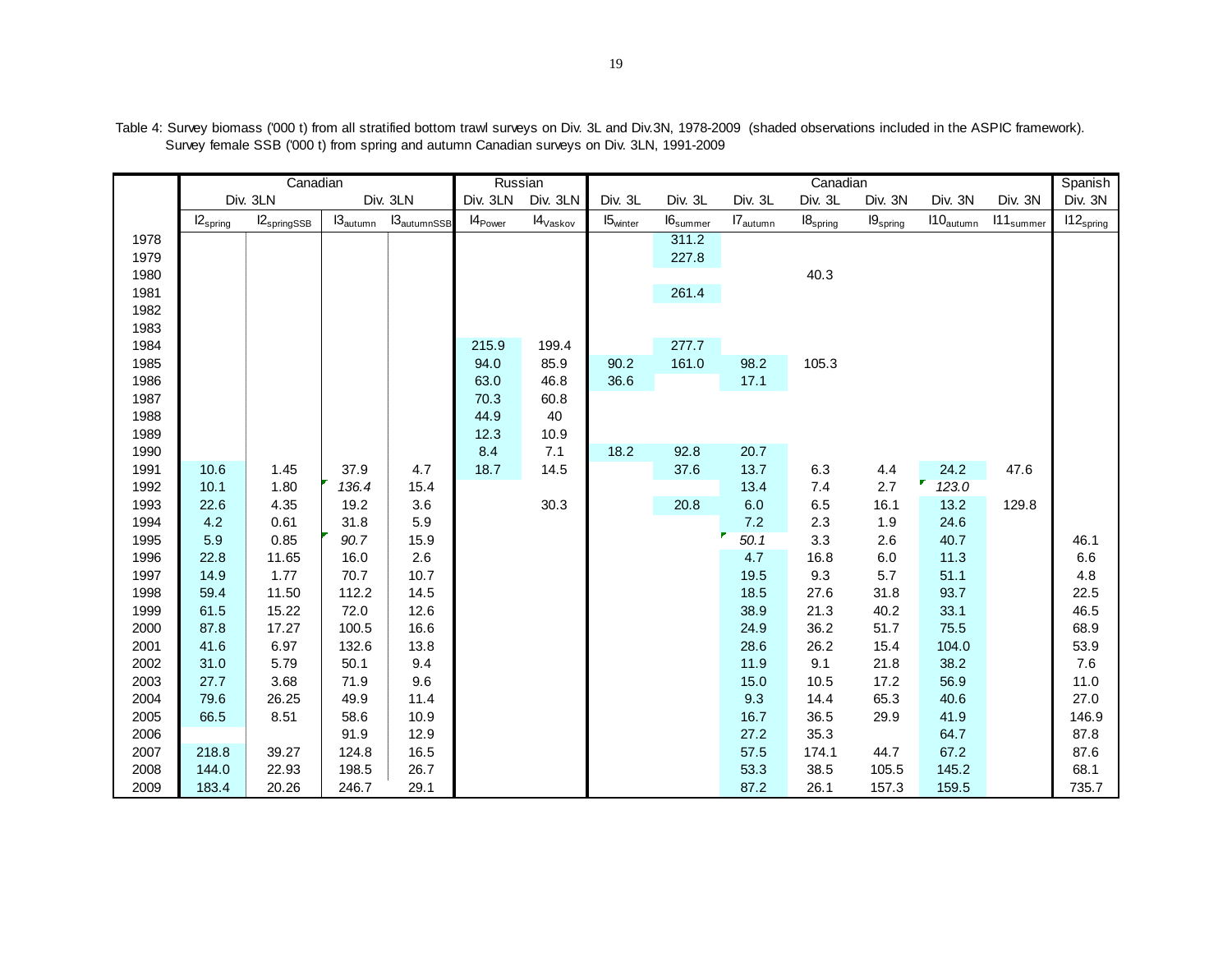Table 5a: 3LN spring survey abundance at length, 1991-2009 (thousands).

| Length                | 1991       | 1992                    | 1993   | 1994        | 1995   | 1996       | 1997       | 1998       | 1999        | 2000       | 2001       | 2002        | 2003         | 2004         | 2005         | $2006^{(1)}$ |
|-----------------------|------------|-------------------------|--------|-------------|--------|------------|------------|------------|-------------|------------|------------|-------------|--------------|--------------|--------------|--------------|
| 4                     |            |                         |        |             |        |            |            |            |             |            |            |             |              |              | 40           |              |
| 5                     |            |                         |        |             |        |            |            |            |             |            |            | 62          |              | 31           |              |              |
| 6                     |            |                         |        |             |        | 466        |            | 20         | 16          | 185        | 109        | 170         | 293          | 804          | 108          |              |
| $\overline{7}$        |            |                         |        |             |        | 228        |            | 40         | 656         | 795        | 1511       | 472         | 2057         | 2400         | 540          | 309          |
| 8                     |            |                         |        |             |        | 149        | 685        | 8          | 3280        | 378        | 1302       | 1073        | 1682         | 1236         | 950          | 602          |
| 9                     | 849        |                         |        |             |        | 298        | 360        | 39         | 5877        | 89         | 483        | 1526        | 1524         | 2209         | 2891         | 494          |
| 10<br>11              | 1149       | 381                     | 122    | 562<br>355  |        | 296<br>478 | 251        | 113<br>533 | 1343<br>309 | 166        | 240        | 2518        | 1197         | 4107         | 4892         | 633<br>1235  |
|                       | 798<br>558 | 2988                    | 1304   | 540         |        | 806        | 730<br>722 | 455        | 430         | 403<br>191 | 116<br>451 | 1085        | 417          | 2911         | 7296<br>8756 | 1344         |
| 12<br>13              | 2524       | 7925                    | 2396   | 500         | 108    | 920        | 540        | 172        | 517         | 412        | 345        | 1645<br>838 | 1448<br>1101 | 1653<br>1330 | 9684         | 1575         |
| 14                    | 322        | 5192                    | 5646   | 536         | 272    | 413        | 1871       | 561        | 369         | 353        | 1073       | 517         | 1278         | 639          | 7710         | 2903         |
| 15                    | 699        | 2862                    | 11059  | 1329        | 278    | 716        | 1859       | 896        | 175         | 2458       | 1738       | 766         | 2609         | 1235         | 7437         | 5776         |
| 16                    | 2250       | 382                     | 13647  | 1790        | 966    | 846        | 1126       | 1506       | 774         | 2199       | 1681       | 1371        | 3559         | 1335         | 7357         | 8062         |
| 17                    | 3865       | 419                     | 8796   | 3123        | 2847   | 1588       | 1201       | 2046       | 703         | 2157       | 3337       | 2580        | 6189         | 2764         | 8647         | 10733        |
| 18                    | 6226       | 1111                    | 2719   | 3084        | 4285   | 4356       | 1860       | 2121       | 3455        | 3525       | 5257       | 6444        | 8643         | 3668         | 16472        | 12772        |
| 19                    | 7749       | 2480                    | 2474   | 1403        | 5014   | 9476       | 3280       | 2849       | 2988        | 7017       | 8267       | 8161        | 15473        | 8995         | 31506        | 14610        |
| 20                    | 4522       | 2574                    | 3839   | 829         | 2703   | 10910      | 4708       | 9472       | 5379        | 13198      | 9589       | 11326       | 21089        | 11905        | 33702        | 19196        |
| 21                    | 3482       | 3559                    | 5754   | 922         | 1815   | 12119      | 6367       | 24848      | 16817       | 22002      | 14393      | 13958       | 23750        | 16956        | 33182        | 26687        |
| 22                    | 5148       | 1690                    | 5301   | 783         | 1335   | 13844      | 7008       | 34265      | 31067       | 42769      | 15551      | 14932       | 19290        | 16584        | 30967        | 30007        |
| 23                    | 7253       | 1732                    | 5708   | 1181        | 1257   | 16629      | 8191       | 31121      | 38232       | 53557      | 15590      | 15582       | 15120        | 20423        | 30644        | 23768        |
| 24                    | 6187       | 2721                    | 4756   | 1498        | 1359   | 12502      | 10669      | 28376      | 45394       | 53956      | 14839      | 16034       | 10814        | 17004        | 28561        | 19150        |
| 25                    | 3366       | 2865                    | 3398   | 1748        | 1004   | 8318       | 9469       | 21275      | 21482       | 34350      | 10166      | 12606       | 8036         | 14657        | 24305        | 10687        |
| 26                    | 1963       | 3250                    | 3701   | 1564        | 1600   | 5649       | 7757       | 19512      | 30227       | 27846      | 10041      | 11224       | 6889         | 24397        | 18438        | 5467         |
| 27                    | 1426       | 2411                    | 4478   | 1057        | 1693   | 5106       | 4047       | 16075      | 21654       | 21918      | 11330      | 8887        | 5102         | 38936        | 20027        | 6301         |
| 28                    | 953        | 1834                    | 3283   | 803         | 1437   | 4901       | 2760       | 12716      | 15663       | 13775      | 10217      | 7496        | 3552         | 43216        | 15249        | 2764         |
| 29                    | 1038       | 1506                    | 2876   | 731         | 1154   | 4264       | 1871       | 9632       | 14331       | 15612      | 10385      | 6419        | 2778         | 24426        | 11907        | 3259         |
| 30                    | 607        | 1048                    | 2606   | 482         | 721    | 3323       | 1797       | 6120       | 6698        | 14650      | 9523       | 3741        | 2701         | 18145        | 8832         | 2641         |
| 31                    | 534        | 1014                    | 2969   | 318         | 474    | 2231       | 1354       | 6513       | 5732        | 12804      | 10450      | 3588        | 2176         | 13713        | 5769         | 2039         |
| 32                    | 417        | 809                     | 3087   | 244         | 548    | 1564       | 991        | 6157       | 4322        | 10277      | 8884       | 2235        | 2356         | 9706         | 3036         | 1869         |
| 33                    | 369        | 825                     | 2621   | 138         | 264    | 762        | 640        | 5687       | 3259        | 6538       | 5183       | 1382        | 1972         | 3487         | 2012         | 1328         |
| 34                    | 399        | 540                     | 2161   | 156         | 144    | 337        | 438        | 3287       | 2024        | 5043       | 3035       | 996         | 1009         | 5391         | 1617         | 371          |
| 35                    | 251        | 544                     | 1502   | 109         | 105    | 163        | 160        | 967        | 877         | 3301       | 990        | 455         | 640          | 2249         | 832          | 263          |
| 36                    | 190        | 366                     | 880    | 135         | 113    | 105        | 77         | 660        | 534         | 895        | 296        | 227         | 227          | 476          | 592          | 139          |
| 37                    | 222        | 216                     | 696    | 127         | 151    | 118        | 42         | 402        | 273         | 709        | 378        | 93          | 82           | 877          | 222          | 31           |
| 38                    | 159        | 219                     | 669    | 82          | 101    | 28         | 88         | 82         | 102         | 396        | 116        | 43          | 35           | 75           | 112          | 46           |
| 39                    | 130        | 300                     | 726    | 31          | 70     | 55         | 4          | 82         | 67          | 186        | 155        | 59          | 35           | 43           | 86           |              |
| 40                    | 118        | 220                     | 483    | 46          | 62     | 28         | 0          | 216        | 79          | 183        | 23         |             | 94           | 23           | 12           |              |
| 41                    | 45         | 77                      | 371    | $\mathbf 0$ | 15     | 15         | $\Omega$   | 15         | 51          | 16         |            | 15          |              | 4            | 15           | 46           |
| 42                    | 88         | 85                      | 215    | 9           | 46     | 4          | 0          | 20         | 66          | 47         | 63         | 15          |              | 15           | 8            | 31           |
| 43                    | 69         | 85                      | 83     | 49          | 27     | 35         | 15         | 201        | 0           | 31         | 28         |             | 15           | 15           |              | 46           |
| 44                    | 45         | 77                      | 189    | 29          | 31     |            | 31         | 12         | 27          | 31         | 28         |             |              |              | 15           |              |
| 45                    | 57         | 62                      |        |             |        | 15         | 15         | 15         |             | 31         | 15         |             |              | 8            |              |              |
| 46                    |            | 46                      | 51     |             |        | 15         | 46         |            | 31          |            |            |             |              |              |              |              |
| 47                    |            | $\overline{\mathbf{4}}$ | 20     |             | 15     |            | 15         |            |             |            |            |             |              |              |              |              |
| 48                    | 11         | 31                      | 31     |             |        |            |            |            |             |            |            |             |              |              |              |              |
| 49                    |            | 31                      |        |             |        |            |            |            |             |            |            |             |              |              |              |              |
| abundance (millions)  | 66.0       | 54.5                    | 110.6  | 26.3        | 32.0   | 124.1      | 83.0       | 249.1      | 285.3       | 374.5      | 187.2      | 160.5       | 175.2        | 318.1        | 384.4        | 217.2        |
| mean length (cm)      | 21.6       | 21.6                    | 22.6   | 21.5        | 22.7   | 23.4       | 23.5       | 25.1       | 24.7        | 25.3       | 25.2       | 23.5        | 22.0         | 25.7         | 22.2         | 21.9         |
| length anomalies (cm) | $-1.6$     | $-1.6$                  | $-0.6$ | $-1.7$      | $-0.5$ | 0.2        | 0.3        | 1.9        | 1.5         | 2.1        | 2.0        | 0.3         | $-1.2$       | 2.5          | $-1.0$       | $-1.3$       |

(1) Survey data only from Division 3L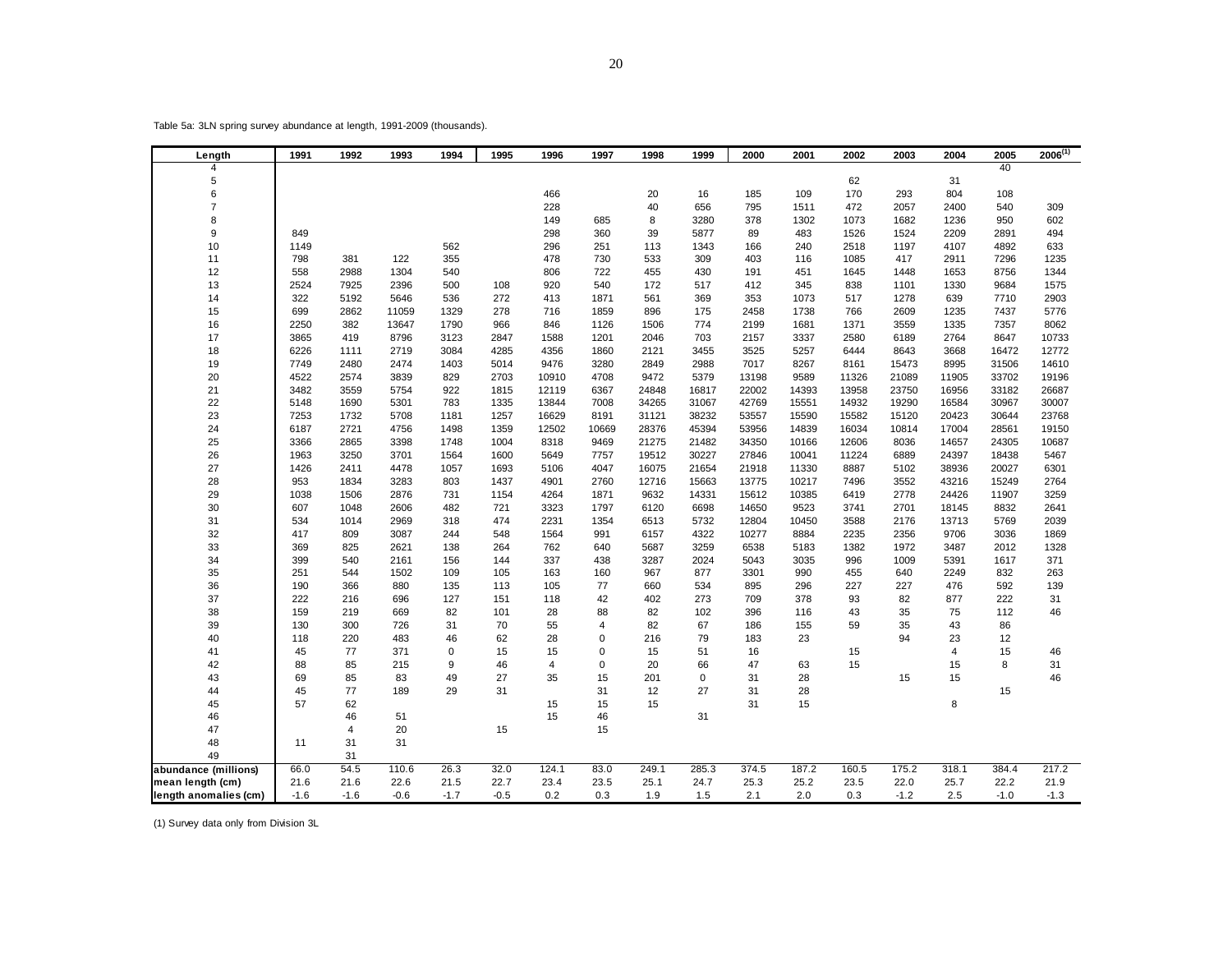Table 5b: 3LN autumn survey abundance at length, 1991-2009 (thousands).

| Length                | 1991   | 1992   | 1993 | 1994        | 1995  | 1996 | 1997  | 1998        | 1999  | 2000  | 2001   | 2002  | 2003   | 2004  | 2005        | 2006  |
|-----------------------|--------|--------|------|-------------|-------|------|-------|-------------|-------|-------|--------|-------|--------|-------|-------------|-------|
| $\overline{4}$        |        |        |      |             |       |      |       |             |       |       |        |       |        |       |             |       |
| 5                     |        |        |      | 15          | 240   | 56   | 86    | 17          |       | 117   | 445    | 232   | 1090   | 34    | $\mathbf 0$ | 84    |
| 6                     |        |        |      |             | 256   | 359  | 330   | $\mathbf 0$ | 251   | 481   | 937    | 915   | 2427   | 85    | 133         | 1418  |
| $\overline{7}$        | 203    |        |      |             | 138   | 88   | 395   | 39          | 50    | 673   | 755    | 873   | 2185   | 61    | 162         | 1831  |
| 8                     | 1298   |        |      |             | 111   | 72   | 386   | 47          | 37    | 602   | 2114   | 1614  | 2714   | 620   | 908         | 466   |
| 9                     | 1236   |        |      |             | 241   | 146  | 468   | 252         | 421   | 620   | 3146   | 1275  | 2095   | 1280  | 2236        | 829   |
| 10                    | 7263   |        | 93   | 31          | 292   | 250  | 306   | 214         | 171   | 388   | 4323   | 1129  | 2855   | 1719  | 1574        | 1458  |
| 11                    | 22235  | 371    | 63   | 31          | 213   | 349  | 249   | 203         | 402   | 215   | 2846   | 2840  | 1839   | 1046  | 3957        | 1709  |
| 12                    | 62419  | 62     | 372  |             | 241   | 106  | 175   | 275         | 786   | 202   | 1266   | 2255  | 1123   | 1131  | 9942        | 3083  |
| 13                    | 109337 | 3189   | 457  | 335         | 304   | 274  | 366   | 596         | 868   | 320   | 1056   | 2072  | 1488   | 1436  | 11090       | 3970  |
| 14                    | 33876  | 27936  | 1775 | 551         | 513   | 1419 | 728   | 912         | 2472  | 587   | 445    | 2545  | 1451   | 1015  | 10309       | 8256  |
| 15                    | 14030  | 104298 | 1333 | 2362        | 967   | 722  | 1104  | 1768        | 1548  | 3635  | 407    | 1884  | 1929   | 538   | 8461        | 13286 |
| 16                    | 7809   | 113966 | 3259 | 3697        | 1611  | 919  | 1405  | 4159        | 717   | 4671  | 11018  | 2159  | 8240   | 879   | 6083        | 20912 |
| 17                    | 7860   | 106448 | 5283 | 12985       | 9645  | 825  | 1848  | 8155        | 1144  | 5480  | 31421  | 4694  | 15193  | 1984  | 5713        | 27177 |
| 18                    | 16191  | 95896  | 8707 | 28684       | 37932 | 2227 | 2095  | 12225       | 3185  | 7035  | 57695  | 9082  | 25813  | 5468  | 7248        | 23009 |
| 19                    | 32214  | 71577  | 6425 | 29295       | 72192 | 5062 | 8438  | 17373       | 6536  | 11926 | 74228  | 13661 | 38672  | 8222  | 10928       | 24342 |
| 20                    | 27189  | 113846 | 3906 | 15292       | 78316 | 6479 | 21672 | 46005       | 9068  | 31680 | 80538  | 12568 | 45262  | 9790  | 15982       | 26793 |
| 21                    | 15810  | 148628 | 5306 | 7701        | 43397 | 6621 | 47562 | 88726       | 15347 | 50184 | 65575  | 16481 | 42849  | 13134 | 25645       | 36447 |
| 22                    | 7915   | 153395 | 6375 | 5119        | 27652 | 6123 | 52500 | 124662      | 23121 | 66781 | 130029 | 20168 | 39683  | 13632 | 23899       | 49628 |
| 23                    | 6139   | 89704  | 6578 | 6494        | 20117 | 6743 | 44777 | 92991       | 29000 | 60123 | 118427 | 23529 | 39374  | 16732 | 29785       | 71774 |
| 24                    | 8377   | 28658  | 5164 | 5456        | 10296 | 4864 | 31865 | 56410       | 26969 | 52986 | 85149  | 25353 | 31785  | 15458 | 20362       | 67361 |
| 25                    | 8943   | 14222  | 3947 | 6808        | 12898 | 4429 | 24356 | 30123       | 29819 | 50534 | 64519  | 21326 | 21398  | 13066 | 15824       | 34947 |
| 26                    | 6602   | 13410  | 4120 | 8670        | 8517  | 4370 | 21375 | 23090       | 27515 | 40188 | 39693  | 19872 | 18032  | 10432 | 12713       | 32335 |
| 27                    | 4022   | 14699  | 4361 | 7830        | 17364 | 2890 | 21141 | 20596       | 25585 | 21851 | 33743  | 16470 | 17605  | 9397  | 10857       | 19109 |
| 28                    | 3776   | 8768   | 4240 | 8402        | 17495 | 2707 | 14031 | 18336       | 24801 | 17424 | 20396  | 10503 | 13962  | 12135 | 12471       | 11651 |
| 29                    | 2526   | 4855   | 3503 | 7625        | 16330 | 2678 | 8032  | 13397       | 16323 | 16387 | 14957  | 7230  | 7798   | 13950 | 12659       | 10147 |
| 30                    | 2110   | 3340   | 2765 | 6195        | 12717 | 2242 | 6138  | 7942        | 11346 | 12127 | 11093  | 5122  | 4910   | 12267 | 9865        | 7475  |
| 31                    | 1960   | 3229   | 1949 | 4553        | 16297 | 3409 | 4994  | 6250        | 7641  | 10199 | 9147   | 5109  | 3755   | 9066  | 7347        | 9531  |
| 32                    | 1314   | 2389   | 1901 | 2709        | 10628 | 2210 | 4035  | 5730        | 6315  | 7165  | 5261   | 4608  | 3523   | 6787  | 5214        | 7469  |
| 33                    | 1212   | 3299   | 1671 | 1603        | 7262  | 1220 | 2107  | 3878        | 5642  | 5026  | 4354   | 3862  | 3360   | 4636  | 4905        | 4870  |
| 34                    | 1117   | 1431   | 1286 | 916         | 3447  | 559  | 1673  | 4512        | 4545  | 3369  | 2776   | 2701  | 2182   | 2959  | 3942        | 2096  |
| 35                    | 1287   | 716    | 1044 | 610         | 1966  | 217  | 653   | 2048        | 3256  | 1303  | 1679   | 1451  | 1175   | 1760  | 2720        | 1118  |
| 36                    | 1184   | 595    | 800  | 297         | 1171  | 118  | 499   | 1080        | 1539  | 1092  | 675    | 560   | 506    | 1259  | 1456        | 537   |
| 37                    | 1005   | 385    | 460  | 211         | 335   | 64   | 308   | 426         | 339   | 499   | 636    | 325   | 182    | 765   | 1298        | 444   |
| 38                    | 1166   | 401    | 427  | 257         | 398   | 14   | 243   | 247         | 184   | 329   | 282    | 85    | 111    | 392   | 385         | 136   |
| 39                    | 787    | 228    | 308  | 274         | 572   | 22   | 176   | 85          | 272   | 227   | 215    | 67    | 115    | 666   | 228         | 55    |
| 40                    | 662    | 93     | 237  | 119         | 75    | 22   | 164   | 17          | 67    | 151   | 180    | 136   |        | 308   | 60          | 116   |
| 41                    | 221    | 124    | 155  | $\mathbf 0$ | 20    | 22   | 191   | 40          | 82    | 67    | 81     |       |        | 76    | 85          | 61    |
| 42                    | 135    | 77     | 132  | 15          | 24    |      | 45    |             |       | 67    |        | 17    |        | 232   | 60          |       |
| 43                    | 102    | 31     | 37   | 32          | 32    |      |       | 35          | 50    |       | 4      | 21    |        | 99    |             |       |
| 44                    | 128    | 46     | 99   |             |       | 42   |       | 17          | 50    | 4     |        | 17    |        |       |             |       |
| 45                    | 46     | 15     | 69   | 15          | 36    | 28   |       | 17          | 50    | 76    |        | 17    |        |       |             |       |
| 46                    | 24     | 46     |      |             | 12    | 14   |       |             |       | 18    | 17     |       |        |       |             | 16    |
| 47                    | 15     | 15     | 15   | 8           |       | 12   |       |             | 17    |       |        |       |        |       |             |       |
| 48                    |        |        |      |             |       |      |       |             | 17    |       |        |       |        |       |             |       |
| 49                    |        | 15     |      |             |       |      |       |             |       |       |        |       |        |       |             |       |
| 50                    | 15     |        |      |             |       |      |       |             |       |       |        |       |        |       |             |       |
| abundance (millions)  | 422    | 1130   | 89   | 175         | 432   | 71   | 327   | 593         | 288   | 487   | 882    | 245   | 407    | 195   | 297         | 526   |
| mean length (cm)      | 16.9   | 20.2   | 23.9 | 22.7        | 23.2  | 24.0 | 24.1  | 23.6        | 25.8  | 24.4  | 22.8   | 23.8  | 22.3   | 25.4  | 23.0        | 22.8  |
| length anomalies (cm) | $-5.8$ | $-2.5$ | 1.1  | 0.0         | 0.4   | 1.2  | 1.4   | 0.8         | 3.1   | 1.6   | 0.1    | 1.0   | $-0.4$ | 2.7   | 0.2         | 0.1   |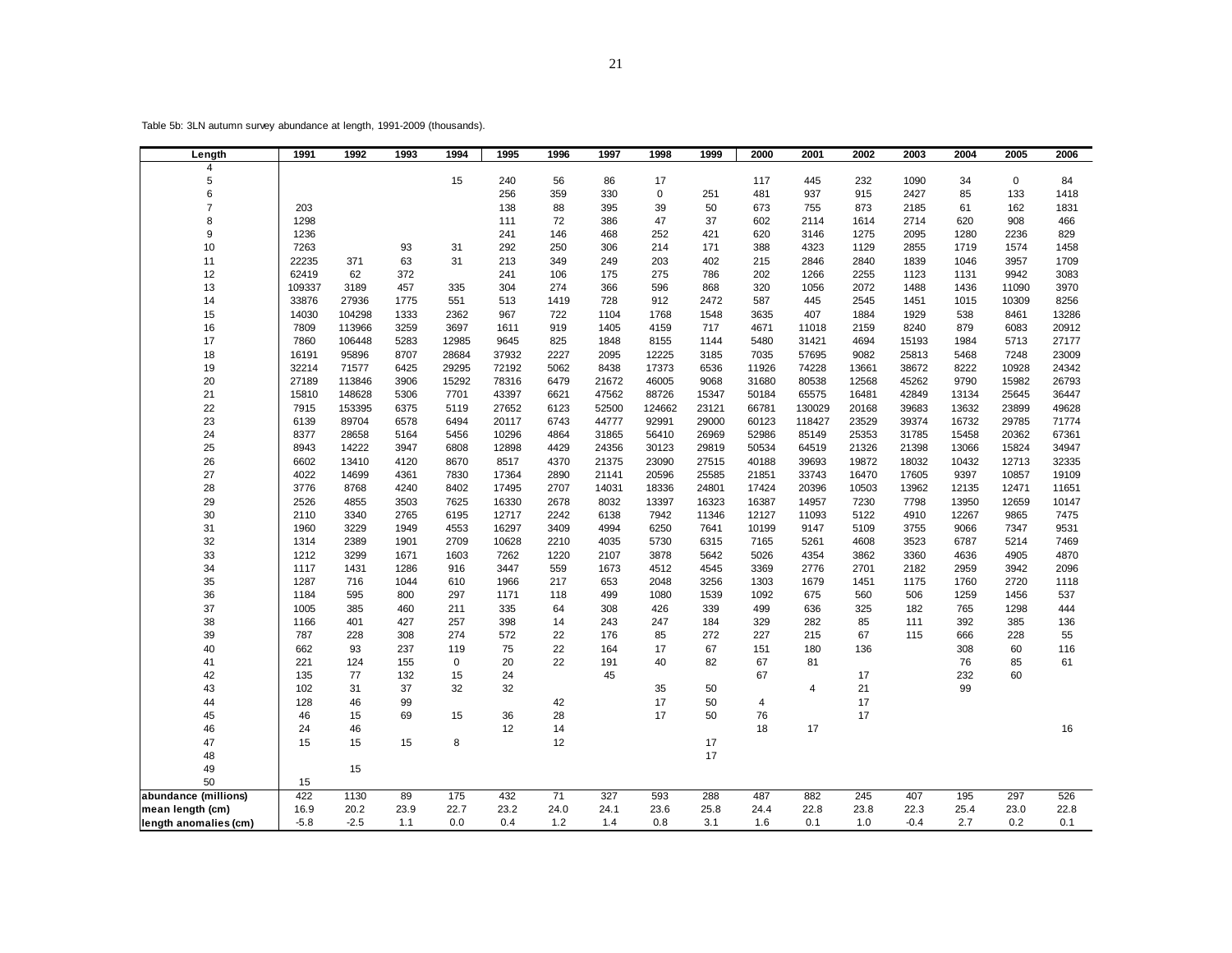| R squared in CPUE               | ASPIC <sub>fit</sub> 2010 <sub>Without 3N Spain</sub> rate |                 | ASPIC <sub>f it</sub> 2010 <sub>With 3N Spain2008</sub> rate |   | ASPIC <sub>f it</sub> 2010 <sub>With 3N</sub> Spain2009 | rate |
|---------------------------------|------------------------------------------------------------|-----------------|--------------------------------------------------------------|---|---------------------------------------------------------|------|
| I۹                              | 0.057                                                      | 2               | 0.047                                                        | 1 | $-0.067$                                                | $-1$ |
| I <sub>2</sub>                  | 0.447                                                      | 0               | 0.457                                                        |   | 0.502                                                   | 2    |
| I3                              | 0.418                                                      | $\Omega$        | 0.433                                                        | 2 | 0.432                                                   |      |
| 4                               | 0.212                                                      | $\overline{2}$  | 0.205                                                        |   | 0.197                                                   |      |
| l5                              | 0.379                                                      | $\overline{2}$  | 0.370                                                        |   | 0.358                                                   | n    |
| l6                              | 0.602                                                      | 2               | 0.590                                                        |   | 0.566                                                   | 0    |
| I <sub>7</sub>                  | 0.365                                                      | $\Omega$        | 0.394                                                        |   | 0.437                                                   | 2    |
| N restarts                      | 129                                                        |                 | 186                                                          | 0 | 96                                                      | 2    |
| Contrast index (ideal = $1.0$ ) | 0.670                                                      | 2               | 0.603                                                        |   | 0.523                                                   |      |
| Total obj. function             | 29.64                                                      |                 | 41.13                                                        | 0 | 0.396                                                   | 2    |
| Sum of rate                     |                                                            | 12 <sub>2</sub> |                                                              | 9 |                                                         | 8    |
|                                 |                                                            |                 |                                                              |   |                                                         |      |
|                                 | best result                                                |                 |                                                              |   |                                                         |      |
|                                 | intermediate result                                        |                 |                                                              |   |                                                         |      |
|                                 | worst result                                               |                 |                                                              |   |                                                         |      |
|                                 | violation of a basic ASPIC                                 | $-1$            |                                                              |   |                                                         |      |
|                                 | basic ASPIC assumption                                     |                 |                                                              |   |                                                         |      |

Table 6a: A traffic light rating of diagnostics for posible frameworks of ASPICfit 2010 assessment.

Table 6b: Key parameters of posible frameworks for  $\mathsf{ASPIC}_\mathsf{fit}$  2010 assessment.

|                                                            | B1/K   | $B_{\sf msv}$ | $B_{2010}/B_{msv}$ | <b>MSY</b> | msv   | $\cdot$ 2009/F<br>msv | $\mathsf{v}_{\mathsf{\Theta}_{2010}}$ |
|------------------------------------------------------------|--------|---------------|--------------------|------------|-------|-----------------------|---------------------------------------|
| IASPIC <sub>f it</sub> 2010 Without 3N Spain               | 0.5405 | 193500        | ∣.564              | 22580      | 0.117 | 0.014                 | 15390                                 |
| IASPIC <sub>f it</sub> 2010 With 3N Spain2008 <sup>■</sup> | 0.4809 | 214800        | 1.407              | 23040      | 0.107 | 0.015                 | 19230                                 |
| <b>IASPICfit 2010</b> With 3N Spain2009 ▶                  | 0.3709 | 250000        | 1.198              | 25730      | 0.103 | 0.016                 | 24720                                 |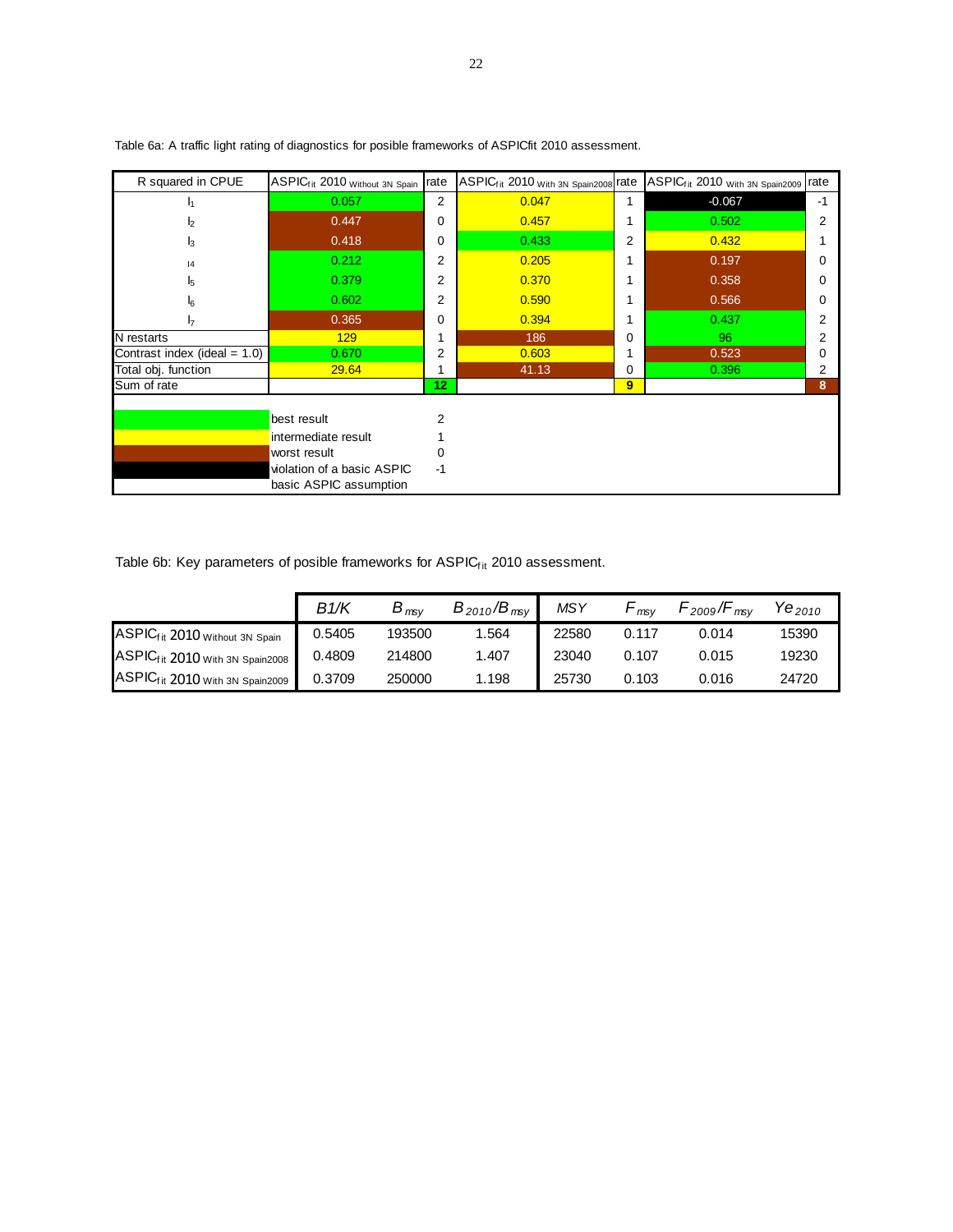|                              | Standard | <b>STACFIS</b>    | -25%seed          |                   | +25% seed 25% Pessimistic 25% Optimistic |          | Last year <sub>-25%surv</sub> B | Last year <sub>-10%survB</sub> | Last year <sub>+10%survB</sub> | Last year <sub>+25%surv</sub> B |
|------------------------------|----------|-------------------|-------------------|-------------------|------------------------------------------|----------|---------------------------------|--------------------------------|--------------------------------|---------------------------------|
| 2009 catch                   | 482      | 1051              | 482               | 482               | 482                                      | 482      | 482                             | 482                            | 482                            | 482                             |
| B1/K                         | 0.5d0    | 0.5d0             | 0.5d0             | 0.5d0             | 0.375                                    | 0.625    | 0.5d0                           | 0.5d0                          | 0.5d0                          | 0.5d0                           |
| <b>MSY</b>                   | 2.0d4    | 2.0 <sub>d4</sub> | 2.0 <sub>d4</sub> | 2.0 <sub>d4</sub> | 15000                                    | 25000    | 2.0 <sub>d</sub> 4              | 2.0 <sub>d4</sub>              | 2.0d4                          | 2.0d4                           |
| ΙK                           | 200000   | 200000            | 200000            | 200000            | 150000                                   | 250000   | 200000                          | 200000                         | 200000                         | 200000                          |
| <b>C</b> cpue                | 9.01E-06 | $9.01E - 06$      | $9.01E - 06$      | $9.01E - 06$      | 1.13E-05                                 | 6.76E-06 | $9.01E - 06$                    | 9.01E-06                       | $9.01E - 06$                   | $9.01E - 06$                    |
| <b>q3LNspring</b>            | 0.658    | 0.658             | 0.658             | 0.658             | 0.823                                    | 0.494    | 0.658                           | 0.658                          | 0.658                          | 0.658                           |
| <b>q</b> 3Nautumn            | 0.759    | 0.759             | 0.759             | 0.759             | 0.949                                    | 0.569    | 0.759                           | 0.759                          | 0.759                          | 0.759                           |
| <b>93LNRussia</b>            | 0.658    | 0.658             | 0.658             | 0.658             | 0.823                                    | 0.494    | 0.658                           | 0.658                          | 0.658                          | 0.658                           |
| <b>C</b> <sub>3Lwinter</sub> | 0.322    | 0.322             | 0.322             | 0.322             | 0.403                                    | 0.242    | 0.322                           | 0.322                          | 0.322                          | 0.322                           |
| <b>q3Lsummer</b>             | 0.275    | 0.275             | 0.275             | 0.275             | 0.344                                    | 0.206    | 0.275                           | 0.275                          | 0.275                          | 0.275                           |
| <b>q</b> 3Lautumn            | 0.275    | 0.275             | 0.275             | 0.275             | 0.344                                    | 0.206    | 0.275                           | 0.275                          | 0.275                          | 0.275                           |
| Random seed                  | 3941285  | 3941285           | 2955964           | 4926606           | 3941285                                  | 3941285  | 3941285                         | 3941285                        | 3941285                        | 3941285                         |
| 3LNspring <sub>2010</sub>    | 183378   | 183378            | 183378            | 183378            | 183378                                   | 183378   | 137533.5                        | 165040.2                       | 201715.8                       | 229222.5                        |
| 3Nautumn <sub>2010</sub>     | 159462   | 159462            | 159462            | 159462            | 159462                                   | 159462   | 119596.5                        | 143515.8                       | 175408.2                       | 199327.5                        |
| 3Lautumn <sub>2010</sub>     | 87245    | 87245             | 87245             | 87245             | 87245                                    | 87245    | 65433.75                        | 78520.5                        | 95969.5                        | 109056.25                       |

Table7a: Different seeds for parameters and last year survey biomass used on ASPIC<sub>fit</sub> 2010 sensitivity analysis.

Table 7b: Compairision of main results from sensitivity analysis of ASPIC<sub>f it</sub> 2010

|                                         | Standard | <b>STACFIS</b> | -25%seed |        |        |        | +25%seed 25% Pessimistic 25% Optimistic Last year 25%surv B | Last year <sub>-10%survB</sub> | Last year <sub>+10%surv</sub> B | , Last year <sub>+25%survB</sub> ∎ |
|-----------------------------------------|----------|----------------|----------|--------|--------|--------|-------------------------------------------------------------|--------------------------------|---------------------------------|------------------------------------|
|                                         | 387100   | 387300         | 385100   | 385100 | 385100 | 386800 | 363100                                                      | 378200                         | 394600                          | 405900                             |
| B1/K                                    | 0.5405   | 0.5400         | 1.5442   | 0.5445 | 0.544  | 0.541  | 0.593                                                       | 0.561                          | 0.523                           | 0.498                              |
| <b>MSY</b>                              | 22580    | 22590          | 22570    | 22560  | 22560  | 22580  | 22460                                                       | 22490                          | 22710                           | 22960                              |
| $B_{msy}$                               | 193500   | 193600         | 192600   | 192600 | 192500 | 193400 | 181600                                                      | 189100                         | 197300                          | 203000                             |
| $F_{msy}$                               | 0.117    | 0.117          | 0.117    | 0.117  | 0.117  | 0.117  | 0.124                                                       | 0.119                          | 0.115                           | 0.113                              |
| $B_{\text{lasty ear+1}}/B_{\text{msy}}$ | .564     | .562           | .571     | .571   | 1.571  | 1.565  | .670                                                        | 1.603                          | 1.533                           | 1.488                              |
| $F_{\text{lasty ear}}$ $F_{\text{msg}}$ | 0.014    | 0.029          | 0.014    | 0.014  | 0.014  | 0.014  | 0.0131                                                      | 0.0137                         | 0.0142                          | 0.0145                             |
| Ye <sub>2010</sub>                      | 15390    | 15470          | 15210    | 15210  | 15200  | 15360  | 12390                                                       | 14320                          | 16260                           | 17480                              |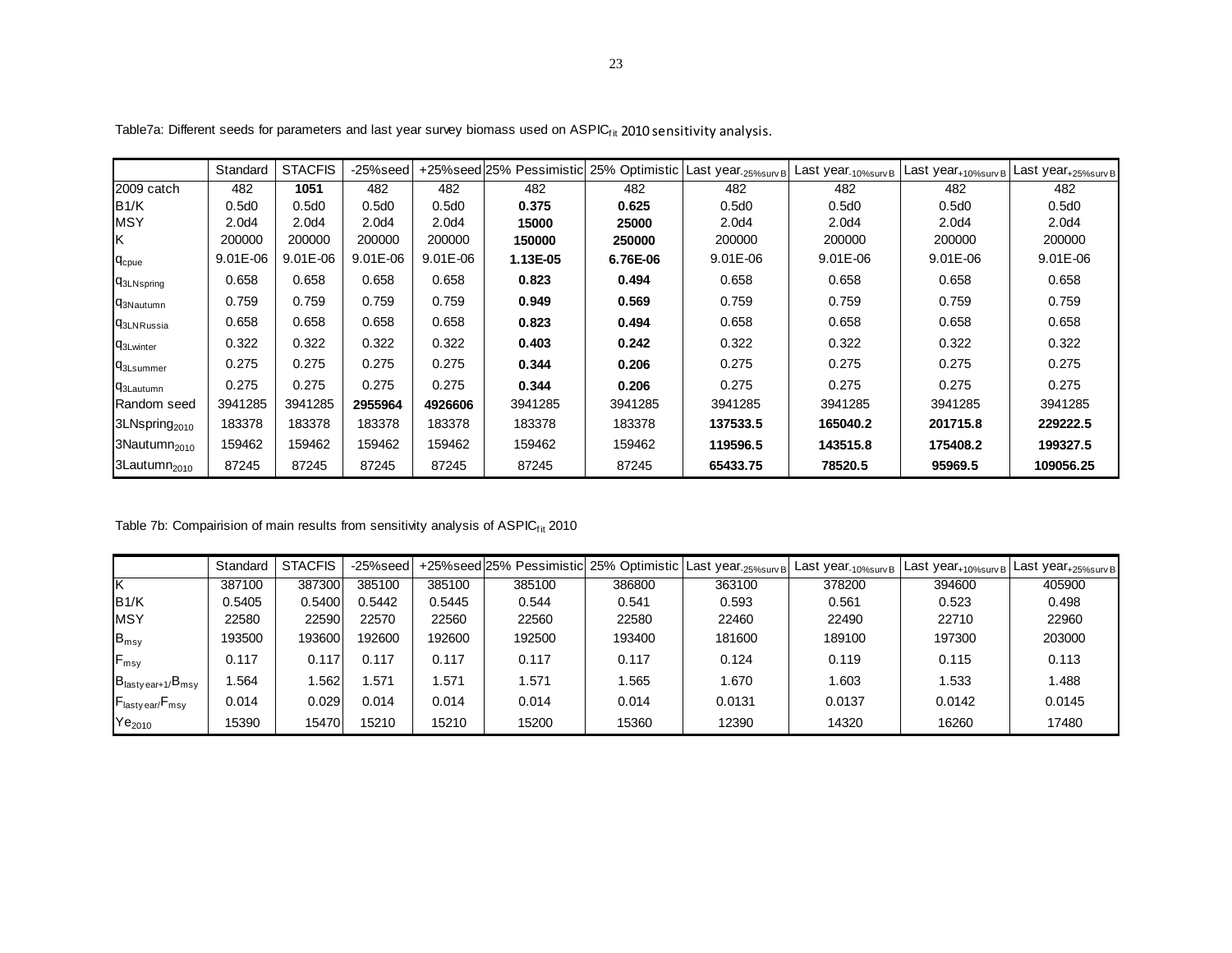|            |       | bias  |       |       | bias    |             | bias |                    | bias |        |        | bias |                    | bias   |
|------------|-------|-------|-------|-------|---------|-------------|------|--------------------|------|--------|--------|------|--------------------|--------|
|            | MSY   |       |       | Fmsv  |         | 2006<br>msv |      | Ye <sub>2007</sub> |      |        | Bmsy   |      | $B_{2007}/B_{msv}$ |        |
| ASPIC 2007 | 26570 |       | J.433 | 0.217 |         | 0.0096      |      | 2742               |      | 245200 | 122600 |      | .947               |        |
| ASPIC 2008 | 25200 | $-5%$ | 0.379 | 0.189 | $-14%$  | 0.0105      | 8%   | 4461               | 39%  | 266200 | 133100 | 8%   | .896               | $-3%$  |
| ASPIC 2009 | 23110 | $-9%$ | 0.289 | 0.145 | $-31\%$ | 0.0131      | 20%  | 11570              | 61%  | 319600 | 159800 | 17%  | .674               | $-13%$ |
| ASPIC 2010 | 22580 | $-2%$ | 0.233 | 0.117 | $-24%$  | 0.0177      | 26%  | 19890              | 42%  | 387000 | 193500 | 17%  | .297               | -29%   |

Table 8a: Key parameters from 2010-2007 ASPIC assessments and bias between consecutive years.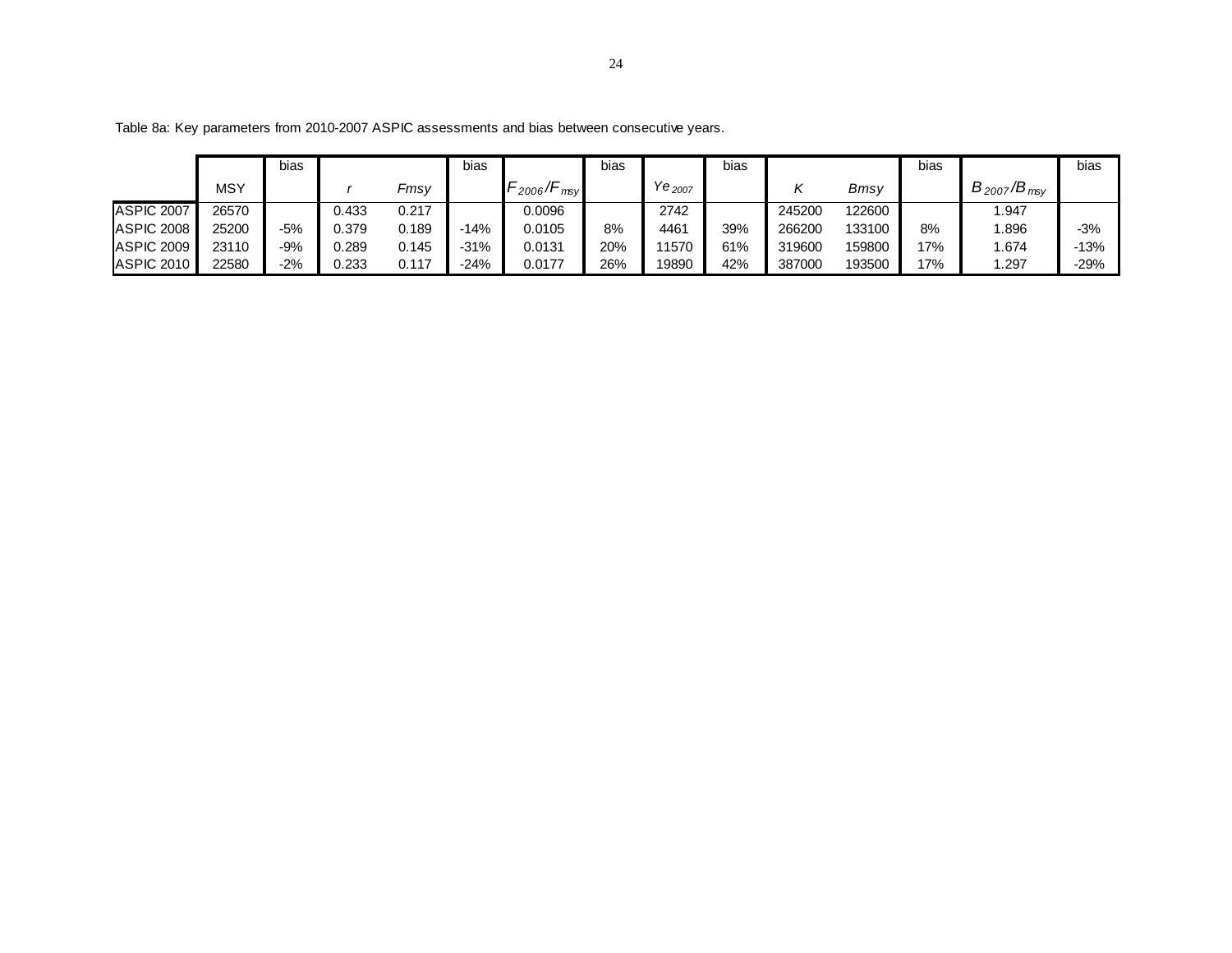|                                 |                | ASPIC <sub>fit</sub> 2010   | rate     | ASPIC <sub>fit</sub> 2009 | rate           | ASPIC <sub>fit</sub> 2008 | rate           | ASPIC <sub>fit</sub> 2007 | rate           |
|---------------------------------|----------------|-----------------------------|----------|---------------------------|----------------|---------------------------|----------------|---------------------------|----------------|
| R2 beteween series              | $I_2/I_3$      | 0.665                       | 3        | 0.534                     | $\overline{2}$ | 0.382                     | 0              | 0.434                     | 1              |
|                                 | $I_2/I_7$      | 0.861                       | 3        | 0.841                     | 2              | 0.806                     |                | 0.454                     | 0              |
|                                 | $I_3/I_7$      | 0.798                       | 3        | 0.667                     | $\overline{2}$ | 0.502                     | 0              | 0.559                     |                |
| R squared in CPUE               | I <sub>1</sub> | 0.057                       | $\Omega$ | 0.102                     | 3              | 0.084                     | 0              | 0.099                     |                |
|                                 | I <sub>2</sub> | 0.447                       | 3        | 0.358                     | 1              | 0.266                     | $\Omega$       | 0.430                     | 1              |
|                                 | $I_3$          | 0.418                       | 3        | 0.259                     | $\overline{2}$ | 0.160                     | $\mathbf 0$    | 0.237                     | $\overline{2}$ |
|                                 | I4             | 0.212                       | $\Omega$ | 0.224                     | 1              | 0.243                     | 2              | 0.250                     | 1              |
|                                 | l5             | 0.379                       | $\Omega$ | 0.393                     | 1              | 0.412                     | $\overline{2}$ | 0.419                     | 3              |
|                                 | l <sub>6</sub> | 0.602                       | $\Omega$ | 0.611                     |                | 0.624                     | 3              | 0.620                     | 3              |
|                                 | I <sub>7</sub> | 0.365                       | 3        | 0.207                     | $\overline{2}$ | 0.107                     |                | 0.036                     | $\overline{2}$ |
| Contrast index (ideal $= 1.0$ ) |                | 0.670                       | 0        | 0.750                     |                | 0.782                     | 3              | 0.773                     | 2              |
| Sum of rate                     |                |                             | 18       |                           | 18             |                           | 12             |                           | 16             |
|                                 |                |                             |          |                           |                |                           |                |                           |                |
|                                 |                | best result                 | 3        |                           |                |                           |                |                           |                |
|                                 |                | 1 <sup>st</sup> interm. res | 2        |                           |                |                           |                |                           |                |
|                                 |                | 2 <sup>nd</sup> interm. res | 1        |                           |                |                           |                |                           |                |
|                                 |                | worst result                | 0        |                           |                |                           |                |                           |                |

Table 8b: A traffic light rating of retrospective ASPIC<sub>fit</sub> assessments 2010-2007, 1st take: R squared in CPUE for all input series

Table 8c: A traffic light rating of retrospective ASPIC<sub>fit</sub> assessments 2010-2007, 2nd take: R squared in CPUE for long input series only.

|                                             | $ASPIC_{fit}$ 2010          | rate           | ASPIC <sub>fit</sub> 2009 | rate           | ASPIC <sub>fit</sub> 2008 | rate | ASPIC <sub>fit</sub> 2007 | rate           |
|---------------------------------------------|-----------------------------|----------------|---------------------------|----------------|---------------------------|------|---------------------------|----------------|
| $I_2/I_3$<br>R <sub>2</sub> beteween series | 0.665                       | 3              | 0.534                     | 2              | 0.382                     | 0    | 0.434                     |                |
| $I_2/I_7$                                   | 0.861                       | 3              | 0.841                     | 2              | 0.806                     | 1    | 0.454                     | 0              |
| $I_3/I_7$                                   | 0.798                       | 3              | 0.667                     | 2              | 0.502                     | 0    | 0.559                     |                |
| R squared in CPUE<br>14                     | 0.057                       | $\mathbf 0$    | 0.102                     | 3              | 0.084                     | 0    | 0.099                     |                |
| b                                           | 0.447                       | 3              | 0.358                     | 1              | 0.266                     | 0    | 0.430                     | 2              |
| I <sub>3</sub>                              | 0.418                       | 3              | 0.259                     | 2              | 0.160                     | 0    | 0.237                     |                |
| 17                                          | 0.365                       | 3              | 0.207                     | $\overline{2}$ | 0.107                     | 1    | 0.036                     | $\Omega$       |
| Contrast index (ideal $= 1.0$ )             | 0.670                       | 0              | 0.750                     | $\mathbf 1$    | 0.782                     | 3    | 0.773                     | 2              |
| Sum of rate                                 |                             | 18             |                           | 15             |                           | 5    |                           | 8 <sup>2</sup> |
|                                             |                             |                |                           |                |                           |      |                           |                |
|                                             | best result                 | 3              |                           |                |                           |      |                           |                |
|                                             | 1 <sup>st</sup> interm. res | $\overline{2}$ |                           |                |                           |      |                           |                |
|                                             | 2 <sup>nd</sup> interm. res |                |                           |                |                           |      |                           |                |
|                                             | worst result                | 0              |                           |                |                           |      |                           |                |

Table 9: Summary of the ASPIC<sub>2010</sub> results from bootstrapped analysis

|             | Point    | <b>Bias</b> | <b>Estimated bias</b> | Estimated     |           | Bias-corrected approximate confidence limits |        |        | Inter-quartile | Relative |
|-------------|----------|-------------|-----------------------|---------------|-----------|----------------------------------------------|--------|--------|----------------|----------|
| Param. name | estimate | corrected   | In pt estimate        | relative bias | 80% lower | 80% upper 50% lower 50% upper                |        |        | range          | IQ range |
| B1/K        | 0.541    | 0.648       | 0.108                 | 19.90%        | 0.364     | 0.736                                        | 0.425  | 0.606  | 0.181          | 0.336    |
| κ           | 387100   | 367720      | $-19380$              | $-5.01%$      | 338600    | 487300                                       | 370100 | 464000 | 93910          | 0.243    |
| <b>MSY</b>  | 22580    | 23005       | 425                   | 1.88%         | 20640     | 24250                                        | 21430  | 23280  | 1848           | 0.082    |
| Ye(2010)    | 15390    | 12888       | $-2502$               | $-16.25%$     | 9705      | 22970                                        | 13690  | 20750  | 7059           | 0.459    |
| Bmsy        | 193500   | 183810      | $-9690.00$            | $-5.01%$      | 169300    | 243700                                       | 185100 | 232000 | 46960          | 0.243    |
| Fmsy        | 0.117    | 0.128       | 0.012                 | 9.96%         | 0.089     | 0.138                                        | 0.098  | 0.123  | 0.025          | 0.213    |
| B./Bmsy     | 1.564    | 1.623       | 0.059                 | 3.78%         | 1.138     | 1.769                                        | 1.282  | 1.645  | 0.363          | 0.232    |
| F./Fmsy     | 0.014    | 0.014       | 0.000                 | $-2.90%$      | 0.012     | 0.021                                        | 0.013  | 0.018  | 0.004          | 0.318    |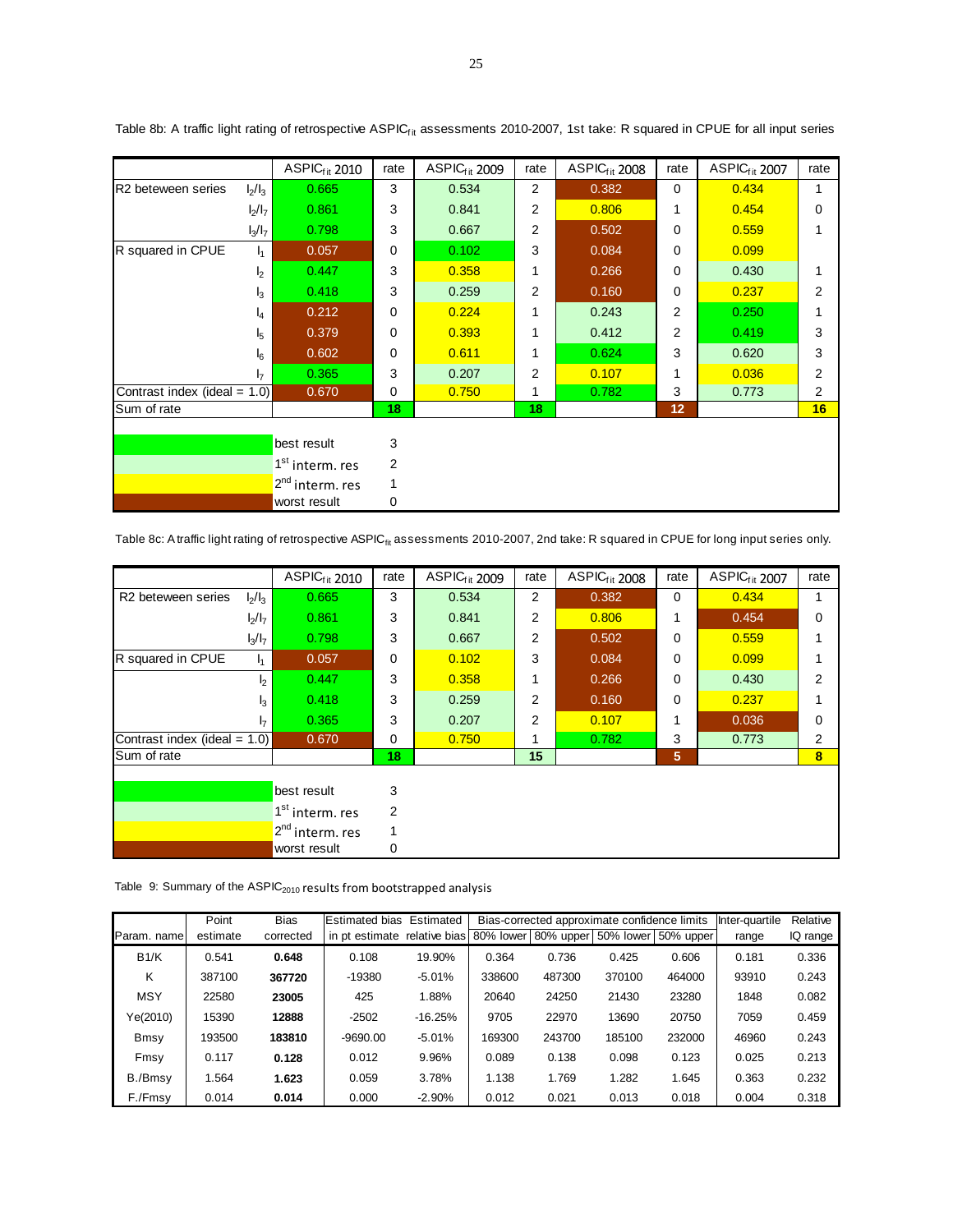|      | Point    | Estimated | <b>Bias</b> | Catch | Surplus   |
|------|----------|-----------|-------------|-------|-----------|
| Year | estimate | bias      | corrected   |       | prodution |
| 1959 | 1.081    | 0.215     | 1.296       | 44585 | 22550     |
| 1960 | 0.967    | 0.176     | 1.144       | 26562 | 22540     |
| 1961 | 0.947    | 0.156     | 1.103       | 23175 | 22510     |
| 1962 | 0.943    | 0.143     | 1.086       | 21439 | 22520     |
| 1963 | 0.949    | 0.132     | 1.081       | 27362 | 22490     |
| 1964 | 0.924    | 0.122     | 1.045       | 10261 | 22530     |
| 1965 | 0.987    | 0.118     | 1.105       | 23466 | 22580     |
| 1966 | 0.982    | 0.110     | 1.092       | 16974 | 22580     |
| 1967 | 1.011    | 0.105     | 1.116       | 27188 | 22580     |
| 1968 | 0.987    | 0.097     | 1.084       | 17660 | 22580     |
| 1969 | 1.013    | 0.093     | 1.106       | 24750 | 22580     |
| 1970 | 1.002    | 0.087     | 1.089       | 14419 | 22570     |
| 1971 | 1.044    | 0.086     | 1.130       | 34370 | 22570     |
| 1972 | 0.983    | 0.077     | 1.060       | 28933 | 22560     |
| 1973 | 0.950    | 0.072     | 1.022       | 33297 | 22440     |
| 1974 | 0.894    | 0.067     | 0.961       | 22286 | 22330     |
| 1975 | 0.894    | 0.067     | 0.961       | 17871 | 22380     |
| 1976 | 0.917    | 0.069     | 0.986       | 20513 | 22450     |
| 1977 | 0.927    | 0.069     | 0.997       | 16516 | 22510     |
| 1978 | 0.958    | 0.071     | 1.029       | 12043 | 22570     |
| 1979 | 1.013    | 0.073     | 1.086       | 14067 | 22550     |
| 1980 | 1.057    | 0.073     | 1.130       | 16030 | 22460     |
| 1981 | 1.090    | 0.071     | 1.161       | 24280 | 22420     |
| 1982 | 1.080    | 0.067     | 1.147       | 21547 | 22430     |
| 1983 | 1.085    | 0.064     | 1.149       | 19747 | 22390     |
| 1984 | 1.098    | 0.061     | 1.159       | 14761 | 22270     |
| 1985 | 1.137    | 0.061     | 1.198       | 20557 | 22130     |
| 1986 | 1.145    | 0.058     | 1.203       | 42805 | 22380     |
| 1987 | 1.040    | 0.048     | 1.088       | 79031 | 22110     |
| 1988 | 0.746    | 0.028     | 0.773       | 53266 | 19830     |
| 1989 | 0.573    | 0.018     | 0.591       | 33649 | 17580     |
| 1990 | 0.490    | 0.016     | 0.506       | 29105 | 15850     |
| 1991 | 0.421    | 0.015     | 0.437       | 25815 | 14180     |
| 1992 | 0.361    | 0.015     | 0.376       | 27283 | 12140     |
| 1993 | 0.283    | 0.013     | 0.296       | 21308 | 9954      |
| 1994 | 0.224    | 0.012     | 0.237       | 5741  | 9313      |
| 1995 | 0.243    | 0.018     | 0.261       | 1989  | 10340     |
| 1996 | 0.286    | 0.027     | 0.313       | 451   | 11980     |
| 1997 | 0.346    | 0.039     | 0.384       | 630   | 13860     |
| 1998 | 0.414    | 0.052     | 0.466       | 899   | 15780     |
| 1999 | 0.491    | 0.067     | 0.558       | 2318  | 17570     |
| 2000 | 0.570    | 0.082     | 0.652       | 3141  | 19140     |
| 2001 | 0.652    | 0.095     | 0.747       | 1442  | 20550     |
| 2002 | 0.751    | 0.106     | 0.857       | 1216  | 21690     |
| 2003 | 0.857    | 0.113     | 0.970       | 1334  | 22380     |
| 2004 | 0.966    | 0.115     | 1.081       | 637   | 22550     |
| 2005 | 1.079    | 0.113     | 1.192       | 659   | 22150     |
| 2006 | 1.190    | 0.106     | 1.296       | 496   | 21220     |
| 2007 | 1.297    | 0.096     | 1.393       | 1664  | 19890     |
| 2008 | 1.391    | 0.084     | 1.475       | 597   | 18250     |
| 2009 | 1.482    | 0.072     | 1.554       | 482   | 16370     |
| 2010 | 1.564    | 0.059     | 1.623       |       |           |

Table 9b: B/Bmsy bias corrected trajectory from ASPIC<sub>bot</sub> 2010, catch verus surplus prodution from  $ASPIC_{fit}$  2010.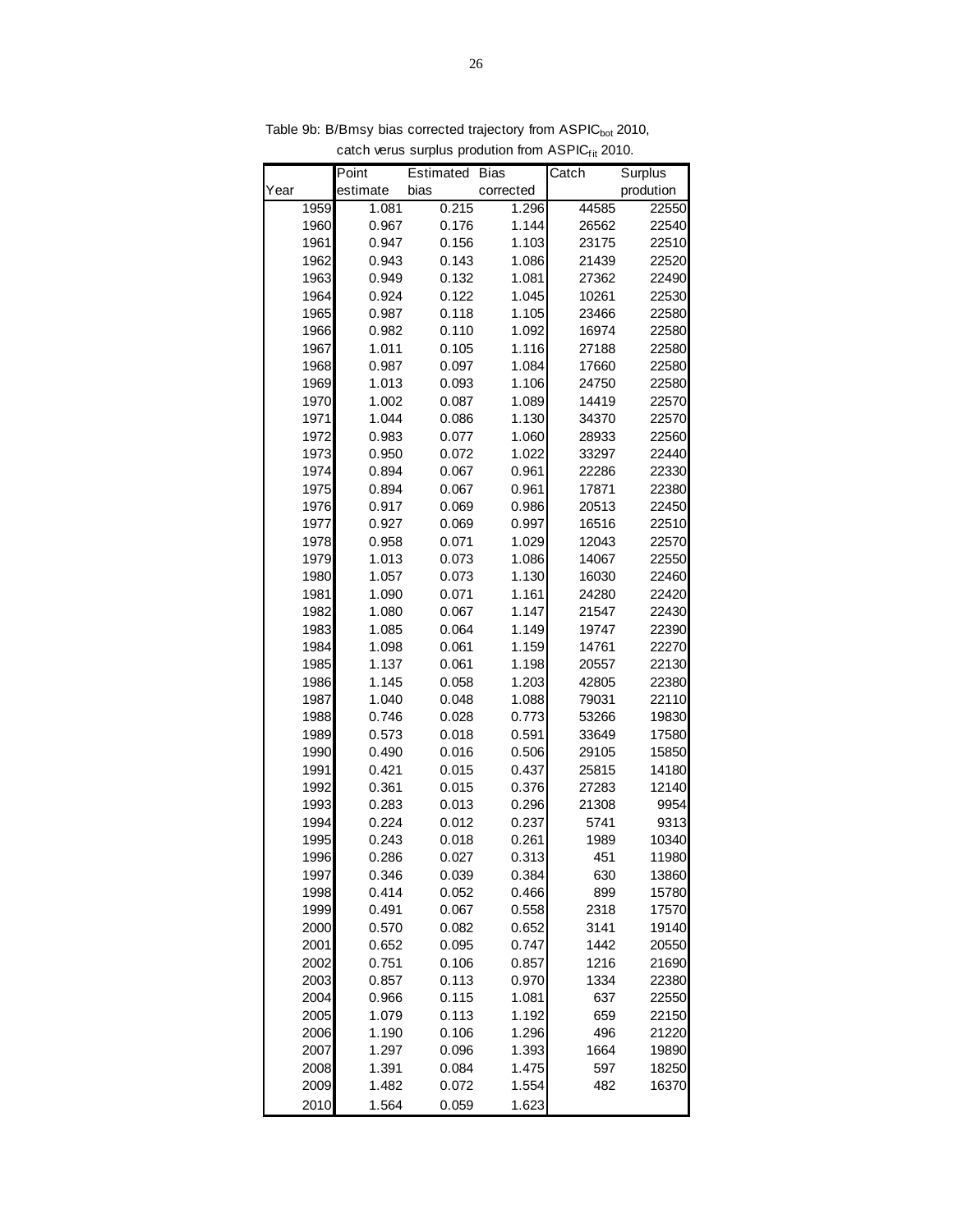|      |      | Point    | Estimated | Bias      |
|------|------|----------|-----------|-----------|
| Year |      | estimate | bias      | corrected |
|      | 1959 | 1.932    | $-0.184$  | 1.748     |
|      | 1960 | 1.229    | $-0.109$  | 1.120     |
|      | 1961 | 1.086    | $-0.091$  | 0.995     |
|      | 1962 | 1.004    | $-0.080$  | 0.924     |
|      | 1963 | 1.295    | $-0.099$  | 1.196     |
|      | 1964 | 0.476    | $-0.035$  | 0.440     |
|      | 1965 | 1.055    | $-0.076$  | 0.979     |
|      | 1966 | 0.754    | $-0.053$  | 0.701     |
|      | 1967 | 1.205    | $-0.081$  | 1.124     |
|      | 1968 | 0.782    | $-0.051$  | 0.730     |
|      | 1969 | 1.088    | $-0.070$  | 1.018     |
|      | 1970 | 0.624    | $-0.039$  | 0.585     |
|      | 1971 | 1.503    | $-0.092$  | 1.411     |
|      | 1972 | 1.326    | $-0.078$  | 1.248     |
|      | 1973 | 1.601    | $-0.092$  | 1.509     |
|      | 1974 | 1.104    | $-0.062$  | 1.042     |
|      | 1975 | 0.874    | $-0.050$  | 0.824     |
|      | 1976 | 0.985    | $-0.056$  | 0.928     |
|      | 1977 | 0.776    | $-0.045$  | 0.731     |
|      | 1978 | 0.541    | $-0.031$  | 0.510     |
|      | 1979 | 0.602    | $-0.035$  | 0.567     |
|      | 1980 | 0.661    | $-0.038$  | 0.624     |
|      | 1981 | 0.991    | $-0.055$  | 0.936     |
|      | 1982 | 0.881    | $-0.047$  | 0.834     |
|      | 1983 | 0.801    | $-0.042$  | 0.759     |
|      | 1984 | 0.585    | $-0.030$  | 0.554     |
|      | 1985 | 0.798    | $-0.040$  | 0.758     |
|      | 1986 | 1.738    | $-0.083$  | 1.655     |
|      | 1987 | 3.968    | $-0.174$  | 3.794     |
|      | 1988 | 3.604    | $-0.142$  | 3.462     |
|      | 1989 | 2.812    | $-0.106$  | 2.706     |
|      | 1990 | 2.836    | $-0.109$  | 2.727     |
|      | 1991 | 2.929    | $-0.115$  | 2.814     |
|      | 1992 | 3.772    | $-0.143$  | 3.629     |
|      | 1993 | 3.739    | $-0.109$  | 3.630     |
|      | 1994 | 1.089    | $-0.025$  | 1.064     |
|      | 1995 | 0.334    | $-0.010$  | 0.324     |
|      | 1996 | 0.063    | $-0.003$  | 0.061     |
|      | 1997 | 0.074    | $-0.004$  | 0.070     |
|      | 1998 | 0.088    | $-0.005$  | 0.083     |
|      | 1999 | 0.194    | $-0.011$  | 0.182     |
|      | 2000 | 0.228    | $-0.014$  | 0.214     |
|      | 2001 | 0.091    | $-0.005$  | 0.086     |
|      | 2002 | 0.067    | $-0.004$  | 0.063     |
|      | 2003 | 0.065    | $-0.004$  | 0.061     |
|      | 2004 | 0.028    | $-0.001$  | 0.026     |
|      | 2005 | 0.026    | $-0.001$  | 0.025     |
|      | 2006 | 0.018    | $-0.001$  | 0.017     |
|      | 2007 | 0.055    | $-0.002$  | 0.053     |
|      | 2008 | 0.018    | $-0.001$  | 0.018     |
|      | 2009 | 0.014    | 0.000     | 0.014     |

Table 9c: F/Fmsy bias corrected trajectory from ASPICbot 2010.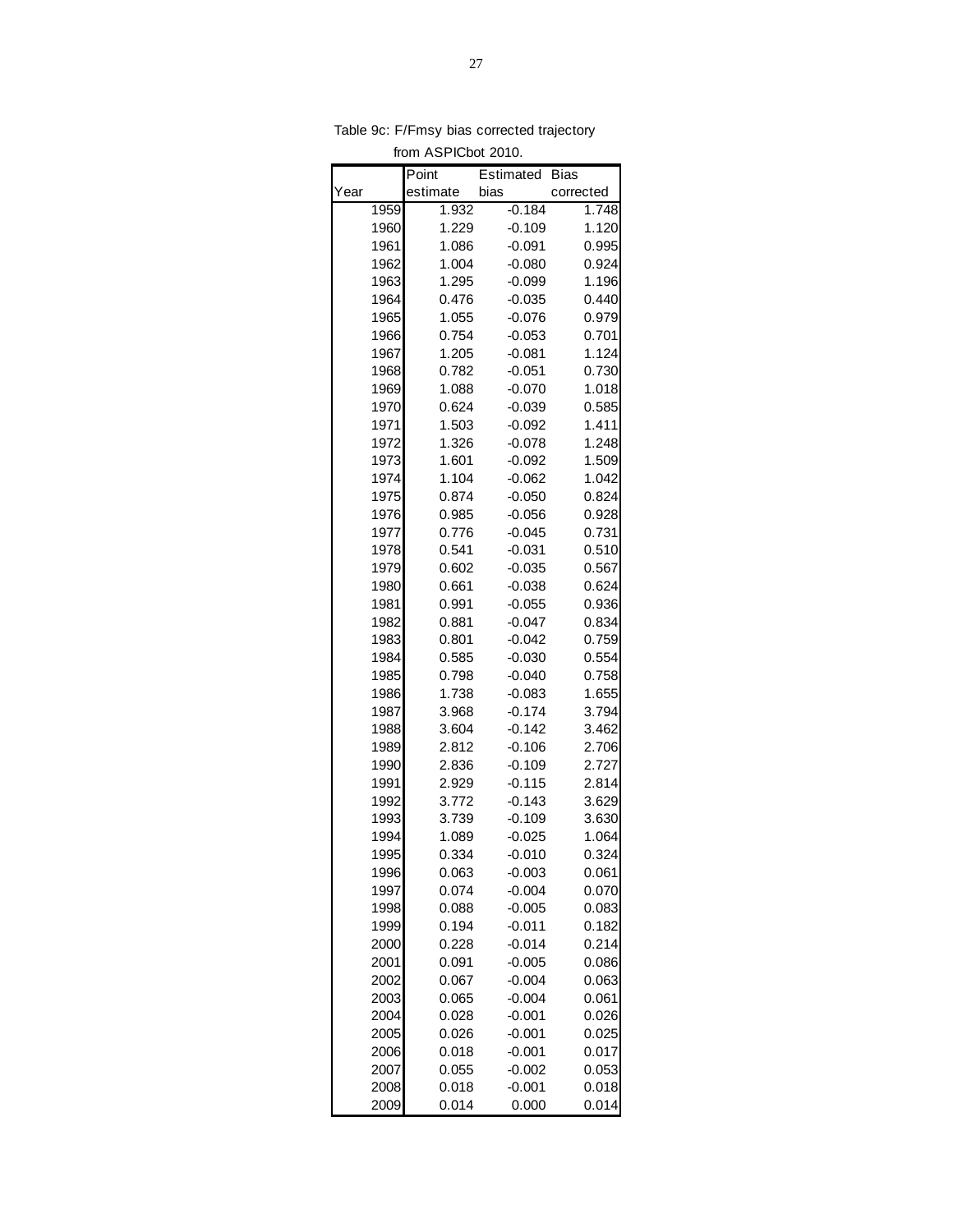|                    | <b>Bias corrected</b> | Approx 80%     |                | <b>Bias corrected</b> | <b>Bias corrected</b>        | Bias corrected |
|--------------------|-----------------------|----------------|----------------|-----------------------|------------------------------|----------------|
| Year               | ASPIC2010             | lower CL       | upper CL       |                       | ASPIC2009 ASPIC2008 2nd take | ASPIC2007      |
| 1959               | 1.296                 | 0.728          | 1.471          | 1.450                 | 1.689                        | 1.801          |
| 1960               | 1.144                 | 0.633          | 1.324          | 1.252                 | 1.406                        | 1.467          |
| 1961               | 1.103                 | 0.614          | 1.290          | 1.200                 | 1.335                        | 1.385          |
| 1962               | 1.086                 | 0.610          | 1.266          | 1.179                 | 1.309                        | 1.354          |
| 1963               | 1.081                 | 0.614          | 1.254          | 1.173                 | 1.305                        | 1.349          |
| 1964               | 1.045                 | 0.589          | 1.218          | 1.133                 | 1.263                        | 1.305          |
| 1965               | 1.105                 | 0.640          | 1.268          | 1.204                 | 1.349                        | 1.393          |
| 1966               | 1.092                 | 0.632          | 1.246          | 1.190                 | 1.332                        | 1.375          |
| 1967               | 1.116                 | 0.662          | 1.259          | 1.218                 | 1.365                        | 1.407          |
| 1968               | 1.084                 | 0.643          | 1.220          | 1.182                 | 1.322                        | 1.363          |
| 1969               | 1.106                 | 0.664          | 1.237          | 1.208                 | 1.354                        | 1.394          |
| 1970               | 1.089                 | 0.660          | 1.215          | 1.190                 | 1.331                        | 1.370          |
| 1971               | 1.130                 | 0.709          | 1.251          | 1.236                 | 1.385                        | 1.425          |
| 1972               | 1.060                 | 0.659          | 1.178          | 1.157                 | 1.291                        | 1.328          |
| 1973               | 1.022                 | 0.633          | 1.138          | 1.117                 | 1.248                        | 1.284          |
| 1974               | 0.961                 | 0.583          | 1.072          | 1.052                 | 1.178                        | 1.214          |
| 1975               | 0.961                 | 0.585          | 1.076          | 1.058                 | 1.195                        | 1.233          |
| 1976               | 0.986                 | 0.608          | 1.097          | 1.092                 | 1.240                        | 1.281          |
| 1977               | 0.997                 | 0.618          | 1.103          | 1.108                 | 1.262                        | 1.305          |
| 1978               | 1.029                 | 0.646          | 1.131          | 1.148                 | 1.310                        | 1.354          |
| 1979               | 1.086                 | 0.699          | 1.180          | 1.213                 | 1.383                        | 1.427          |
| 1980               | 1.130                 | 0.743          | 1.223          | 1.262                 | 1.430                        | 1.474          |
| 1981               | 1.161                 | 0.780          | 1.255          | 1.294                 | 1.457                        | 1.498          |
| 1982               | 1.147                 | 0.784          | 1.235          | 1.273                 | 1.423                        | 1.461          |
| 1983               | 1.149                 | 0.793          | 1.228          | 1.271                 | 1.414                        | 1.451          |
| 1984               | 1.159                 | 0.824          | 1.237          | 1.282                 | 1.420                        | 1.455          |
| 1985               | 1.198                 | 0.872          | 1.271          | 1.322                 | 1.460                        | 1.495          |
| 1986               | 1.203                 | 0.890          | 1.271          | 1.323                 | 1.454                        | 1.485          |
| 1987               | 1.088                 | 0.823          | 1.147          | 1.189                 | 1.294                        | 1.320          |
| 1988               | 0.773                 | 0.595          | 0.817          | 0.833                 | 0.886                        | 0.902          |
| 1989               | 0.591                 | 0.459          | 0.625          | 0.634                 | 0.668                        | 0.682          |
| 1990               | 0.506                 | 0.390          | 0.536          | 0.547                 | 0.582                        | 0.599          |
| 1991               | 0.437                 | 0.332          | 0.463          | 0.479                 | 0.518                        | 0.540          |
| 1992               | 0.376                 | 0.284          | 0.405          | 0.421                 | 0.468                        | 0.497          |
| 1993               | 0.296                 | 0.218          | 0.331          | 0.342                 | 0.394                        | 0.431          |
| 1994               | 0.237                 | 0.160          | 0.285          | 0.287                 | 0.352                        | 0.400          |
| 1995               | 0.261                 | 0.163          | 0.316          | 0.332                 | 0.432                        | 0.500          |
| 1996               | 0.313                 | 0.186          | 0.369          | 0.413                 | 0.565                        | 0.655          |
| 1997               | 0.384                 | 0.213          | 0.445          | 0.521                 | 0.732                        | 0.843          |
| 1998               | 0.466                 | 0.252<br>0.296 | 0.535<br>0.633 | 0.644<br>0.777        | 0.911<br>1.088               | 1.035<br>1.217 |
| 1999<br>2000       | 0.558<br>0.652        |                | 0.734          | 0.906                 |                              | 1.368          |
| 2001               | 0.747                 | 0.342<br>0.391 | 0.847          | 1.030                 | 1.244<br>1.375               | 1.491          |
| 2002               | 0.857                 | 0.450          | 0.979          | 1.161                 | 1.499                        | 1.602          |
| 2003               | 0.970                 | 0.520          | 1.111          | 1.283                 | 1.604                        | 1.692          |
| 2004               | 1.081                 | 0.595          | 1.240          | 1.393                 | 1.686                        | 1.761          |
| 2005               | 1.192                 | 0.684          | 1.359          | 1.495                 | 1.756                        | 1.817          |
| 2006               | 1.296                 | 0.768          | 1.460          | 1.581                 | 1.810                        | 1.860          |
| 2007               | 1.393                 | 0.867          | 1.551          | 1.656                 | 1.853                        | 1.893          |
| 2008               | 1.475                 | 0.957          | 1.630          | 1.712                 | 1.878                        | 1.910          |
| 2009               | 1.554                 | 1.049          | 1.708          | 1.765                 | 1.898                        | 1.902          |
| 2010               | 1.623                 | 1.138          | 1.769          | 1.808                 | 1.892                        | 1.897          |
| 2011               | 1.683                 | 1.215          | 1.812          | 1.819                 | 1.889                        | 1.895          |
| 2012               | 1.713                 | 1.275          | 1.827          | 1.828                 | 1.888                        | 1.895          |
| 2013               | 1.738                 | 1.335          | 1.840          | 1.837                 | 1.889                        | 1.894          |
| retro bias between | $-5.7%$               |                |                | $-2.8%$               | $-0.3%$                      |                |
|                    | 2010-2009             |                |                | 2009-2008             | 2008-2007                    |                |
| retro bias between | $-9.0%$               |                |                |                       |                              |                |
|                    | 2010-2007             |                |                |                       |                              |                |

Table 10a: B/Bmsy bias corrected trajectory from ASPIC 2010 bootstrap and 2011-2013 biomass projection under status quo catch for 2010 and 5000 tons catch for 2011-2012. Comparison with similar results under the same level of projected catches from ASPIC2009-2007 bootstraps.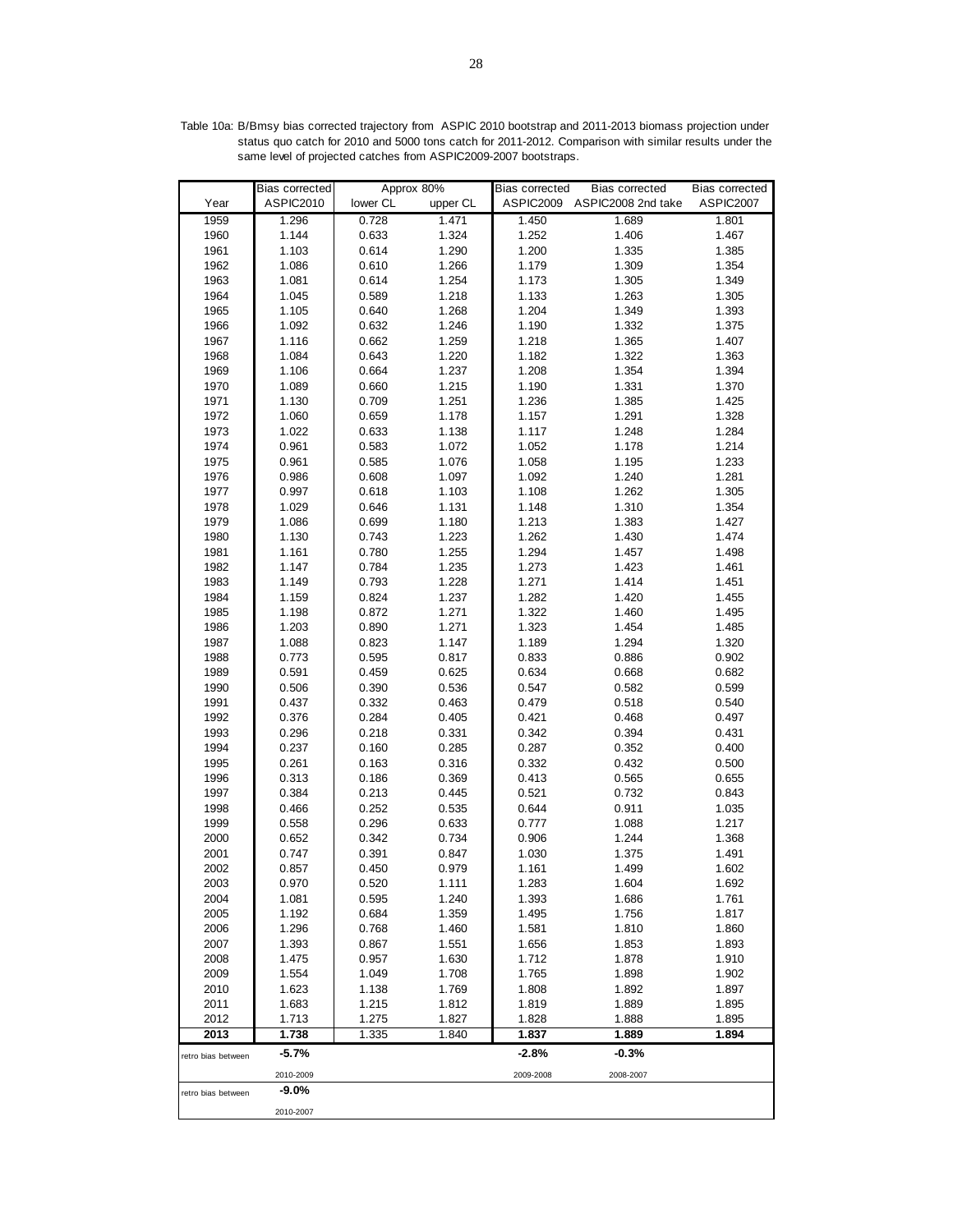|                 | Bias corrected | Approx 80% |          | Bias corrected | Bias corrected     | Bias corrected |
|-----------------|----------------|------------|----------|----------------|--------------------|----------------|
| Year            | ASPIC2010      | lower CL   | upper CL | ASPIC2009      | ASPIC2008 2nd take | ASPIC2007      |
| 1959            | 1.748          | 1.503      | 2.512    | 1.555          | 1.280              | 1.212          |
| 1960            | 1.120          | 0.945      | 1.625    | 1.005          | 0.832              | 0.789          |
| 1961            | 0.995          | 0.845      | 1.447    | 0.892          | 0.738              | 0.700          |
| 1962            | 0.924          | 0.788      | 1.341    | 0.826          | 0.681              | 0.646          |
| 1963            | 1.196          | 1.019      | 1.739    | 1.070          | 0.879              | 0.833          |
| 1964            | 0.440          | 0.379      | 0.637    | 0.392          | 0.321              | 0.304          |
|                 |                |            |          |                |                    | 0.674          |
| 1965            | 0.979          | 0.844      | 1.384    | 0.869          | 0.711              |                |
| 1966            | 0.701          | 0.612      | 0.982    | 0.621          | 0.508              | 0.482          |
| 1967            | 1.124          | 0.988      | 1.561    | 0.995          | 0.814              | 0.774          |
| 1968            | 0.730          | 0.645      | 1.003    | 0.646          | 0.529              | 0.503          |
| 1969            | 1.018          | 0.910      | 1.386    | 0.900          | 0.737              | 0.702          |
| 1970            | 0.585          | 0.527      | 0.783    | 0.516          | 0.423              | 0.403          |
| 1971            | 1.411          | 1.279      | 1.872    | 1.245          | 1.024              | 0.977          |
| 1972            | 1.248          | 1.128      | 1.656    | 1.101          | 0.906              | 0.865          |
| 1973            | 1.509          | 1.364      | 2.020    | 1.332          | 1.092              | 1.041          |
| 1974            | 1.042          | 0.939      | 1.406    | 0.916          | 0.747              | 0.711          |
| 1975            | 0.824          | 0.746      | 1.105    | 0.721          | 0.584              | 0.555          |
| 1976            | 0.928          | 0.842      | 1.234    | 0.808          | 0.652              | 0.620          |
| 1977            | 0.731          | 0.667      | 0.970    | 0.634          | 0.510              | 0.485          |
| 1978            | 0.510          | 0.467      | 0.665    | 0.441          | 0.355              | 0.338          |
| 1979            | 0.567          | 0.520      | 0.731    | 0.490          | 0.396              | 0.378          |
| 1980            | 0.624          | 0.575      | 0.797    | 0.539          | 0.439              | 0.420          |
| 1981            | 0.936          | 0.870      | 1.186    | 0.812          | 0.666              | 0.638          |
| 1982            | 0.834          | 0.782      | 1.048    | 0.725          | 0.598              | 0.575          |
| 1983            | 0.759          | 0.710      | 0.950    | 0.661          | 0.548              | 0.527          |
| 1984            | 0.554          | 0.521      | 0.698    | 0.483          | 0.403              | 0.388          |
| 1985            | 0.758          | 0.710      | 0.954    | 0.662          | 0.555              | 0.534          |
| 1986            | 1.655          | 1.557      | 2.088    | 1.453          | 1.229              | 1.185          |
| 1987            | 3.794          | 3.577      | 4.719    | 3.362          | 2.894              | 2.794          |
| 1988            |                | 3.299      |          |                |                    |                |
|                 | 3.462          |            | 4.262    | 3.092          | 2.708              | 2.610          |
| 1989            | 2.706          | 2.564      | 3.314    | 2.411          | 2.114              | 2.025          |
| 1990            | 2.727          | 2.563      | 3.352    | 2.403          | 2.082              | 1.972          |
| 1991            | 2.814          | 2.612      | 3.516    | 2.438          | 2.066              | 1.928          |
| 1992            | 3.629          | 3.285      | 4.673    | 3.066          | 2.523              | 2.301          |
| 1993            | 3.630          | 3.087      | 4.939    | 2.945          | 2.316              | 2.036          |
| 1994            | 1.064          | 0.854      | 1.541    | 0.820          | 0.606              | 0.517          |
| 1995            | 0.324          | 0.258      | 0.495    | 0.240          | 0.167              | 0.142          |
| 1996            | 0.061          | 0.048      | 0.097    | 0.044          | 0.029              | 0.025          |
| 1997            | 0.070          | 0.055      | 0.113    | 0.049          | 0.032              | 0.028          |
| 1998            | 0.083          | 0.066      | 0.139    | 0.058          | 0.038              | 0.033          |
| 1999            | 0.182          | 0.146      | 0.311    | 0.127          | 0.083              | 0.073          |
| 2000            | 0.214          | 0.169      | 0.371    | 0.149          | 0.099              | 0.089          |
| 2001            | 0.086          | 0.068      | 0.152    | 0.060          | 0.041              | 0.037          |
| 2002            | 0.063          | 0.050      | 0.112    | 0.045          | 0.032              | 0.029          |
| 2003            | 0.061          | 0.049      | 0.107    | 0.045          | 0.032              | 0.030          |
| 2004            | 0.026          | 0.021      | 0.046    | 0.020          | 0.015              | 0.014          |
| 2005            | 0.025          | 0.020      | 0.042    | 0.019          | 0.015              | 0.014          |
| 2006            | 0.017          | 0.014      | 0.029    | 0.013          | 0.011              | 0.010          |
| 2007            | 0.053          | 0.045      | 0.087    | 0.043          | 0.035              | 0.034          |
| 2008            | 0.018          | 0.015      | 0.028    | 0.015          | 0.035              | 0.101          |
| 2009            | 0.014          | 0.012      | 0.021    | 0.014          | 0.103              | 0.101          |
| 2010            | 0.013          | 0.012      | 0.020    | 0.117          | 0.104              | 0.101          |
| 2011            | 0.131          | 0.118      | 0.191    | 0.116          | 0.104              | 0.101          |
| 2012            | 0.128          | 0.116      | 0.182    | 0.115          | 0.104              | 0.101          |
|                 |                |            |          |                |                    |                |
| tro bias betwee | 10.1%          |            |          | 10.1%          | 2.2%               |                |
|                 | 2010-2009      |            |          | 2009-2008      | 2008-2007          |                |
| tro bias betwee | 20.9%          |            |          |                |                    |                |
|                 | 2010-2007      |            |          |                |                    |                |

Table 10b: F/Fmsy bias corrected trajectory from ASPIC 2010 bootstrap and 2011-2013 fishing mortality status quo catch fot 2010 and 5000 tons catch for 2011-2012. Comparison with similar results under the same level of projected catches from ASPIC2009-2007 bootstraps.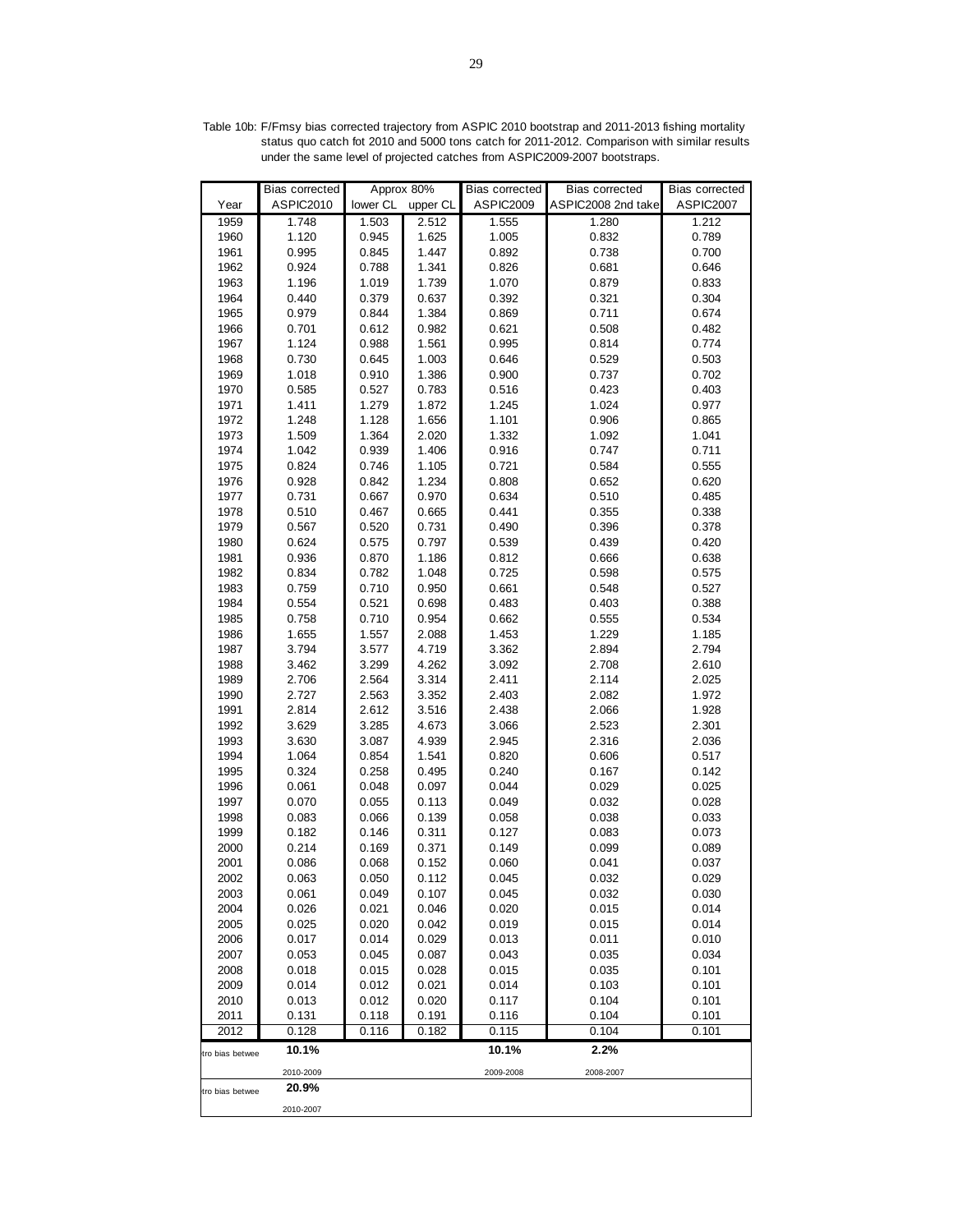

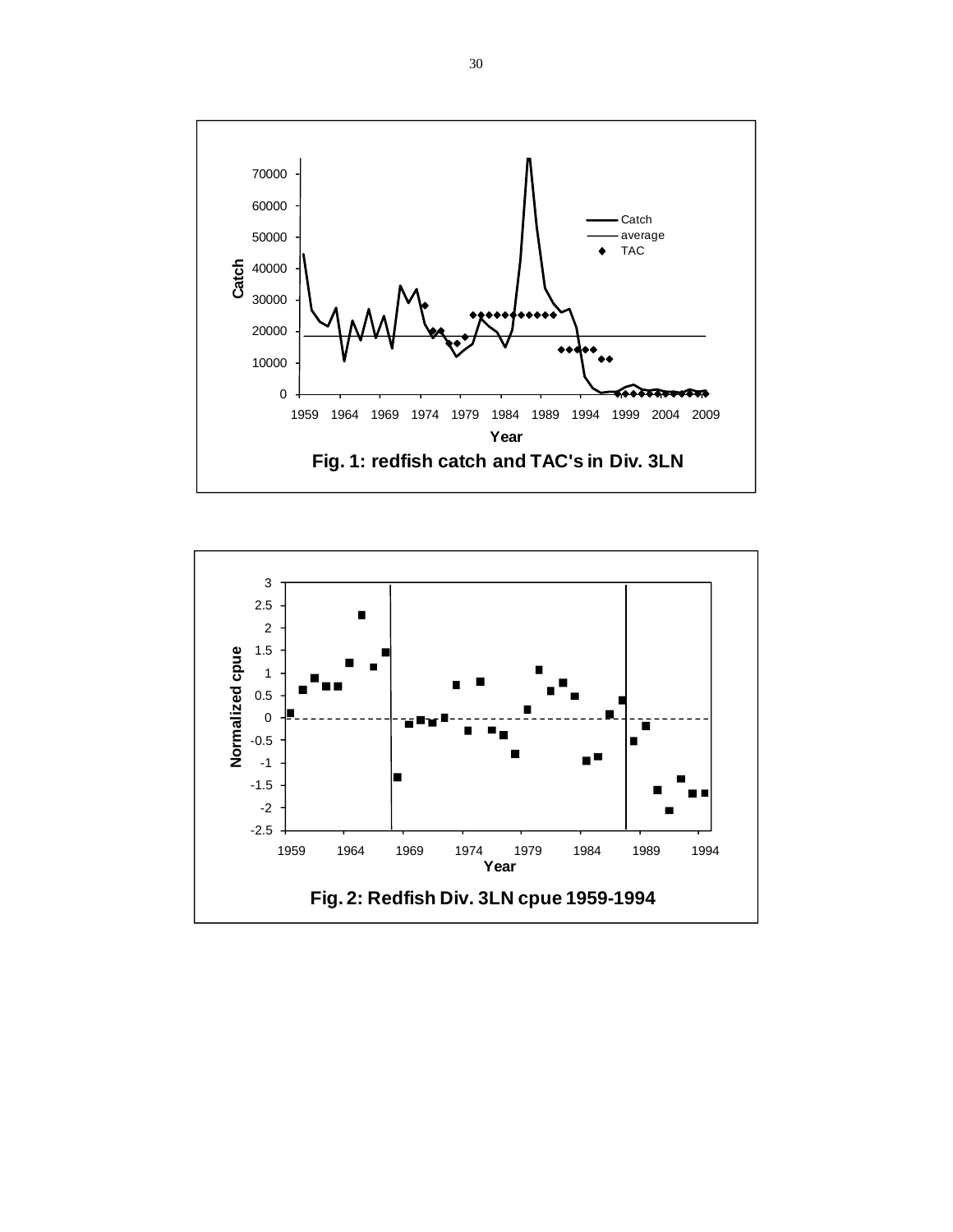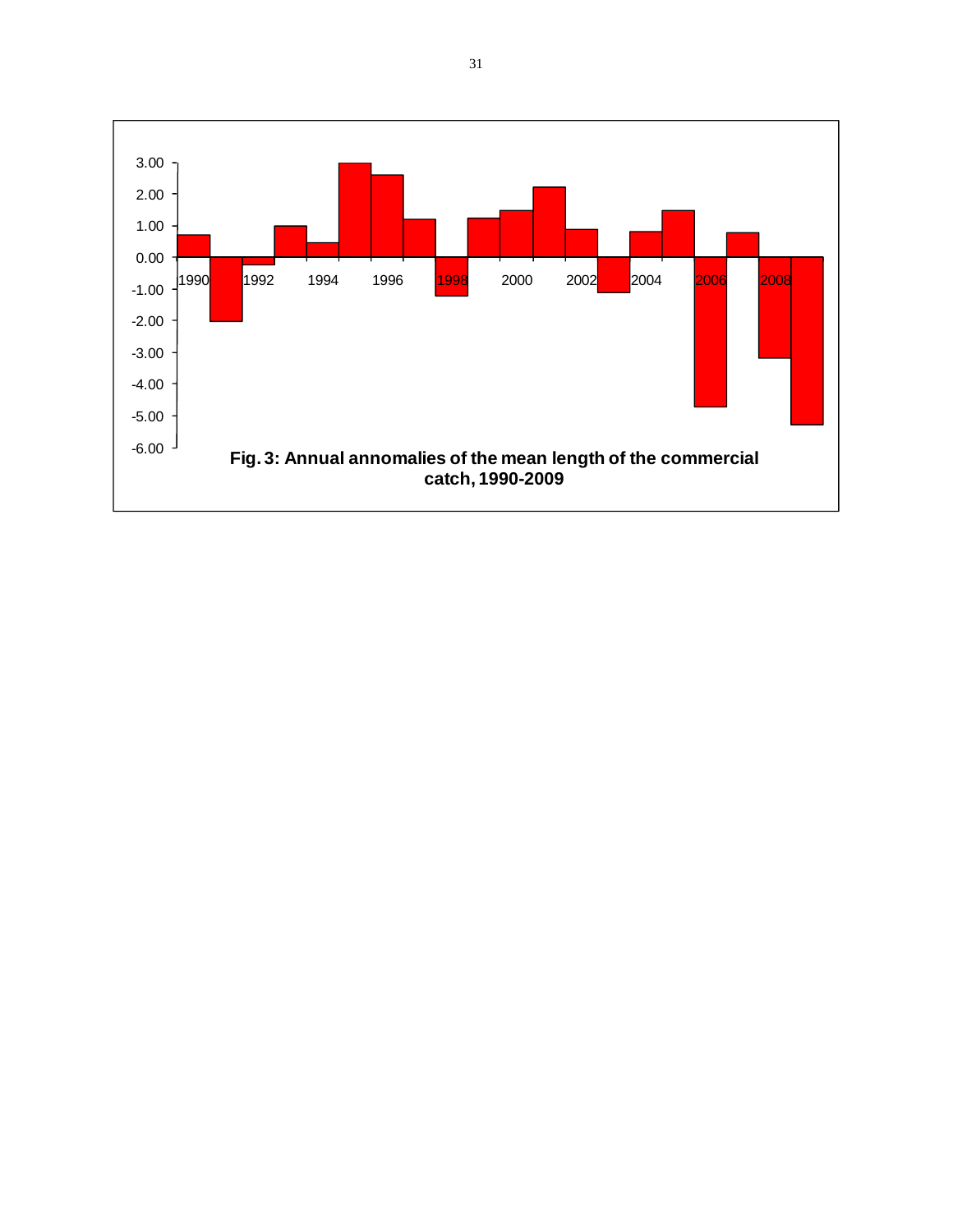

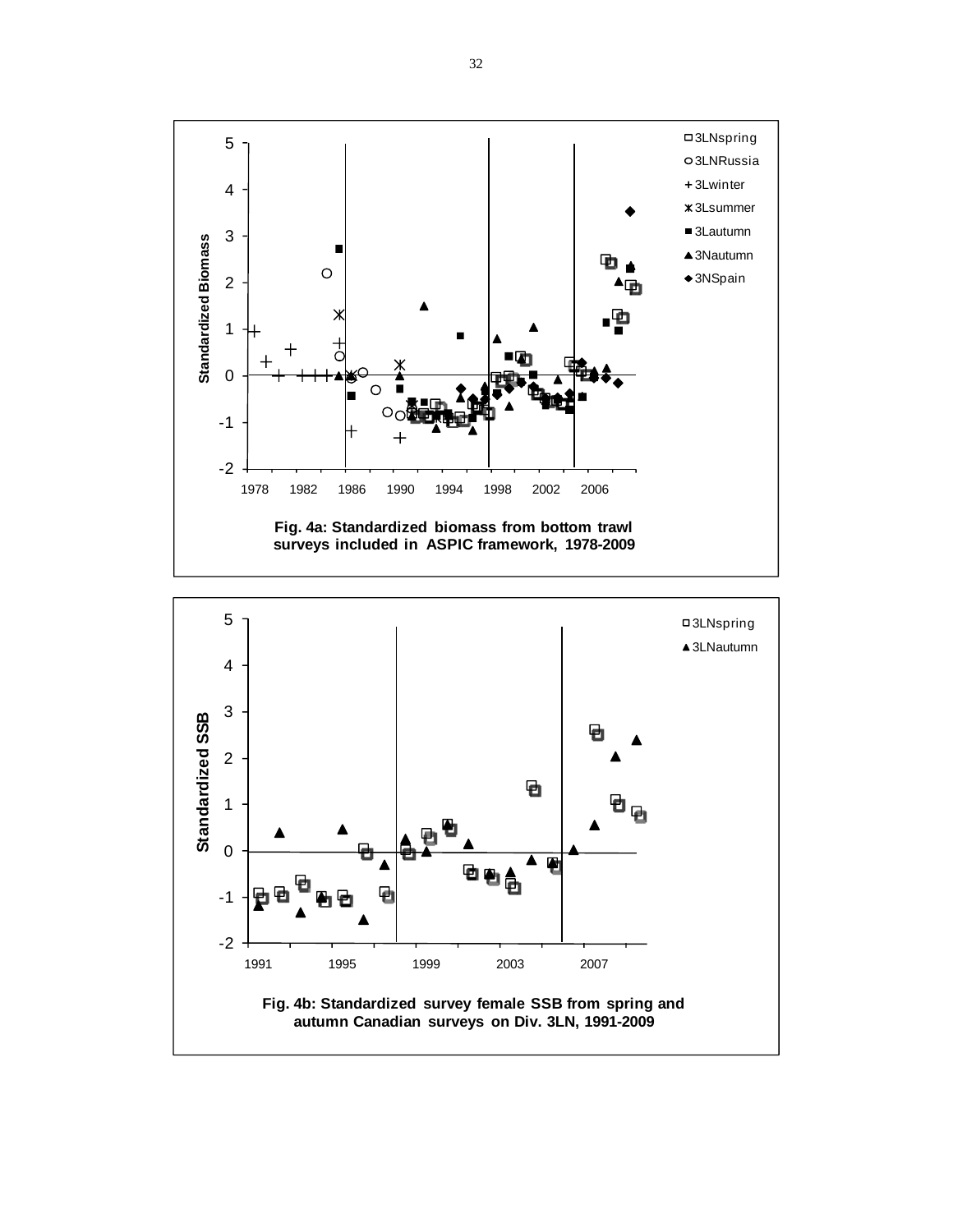

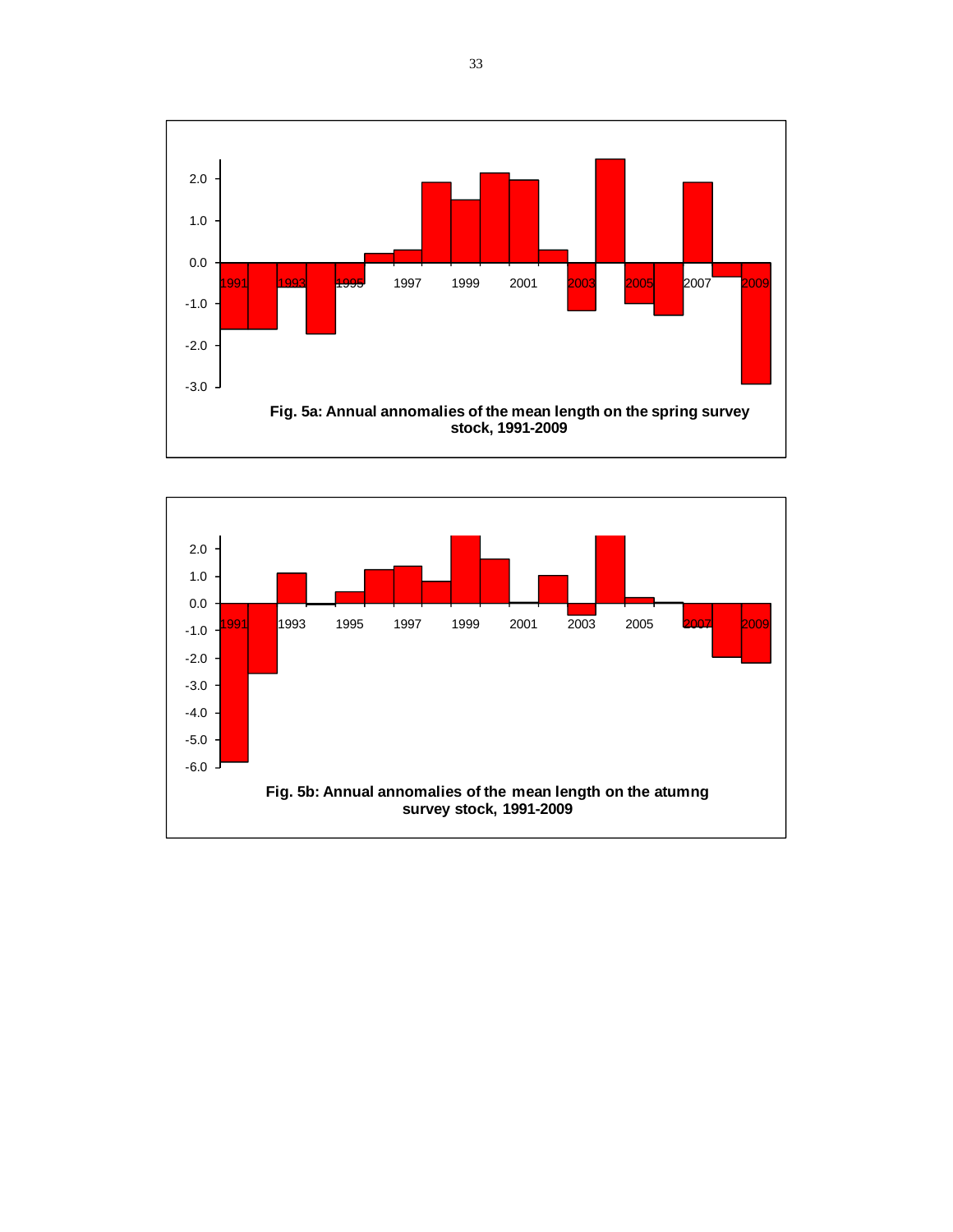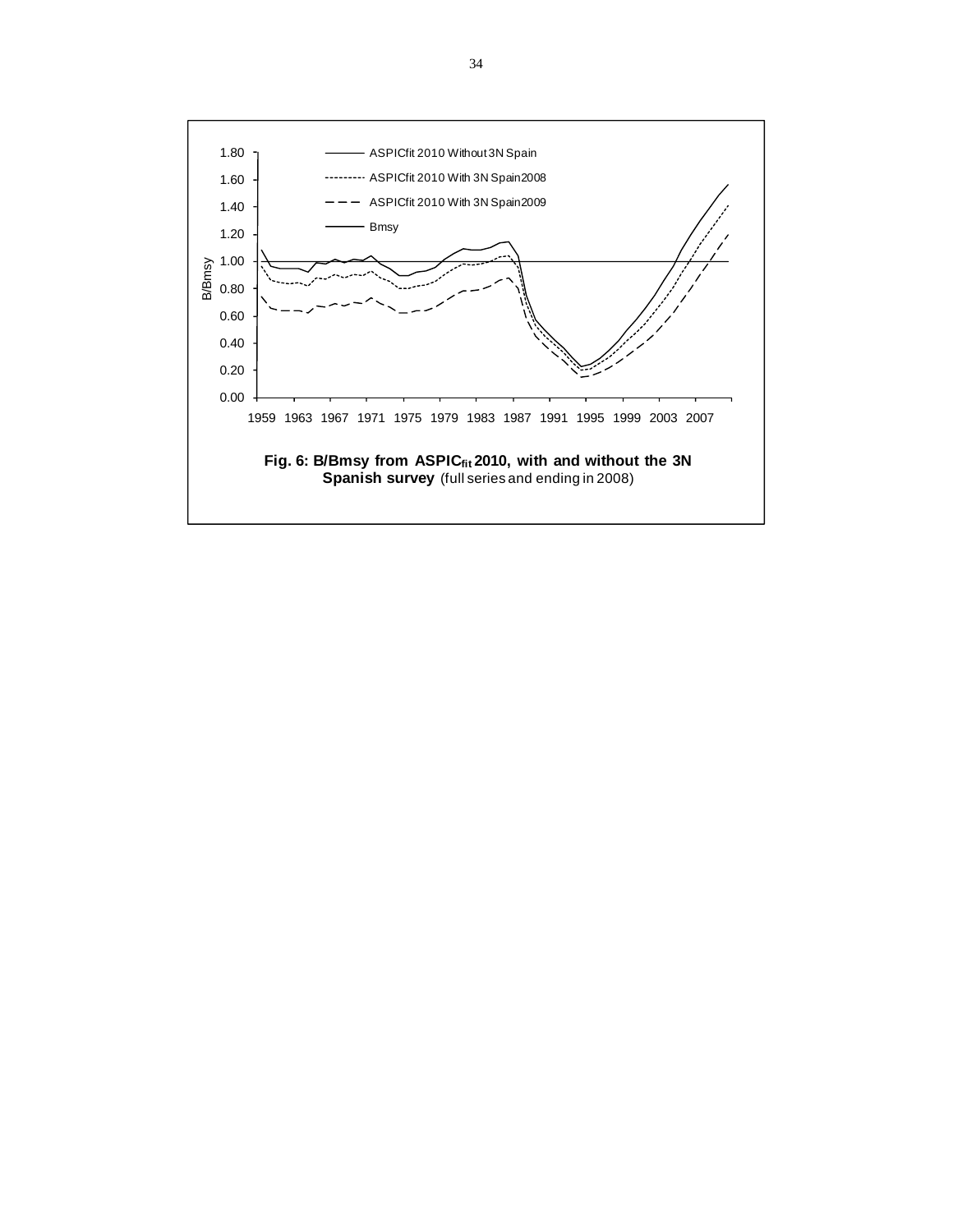

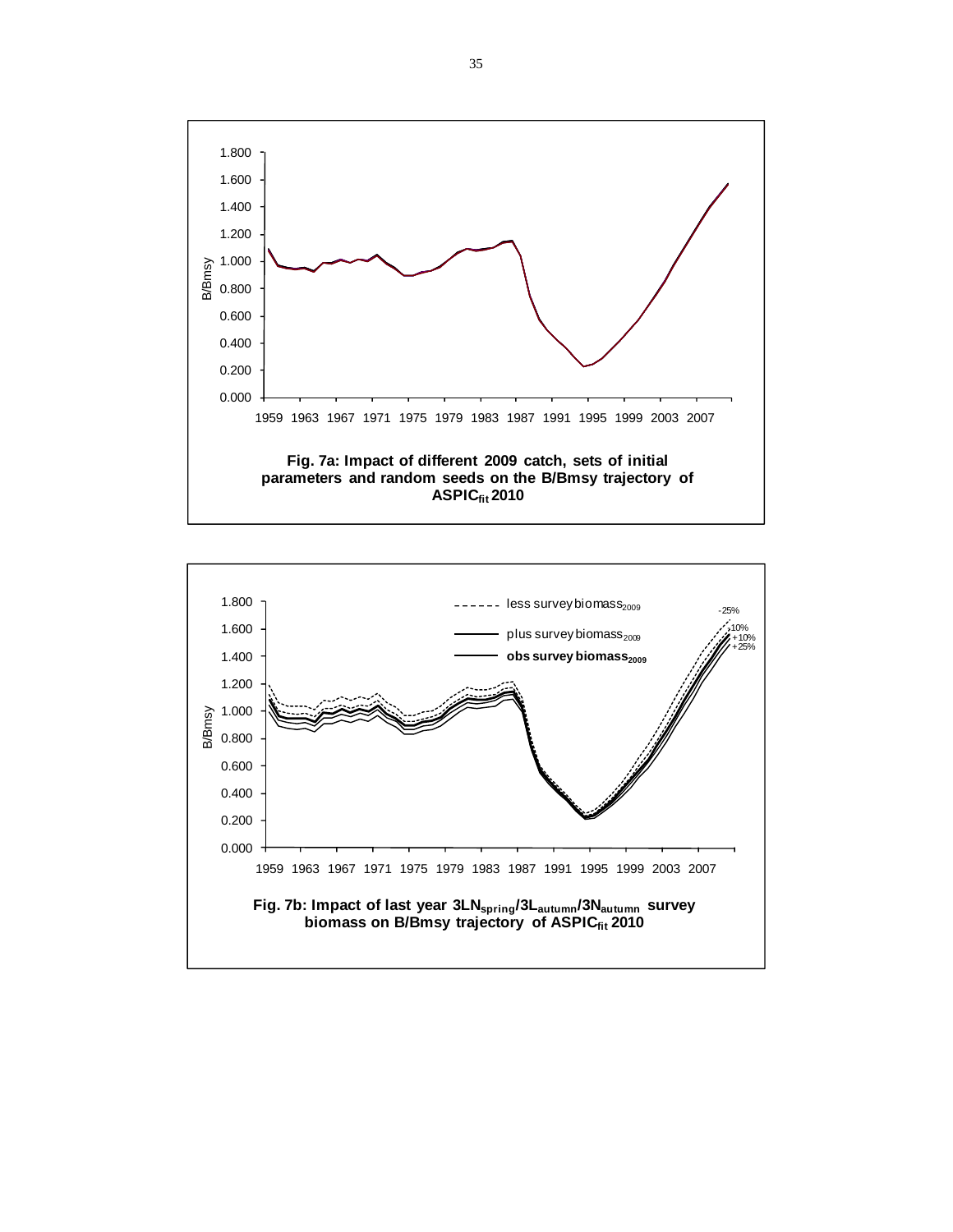

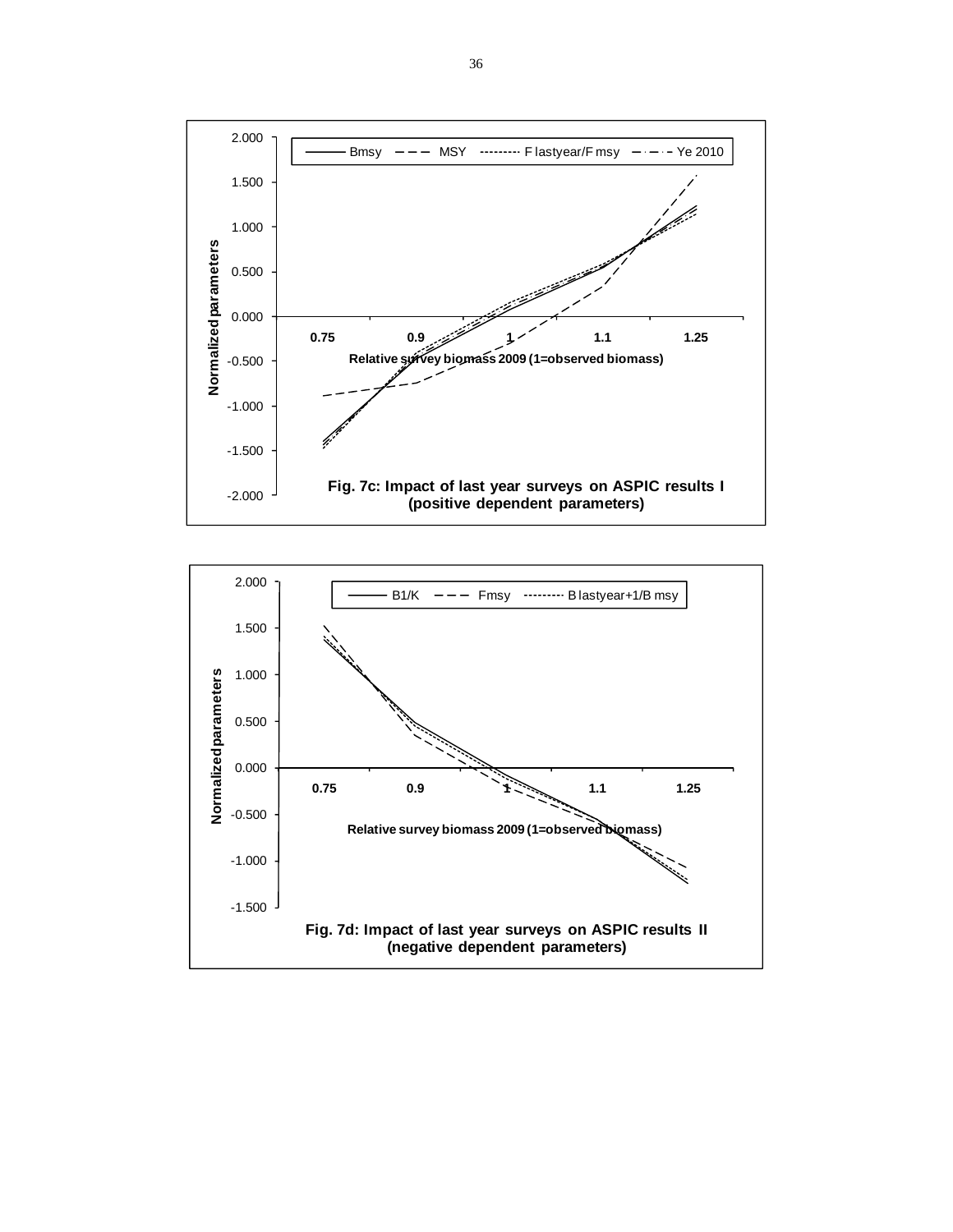

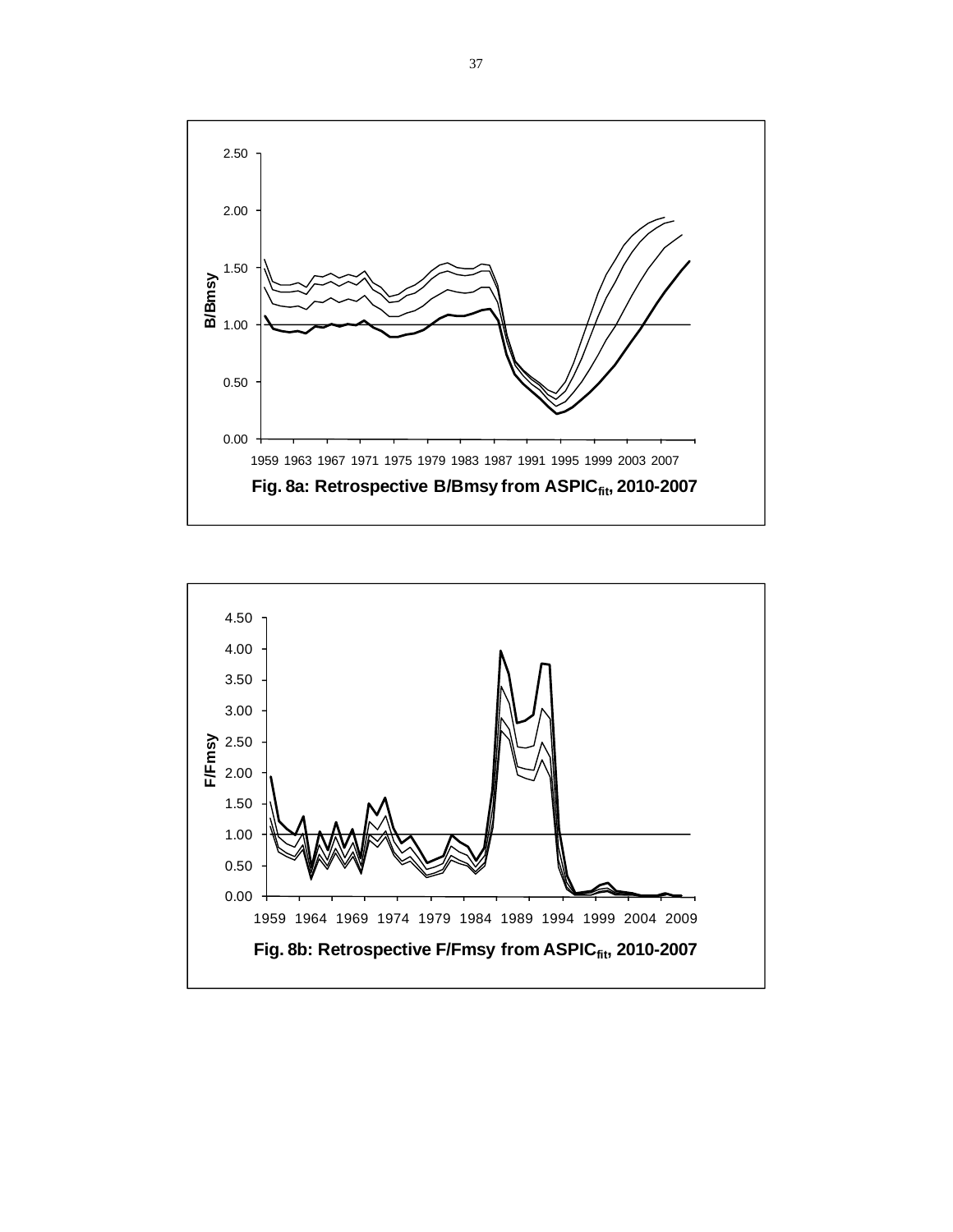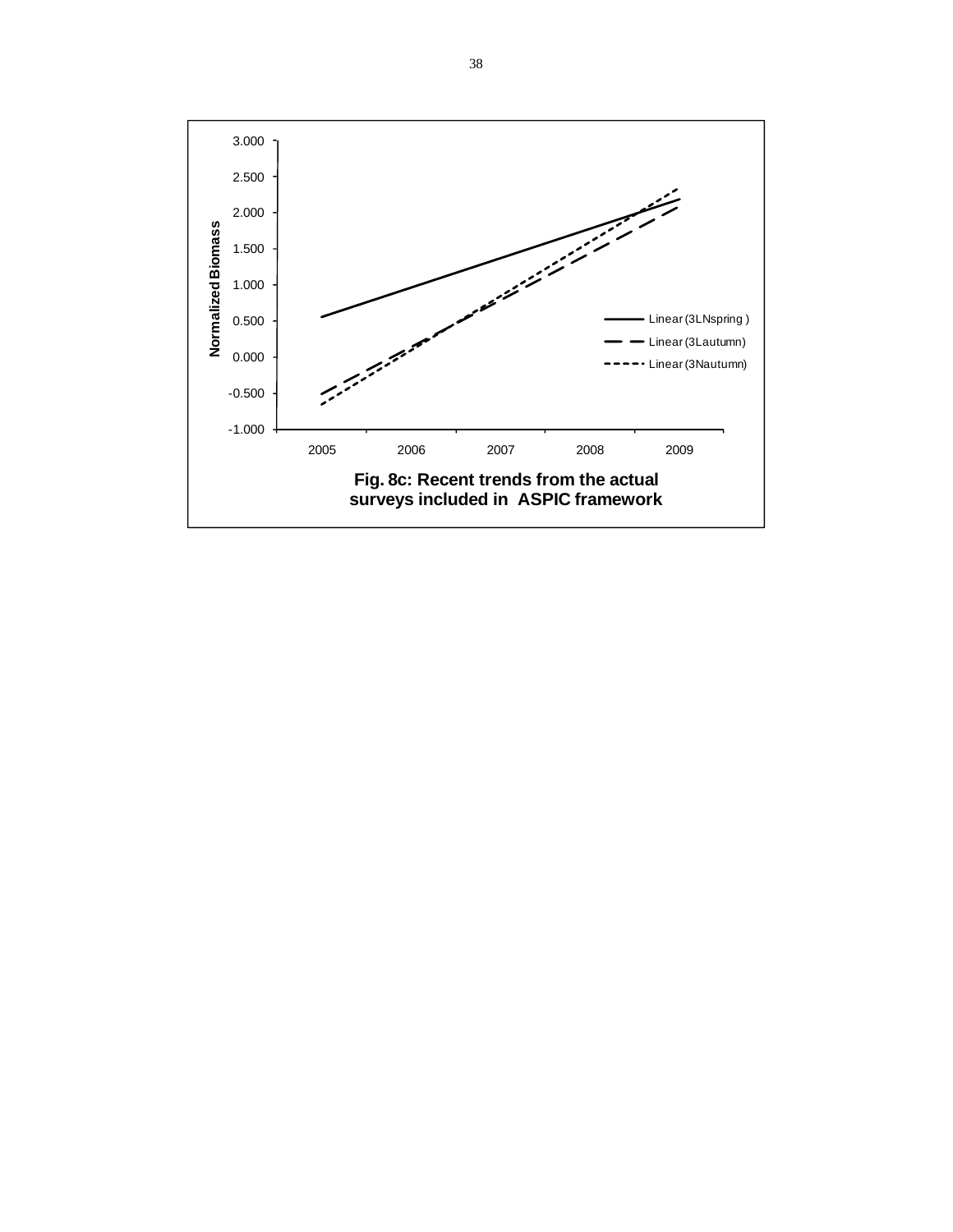

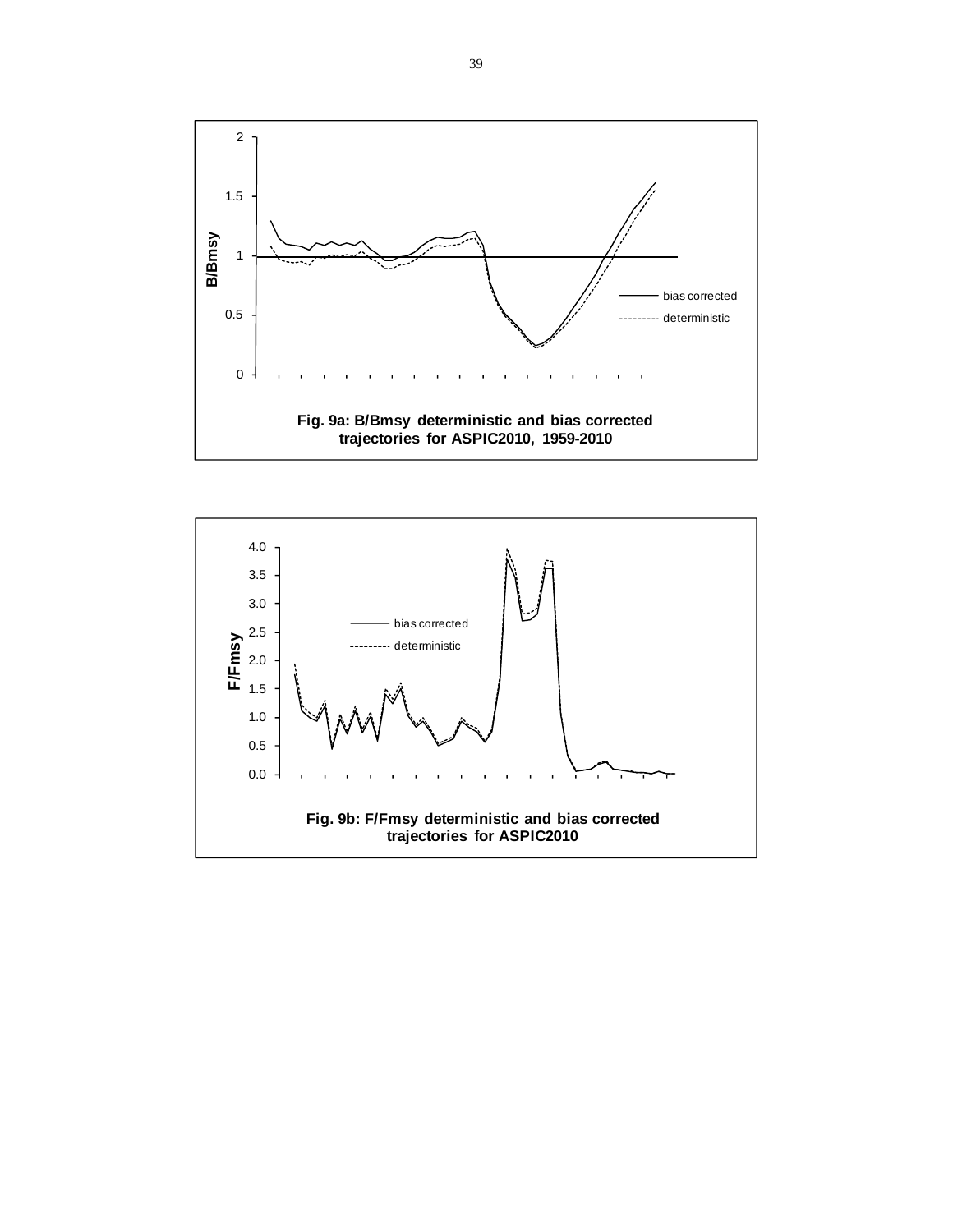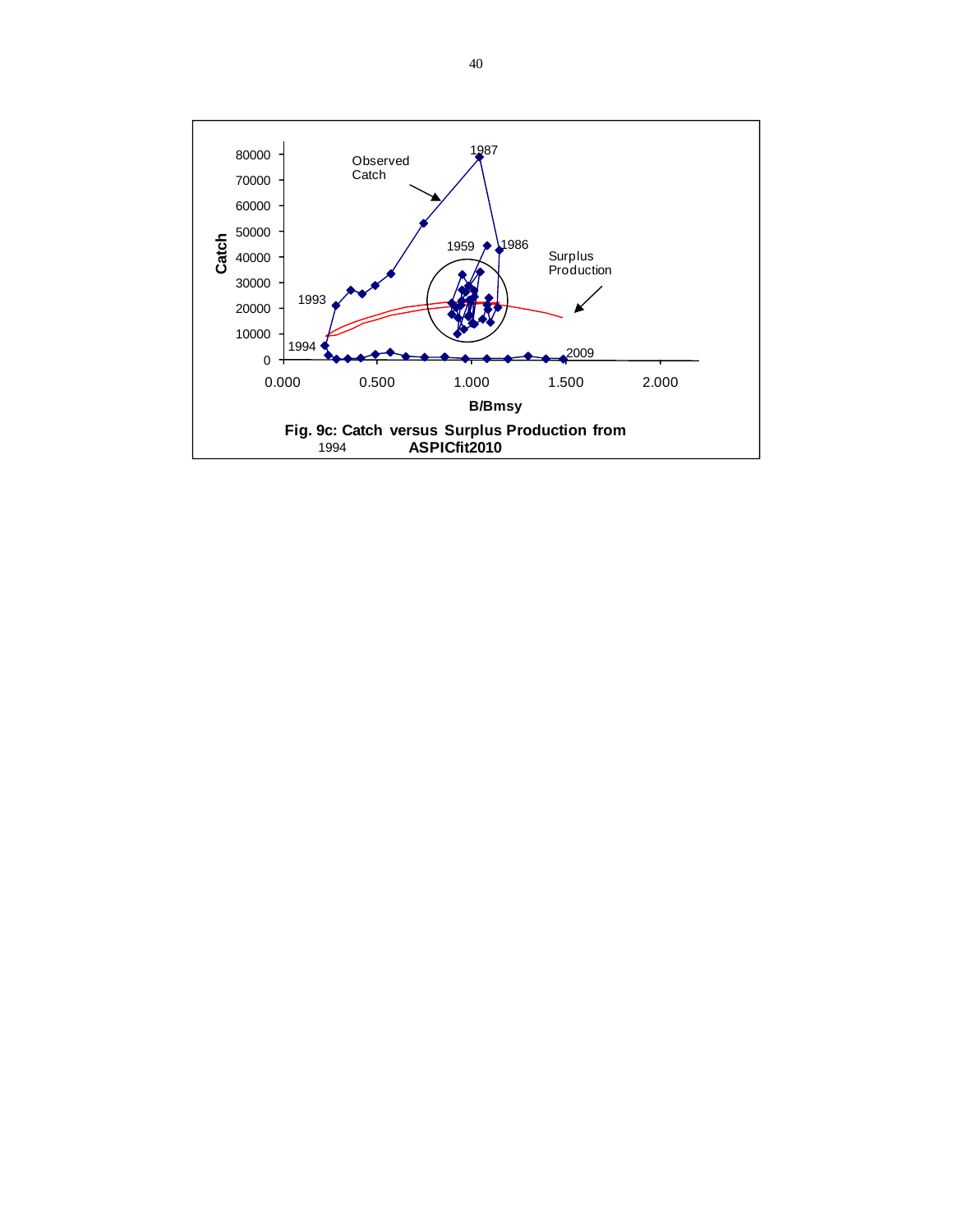

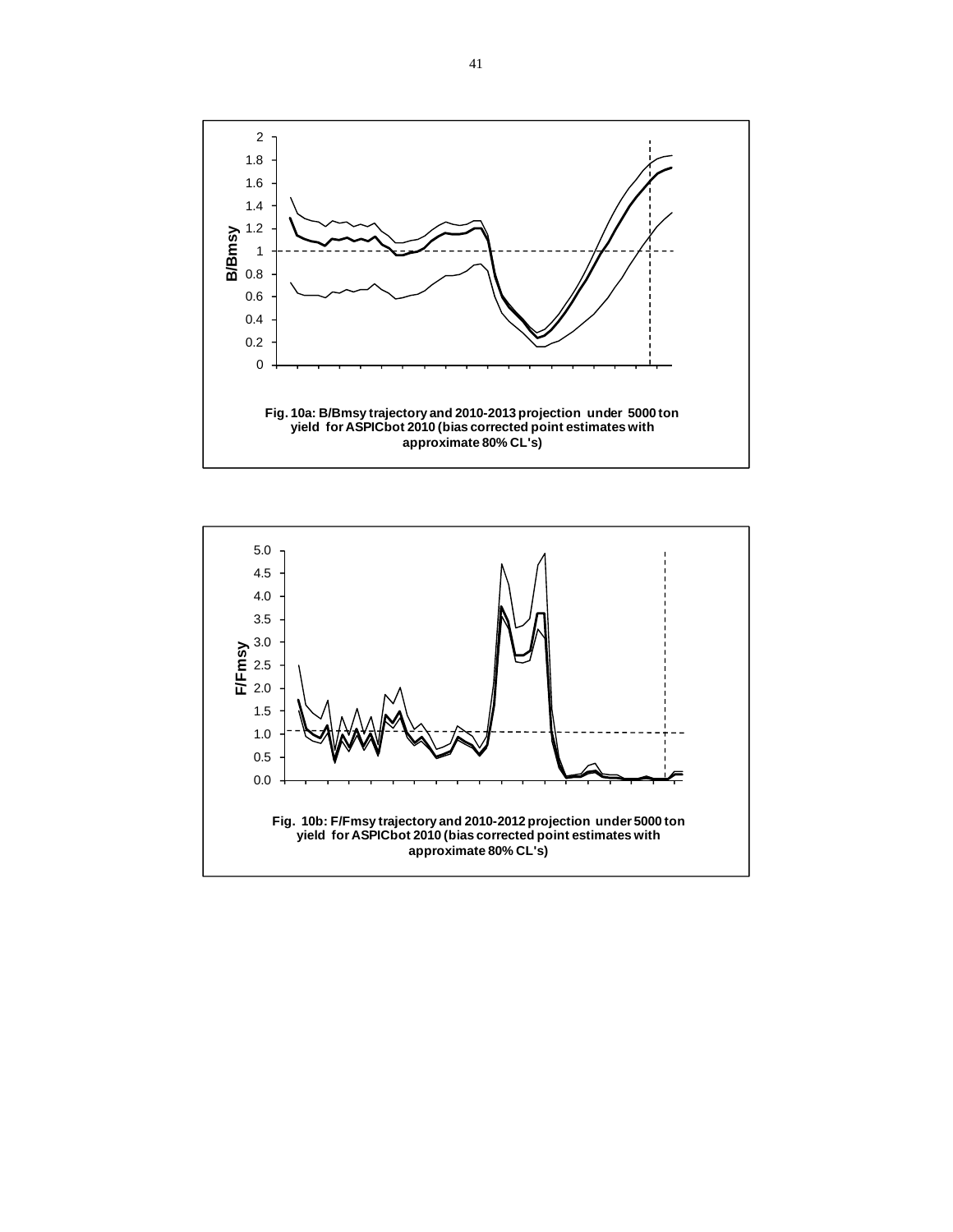

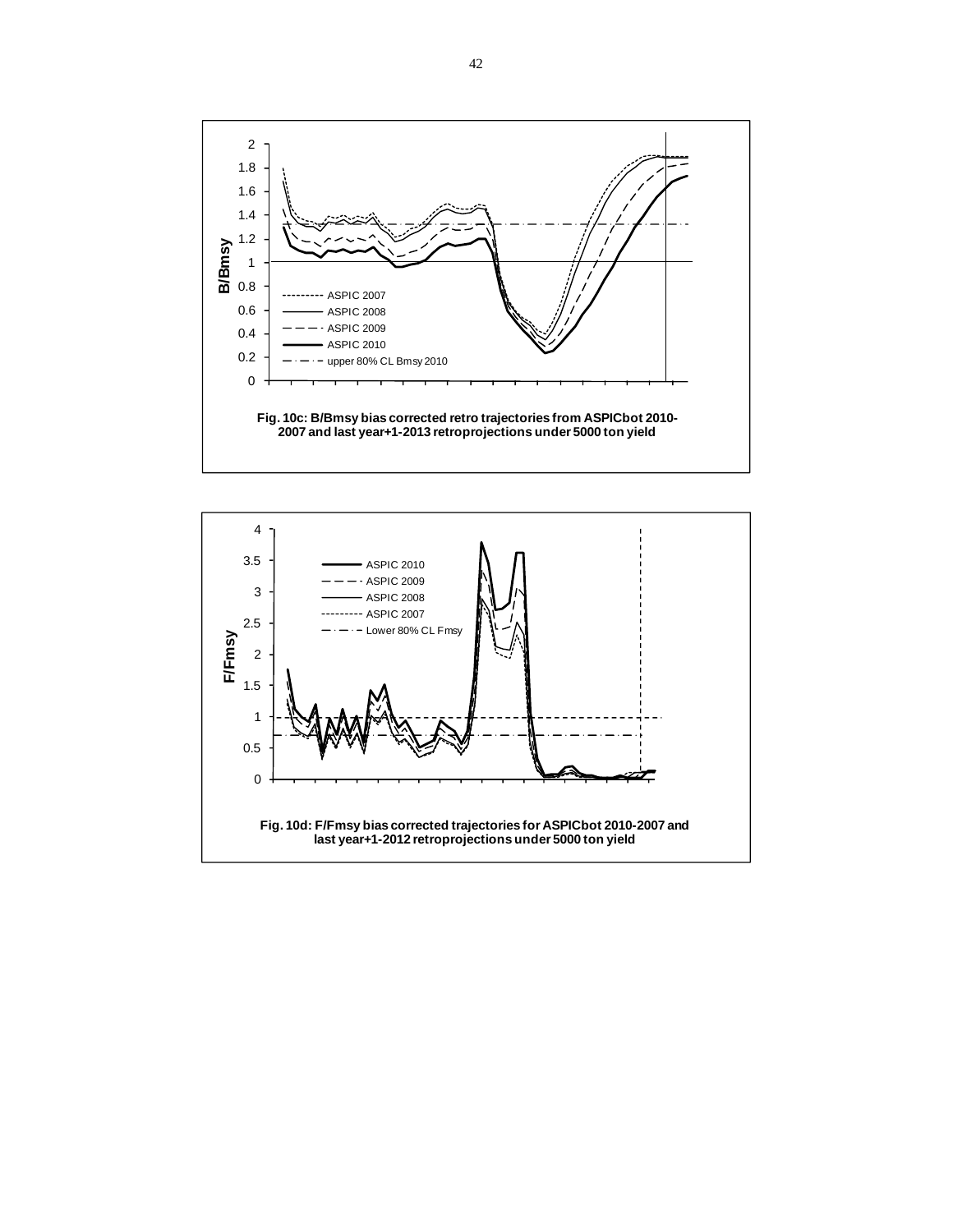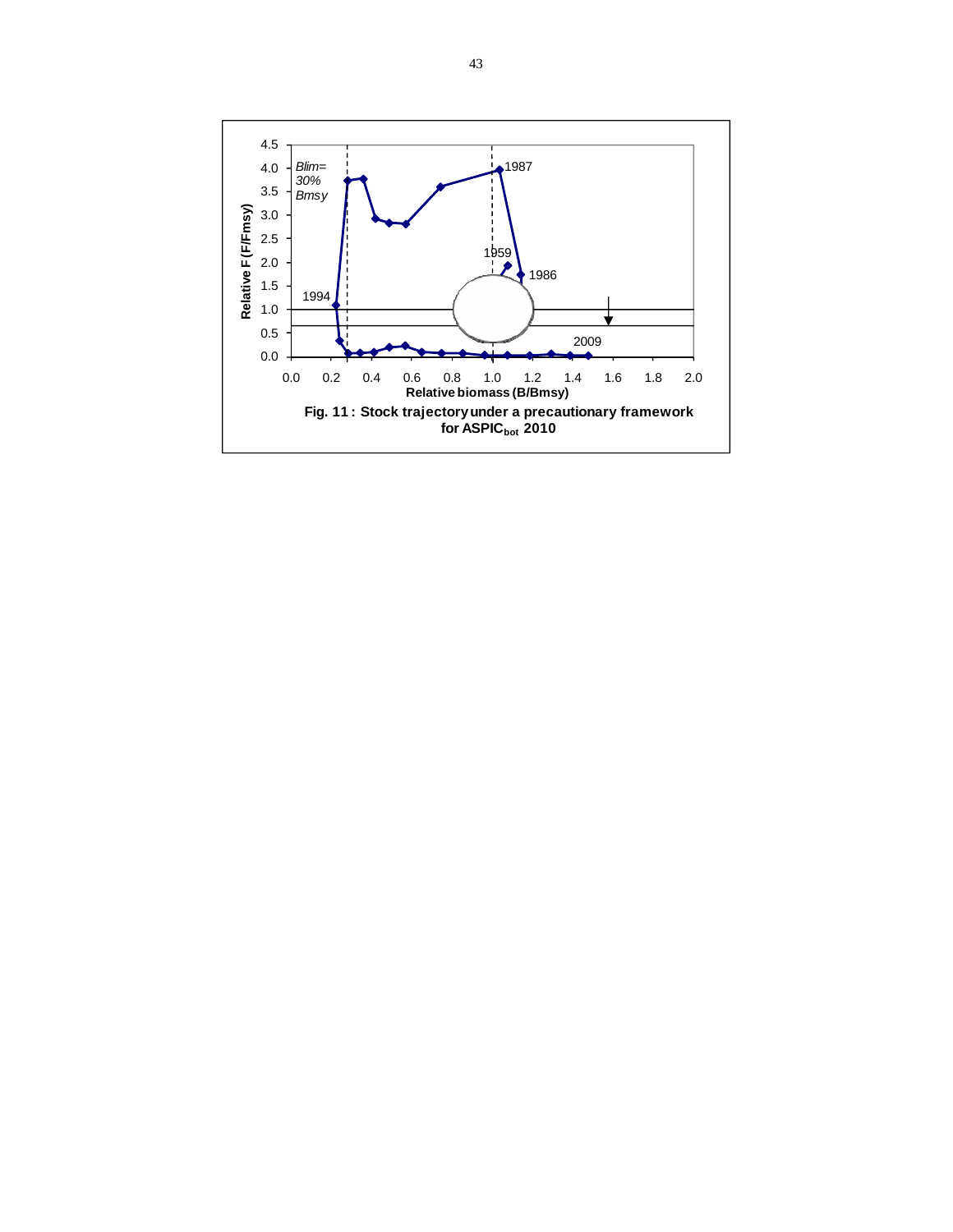Appendix 1: ASPIC 2010 input file including the complete series of each biomass index (Spanish survey on Div. 3N not used in the assessment).

FIT **A FILL ASSESSED ASSESSED A**  $#$  Run type (FIT, BOT, or IRF) "3LN redfish" ## See notes at end of this file 2 <br>
## Verbosity on screen (0-3); add 10 for SUM & PRN files<br>
## Number of bootstrap trials, <= 1000 ## Number of bootstrap trials, <= 1000 0 20000 ## 0=no MC search, 1=search, 2=repeated srch; N trials 1d-8 ## Convergence crit. for simplex 3d-8 6 ## Convergence crit. for restarts, N restarts 1d-4 24 <br>  $\#$  Conv. crit. for F; N steps/yr for gen. model<br>  $\#$  Maximum F when cond. on yield 6d0 ## Maximum F when cond. on yield ## Stat weight for B1>K as residual (usually 0 or 1) 8 **8 19 MINUME 120 <b>120 INCR** 120 **120 INCR** 120 **120 INCR** 120 **INCR** 120 INCRESS 120 INCRESS 120 INCRESS 120 INCREDI 1d0 1d0 1.d0 1.d0 1.d0 1.d0 1.d0 1.d0 ## Statistical weights for data series 0.5d0 ## B1/K (starting guess, usually 0 to 1) 2.0d4 ## MSY (starting guess) ## K (carrying capacity) (starting guess) 9.007E-06 0.658d0 0.759d0 0.658d0 0.322d0 0.275d0 0.275d0 0.759d0 ## q (starting guesses -- 1 per data series) 1 1 1 1 1 1 1 1 1 1 1 ## Estimate flags (0 or 1) (B1/K,MSY,K,q1...qn) 0.5d4 5.0d4 ## Min and max constraints -- MSY ## Min and max constraints -- K 3941285 ## Random number seed (large integer) 51 ## Number of years of data ## Title for first series 'CC' 1959 1.426 44585 1960 1.602 26562 1961 1.697 23175<br>1962 1.631 21439 1962 1.631 21439<br>1963 1.632 27362 1.632 27362 1964 1.812 10261 1965 2.185 23466 1966 1.781 16974 1967 1.893 27188 1968 0.922 17660 1969 1.338 24750 1970 1.367 14419 1971 1.346 34370 1972 1.387 28933 1973 1.643 33297 1974 1.290 22286 1975 1.669 17871 1976 1.292 20513 1.251 16516 1978 1.106 12043 1979 1.451 14067 1980 1.761 16030 1981 1.594 24280 1982 1.661 21547 1983 1.556 19747 1.049 14761 1985 1.084 20557 1986 1.413 42805 1987 1.523 79031 1988 1.208 53266 1989 1.322 33649 1990 0.825 29105 1992 0.912 27283 1993 0.801 21308 1994 0.802 5741 1995 -0.001 1989<br>1996 -0.001 451 1996 -0.001 451<br>1997 -0.001 630  $-0.001$  630 1998 -0.001 899 1999 -0.001 2318 2000 -0.001 3141 2001 -0.001 1442 2002 -0.001 1216  $2003 -0.0011334$ <br> $2004 -0.001637$  $-0.001$  637  $2005 -0.001659$ 2006 -0.001 496 2007 -0.001 1664 2008 -0.001 597 2009 -0.001 482

1991 0.668 25815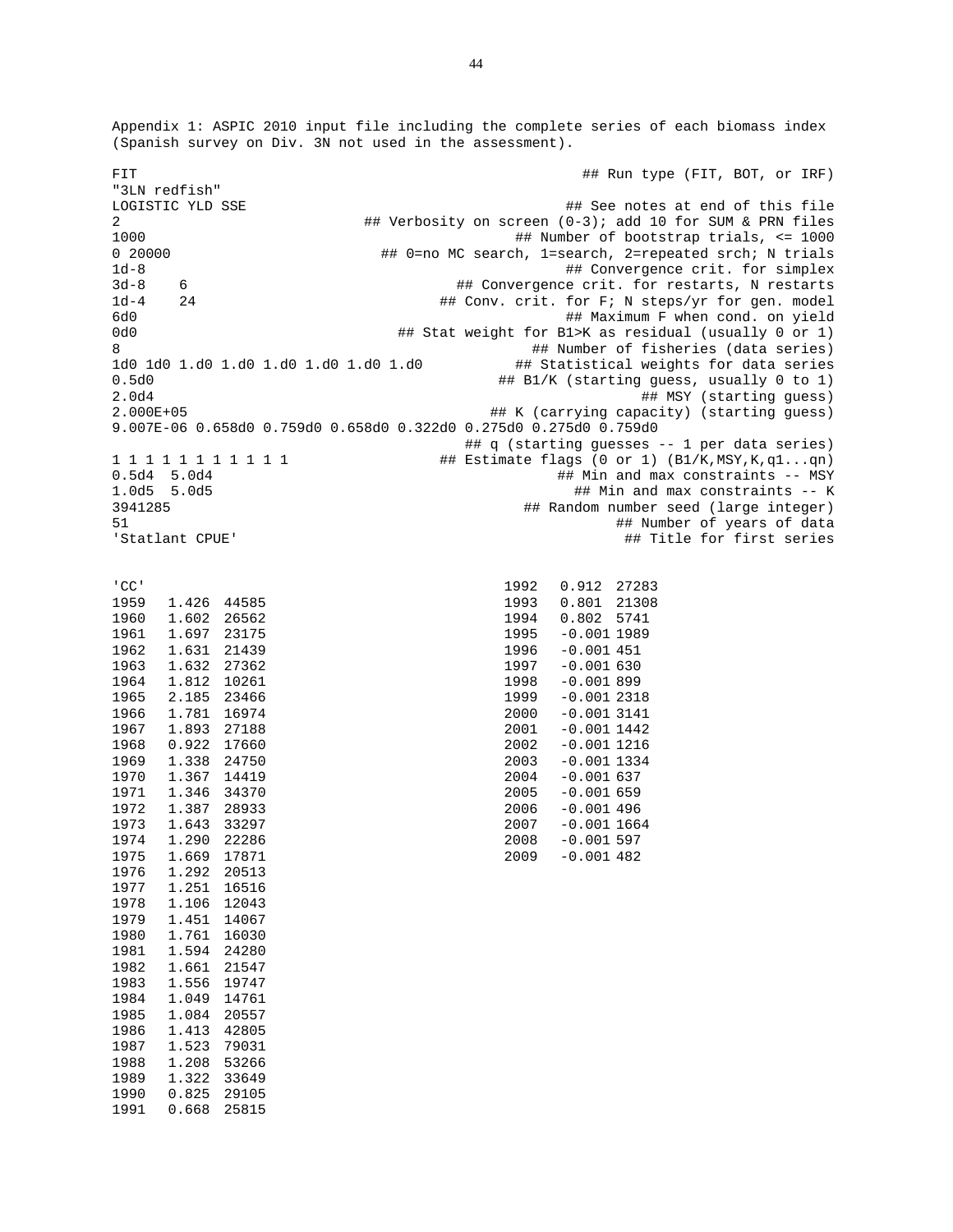|      | '3LN spring survey'  |      | '3N autumn survey' |              | '3LN Power russian   |
|------|----------------------|------|--------------------|--------------|----------------------|
| '11' |                      | '12' |                    | survey'      |                      |
| 1959 | $-0.001$             | 1959 | $-0.001$           | '11'         |                      |
| 1960 | $-0.001$             | 1960 | $-0.001$           | 1959         | $-0.001$             |
| 1961 | $-0.001$             | 1961 | $-0.001$           | 1960         | $-0.001$             |
| 1962 | $-0.001$             | 1962 | $-0.001$           | 1961         | $-0.001$             |
| 1963 | $-0.001$             | 1963 | $-0.001$           | 1962         | $-0.001$             |
| 1964 | $-0.001$             | 1964 | $-0.001$           | 1963         | $-0.001$             |
| 1965 | $-0.001$             | 1965 | $-0.001$           | 1964         | $-0.001$             |
| 1966 | $-0.001$             | 1966 | $-0.001$           | 1965         | $-0.001$             |
| 1967 | $-0.001$             | 1967 | $-0.001$           | 1966         | $-0.001$             |
| 1968 | $-0.001$             | 1968 | $-0.001$           | 1967         | $-0.001$             |
| 1969 | $-0.001$             | 1969 | $-0.001$           | 1968         | $-0.001$             |
| 1970 | $-0.001$             | 1970 | $-0.001$           | 1969         | $-0.001$             |
| 1971 | $-0.001$             | 1971 | $-0.001$           | 1970         | $-0.001$             |
| 1972 | $-0.001$             | 1972 | $-0.001$           | 1971         | $-0.001$             |
| 1973 | $-0.001$             | 1973 | $-0.001$           | 1972         | $-0.001$             |
| 1974 | $-0.001$             | 1974 | $-0.001$           | 1973         | $-0.001$             |
| 1975 | $-0.001$             | 1975 | $-0.001$           | 1974         | $-0.001$             |
| 1976 | $-0.001$             | 1976 | $-0.001$           | 1975         | $-0.001$             |
| 1977 | $-0.001$             | 1977 | $-0.001$           | 1976         | $-0.001$             |
| 1978 | $-0.001$             | 1978 | $-0.001$           | 1977         | $-0.001$             |
| 1979 | $-0.001$             | 1979 | $-0.001$           | 1978         | $-0.001$             |
| 1980 | $-0.001$             | 1980 | $-0.001$           | 1979         | $-0.001$             |
| 1981 | $-0.001$             | 1981 | $-0.001$           | 1980         | $-0.001$             |
| 1982 | $-0.001$             | 1982 | $-0.001$           | 1981         | $-0.001$             |
| 1983 | $-0.001$             | 1983 | $-0.001$           | 1982         | $-0.001$             |
| 1984 | $-0.001$             | 1984 | $-0.001$           | 1983         | $-0.001$             |
| 1985 | $-0.001$             | 1985 | $-0.001$           | 1984         | 215883.0             |
| 1986 | $-0.001$             | 1986 | $-0.001$           | 1985         | 93996.0              |
| 1987 | $-0.001$             | 1987 | $-0.001$           | 1986         | 62975.0              |
| 1988 | $-0.001$             | 1988 | $-0.001$           | 1987         | 70298.0              |
| 1989 | $-0.001$             | 1989 | $-0.001$           | 1988         | 44884.0              |
| 1990 | $-0.001$             | 1990 | $-0.001$           | 1989         | 12268.0              |
| 1991 | 10642.0              | 1991 | 24221              | 1990         | 8365.0               |
| 1992 | 10066.0              | 1992 | $-0.001$           | 1991         | 18680.0              |
| 1993 | 22573.0              | 1993 | 13222              | 1992         | $-0.001$             |
| 1994 | 4162.0               | 1994 | 24584              | 1993         | $-0.001$             |
| 1995 | 5856.0               | 1995 | 40650              | 1994         | $-0.001$             |
| 1996 | 22812.0              | 1996 | 11277              | 1995         | $-0.001$             |
| 1997 | 14928.0              | 1997 | 51116              | 1996         | $-0.001$             |
| 1998 | 59402.0              | 1998 | 93703              | 1997         | $-0.001$             |
| 1999 | 61496.0              | 1999 | 33125              | 1998         | $-0.001$             |
| 2000 | 87842.0              | 2000 | 75544              | 1999         | $-0.001$             |
| 2001 | 41573.2              | 2001 | 103997             | 2000         | $-0.001$             |
| 2002 | 30958.9              | 2002 | 38261              | 2001         | $-0.001$             |
| 2003 | 27700.0              | 2003 |                    | 2002         | $-0.001$             |
|      |                      |      | 56882              |              |                      |
| 2004 | 79631.0              | 2004 | 40614              | 2003         | $-0.001$             |
| 2005 | 66462.0<br>$-0.001$  | 2005 | 41911              | 2004         | $-0.001$             |
| 2006 |                      | 2006 | 64665              | 2005         | $-0.001$             |
| 2007 | 218847.0             | 2007 | 67212              | 2006         | $-0.001$             |
| 2008 | 143978.0<br>183378.0 | 2008 | 145210             | 2007         | $-0.001$             |
| 2009 |                      | 2009 | 159462             | 2008<br>2009 | $-0.001$<br>$-0.001$ |
|      |                      |      |                    |              |                      |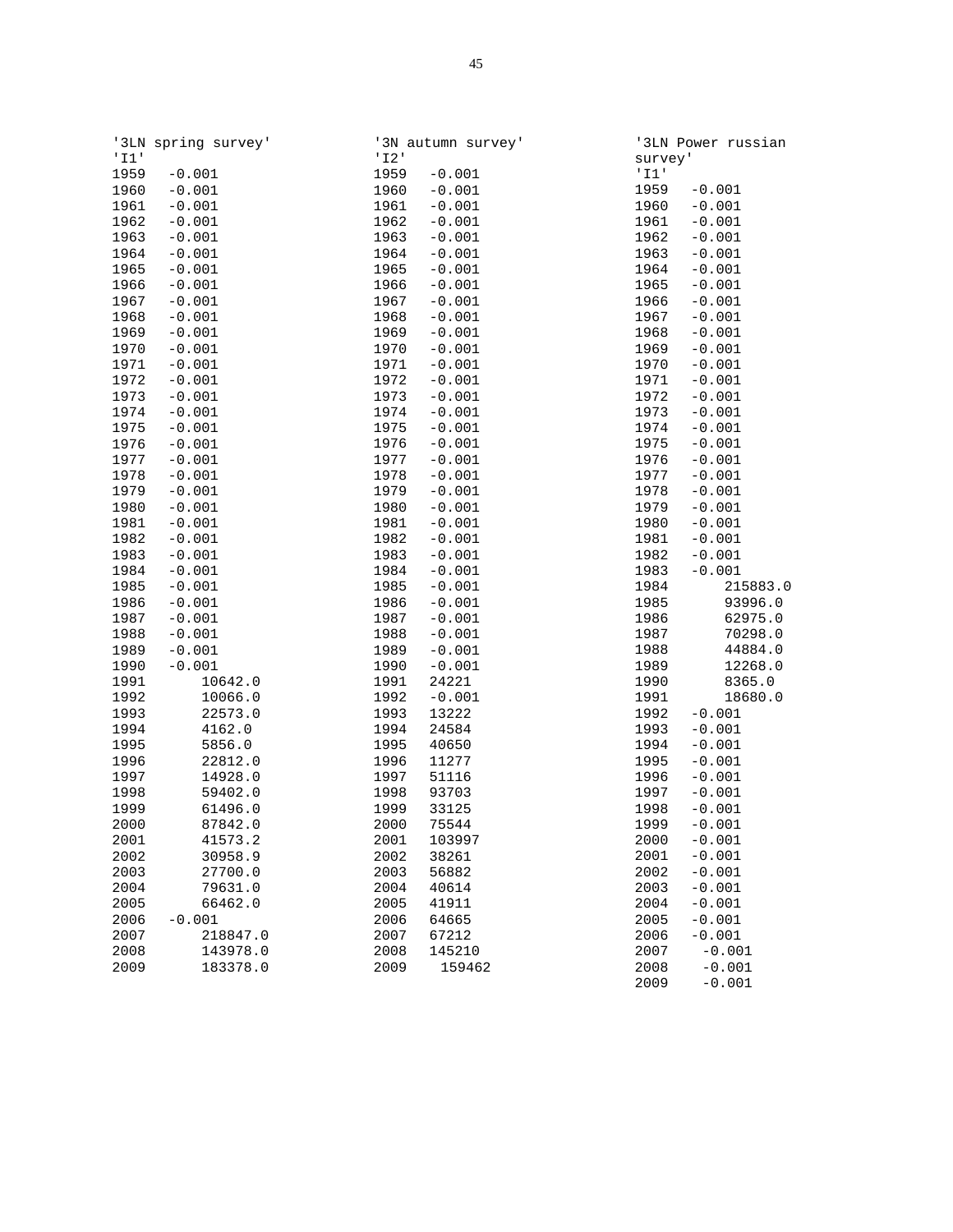|            | '3L winter survey' |      | '3L summer survey' |      | '3L autumn survey' |
|------------|--------------------|------|--------------------|------|--------------------|
| $'$ IO $'$ |                    | '11' |                    | '12' |                    |
| 1959       | $-0.001$           | 1959 | $-0.001$           | 1959 | $-0.001$           |
| 1960       | $-0.001$           | 1960 | $-0.001$           | 1960 | $-0.001$           |
| 1961       | $-0.001$           | 1961 | $-0.001$           | 1961 | $-0.001$           |
| 1962       | $-0.001$           | 1962 | $-0.001$           | 1962 | $-0.001$           |
| 1963       | $-0.001$           | 1963 | $-0.001$           | 1963 | $-0.001$           |
| 1964       | $-0.001$           | 1964 | $-0.001$           | 1964 | $-0.001$           |
| 1965       | $-0.001$           | 1965 | $-0.001$           | 1965 | $-0.001$           |
| 1966       | $-0.001$           | 1966 | $-0.001$           | 1966 | $-0.001$           |
| 1967       | $-0.001$           | 1967 | $-0.001$           | 1967 | $-0.001$           |
| 1968       | $-0.001$           | 1968 | $-0.001$           | 1968 | $-0.001$           |
| 1969       | $-0.001$           | 1969 | $-0.001$           | 1969 | $-0.001$           |
| 1970       | $-0.001$           | 1970 | $-0.001$           | 1970 | $-0.001$           |
| 1971       | $-0.001$           | 1971 | $-0.001$           | 1971 | $-0.001$           |
| 1972       | $-0.001$           | 1972 | $-0.001$           | 1972 | $-0.001$           |
| 1973       | $-0.001$           | 1973 | $-0.001$           | 1973 | $-0.001$           |
| 1974       | $-0.001$           | 1974 | $-0.001$           | 1974 | $-0.001$           |
| 1975       | $-0.001$           | 1975 | $-0.001$           | 1975 | $-0.001$           |
| 1976       | $-0.001$           | 1976 | $-0.001$           | 1976 | $-0.001$           |
| 1977       | $-0.001$           | 1977 | $-0.001$           | 1977 | $-0.001$           |
| 1978       | $-0.001$           | 1978 | 311163.0           | 1978 | $-0.001$           |
| 1979       | $-0.001$           | 1979 | 227788.0           | 1979 | $-0.001$           |
| 1980       | $-0.001$           | 1980 | $-0.001$           | 1980 | $-0.001$           |
| 1981       | $-0.001$           | 1981 | 261384.0           | 1981 | $-0.001$           |
| 1982       | $-0.001$           | 1982 | $-0.001$           | 1982 | $-0.001$           |
| 1983       | $-0.001$           | 1983 | $-0.001$           | 1983 | $-0.001$           |
| 1984       | $-0.001$           | 1984 | 277711.0           | 1984 | $-0.001$           |
| 1985       | 90245.0            | 1985 | 161038.0           | 1985 | 98233.0            |
| 1986       | 36568.0            | 1986 | $-0.001$           | 1986 | 17119.0            |
| 1987       | $-0.001$           | 1987 | $-0.001$           | 1987 | $-0.001$           |
| 1988       | $-0.001$           | 1988 | $-0.001$           | 1988 | $-0.001$           |
| 1989       | $-0.001$           | 1989 | $-0.001$           | 1989 | $-0.001$           |
| 1990       | 18202.0            | 1990 | 92840.0            | 1990 | 20743.0            |
| 1991       | $-0.001$           | 1991 | 37572.0            | 1991 | 13665.0            |
| 1992       | $-0.001$           | 1992 | $-0.001$           | 1992 | 13424.0            |
| 1993       | $-0.001$           | 1993 | 20838.0            | 1993 | 6011.0             |
| 1994       | $-0.001$           | 1994 | $-0.001$           | 1994 | 7173.0             |
| 1995       | $-0.001$           | 1995 | $-0.001$           | 1995 | $-0.001$           |
| 1996       | $-0.001$           | 1996 | $-0.001$           | 1996 | 4691.0             |
| 1997       | $-0.001$           | 1997 | $-0.001$           | 1997 | 19544.0            |
| 1998       | $-0.001$           | 1998 | $-0.001$           | 1998 | 18522.0            |
| 1999       | $-0.001$           | 1999 | $-0.001$           | 1999 | 38861.0            |
| 2000       | $-0.001$           |      | $2000 - 0.001$     | 2000 | 24917.0            |
| 2001       | $-0.001$           | 2001 | $-0.001$           | 2001 | 28568.7            |
| 2002       | $-0.001$           | 2002 | $-0.001$           | 2002 | 11888.0            |
| 2003       | $-0.001$           | 2003 | $-0.001$           | 2003 | 15007.0            |
| 2004       | $-0.001$           | 2004 | $-0.001$           | 2004 | 9293.0             |
| 2005       | $-0.001$           | 2005 | $-0.001$           | 2005 | 16650.0            |
| 2006       | $-0.001$           | 2006 | $-0.001$           | 2006 | 27218.4            |
| 2007       | $-0.001$           | 2007 | $-0.001$           | 2007 | 57546.0            |
| 2008       | $-0.001$           | 2008 | $-0.001$           | 2008 | 53276.0            |
| 2009       | $-0.001$           | 2009 | $-0.001$           | 2009 | 87245.0            |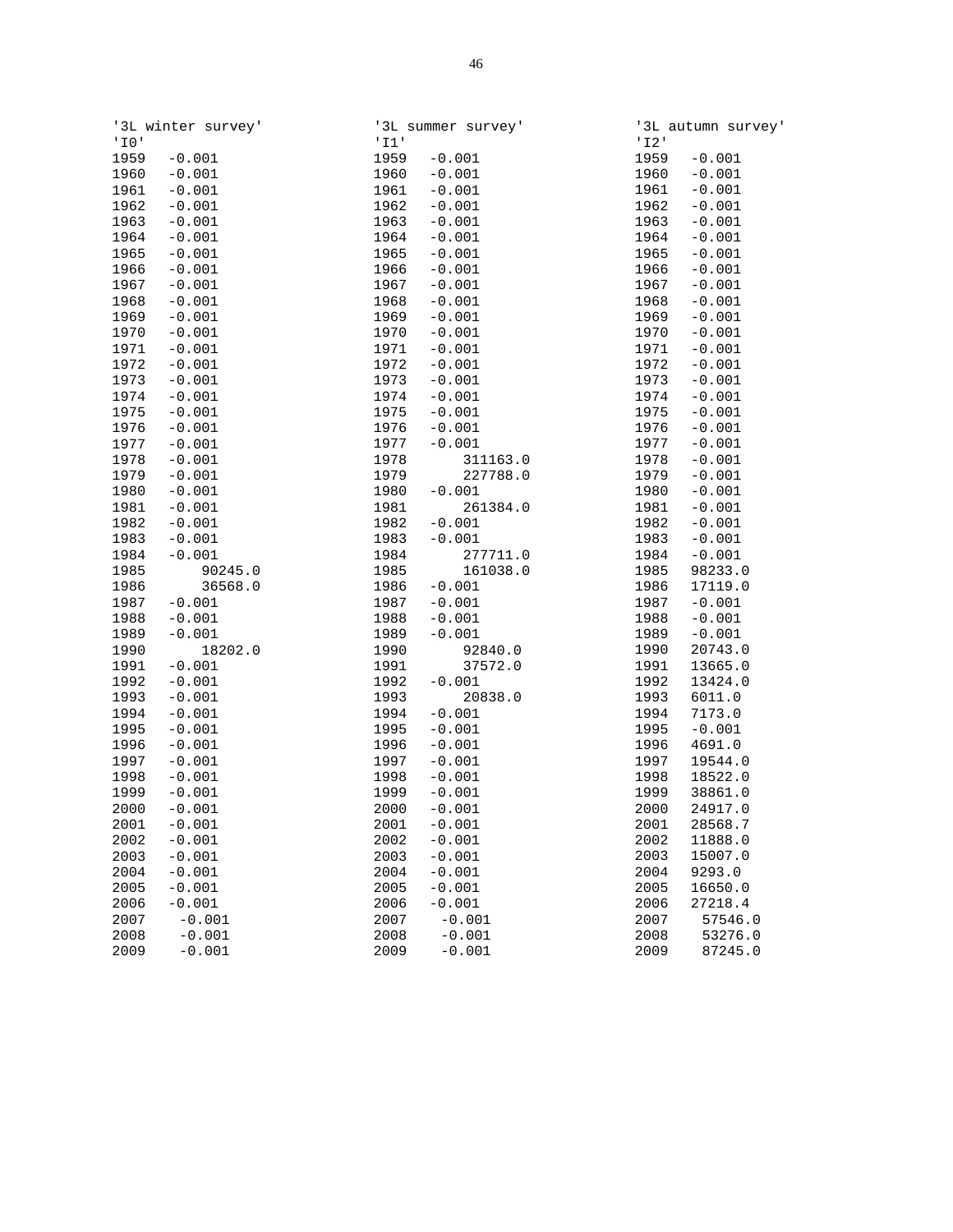|              | 3N Spanish surv      |  |
|--------------|----------------------|--|
| I1'<br>I     |                      |  |
| 1959         | $-0.001$             |  |
| 1960         | $-0.001$             |  |
| 1961         | $-0.001$             |  |
| 1962         | $-0.001$             |  |
| 1963         | $-0.001$             |  |
| 1964         | $-0.001$             |  |
| 1965<br>1966 | $-0.001$<br>$-0.001$ |  |
| 1967         | $-0.001$             |  |
| 1968         | 00.001               |  |
| 1969         | $-0.001$             |  |
| 1970         | $-0.001$             |  |
| 1971         | $-0.001$             |  |
| 1972         | $-0.001$             |  |
| 1973         | $-0.001$             |  |
| 1974         | $-0.001$             |  |
| 1975<br>1976 | $-0.001$<br>$-0.001$ |  |
| 1977         | $-0.001$             |  |
| 1978         | $-0.001$             |  |
| 1979         | $-0.001$             |  |
| 1980         | $-0.001$             |  |
| 1981         | $-0.001$             |  |
| 1982         | $-0.001$             |  |
| 1983         | $-0.001$             |  |
| 1984<br>1985 | $-0.001$<br>$-0.001$ |  |
| 1986         | $-0.001$             |  |
| 1987         | $-0.001$             |  |
| 1988         | $-0.001$             |  |
| 1989         | $-0.001$             |  |
| 1990         | $-0.001$             |  |
| 1991         | $-0.001$             |  |
| 1992         | $-0.001$             |  |
| 1993         | $-0.001$             |  |
| 1994<br>1995 | $-0.001$<br>46084    |  |
| 1996         | 6558                 |  |
| 1997         | 4753                 |  |
| 1998         | 22540                |  |
| 1999         | 46459                |  |
| 2000         | 68928                |  |
| 2001         | 53855                |  |
| 2002         | 7620                 |  |
| 2003         | 11031                |  |
| 2004         | 27016                |  |
| 2005<br>2006 | 146918<br>87830      |  |
| 2007         | 87602                |  |
| 2008         | 68059                |  |
| 2009         | 735743               |  |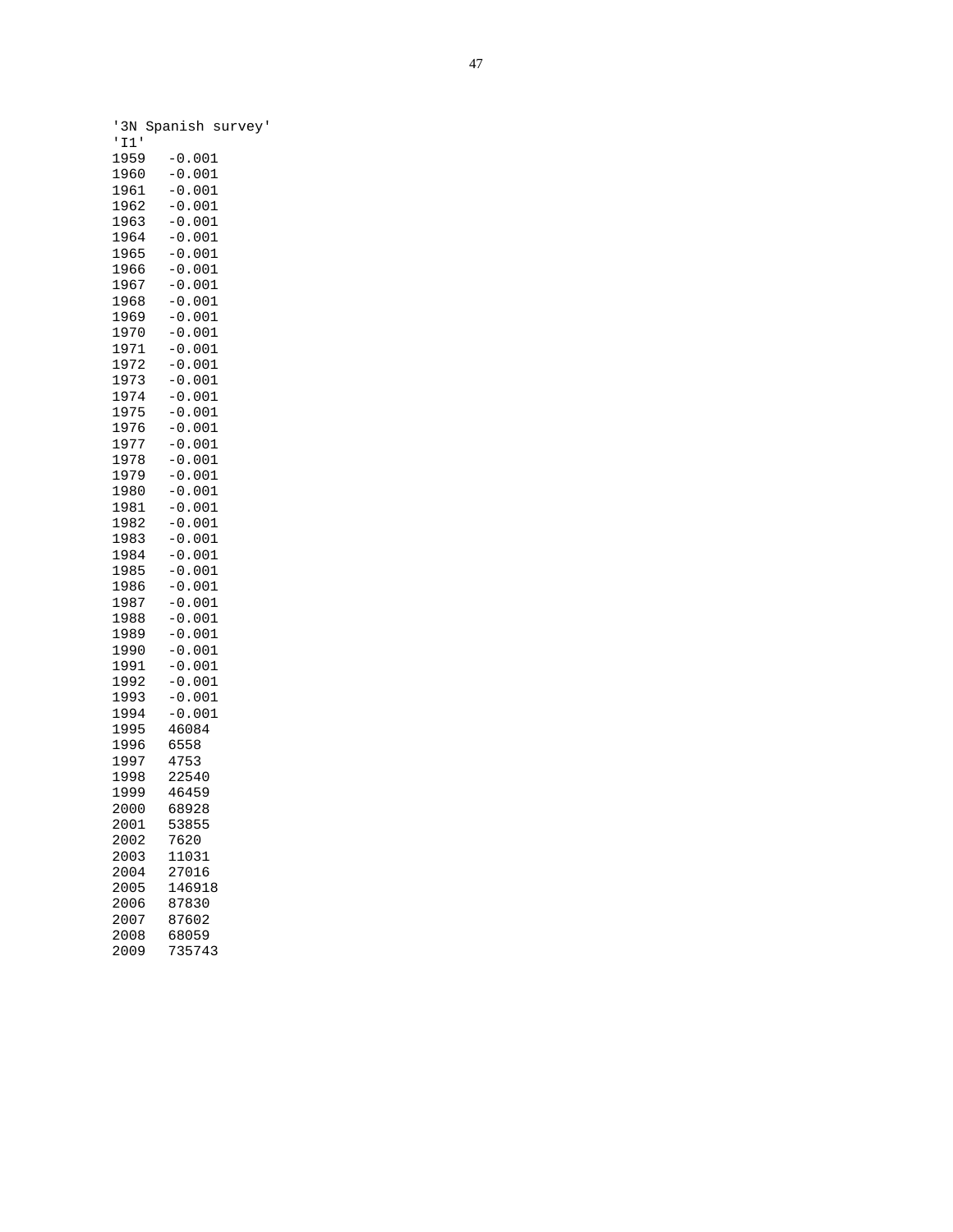Appendix 2: ASPIC2010 results on FIT mode

| 3LN redfish                                                                                                                                                                                                                                                            |                |                                 |                                                                                                                                              |            |                           |             |                           | Page 1                                                                 |
|------------------------------------------------------------------------------------------------------------------------------------------------------------------------------------------------------------------------------------------------------------------------|----------------|---------------------------------|----------------------------------------------------------------------------------------------------------------------------------------------|------------|---------------------------|-------------|---------------------------|------------------------------------------------------------------------|
| 16:41:57                                                                                                                                                                                                                                                               |                |                                 |                                                                                                                                              |            |                           |             | Wednesday, 07 Apr 2010 at |                                                                        |
| ASPIC -- A Surplus-Production Model Including Covariates (Ver. 5.16)<br>Michael H. Prager; NOAA Center for Coastal Fisheries and Habitat Research LOGISTIC model mode<br>Author:<br>101 Pivers Island Road; Beaufort, North Carolina 28516 USA<br>Mike.Prager@noaa.gov |                |                                 |                                                                                                                                              |            |                           |             |                           | FIT program mode<br>YLD conditioning<br>SSE optimization               |
| Reference: Prager, M. H. 1994. A suite of extensions to a nonequilibrium a ASPIC User's Manual is available<br>surplus-production model. Fishery Bulletin 92: 374-389.                                                                                                 |                |                                 |                                                                                                                                              |            |                           |             |                           | gratis from the author.                                                |
| CONTROL PARAMETERS (FROM INPUT FILE)                                                                                                                                                                                                                                   |                |                                 |                                                                                                                                              |            |                           |             |                           | Input file: aspic.inp                                                  |
| Operation of ASPIC: Fit logistic (Schaefer) model by direct optimization.<br>Maximum F allowed in fitting:                                                                                                                                                             | 6.000          |                                 |                                                                                                                                              |            |                           |             |                           |                                                                        |
| PROGRAM STATUS INFORMATION (NON-BOOTSTRAPPED ANALYSIS)                                                                                                                                                                                                                 |                |                                 |                                                                                                                                              |            | ------------------------- |             |                           | error code 0                                                           |
| indices represent the abundance of the stock. That assumption appears to be violated.<br>Number of restarts required for convergence: 129<br>CORRELATION AMONG INPUT SERIES EXPRESSED AS CPUE (NUMBER OF PAIRWISE OBSERVATIONS BELOW)<br>1 Statlant CPUE               | 1.000<br>36    |                                 |                                                                                                                                              |            |                           |             |                           |                                                                        |
|                                                                                                                                                                                                                                                                        |                |                                 |                                                                                                                                              |            |                           |             |                           |                                                                        |
| 2 3LN spring survey                                                                                                                                                                                                                                                    | $-0.019$ 1.000 | 4 18                            |                                                                                                                                              |            |                           |             |                           |                                                                        |
| 3 3N autumn survey                                                                                                                                                                                                                                                     |                | $-0.470$ 0.665 1.000<br>3 17 18 |                                                                                                                                              |            |                           |             |                           |                                                                        |
| 4 3LN Power russian survey                                                                                                                                                                                                                                             |                |                                 | $0.108$ $0.000$ $0.000$ $1.000$<br>8 1 1 8                                                                                                   |            |                           |             |                           |                                                                        |
| 5 3L winter survey                                                                                                                                                                                                                                                     | 0.178          |                                 | $0.000$ $0.000$ $0.908$ 1.000<br>3 0 0 3 3                                                                                                   |            |                           |             |                           |                                                                        |
| 3L summer survey                                                                                                                                                                                                                                                       |                |                                 | $0.733 - 1.000$ $1.000$ $0.964$ $1.000$<br>8 2 2 4 2                                                                                         |            |                           | 1.000<br>-8 |                           |                                                                        |
| 7 3L autumn survey                                                                                                                                                                                                                                                     |                |                                 | $0.326$ $0.861$ $0.798$ $0.794$ $0.959$ $0.930$ $1.000$<br>$\begin{matrix}7\qquad&17\qquad&17\qquad&4\qquad&3\qquad&4\end{matrix}$<br>------ | ---------  |                           |             | 21                        |                                                                        |
|                                                                                                                                                                                                                                                                        |                |                                 | $\begin{array}{cccccccccccccccccc} 1 & 2 & 3 & 4 & 5 & 6 & 7 \end{array}$                                                                    |            |                           |             |                           |                                                                        |
| GOODNESS-OF-FIT AND WEIGHTING (NON-BOOTSTRAPPED ANALYSIS)                                                                                                                                                                                                              |                |                                 |                                                                                                                                              |            |                           |             |                           |                                                                        |
| Loss component number and title                                                                                                                                                                                                                                        |                | SSE                             | N                                                                                                                                            | <b>MSE</b> |                           |             |                           | Weighted Weighted Current Inv. var. R-squared<br>weight weight in CPUE |

| SSE in yield             | $0.000E + 00$                                                                                                                    |                |               |               |                       |                             |
|--------------------------|----------------------------------------------------------------------------------------------------------------------------------|----------------|---------------|---------------|-----------------------|-----------------------------|
| Penalty for B1 > K       | $0.000E + 00$                                                                                                                    |                | N/A           | $0.000E + 00$ | N/A                   |                             |
| Statlant CPUE            | 3.127E+00                                                                                                                        | 36             | 9.197E-02     | 1.000E+00     | 2.074E+00             | 0.057                       |
| 3LN spring survey        | 8.160E+00                                                                                                                        | 18             | $5.100E - 01$ | $1.000E + 00$ | $3.740E - 01$         | 0.447                       |
| 3N autumn survey         | 4.898E+00                                                                                                                        | 18             | $3.061E - 01$ | $1.000E + 00$ | $6.230E - 01$         | 0.418                       |
| 3LN Power russian survey | 3.890E+00                                                                                                                        | 8              | $6.483E-01$   | $1.000E + 00$ | 2.942E-01             | 0.212                       |
| 3L winter survey         | 4.759E-01                                                                                                                        | 3              | $4.759E - 01$ | $1.000E + 00$ | $4.008E - 01$         | 0.379                       |
| 3L summer survey         | 1.616E+00                                                                                                                        | 8              | $2.694E - 01$ | 1.000E+00     | 7.079E-01             | 0.602                       |
| 3L autumn survey         | 7.476E+00                                                                                                                        | 2.1            | 3.935E-01     | 1.000E+00     | 4.847E-01             | 0.365                       |
|                          |                                                                                                                                  |                |               |               |                       |                             |
|                          |                                                                                                                                  |                | $2.906E-01$   | 5.391E-01     |                       |                             |
|                          | 0.6700                                                                                                                           |                |               |               |                       |                             |
|                          | 1,0000                                                                                                                           |                |               |               |                       |                             |
|                          | TOTAL OBJECTIVE FUNCTION, MSE, RMSE:<br>Estimated contrast index (ideal = $1.0$ ):<br>Estimated nearness index (ideal = $1.0$ ): | 2.96430231E+01 |               |               | $C^* = (Bmax-Bmin)/K$ | $N^* = 1 -  min(B-Bmsy) /K$ |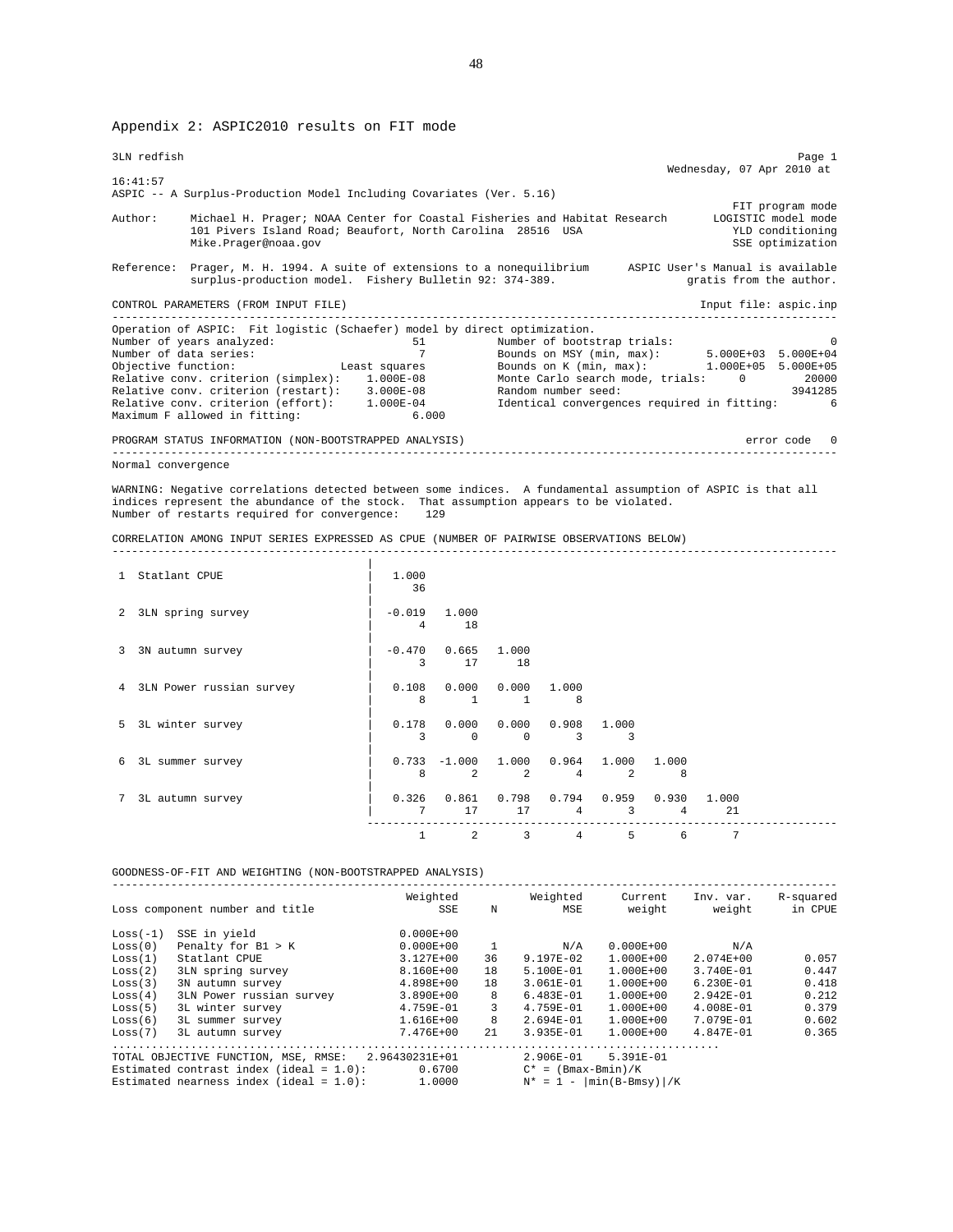|           | MODEL PARAMETER ESTIMATES (NON-BOOTSTRAPPED) |             |                |               |           |            |
|-----------|----------------------------------------------|-------------|----------------|---------------|-----------|------------|
| Parameter |                                              | Estimate    | User/pqm quess | 2nd quess     | Estimated | User quess |
| B1/K      | Starting relative biomass (in 1959)          | .405E-01    | $5.000E-01$    | 6.568E-01     |           |            |
| MSY       | Maximum sustainable yield                    | 2.258E+04   | $2.000E + 04$  | 1.551E+04     |           |            |
| K         | Maximum population size                      | 3.871E+05   | 2.000E+05      | 1.800E+05     |           |            |
| phi       | Shape of production curve $(Bmsy/K)$         | 0.5000      | 0.5000         |               |           |            |
|           | Catchability Coefficients by Data Series --- |             |                |               |           |            |
| q(1)      | Statlant CPUE                                | 8.380E-06   | $9.007E - 06$  | 8.557E-04     |           |            |
| q(2)      | 3LN spring survey                            | $3.126E-01$ | $6.580E - 01$  | 7.668E-01     |           |            |
| q(3)      | 3N autumn survey                             | $3.769E-01$ | 7.590E-01      | 7.715E-01     |           |            |
| q(4)      | 3LN Power russian survey                     | 2.914E-01   | 6.580E-01      | 7.059E-01     |           |            |
| q(5)      | 3L winter survey                             | 2.351E-01   | 3.220E-01      | $9.626E-01$   |           |            |
| q(6)      | 3L summer survey                             | $9.131E-01$ | 2.750E-01      | 2.677E-01     |           |            |
| q(7)      | 3L autumn survey                             | 1.552E-01   | $2.750E - 01$  | $1.140E + 00$ |           |            |

MANAGEMENT and DERIVED PARAMETER ESTIMATES (NON-BOOTSTRAPPED)

| Parameter  |                                                                              | Estimate    | Logistic formula       | General formula          |
|------------|------------------------------------------------------------------------------|-------------|------------------------|--------------------------|
| MSY        | Maximum sustainable yield                                                    | 2.258E+04   |                        |                          |
| Bmsy       | Stock biomass giving MSY                                                     | 1.935E+05   | K/2                    | $K^*n^{**}(1/(1-n))$     |
| Fmsy       | Fishing mortality rate at MSY                                                | 1.167E-01   | MSY/Bmsy               | MSY/Bmsy                 |
| n          | Exponent in production function                                              | 2,0000      |                        |                          |
| q          | Fletcher's gamma                                                             | 4.000E+00   |                        | $[n**(n/(n-1))] / [n-1]$ |
| B./Bmsy    | Ratio: B(2010)/Bmsy                                                          | $1.564E+00$ |                        |                          |
| F./Fmsy    | Ratio: F(2009)/Fmsy                                                          | 1.400E-02   |                        |                          |
| $Fmsy/F$ . | Ratio: Fmsy/F(2009)                                                          | 7.141E+01   |                        |                          |
|            | Y. (Fmsy) Approx. yield available                                            |             |                        |                          |
|            | at Fmsy in 2010                                                              | 3.533E+04   | MSY*B./Bmsy            | MSY*B./Bmsy              |
|            | as proportion of MSY                                                         | 1.564E+00   |                        |                          |
| Ye.        | Equilibrium yield available in 2010 1.539E+04                                |             | $4*MSY*(B/K-(B/K)**2)$ | $q*MSY*(B/K-(B/K)**n)$   |
|            | as proportion of MSY                                                         | $6.816E-01$ |                        |                          |
|            | ------ Fishing effort rate at MSY in units of each CE or CC series --------- |             |                        |                          |
| fmsy(1)    | Statlant CPUE                                                                | 1.392E+04   | Fmsy/q(1)              | Fmsy/q(1)                |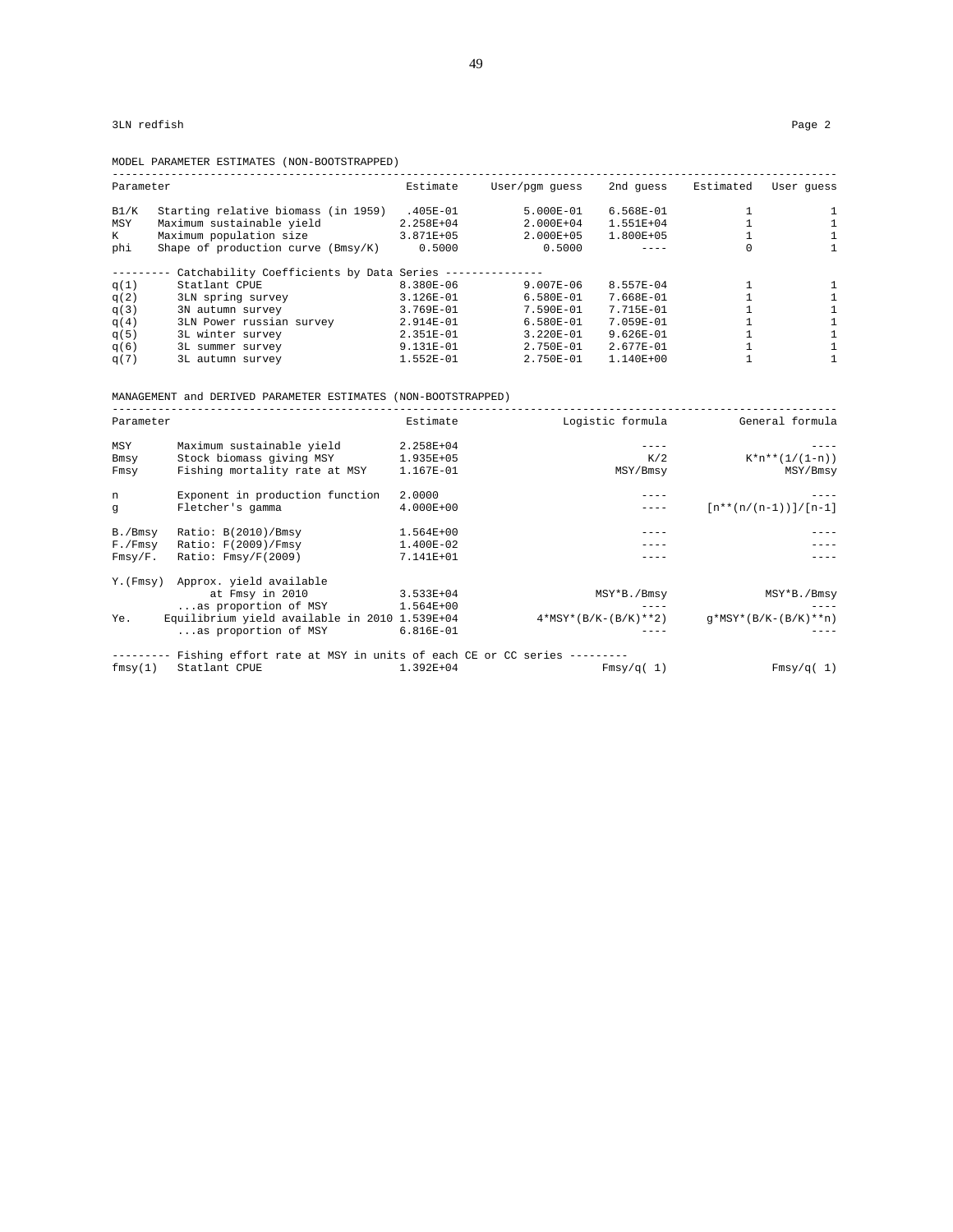| 3LN redfish | Page 3 |  |  |
|-------------|--------|--|--|
|-------------|--------|--|--|

ESTIMATED POPULATION TRAJECTORY (NON-BOOTSTRAPPED) ---------------------------------------------------------------------------------------------------------------

| -------        |       |           |               |               |               |               |            |               |               |
|----------------|-------|-----------|---------------|---------------|---------------|---------------|------------|---------------|---------------|
|                |       | Estimated | Estimated     | Estimated     | Observed      | Model         | Estimated  | Ratio of      | Ratio of      |
|                | Year  | total     | starting      | average       | total         | total         | surplus    | F mort        | biomass       |
| Obs            | or ID | F mort    | biomass       | biomass       | yield         | yield         | production | to Fmsy       | to Bmsy       |
| 1              | 1959  | 0.225     | $2.092E + 05$ | 1.978E+05     | 4.458E+04     | 4.458E+04     | 2.255E+04  | 1.932E+00     | 1.081E+00     |
| $\overline{a}$ | 1960  | 0.143     | 1.872E+05     | $1.852E + 05$ | 2.656E+04     | 2.656E+04     | 2.254E+04  | 1.229E+00     | 9.673E-01     |
| 3              | 1961  | 0.127     | 1.832E+05     | 1.828E+05     | 2.318E+04     | 2.318E+04     | 2.251E+04  | 1.086E+00     | $9.465E-01$   |
| $\overline{4}$ | 1962  | 0.117     | 1.825E+05     | 1.831E+05     | 2.144E+04     | 2.144E+04     | 2.252E+04  | $1.004E + 00$ | 9.431E-01     |
| 5              | 1963  | 0.151     | 1.836E+05     | 1.811E+05     | 2.736E+04     | 2.736E+04     | 2.249E+04  | 1.295E+00     | $9.486E-01$   |
| 6              | 1964  | 0.055     | 1.787E+05     | 1.849E+05     | 1.026E+04     | 1.026E+04     | 2.253E+04  | 4.756E-01     | 9.235E-01     |
| 7              | 1965  | 0.123     | 1.910E+05     | 1.905E+05     | 2.347E+04     | 2.347E+04     | 2.258E+04  | $1.055E + 00$ | 9.869E-01     |
| 8              | 1966  | 0.088     | 1.901E+05     | 1.930E+05     | 1.697E+04     | 1.697E+04     | 2.258E+04  | 7.539E-01     | 9.823E-01     |
| 9              | 1967  | 0.141     | 1.957E+05     | 1.934E+05     | 2.719E+04     | 2.719E+04     | 2.258E+04  | 1.205E+00     | 1.011E+00     |
| 10             | 1968  | 0.091     | 1.911E+05     | 1.936E+05     | 1.766E+04     | 1.766E+04     | 2.258E+04  | 7.817E-01     | 9.874E-01     |
| 11             | 1969  | 0.127     | 1.960E+05     | 1.949E+05     | 2.475E+04     | 2.475E+04     | 2.258E+04  | 1.088E+00     | 1.013E+00     |
| 12             | 1970  | 0.073     | 1.939E+05     | 1.980E+05     | 1.442E+04     | $1.442E + 04$ | 2.257E+04  | 6.241E-01     | 1.002E+00     |
| 13             | 1971  | 0.175     | 2.020E+05     | 1.959E+05     | 3.437E+04     | 3.437E+04     | 2.257E+04  | 1.503E+00     | $1.044E + 00$ |
| 14             | 1972  | 0.155     | 1.902E+05     | 1.870E+05     | 2.893E+04     | 2.893E+04     | 2.256E+04  | 1.326E+00     | 9.828E-01     |
| 15             | 1973  | 0.187     | 1.838E+05     | 1.783E+05     | 3.330E+04     | 3.330E+04     | 2.244E+04  | 1.601E+00     | 9.499E-01     |
| 16             | 1974  | 0.129     | 1.730E+05     | 1.730E+05     | 2.229E+04     | 2.229E+04     | 2.233E+04  | 1.104E+00     | 8.938E-01     |
| 17             | 1975  | 0.102     | 1.730E+05     | 1.753E+05     | 1.787E+04     | 1.787E+04     | 2.238E+04  | 8.736E-01     | 8.940E-01     |
| 18             | 1976  | 0.115     | 1.775E+05     | 1.785E+05     | 2.051E+04     | 2.051E+04     | 2.245E+04  | 9.847E-01     | 9.173E-01     |
| 19             | 1977  | 0.090     | 1.795E+05     | 1.825E+05     | $1.652E + 04$ | $1.652E + 04$ | 2.251E+04  | 7.755E-01     | 9.273E-01     |
| 20             | 1978  | 0.063     | 1.855E+05     | 1.908E+05     | $1.204E + 04$ | $1.204E + 04$ | 2.257E+04  | 5.410E-01     | 9.583E-01     |
| 21             | 1979  | 0.070     | 1.960E+05     | 2.003E+05     | 1.407E+04     | 1.407E+04     | 2.255E+04  | 6.019E-01     | 1.013E+00     |
| 22             | 1980  | 0.077     | $2.045E + 05$ | 2.077E+05     | $1.603E + 04$ | 1.603E+04     | 2.246E+04  | 6.613E-01     | 1.057E+00     |
| 23             | 1981  | 0.116     | 2.109E+05     | 2.100E+05     | 2.428E+04     | 2.428E+04     | 2.242E+04  | 9.910E-01     | 1.090E+00     |
| 24             | 1982  | 0.103     | 2.091E+05     | 2.095E+05     | 2.155E+04     | 2.155E+04     | 2.243E+04  | 8.814E-01     | 1.080E+00     |
| 25             | 1983  | 0.093     | 2.099E+05     | 2.113E+05     | 1.975E+04     | 1.975E+04     | 2.239E+04  | 8.010E-01     | 1.085E+00     |
| 26             | 1984  | 0.068     | 2.126E+05     | 2.164E+05     | 1.476E+04     | 1.476E+04     | 2.227E+04  | 5.846E-01     | 1.098E+00     |
| 27             | 1985  | 0.093     | $2.201E+05$   | 2.209E+05     | 2.056E+04     | 2.056E+04     | 2.213E+04  | 7.976E-01     | 1.137E+00     |
| 28             | 1986  | 0.203     | 2.217E+05     | 2.111E+05     | 4.280E+04     | 4.280E+04     | 2.238E+04  | 1.738E+00     | 1.145E+00     |
| 29             | 1987  | 0.463     | 2.012E+05     | 1.707E+05     | 7.903E+04     | 7.903E+04     | 2.211E+04  | $3.968E + 00$ | 1.040E+00     |
| 30             | 1988  | 0.421     | 1.443E+05     | 1.266E+05     | 5.327E+04     | 5.327E+04     | 1.983E+04  | $3.604E + 00$ | 7.456E-01     |
| 31             | 1989  | 0.328     | 1.109E+05     | 1.025E+05     | $3.365E + 04$ | $3.365E + 04$ | 1.758E+04  | 2.812E+00     | 5.729E-01     |
| 32             | 1990  | 0.331     | 9.480E+04     | 8.795E+04     | 2.910E+04     | 2.910E+04     | 1.585E+04  | 2.836E+00     | 4.898E-01     |
| 33             | 1991  | 0.342     | 8.155E+04     | 7.554E+04     | 2.582E+04     | $2.582E + 04$ | 1.418E+04  | 2.929E+00     | 4.213E-01     |
| 34             | 1992  | 0.440     | 6.992E+04     | 6.199E+04     | 2.728E+04     | 2.728E+04     | 1.214E+04  | 3.772E+00     | 3.612E-01     |
| 35             | 1993  | 0.436     | 5.477E+04     | 4.885E+04     | 2.131E+04     | 2.131E+04     | 9.954E+03  | 3.739E+00     | 2.830E-01     |
| 36             | 1994  | 0.127     | 4.342E+04     | 4.519E+04     | 5.741E+03     | 5.741E+03     | 9.313E+03  | 1.089E+00     | 2.243E-01     |
| 37             | 1995  | 0.039     | 4.699E+04     | 5.107E+04     | 1.989E+03     | 1.989E+03     | 1.034E+04  | 3.338E-01     | 2.428E-01     |
| 38             | 1996  | 0.007     | 5.534E+04     | $6.096E + 04$ | 4.510E+02     | 4.510E+02     | 1.198E+04  | $6.340E-02$   | 2.859E-01     |
| 39             | 1997  | 0.009     | 6.687E+04     | 7.334E+04     | $6.300E + 02$ | $6.300E + 02$ | 1.386E+04  | 7.362E-02     | 3.455E-01     |
| 40             | 1998  | 0.010     | 8.010E+04     | 8.740E+04     | 8.990E+02     | 8.990E+02     | 1.578E+04  | 8.815E-02     | 4.139E-01     |
| 41             | 1999  | 0.023     | 9.498E+04     | 1.025E+05     | 2.318E+03     | 2.318E+03     | 1.757E+04  | 1.938E-01     | 4.908E-01     |
| 42             | 2000  | 0.027     | 1.102E+05     | 1.182E+05     | 3.141E+03     | 3.141E+03     | 1.914E+04  | 2.278E-01     | 5.696E-01     |
| 43             | 2001  | 0.011     | 1.262E+05     | 1.357E+05     | $1.442E + 03$ | $1.442E + 03$ | 2.055E+04  | 9.107E-02     | $6.523E-01$   |
| 44             | 2002  | 0.008     | 1.454E+05     | 1.555E+05     | 1.216E+03     | 1.216E+03     | 2.169E+04  | 6.701E-02     | 7.510E-01     |
| 45             | 2003  | 0.008     | 1.658E+05     | 1.763E+05     | 1.334E+03     | 1.334E+03     | 2.238E+04  | $6.484E-02$   | 8.568E-01     |
| 46             | 2004  | 0.003     | 1.869E+05     | 1.978E+05     | 6.370E+02     | 6.370E+02     | 2.255E+04  | 2.759E-02     | $9.655E-01$   |
| 47             | 2005  | 0.003     | 2.088E+05     | 2.196E+05     | $6.590E+02$   | 6.590E+02     | 2.215E+04  | 2.572E-02     | 1.079E+00     |
| 48             | 2006  | 0.002     | $2.303E + 05$ | 2.407E+05     | 4.960E+02     | 4.960E+02     | 2.122E+04  | 1.766E-02     | 1.190E+00     |
| 49             | 2007  | 0.006     | 2.510E+05     | $2.602E + 05$ | $1.664E + 03$ | $1.664E + 03$ | 1.989E+04  | 5.480E-02     | 1.297E+00     |
| 50             | 2008  | 0.002     | $2.692E + 05$ | 2.782E+05     | 5.970E+02     | 5.970E+02     | 1.825E+04  | 1.839E-02     | 1.391E+00     |
| 51             | 2009  | 0.002     | $2.869E + 05$ | 2.950E+05     | 4.820E+02     | 4.820E+02     | 1.637E+04  | 1.400E-02     | $1.482E + 00$ |
| 52             | 2010  |           | $3.028E + 05$ |               |               |               |            |               | $1.564E+00$   |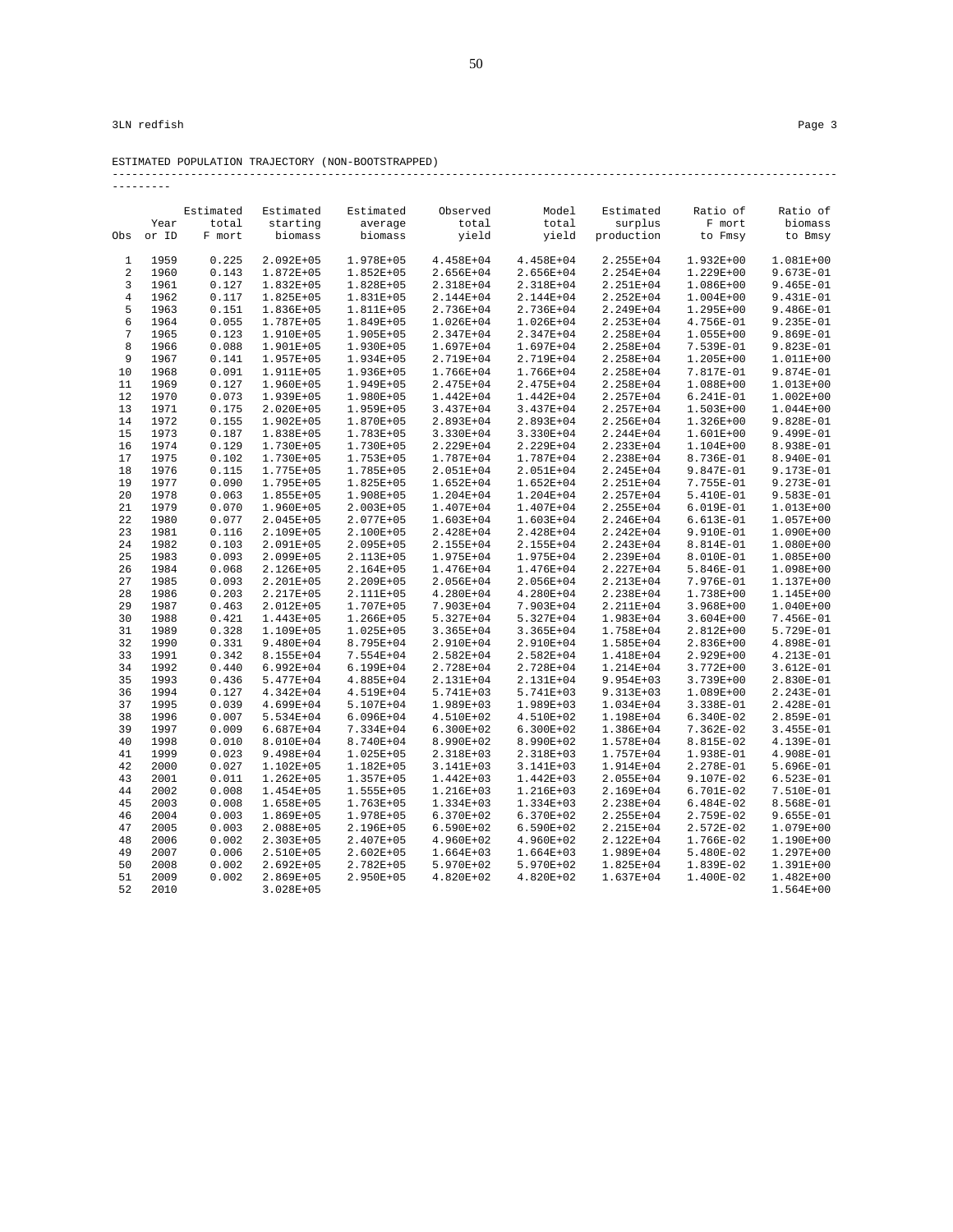|                         |              | RESULTS FOR DATA SERIES # 1 (NON-BOOTSTRAPPED) |                        |                  |                        |                        |                    |                        | Statlant CPUE |
|-------------------------|--------------|------------------------------------------------|------------------------|------------------|------------------------|------------------------|--------------------|------------------------|---------------|
|                         |              | Data type CC: CPUE-catch series                |                        |                  |                        |                        |                    | Series weight: 1.000   |               |
|                         |              | Observed                                       | Estimated              | Estim            | Observed               | Model                  | Resid in           | Statist                |               |
| Obs                     | Year         | <b>CPUE</b>                                    | CPUE                   | F                | yield                  | yield                  | log scale          | weight                 |               |
| $\mathbf{1}$            | 1959         | 1.426E+00                                      | 1.658E+00              | 0.2254           | 4.458E+04              | 4.458E+04              | 0.15045            | 1.000E+00              |               |
| $\overline{\mathbf{c}}$ | 1960         | $1.602E + 00$                                  | $1.552E+00$            | 0.1435           | 2.656E+04              | 2.656E+04              | $-0.03202$         | 1.000E+00              |               |
| 3                       | 1961         | $1.697E + 00$                                  | $1.532E+00$            | 0.1267           | 2.318E+04              | 2.318E+04              | $-0.10214$         | 1.000E+00              |               |
| 4                       | 1962         | $1.631E+00$                                    | 1.534E+00              | 0.1171           | 2.144E+04              | 2.144E+04              | $-0.06124$         | 1.000E+00              |               |
| 5                       | 1963         | $1.632E+00$                                    | 1.518E+00              | 0.1511           | 2.736E+04              | 2.736E+04              | $-0.07263$         | 1.000E+00              |               |
| 6                       | 1964         | $1.812E+00$                                    | 1.550E+00              | 0.0555           | 1.026E+04              | 1.026E+04              | $-0.15649$         | $1.000E + 00$          |               |
| $\sqrt{ }$              | 1965         | 2.185E+00                                      | 1.597E+00              | 0.1232           | 2.347E+04              | 2.347E+04              | $-0.31365$         | 1.000E+00              |               |
| 8                       | 1966         | 1.781E+00                                      | 1.617E+00              | 0.0880           | 1.697E+04              | 1.697E+04              | $-0.09664$         | 1.000E+00              |               |
| 9                       | 1967         | $1.893E+00$                                    | 1.620E+00              | 0.1406           | 2.719E+04              | 2.719E+04              | $-0.15552$         | 1.000E+00              |               |
| 10                      | 1968         | 9.220E-01                                      | $1.622E+00$            | 0.0912           | 1.766E+04              | 1.766E+04              | 0.56513            | 1.000E+00              |               |
| 11                      | 1969         | 1.338E+00                                      | 1.633E+00              | 0.1270           | 2.475E+04              | 2.475E+04              | 0.19953            | 1.000E+00              |               |
| 12                      | 1970         | $1.367E + 00$                                  | 1.659E+00              | 0.0728           | 1.442E+04              | $1.442E + 04$          | 0.19370            | 1.000E+00              |               |
| 13                      | 1971         | $1.346E+00$                                    | $1.642E+00$            | 0.1754           | 3.437E+04              | 3.437E+04              | 0.19876            | 1.000E+00              |               |
| 14                      | 1972         | $1.387E+00$                                    | 1.567E+00              | 0.1548           | 2.893E+04              | 2.893E+04              | 0.12178            | 1.000E+00              |               |
| 15                      | 1973         | $1.643E+00$                                    | 1.494E+00              | 0.1868           | 3.330E+04              | 3.330E+04              | $-0.09520$         | 1.000E+00              |               |
| 16                      | 1974         | 1.290E+00                                      | 1.450E+00              | 0.1288           | 2.229E+04              | 2.229E+04              | 0.11675            | 1.000E+00              |               |
| 17                      | 1975         | $1.669E + 00$                                  | 1.469E+00              | 0.1019           | 1.787E+04              | 1.787E+04              | $-0.12759$         | 1.000E+00              |               |
| 18                      | 1976         | $1.292E + 00$                                  | 1.496E+00              | 0.1149           | 2.051E+04              | $2.051E+04$            | 0.14658            | 1.000E+00              |               |
| 19                      | 1977         | 1.251E+00                                      | 1.529E+00              | 0.0905           | $1.652E + 04$          | 1.652E+04              | 0.20091            | 1.000E+00              |               |
| 20                      | 1978         | 1.106E+00                                      | 1.599E+00              | 0.0631           | 1.204E+04              | 1.204E+04              | 0.36845            | 1.000E+00              |               |
| 21                      | 1979         | $1.451E+00$                                    | 1.678E+00              | 0.0702           | 1.407E+04              | 1.407E+04              | 0.14560            | 1.000E+00              |               |
| 22                      | 1980         | 1.761E+00                                      | 1.741E+00              | 0.0772           | 1.603E+04              | 1.603E+04              | $-0.01150$         | 1.000E+00              |               |
| 23                      | 1981         | $1.594E+00$                                    | 1.759E+00              | 0.1156           | 2.428E+04              | 2.428E+04              | 0.09873            | 1.000E+00              |               |
| 24                      | 1982         | $1.661E+00$                                    | 1.756E+00              | 0.1028           | 2.155E+04              | 2.155E+04              | 0.05538            | 1.000E+00              |               |
| 25                      | 1983         | $1.556E+00$                                    | 1.771E+00              | 0.0935           | 1.975E+04              | 1.975E+04              | 0.12915            | 1.000E+00              |               |
| 26                      | 1984         | $1.049E + 00$                                  | 1.813E+00<br>1.851E+00 | 0.0682           | 1.476E+04              | 1.476E+04              | 0.54733            | 1.000E+00              |               |
| 27                      | 1985<br>1986 | 1.084E+00                                      | 1.769E+00              | 0.0931<br>0.2028 | 2.056E+04<br>4.280E+04 | 2.056E+04<br>4.280E+04 | 0.53507<br>0.22453 | 1.000E+00<br>1.000E+00 |               |
| 28<br>29                | 1987         | 1.413E+00<br>$1.523E+00$                       | 1.431E+00              | 0.4630           | 7.903E+04              | 7.903E+04              | $-0.06265$         | 1.000E+00              |               |
| 30                      | 1988         | $1.208E+00$                                    | 1.061E+00              | 0.4206           | 5.327E+04              | 5.327E+04              | $-0.12951$         | 1.000E+00              |               |
| 31                      | 1989         | $1.322E+00$                                    | 8.593E-01              | 0.3281           | 3.365E+04              | $3.365E + 04$          | $-0.43078$         | 1.000E+00              |               |
| 32                      | 1990         | 8.250E-01                                      | 7.370E-01              | 0.3309           | 2.910E+04              | 2.910E+04              | $-0.11279$         | 1.000E+00              |               |
| 33                      | 1991         | $6.680E-01$                                    | 6.330E-01              | 0.3417           | 2.582E+04              | 2.582E+04              | $-0.05382$         | 1.000E+00              |               |
| 34                      | 1992         | 9.120E-01                                      | 5.194E-01              | 0.4401           | 2.728E+04              | $2.728E + 04$          | $-0.56288$         | 1.000E+00              |               |
| 35                      | 1993         | 8.010E-01                                      | 4.093E-01              | 0.4362           | 2.131E+04              | 2.131E+04              | $-0.67138$         | 1.000E+00              |               |
| 36                      | 1994         | 8.020E-01                                      | 3.787E-01              | 0.1270           | 5.741E+03              | 5.741E+03              | $-0.75048$         | 1.000E+00              |               |
| 37                      | 1995         | $\star$                                        | 4.280E-01              | 0.0389           | 1.989E+03              | 1.989E+03              | 0.00000            | 1.000E+00              |               |
| 38                      | 1996         | $\star$                                        | 5.108E-01              | 0.0074           | 4.510E+02              | 4.510E+02              | 0.00000            | 1.000E+00              |               |
| 39                      | 1997         | $\star$                                        | $6.145E-01$            | 0.0086           | 6.300E+02              | $6.300E+02$            | 0.00000            | 1.000E+00              |               |
| 40                      | 1998         | $\star$                                        | 7.324E-01              | 0.0103           | 8.990E+02              | 8.990E+02              | 0.00000            | 1.000E+00              |               |
| 41                      | 1999         | $\star$                                        | 8.589E-01              | 0.0226           | 2.318E+03              | 2.318E+03              | 0.00000            | 1.000E+00              |               |
| 42                      | 2000         | $\star$                                        | 9.901E-01              | 0.0266           | 3.141E+03              | 3.141E+03              | 0.00000            | 1.000E+00              |               |
| 43                      | 2001         | $\star$                                        | 1.137E+00              | 0.0106           | 1.442E+03              | 1.442E+03              | 0.00000            | 1.000E+00              |               |
| 44                      | 2002         | $^\star$                                       | 1.303E+00              | 0.0078           | 1.216E+03              | 1.216E+03              | 0.00000            | 1.000E+00              |               |
| 45                      | 2003         | $\star$                                        | 1.478E+00              | 0.0076           | 1.334E+03              | 1.334E+03              | 0.00000            | 1.000E+00              |               |
| 46                      | 2004         | $\star$                                        | 1.658E+00              | 0.0032           | 6.370E+02              | $6.370E+02$            | 0.00000            | 1.000E+00              |               |
| 47                      | 2005         | $\star$                                        | 1.840E+00              | 0.0030           | 6.590E+02              | 6.590E+02              | 0.00000            | 1.000E+00              |               |
| 48                      | 2006         | $\star$                                        | 2.017E+00              | 0.0021           | 4.960E+02              | 4.960E+02              | 0.00000            | 1.000E+00              |               |
| 49                      | 2007         | $\star$                                        | 2.181E+00              | 0.0064           | 1.664E+03              | 1.664E+03              | 0.00000            | 1.000E+00              |               |
| 50                      | 2008         | $\star$                                        | 2.331E+00              | 0.0021           | 5.970E+02              | 5.970E+02              | 0.00000            | 1.000E+00              |               |
| 51                      | 2009         | $\star$                                        | $2.472E + 00$          | 0.0016           | 4.820E+02              | 4.820E+02              | 0.00000            | 1.000E+00              |               |

\* Asterisk indicates missing value(s).

51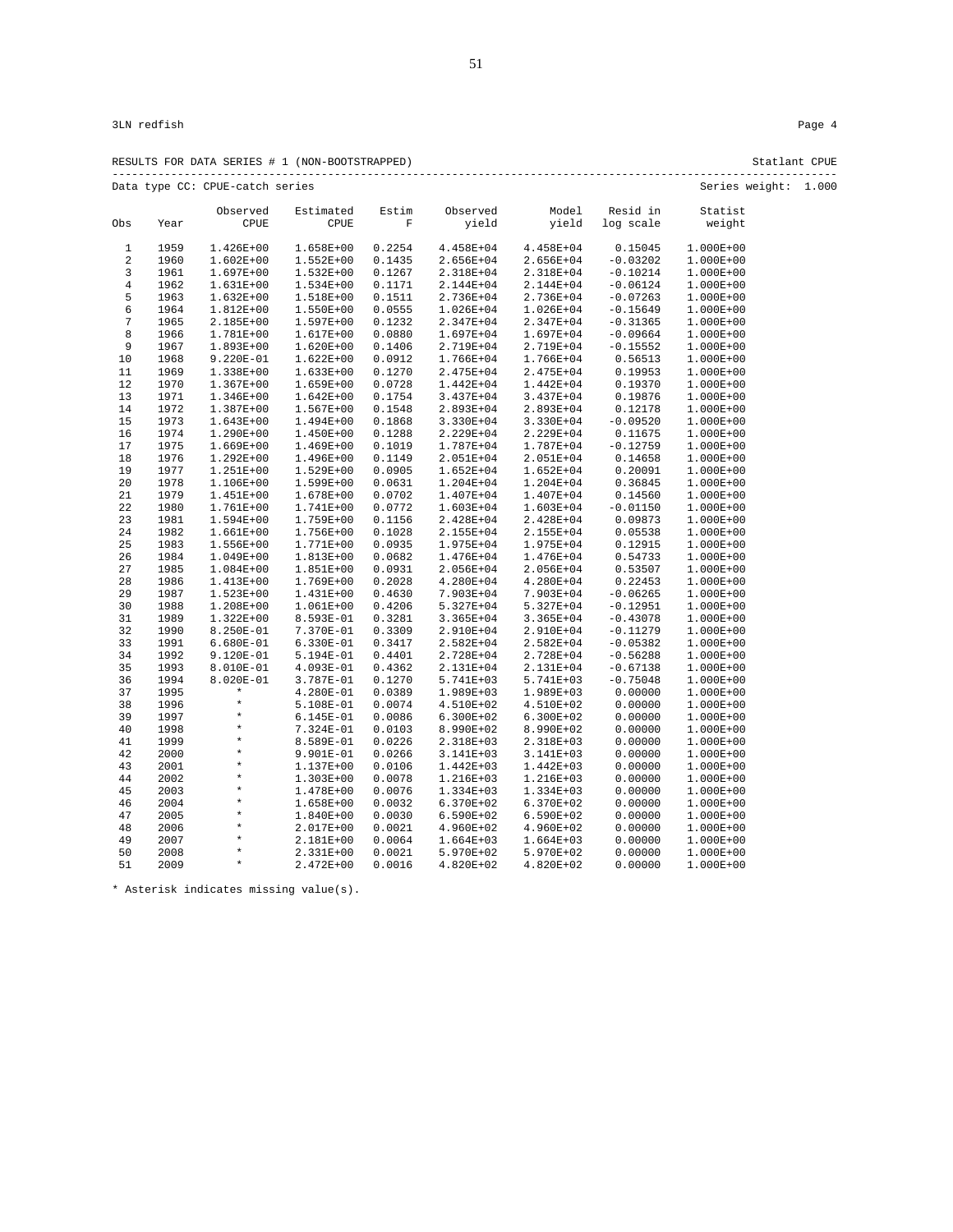|              | UNWEIGHTED LOG RESIDUAL PLOT FOR DATA SERIES # 1 |                          |                                    |                      |                                           |                                                           |                                                                                                                                                                                                                                      |                                 |                           |                          |
|--------------|--------------------------------------------------|--------------------------|------------------------------------|----------------------|-------------------------------------------|-----------------------------------------------------------|--------------------------------------------------------------------------------------------------------------------------------------------------------------------------------------------------------------------------------------|---------------------------------|---------------------------|--------------------------|
|              |                                                  | $-1$                     | $-0.75$                            | $-0.5$               | $-0.25$                                   | $\mathbf 0$                                               | 0.25                                                                                                                                                                                                                                 | 0.5                             | 0.75                      | $\mathbf{1}$             |
| Year         | Residual                                         | $\overline{\phantom{a}}$ | $\mathbb{R}$                       | and the state of the | $\mathbb{R}$<br>$\mathbf{a} = \mathbf{0}$ | $\mathbf{I}$<br>$\sim$                                    | <b>The Contract of the Contract of the Contract of the Contract of the Contract of the Contract of the Contract of the Contract of the Contract of the Contract of the Contract of the Contract of the Contract of the Contract </b> | $\Box$                          | $\mathbb{R}$<br>$\bullet$ | $\overline{\phantom{a}}$ |
| 1959         | 0.1505                                           |                          |                                    |                      |                                           |                                                           | $\qquad \qquad \equiv \equiv \equiv \equiv \equiv \equiv$                                                                                                                                                                            |                                 |                           |                          |
| 1960         | $-0.0320$                                        |                          |                                    |                      |                                           | $\qquad \qquad =$                                         |                                                                                                                                                                                                                                      |                                 |                           |                          |
| 1961         | $-0.1021$                                        |                          |                                    |                      |                                           | $= = = =$                                                 |                                                                                                                                                                                                                                      |                                 |                           |                          |
| 1962         | $-0.0612$                                        |                          |                                    |                      |                                           | $=$                                                       |                                                                                                                                                                                                                                      |                                 |                           |                          |
| 1963         | $-0.0726$                                        |                          |                                    |                      |                                           | $=$                                                       |                                                                                                                                                                                                                                      |                                 |                           |                          |
| 1964         | $-0.1565$                                        |                          |                                    |                      |                                           | $=$ $=$ $=$ $=$ $=$                                       |                                                                                                                                                                                                                                      |                                 |                           |                          |
| 1965         | $-0.3136$                                        |                          |                                    |                      |                                           | =============                                             |                                                                                                                                                                                                                                      |                                 |                           |                          |
| 1966         | $-0.0966$                                        |                          |                                    |                      |                                           | $=$                                                       |                                                                                                                                                                                                                                      |                                 |                           |                          |
|              |                                                  |                          |                                    |                      |                                           |                                                           |                                                                                                                                                                                                                                      |                                 |                           |                          |
| 1967         | $-0.1555$                                        |                          |                                    |                      |                                           | $\qquad \qquad \equiv \equiv \equiv \equiv \equiv \equiv$ |                                                                                                                                                                                                                                      |                                 |                           |                          |
| 1968         | 0.5651                                           |                          |                                    |                      |                                           |                                                           |                                                                                                                                                                                                                                      | =======================         |                           |                          |
| 1969         | 0.1995                                           |                          |                                    |                      |                                           |                                                           | $= = = = = = = = =$                                                                                                                                                                                                                  |                                 |                           |                          |
| 1970         | 0.1937                                           |                          |                                    |                      |                                           |                                                           | ========                                                                                                                                                                                                                             |                                 |                           |                          |
| 1971         | 0.1988                                           |                          |                                    |                      |                                           |                                                           | $= = = = = = = = =$<br>$=$ $=$ $=$ $=$                                                                                                                                                                                               |                                 |                           |                          |
| 1972         | 0.1218                                           |                          |                                    |                      |                                           |                                                           |                                                                                                                                                                                                                                      |                                 |                           |                          |
| 1973         | $-0.0952$                                        |                          |                                    |                      |                                           | $=$ $=$ $=$                                               |                                                                                                                                                                                                                                      |                                 |                           |                          |
| 1974         | 0.1167                                           |                          |                                    |                      |                                           |                                                           | $=$ $=$ $=$ $=$                                                                                                                                                                                                                      |                                 |                           |                          |
| 1975         | $-0.1276$                                        |                          |                                    |                      |                                           | $= = = = =$                                               |                                                                                                                                                                                                                                      |                                 |                           |                          |
| 1976         | 0.1466                                           |                          |                                    |                      |                                           |                                                           | $= 222222$                                                                                                                                                                                                                           |                                 |                           |                          |
| 1977         | 0.2009                                           |                          |                                    |                      |                                           |                                                           | $\qquad \qquad \equiv \equiv \equiv \equiv \equiv \equiv \equiv \equiv$                                                                                                                                                              |                                 |                           |                          |
| 1978         | 0.3684                                           |                          |                                    |                      |                                           |                                                           | ===============                                                                                                                                                                                                                      |                                 |                           |                          |
| 1979         | 0.1456                                           |                          |                                    |                      |                                           |                                                           | $= 12222222$                                                                                                                                                                                                                         |                                 |                           |                          |
| 1980         | $-0.0115$                                        |                          |                                    |                      |                                           |                                                           |                                                                                                                                                                                                                                      |                                 |                           |                          |
| 1981         | 0.0987                                           |                          |                                    |                      |                                           |                                                           | $=$ = = =                                                                                                                                                                                                                            |                                 |                           |                          |
| 1982         | 0.0554                                           |                          |                                    |                      |                                           |                                                           | $=$                                                                                                                                                                                                                                  |                                 |                           |                          |
| 1983         | 0.1291                                           |                          |                                    |                      |                                           |                                                           | $=$                                                                                                                                                                                                                                  |                                 |                           |                          |
| 1984         | 0.5473                                           |                          |                                    |                      |                                           |                                                           | ======================                                                                                                                                                                                                               |                                 |                           |                          |
| 1985         | 0.5351                                           |                          |                                    |                      |                                           |                                                           | =====================                                                                                                                                                                                                                |                                 |                           |                          |
| 1986         | 0.2245                                           |                          |                                    |                      |                                           |                                                           | =========                                                                                                                                                                                                                            |                                 |                           |                          |
| 1987         | $-0.0627$                                        |                          |                                    |                      |                                           | $=$ $=$ $=$                                               |                                                                                                                                                                                                                                      |                                 |                           |                          |
| 1988         | $-0.1295$                                        |                          |                                    |                      |                                           | $=$                                                       |                                                                                                                                                                                                                                      |                                 |                           |                          |
| 1989         | $-0.4308$                                        |                          |                                    |                      | =================                         |                                                           |                                                                                                                                                                                                                                      |                                 |                           |                          |
| 1990         | $-0.1128$                                        |                          |                                    |                      |                                           | $=$                                                       |                                                                                                                                                                                                                                      |                                 |                           |                          |
| 1991         | $-0.0538$                                        |                          |                                    |                      |                                           | $=$ $=$                                                   |                                                                                                                                                                                                                                      |                                 |                           |                          |
| 1992         | $-0.5629$                                        |                          |                                    |                      | =======================                   |                                                           |                                                                                                                                                                                                                                      |                                 |                           |                          |
| 1993         | $-0.6714$                                        |                          |                                    |                      | ============================              |                                                           |                                                                                                                                                                                                                                      |                                 |                           |                          |
| 1994         | $-0.7505$                                        |                          |                                    |                      | ------------------------------            |                                                           |                                                                                                                                                                                                                                      |                                 |                           |                          |
| 1995         | 0.0000                                           |                          |                                    |                      |                                           |                                                           |                                                                                                                                                                                                                                      |                                 |                           |                          |
| 1996         | 0.0000                                           |                          |                                    |                      |                                           |                                                           |                                                                                                                                                                                                                                      |                                 |                           |                          |
| 1997         | 0.0000                                           |                          |                                    |                      |                                           |                                                           |                                                                                                                                                                                                                                      |                                 |                           |                          |
| 1998<br>1999 | 0.0000<br>0.0000                                 |                          |                                    |                      |                                           |                                                           |                                                                                                                                                                                                                                      |                                 |                           |                          |
|              | 0.0000                                           |                          |                                    |                      |                                           |                                                           |                                                                                                                                                                                                                                      |                                 |                           |                          |
| 2000         |                                                  |                          |                                    |                      |                                           |                                                           |                                                                                                                                                                                                                                      |                                 |                           |                          |
| 2001         | 0.0000                                           |                          |                                    |                      |                                           |                                                           |                                                                                                                                                                                                                                      |                                 |                           |                          |
| 2002         | 0.0000                                           |                          |                                    |                      |                                           |                                                           |                                                                                                                                                                                                                                      |                                 |                           |                          |
| 2003         | 0.0000                                           |                          |                                    |                      |                                           |                                                           |                                                                                                                                                                                                                                      |                                 |                           |                          |
| 2004         | 0.0000                                           |                          |                                    |                      |                                           |                                                           |                                                                                                                                                                                                                                      |                                 |                           |                          |
| 2005         | 0.0000                                           |                          |                                    |                      |                                           |                                                           |                                                                                                                                                                                                                                      |                                 |                           |                          |
| 2006         | 0.0000                                           |                          |                                    |                      |                                           |                                                           |                                                                                                                                                                                                                                      |                                 |                           |                          |
| 2007         | 0.0000                                           |                          |                                    |                      |                                           |                                                           |                                                                                                                                                                                                                                      |                                 |                           |                          |
| 2008         | 0.0000                                           |                          |                                    |                      |                                           |                                                           |                                                                                                                                                                                                                                      |                                 |                           |                          |
| 2009         | 0.0000                                           |                          |                                    |                      |                                           |                                                           |                                                                                                                                                                                                                                      | ------------------------------- |                           |                          |
|              |                                                  |                          | ---------------------------------- |                      |                                           |                                                           |                                                                                                                                                                                                                                      |                                 |                           |                          |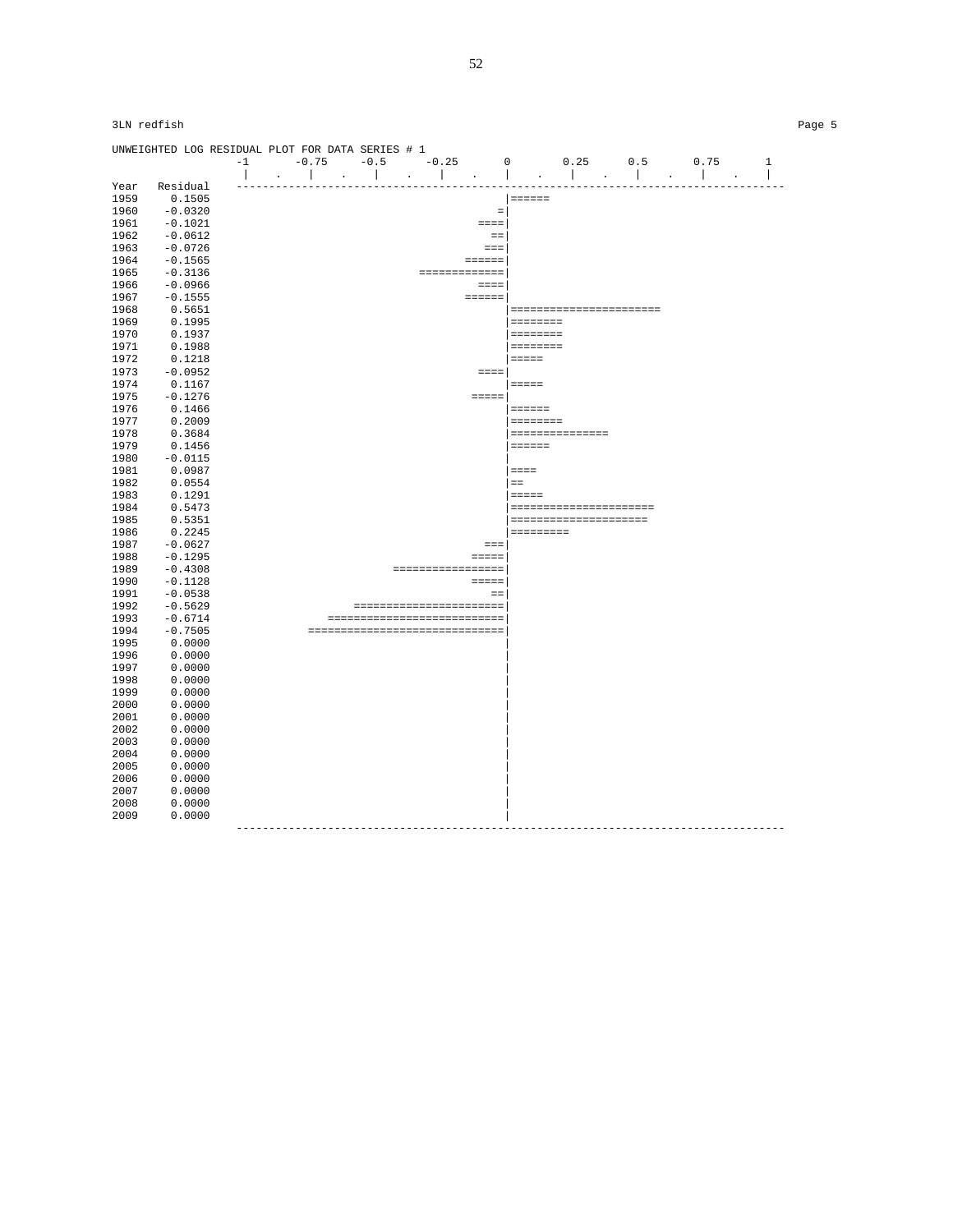| D) | 3LN spring surv |  |
|----|-----------------|--|

RESULTS FOR DATA SERIES # 2 (NON-BOOTSTRAPPED) 3LN spring survey --------------------------------------------------------------------------------------------------------------- Data type I1: Abundance index (annual average) Series weight: 1.000

|                |              | Observed                   | Estimated              | Estim        | Observed                   | Model                  | Resid in                 | Statist                |  |
|----------------|--------------|----------------------------|------------------------|--------------|----------------------------|------------------------|--------------------------|------------------------|--|
| Obs            | Year         | effort                     | effort                 | $\mathbf F$  | index                      | index                  | log index                | weight                 |  |
| $\mathbf{1}$   | 1959         | $0.000E + 00$              | $0.000E + 00$          | $-$          | $\star$                    | $6.184E + 04$          | 0.00000                  | 1.000E+00              |  |
| $\sqrt{2}$     | 1960         | $0.000E + 00$              | $0.000E + 00$          | $- -$        | $\star$                    | 5.789E+04              | 0.00000                  | 1.000E+00              |  |
| $\mathbf{3}$   | 1961         | $0.000E + 00$              | $0.000E + 00$          | $- -$        | $\star$                    | 5.717E+04              | 0.00000                  | 1.000E+00              |  |
| $\,4$          | 1962         | $0.000E + 00$              | $0.000E + 00$          | $- -$        | $\star$                    | 5.724E+04              | 0.00000                  | 1.000E+00              |  |
| 5              | 1963         | $0.000E + 00$              | $0.000E + 00$          | $- -$        | $\star$                    | 5.663E+04              | 0.00000                  | 1.000E+00              |  |
| 6              | 1964         | $0.000E + 00$              | $0.000E + 00$          | $- -$        | $\star$                    | 5.781E+04              | 0.00000                  | 1.000E+00              |  |
| $\overline{7}$ | 1965         | $0.000E + 00$              | $0.000E + 00$          | $- -$        | $\star$                    | 5.958E+04              | 0.00000                  | 1.000E+00              |  |
| 8              | 1966         | $0.000E + 00$              | $0.000E + 00$          | $- -$        | $\star$                    | $6.033E + 04$          | 0.00000                  | 1.000E+00              |  |
| 9              | 1967         | $0.000E + 00$              | $0.000E + 00$          | $ -$         | $\star$                    | $6.046E + 04$          | 0.00000                  | 1.000E+00              |  |
| 10             | 1968         | $0.000E + 00$              | $0.000E + 00$          | $- -$        | $\star$                    | $6.053E + 04$          | 0.00000                  | 1.000E+00              |  |
| 11             | 1969         | $0.000E + 00$              | $0.000E + 00$          | $- -$        | $\star$                    | $6.095E + 04$          | 0.00000                  | 1.000E+00              |  |
| 12             | 1970         | $0.000E + 00$              | $0.000E + 00$          | $- -$        | $\star$                    | 6.190E+04              | 0.00000                  | 1.000E+00              |  |
| 13             | 1971         | $0.000E + 00$              | $0.000E + 00$          | $-$          | $\star$                    | $6.126E + 04$          | 0.00000                  | 1.000E+00              |  |
| 14             | 1972         | $0.000E + 00$              | $0.000E + 00$          | $- -$        | $\star$                    | $5.845E + 04$          | 0.00000                  | 1.000E+00              |  |
| 15             | 1973         | $0.000E + 00$              | $0.000E + 00$          | $- -$        | $\star$                    | 5.573E+04              | 0.00000                  | 1.000E+00              |  |
| 16             | 1974         | $0.000E + 00$              | $0.000E + 00$          | $- -$        | $\star$                    | 5.409E+04              | 0.00000                  | 1.000E+00              |  |
| 17             | 1975         | $0.000E + 00$              | $0.000E + 00$          | $- -$        | $\star$                    | 5.481E+04              | 0.00000                  | 1.000E+00              |  |
| 18             | 1976         | $0.000E + 00$              | $0.000E + 00$          | $- -$        | $\star$                    | 5.582E+04              | 0.00000                  | 1.000E+00              |  |
| 19             | 1977         | $0.000E + 00$              | $0.000E + 00$          | $- -$        | $\star$                    | 5.706E+04              | 0.00000                  | 1.000E+00              |  |
| 20             | 1978         | $0.000E + 00$              | $0.000E + 00$          | $- -$        | $\star$                    | $5.965E + 04$          | 0.00000                  | 1.000E+00              |  |
| 21             | 1979         | $0.000E + 00$              | $0.000E + 00$          | $- -$        | $\star$                    | $6.262E + 04$          | 0.00000                  | 1.000E+00              |  |
| 22             | 1980         | $0.000E + 00$              | $0.000E + 00$          | $-$          | $\star$                    | $6.495E + 04$          | 0.00000                  | 1.000E+00              |  |
| 23             | 1981         | $0.000E + 00$              | $0.000E + 00$          | $- -$        | $\star$                    | 6.564E+04              | 0.00000                  | 1.000E+00              |  |
| 24             | 1982         | $0.000E + 00$              | $0.000E + 00$          | $- -$        | $\star$                    | 6.550E+04              | 0.00000                  | 1.000E+00              |  |
| 25             | 1983         | $0.000E + 00$              | $0.000E + 00$          | $- -$        | $\star$                    | $6.606E + 04$          | 0.00000                  | 1.000E+00              |  |
| 26             | 1984         | $0.000E + 00$              | $0.000E + 00$          | $-$          | $\star$                    | $6.766E + 04$          | 0.00000                  | 1.000E+00              |  |
| 27             | 1985         | $0.000E + 00$              | $0.000E + 00$          | $ -$         | $\star$                    | $6.906E + 04$          | 0.00000                  | 1.000E+00              |  |
| 28             | 1986         | $0.000E + 00$              | $0.000E + 00$          | $- -$        | $\star$<br>$\star$         | 6.599E+04              | 0.00000                  | 1.000E+00              |  |
| 29             | 1987         | $0.000E + 00$              | $0.000E + 00$          | $- -$        | $\star$                    | 5.337E+04              | 0.00000                  | 1.000E+00              |  |
| 30             | 1988         | $0.000E + 00$              | $0.000E + 00$          | $- -$        | $\star$                    | 3.960E+04              | 0.00000                  | 1.000E+00              |  |
| 31             | 1989         | $0.000E + 00$              | $0.000E + 00$          | $- -$        | $\star$                    | 3.206E+04              | 0.00000                  | 1.000E+00              |  |
| 32             | 1990         | $0.000E + 00$              | $0.000E + 00$          | $ -$         |                            | 2.750E+04              | 0.00000                  | 1.000E+00              |  |
| 33             | 1991         | 1.000E+00                  | 1.000E+00              | $- -$        | $1.064E + 04$              | $2.362E+04$            | $-0.79718$               | 1.000E+00              |  |
| 34             | 1992         | 1.000E+00                  | 1.000E+00              | $ -$         | 1.007E+04                  | 1.938E+04              | $-0.65511$               | 1.000E+00              |  |
| 35<br>36       | 1993<br>1994 | $1.000E + 00$<br>1.000E+00 | 1.000E+00<br>1.000E+00 | $ -$<br>$ -$ | 2.257E+04<br>$4.162E + 03$ | 1.527E+04              | 0.39075                  | 1.000E+00              |  |
| 37             | 1995         | 1.000E+00                  | 1.000E+00              | $- -$        | 5.856E+03                  | 1.413E+04<br>1.597E+04 | $-1.22216$<br>$-1.00314$ | 1.000E+00<br>1.000E+00 |  |
| 38             | 1996         | 1.000E+00                  | 1.000E+00              | $ -$         | 2.281E+04                  | 1.906E+04              | 0.17972                  | 1.000E+00              |  |
| 39             | 1997         | $1.000E + 00$              | 1.000E+00              | $ -$         | 1.493E+04                  | 2.293E+04              | $-0.42917$               | 1.000E+00              |  |
| 40             | 1998         | 1.000E+00                  | 1.000E+00              | $ -$         | 5.940E+04                  | 2.733E+04              | 0.77651                  | 1.000E+00              |  |
| 41             | 1999         | $1.000E + 00$              | 1.000E+00              | $ -$         | $6.150E + 04$              | $3.205E + 04$          | 0.65175                  | 1.000E+00              |  |
| 42             | 2000         | $1.000E + 00$              | 1.000E+00              | $- -$        | 8.784E+04                  | 3.694E+04              | 0.86619                  | 1.000E+00              |  |
| 43             | 2001         | 1.000E+00                  | 1.000E+00              | $ -$         | 4.157E+04                  | 4.243E+04              | $-0.02036$               | 1.000E+00              |  |
| 44             | 2002         | 1.000E+00                  | 1.000E+00              | $- -$        | $3.096E + 04$              | 4.862E+04              | $-0.45147$               | 1.000E+00              |  |
| 45             | 2003         | 1.000E+00                  | 1.000E+00              | $ -$         | 2.770E+04                  | 5.513E+04              | $-0.68825$               | 1.000E+00              |  |
| 46             | 2004         | $1.000E + 00$              | 1.000E+00              | $- -$        | 7.963E+04                  | 6.186E+04              | 0.25258                  | 1.000E+00              |  |
| 47             | 2005         | $1.000E + 00$              | 1.000E+00              | $ -$         | 6.646E+04                  | $6.866E + 04$          | $-0.03249$               | 1.000E+00              |  |
| 48             | 2006         | $0.000E + 00$              | $0.000E + 00$          | $- -$        | $\star$                    | 7.527E+04              | 0.00000                  | 1.000E+00              |  |
| 49             | 2007         | $1.000E + 00$              | 1.000E+00              | $\sim$ $-$   | 2.188E+05                  | 8.137E+04              | 0.98941                  | 1.000E+00              |  |
| 50             | 2008         | $1.000E + 00$              | 1.000E+00              | $- -$        | 1.440E+05                  | 8.698E+04              | 0.50398                  | 1.000E+00              |  |
| 51             | 2009         | 1.000E+00                  | 1.000E+00              | $- -$        | 1.834E+05                  | 9.223E+04              | 0.68730                  | 1.000E+00              |  |
|                |              |                            |                        |              |                            |                        |                          |                        |  |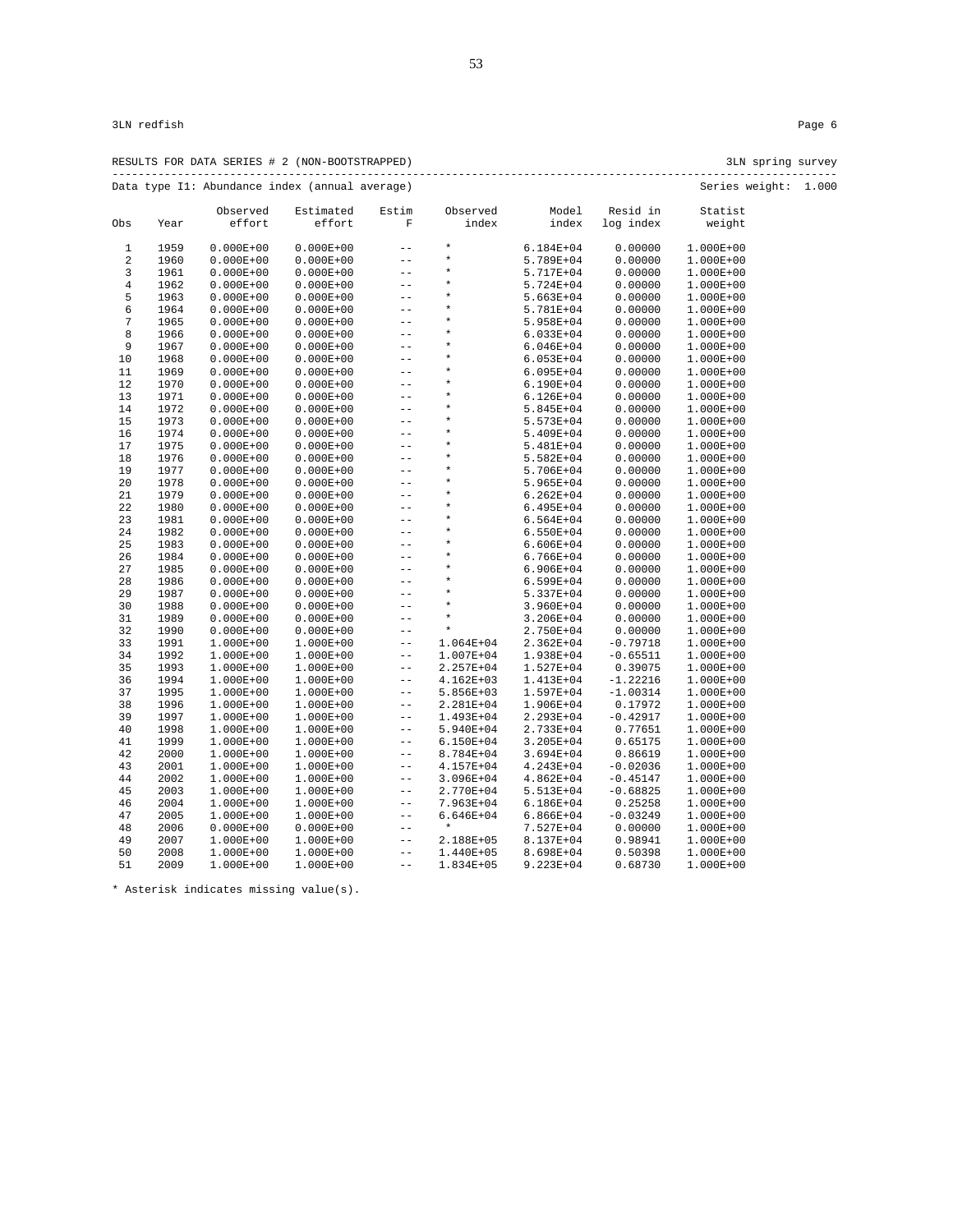| UNWEIGHTED LOG RESIDUAL PLOT FOR DATA SERIES # 2<br>$-0.5$<br>$-1.5$<br>$-1$<br>0.5<br>$-2$<br>$\mathbf 0$<br>$\mathbf{1}$<br>1.5<br>$\blacksquare$<br>$\sim$ 1 $\sim$ $\sim$<br>$\sim$<br><b>Contract Contract</b><br>$\mathcal{L}$<br>$\mathcal{L}$ |           |  |  |  |  |                                                                                                                                                                                                                                                                                                                                                                                                                                        |  |  |  |                      |          |                                                                                 | $\overline{a}$   |                                                                                                                                                                                                                                                                                                                                                                                                                                 |  |  |                          |
|-------------------------------------------------------------------------------------------------------------------------------------------------------------------------------------------------------------------------------------------------------|-----------|--|--|--|--|----------------------------------------------------------------------------------------------------------------------------------------------------------------------------------------------------------------------------------------------------------------------------------------------------------------------------------------------------------------------------------------------------------------------------------------|--|--|--|----------------------|----------|---------------------------------------------------------------------------------|------------------|---------------------------------------------------------------------------------------------------------------------------------------------------------------------------------------------------------------------------------------------------------------------------------------------------------------------------------------------------------------------------------------------------------------------------------|--|--|--------------------------|
|                                                                                                                                                                                                                                                       |           |  |  |  |  |                                                                                                                                                                                                                                                                                                                                                                                                                                        |  |  |  |                      |          |                                                                                 |                  |                                                                                                                                                                                                                                                                                                                                                                                                                                 |  |  | $\overline{\phantom{a}}$ |
| Year                                                                                                                                                                                                                                                  | Residual  |  |  |  |  |                                                                                                                                                                                                                                                                                                                                                                                                                                        |  |  |  |                      |          |                                                                                 |                  |                                                                                                                                                                                                                                                                                                                                                                                                                                 |  |  | ------                   |
| 1959                                                                                                                                                                                                                                                  | 0.0000    |  |  |  |  |                                                                                                                                                                                                                                                                                                                                                                                                                                        |  |  |  |                      |          |                                                                                 |                  |                                                                                                                                                                                                                                                                                                                                                                                                                                 |  |  |                          |
| 1960                                                                                                                                                                                                                                                  | 0.0000    |  |  |  |  |                                                                                                                                                                                                                                                                                                                                                                                                                                        |  |  |  |                      |          |                                                                                 |                  |                                                                                                                                                                                                                                                                                                                                                                                                                                 |  |  |                          |
| 1961                                                                                                                                                                                                                                                  | 0.0000    |  |  |  |  |                                                                                                                                                                                                                                                                                                                                                                                                                                        |  |  |  |                      |          |                                                                                 |                  |                                                                                                                                                                                                                                                                                                                                                                                                                                 |  |  |                          |
| 1962                                                                                                                                                                                                                                                  | 0.0000    |  |  |  |  |                                                                                                                                                                                                                                                                                                                                                                                                                                        |  |  |  |                      |          |                                                                                 |                  |                                                                                                                                                                                                                                                                                                                                                                                                                                 |  |  |                          |
| 1963                                                                                                                                                                                                                                                  | 0.0000    |  |  |  |  |                                                                                                                                                                                                                                                                                                                                                                                                                                        |  |  |  |                      |          |                                                                                 |                  |                                                                                                                                                                                                                                                                                                                                                                                                                                 |  |  |                          |
| 1964                                                                                                                                                                                                                                                  | 0.0000    |  |  |  |  |                                                                                                                                                                                                                                                                                                                                                                                                                                        |  |  |  |                      |          |                                                                                 |                  |                                                                                                                                                                                                                                                                                                                                                                                                                                 |  |  |                          |
| 1965                                                                                                                                                                                                                                                  | 0.0000    |  |  |  |  |                                                                                                                                                                                                                                                                                                                                                                                                                                        |  |  |  |                      |          |                                                                                 |                  |                                                                                                                                                                                                                                                                                                                                                                                                                                 |  |  |                          |
| 1966                                                                                                                                                                                                                                                  | 0.0000    |  |  |  |  |                                                                                                                                                                                                                                                                                                                                                                                                                                        |  |  |  |                      |          |                                                                                 |                  |                                                                                                                                                                                                                                                                                                                                                                                                                                 |  |  |                          |
|                                                                                                                                                                                                                                                       |           |  |  |  |  |                                                                                                                                                                                                                                                                                                                                                                                                                                        |  |  |  |                      |          |                                                                                 |                  |                                                                                                                                                                                                                                                                                                                                                                                                                                 |  |  |                          |
| 1967                                                                                                                                                                                                                                                  | 0.0000    |  |  |  |  |                                                                                                                                                                                                                                                                                                                                                                                                                                        |  |  |  |                      |          |                                                                                 |                  |                                                                                                                                                                                                                                                                                                                                                                                                                                 |  |  |                          |
| 1968                                                                                                                                                                                                                                                  | 0.0000    |  |  |  |  |                                                                                                                                                                                                                                                                                                                                                                                                                                        |  |  |  |                      |          |                                                                                 |                  |                                                                                                                                                                                                                                                                                                                                                                                                                                 |  |  |                          |
| 1969                                                                                                                                                                                                                                                  | 0.0000    |  |  |  |  |                                                                                                                                                                                                                                                                                                                                                                                                                                        |  |  |  |                      |          |                                                                                 |                  |                                                                                                                                                                                                                                                                                                                                                                                                                                 |  |  |                          |
| 1970                                                                                                                                                                                                                                                  | 0.0000    |  |  |  |  |                                                                                                                                                                                                                                                                                                                                                                                                                                        |  |  |  |                      |          |                                                                                 |                  |                                                                                                                                                                                                                                                                                                                                                                                                                                 |  |  |                          |
| 1971                                                                                                                                                                                                                                                  | 0.0000    |  |  |  |  |                                                                                                                                                                                                                                                                                                                                                                                                                                        |  |  |  |                      |          |                                                                                 |                  |                                                                                                                                                                                                                                                                                                                                                                                                                                 |  |  |                          |
| 1972                                                                                                                                                                                                                                                  | 0.0000    |  |  |  |  |                                                                                                                                                                                                                                                                                                                                                                                                                                        |  |  |  |                      |          |                                                                                 |                  |                                                                                                                                                                                                                                                                                                                                                                                                                                 |  |  |                          |
| 1973                                                                                                                                                                                                                                                  | 0.0000    |  |  |  |  |                                                                                                                                                                                                                                                                                                                                                                                                                                        |  |  |  |                      |          |                                                                                 |                  |                                                                                                                                                                                                                                                                                                                                                                                                                                 |  |  |                          |
| 1974                                                                                                                                                                                                                                                  | 0.0000    |  |  |  |  |                                                                                                                                                                                                                                                                                                                                                                                                                                        |  |  |  |                      |          |                                                                                 |                  |                                                                                                                                                                                                                                                                                                                                                                                                                                 |  |  |                          |
| 1975                                                                                                                                                                                                                                                  | 0.0000    |  |  |  |  |                                                                                                                                                                                                                                                                                                                                                                                                                                        |  |  |  |                      |          |                                                                                 |                  |                                                                                                                                                                                                                                                                                                                                                                                                                                 |  |  |                          |
| 1976                                                                                                                                                                                                                                                  | 0.0000    |  |  |  |  |                                                                                                                                                                                                                                                                                                                                                                                                                                        |  |  |  |                      |          |                                                                                 |                  |                                                                                                                                                                                                                                                                                                                                                                                                                                 |  |  |                          |
| 1977                                                                                                                                                                                                                                                  | 0.0000    |  |  |  |  |                                                                                                                                                                                                                                                                                                                                                                                                                                        |  |  |  |                      |          |                                                                                 |                  |                                                                                                                                                                                                                                                                                                                                                                                                                                 |  |  |                          |
| 1978                                                                                                                                                                                                                                                  | 0.0000    |  |  |  |  |                                                                                                                                                                                                                                                                                                                                                                                                                                        |  |  |  |                      |          |                                                                                 |                  |                                                                                                                                                                                                                                                                                                                                                                                                                                 |  |  |                          |
| 1979                                                                                                                                                                                                                                                  | 0.0000    |  |  |  |  |                                                                                                                                                                                                                                                                                                                                                                                                                                        |  |  |  |                      |          |                                                                                 |                  |                                                                                                                                                                                                                                                                                                                                                                                                                                 |  |  |                          |
| 1980                                                                                                                                                                                                                                                  | 0.0000    |  |  |  |  |                                                                                                                                                                                                                                                                                                                                                                                                                                        |  |  |  |                      |          |                                                                                 |                  |                                                                                                                                                                                                                                                                                                                                                                                                                                 |  |  |                          |
| 1981                                                                                                                                                                                                                                                  | 0.0000    |  |  |  |  |                                                                                                                                                                                                                                                                                                                                                                                                                                        |  |  |  |                      |          |                                                                                 |                  |                                                                                                                                                                                                                                                                                                                                                                                                                                 |  |  |                          |
| 1982                                                                                                                                                                                                                                                  | 0.0000    |  |  |  |  |                                                                                                                                                                                                                                                                                                                                                                                                                                        |  |  |  |                      |          |                                                                                 |                  |                                                                                                                                                                                                                                                                                                                                                                                                                                 |  |  |                          |
| 1983                                                                                                                                                                                                                                                  | 0.0000    |  |  |  |  |                                                                                                                                                                                                                                                                                                                                                                                                                                        |  |  |  |                      |          |                                                                                 |                  |                                                                                                                                                                                                                                                                                                                                                                                                                                 |  |  |                          |
| 1984                                                                                                                                                                                                                                                  | 0.0000    |  |  |  |  |                                                                                                                                                                                                                                                                                                                                                                                                                                        |  |  |  |                      |          |                                                                                 |                  |                                                                                                                                                                                                                                                                                                                                                                                                                                 |  |  |                          |
| 1985                                                                                                                                                                                                                                                  | 0.0000    |  |  |  |  |                                                                                                                                                                                                                                                                                                                                                                                                                                        |  |  |  |                      |          |                                                                                 |                  |                                                                                                                                                                                                                                                                                                                                                                                                                                 |  |  |                          |
| 1986                                                                                                                                                                                                                                                  | 0.0000    |  |  |  |  |                                                                                                                                                                                                                                                                                                                                                                                                                                        |  |  |  |                      |          |                                                                                 |                  |                                                                                                                                                                                                                                                                                                                                                                                                                                 |  |  |                          |
| 1987                                                                                                                                                                                                                                                  | 0.0000    |  |  |  |  |                                                                                                                                                                                                                                                                                                                                                                                                                                        |  |  |  |                      |          |                                                                                 |                  |                                                                                                                                                                                                                                                                                                                                                                                                                                 |  |  |                          |
| 1988                                                                                                                                                                                                                                                  | 0.0000    |  |  |  |  |                                                                                                                                                                                                                                                                                                                                                                                                                                        |  |  |  |                      |          |                                                                                 |                  |                                                                                                                                                                                                                                                                                                                                                                                                                                 |  |  |                          |
| 1989                                                                                                                                                                                                                                                  | 0.0000    |  |  |  |  |                                                                                                                                                                                                                                                                                                                                                                                                                                        |  |  |  |                      |          |                                                                                 |                  |                                                                                                                                                                                                                                                                                                                                                                                                                                 |  |  |                          |
| 1990                                                                                                                                                                                                                                                  | 0.0000    |  |  |  |  |                                                                                                                                                                                                                                                                                                                                                                                                                                        |  |  |  |                      |          |                                                                                 |                  |                                                                                                                                                                                                                                                                                                                                                                                                                                 |  |  |                          |
| 1991                                                                                                                                                                                                                                                  | $-0.7972$ |  |  |  |  |                                                                                                                                                                                                                                                                                                                                                                                                                                        |  |  |  | ================     |          |                                                                                 |                  |                                                                                                                                                                                                                                                                                                                                                                                                                                 |  |  |                          |
| 1992                                                                                                                                                                                                                                                  | $-0.6551$ |  |  |  |  |                                                                                                                                                                                                                                                                                                                                                                                                                                        |  |  |  | =============        |          |                                                                                 |                  |                                                                                                                                                                                                                                                                                                                                                                                                                                 |  |  |                          |
| 1993                                                                                                                                                                                                                                                  | 0.3908    |  |  |  |  |                                                                                                                                                                                                                                                                                                                                                                                                                                        |  |  |  |                      |          | $\begin{array}{cccccccccc} = & = & = & = & = & = & = & = & = & = & \end{array}$ |                  |                                                                                                                                                                                                                                                                                                                                                                                                                                 |  |  |                          |
| 1994                                                                                                                                                                                                                                                  | $-1.2222$ |  |  |  |  | $\hskip-20pt\texttt{sc} \hskip-2pt \texttt{sc} \hskip-2pt \texttt{sc} \hskip-2pt \texttt{sc} \hskip-2pt \texttt{sc} \hskip-2pt \texttt{sc} \hskip-2pt \texttt{sc} \hskip-2pt \texttt{sc} \hskip-2pt \texttt{sc} \hskip-2pt \texttt{sc} \hskip-2pt \texttt{sc} \hskip-2pt \texttt{sc} \hskip-2pt \texttt{sc} \hskip-2pt \texttt{sc} \hskip-2pt \texttt{sc} \hskip-2pt \texttt{sc} \hskip-2pt \texttt{sc} \hskip-2pt \texttt{sc} \hskip$ |  |  |  |                      |          |                                                                                 |                  |                                                                                                                                                                                                                                                                                                                                                                                                                                 |  |  |                          |
| 1995                                                                                                                                                                                                                                                  | $-1.0031$ |  |  |  |  |                                                                                                                                                                                                                                                                                                                                                                                                                                        |  |  |  |                      |          |                                                                                 |                  |                                                                                                                                                                                                                                                                                                                                                                                                                                 |  |  |                          |
| 1996                                                                                                                                                                                                                                                  | 0.1797    |  |  |  |  |                                                                                                                                                                                                                                                                                                                                                                                                                                        |  |  |  | ==================== |          |                                                                                 |                  |                                                                                                                                                                                                                                                                                                                                                                                                                                 |  |  |                          |
| 1997                                                                                                                                                                                                                                                  | $-0.4292$ |  |  |  |  |                                                                                                                                                                                                                                                                                                                                                                                                                                        |  |  |  | <b>SEESSEESE</b>     | ∥≡≡≡≡    |                                                                                 |                  |                                                                                                                                                                                                                                                                                                                                                                                                                                 |  |  |                          |
|                                                                                                                                                                                                                                                       |           |  |  |  |  |                                                                                                                                                                                                                                                                                                                                                                                                                                        |  |  |  |                      |          |                                                                                 |                  |                                                                                                                                                                                                                                                                                                                                                                                                                                 |  |  |                          |
| 1998                                                                                                                                                                                                                                                  | 0.7765    |  |  |  |  |                                                                                                                                                                                                                                                                                                                                                                                                                                        |  |  |  |                      |          |                                                                                 | ================ |                                                                                                                                                                                                                                                                                                                                                                                                                                 |  |  |                          |
| 1999                                                                                                                                                                                                                                                  | 0.6518    |  |  |  |  |                                                                                                                                                                                                                                                                                                                                                                                                                                        |  |  |  |                      |          |                                                                                 | =============    |                                                                                                                                                                                                                                                                                                                                                                                                                                 |  |  |                          |
| 2000                                                                                                                                                                                                                                                  | 0.8662    |  |  |  |  |                                                                                                                                                                                                                                                                                                                                                                                                                                        |  |  |  |                      |          |                                                                                 |                  | =================                                                                                                                                                                                                                                                                                                                                                                                                               |  |  |                          |
| 2001                                                                                                                                                                                                                                                  | $-0.0204$ |  |  |  |  |                                                                                                                                                                                                                                                                                                                                                                                                                                        |  |  |  |                      |          |                                                                                 |                  |                                                                                                                                                                                                                                                                                                                                                                                                                                 |  |  |                          |
| 2002                                                                                                                                                                                                                                                  | $-0.4515$ |  |  |  |  |                                                                                                                                                                                                                                                                                                                                                                                                                                        |  |  |  | =========            |          |                                                                                 |                  |                                                                                                                                                                                                                                                                                                                                                                                                                                 |  |  |                          |
| 2003                                                                                                                                                                                                                                                  | $-0.6882$ |  |  |  |  |                                                                                                                                                                                                                                                                                                                                                                                                                                        |  |  |  | ==============       |          |                                                                                 |                  |                                                                                                                                                                                                                                                                                                                                                                                                                                 |  |  |                          |
| 2004                                                                                                                                                                                                                                                  | 0.2526    |  |  |  |  |                                                                                                                                                                                                                                                                                                                                                                                                                                        |  |  |  |                      | $=$      |                                                                                 |                  |                                                                                                                                                                                                                                                                                                                                                                                                                                 |  |  |                          |
| 2005                                                                                                                                                                                                                                                  | $-0.0325$ |  |  |  |  |                                                                                                                                                                                                                                                                                                                                                                                                                                        |  |  |  |                      | $\equiv$ |                                                                                 |                  |                                                                                                                                                                                                                                                                                                                                                                                                                                 |  |  |                          |
| 2006                                                                                                                                                                                                                                                  | 0.0000    |  |  |  |  |                                                                                                                                                                                                                                                                                                                                                                                                                                        |  |  |  |                      |          |                                                                                 |                  |                                                                                                                                                                                                                                                                                                                                                                                                                                 |  |  |                          |
| 2007                                                                                                                                                                                                                                                  | 0.9894    |  |  |  |  |                                                                                                                                                                                                                                                                                                                                                                                                                                        |  |  |  |                      |          |                                                                                 |                  | $\begin{minipage}{0.99\linewidth} \hspace*{-0.8cm} \textbf{1} & \textbf{1} & \textbf{1} & \textbf{1} & \textbf{1} & \textbf{1} & \textbf{1} & \textbf{1} & \textbf{1} & \textbf{1} & \textbf{1} & \textbf{1} & \textbf{1} & \textbf{1} & \textbf{1} & \textbf{1} & \textbf{1} & \textbf{1} & \textbf{1} & \textbf{1} & \textbf{1} & \textbf{1} & \textbf{1} & \textbf{1} & \textbf{1} & \textbf{1} & \textbf{1} & \textbf{1} &$ |  |  |                          |
| 2008                                                                                                                                                                                                                                                  | 0.5040    |  |  |  |  |                                                                                                                                                                                                                                                                                                                                                                                                                                        |  |  |  |                      |          | $=$ = = = = = = = = =                                                           |                  |                                                                                                                                                                                                                                                                                                                                                                                                                                 |  |  |                          |
| 2009                                                                                                                                                                                                                                                  | 0.6873    |  |  |  |  |                                                                                                                                                                                                                                                                                                                                                                                                                                        |  |  |  |                      |          |                                                                                 | ==============   |                                                                                                                                                                                                                                                                                                                                                                                                                                 |  |  |                          |
|                                                                                                                                                                                                                                                       |           |  |  |  |  | ----------------------------------                                                                                                                                                                                                                                                                                                                                                                                                     |  |  |  |                      |          |                                                                                 |                  |                                                                                                                                                                                                                                                                                                                                                                                                                                 |  |  |                          |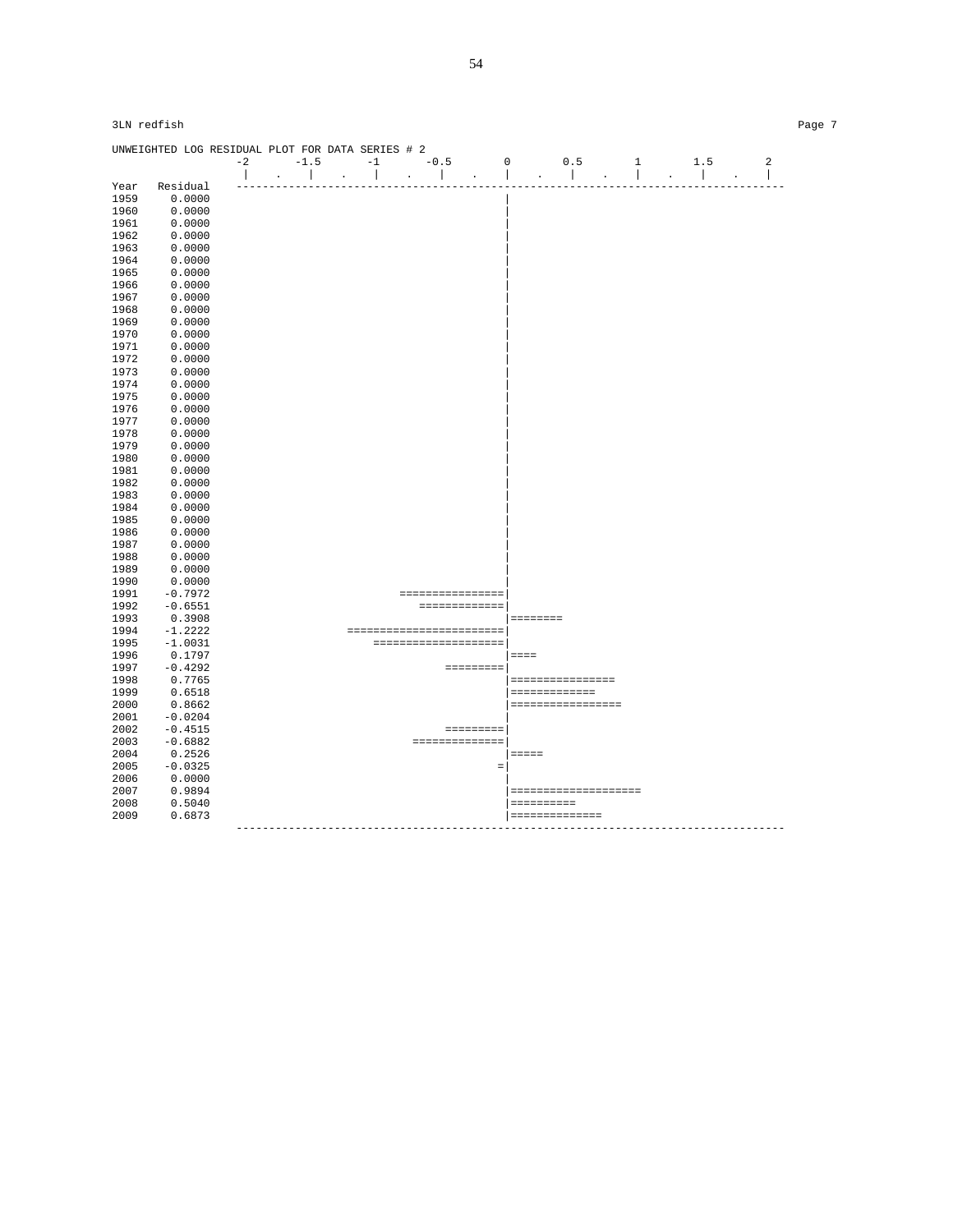|     |      |                    | RESULTS FOR DATA SERIES # 3 (NON-BOOTSTRAPPED) |            |                   |                |                       | 3N autumn survey  |       |
|-----|------|--------------------|------------------------------------------------|------------|-------------------|----------------|-----------------------|-------------------|-------|
|     |      |                    | Data type I2: Abundance index (end of year)    |            |                   |                |                       | Series weight:    | 1.000 |
| Obs | Year | Observed<br>effort | Estimated<br>effort                            | Estim<br>F | Observed<br>index | Model<br>index | Resid in<br>log index | Statist<br>weight |       |
|     | 1959 | $0.000E + 00$      | $0.000E + 00$                                  | $- -$      | $\star$           | $7.056E + 04$  | 0.00000               | $1.000E + 00$     |       |
|     | 1960 | $0.000E + 00$      | $0.000E + 00$                                  | $- -$      | $\star$           | $6.904E + 04$  | 0.00000               | 1.000E+00         |       |
|     | 1961 | $0.000E + 00$      | $0.000E + 00$                                  | $- -$      | $\star$           | $6.879E + 04$  | 0.00000               | 1.000E+00         |       |
| 4   | 1962 | $0.000E + 00$      | $0.000E + 00$                                  | $- -$      | $\star$           | $6.920E + 04$  | 0.00000               | 1.000E+00         |       |
| 5.  | 1963 | $0.000E + 00$      | $0.000E + 00$                                  | --         | $\star$           | $6.736E + 04$  | 0.00000               | 1.000E+00         |       |
|     |      |                    |                                                |            |                   |                |                       |                   |       |

| 3              | 1961 | $0.000E + 00$ | $0.000E + 00$ | $-1$                     | $^\star$      | 6.879E+04     | 0.00000    | 1.000E+00 |
|----------------|------|---------------|---------------|--------------------------|---------------|---------------|------------|-----------|
| $\overline{4}$ | 1962 | $0.000E + 00$ | $0.000E + 00$ | $- -$                    | $\star$       | 6.920E+04     | 0.00000    | 1.000E+00 |
| 5              | 1963 | $0.000E + 00$ | $0.000E + 00$ | $- -$                    | $\star$       | $6.736E + 04$ | 0.00000    | 1.000E+00 |
| 6              | 1964 | $0.000E + 00$ | $0.000E + 00$ | $\overline{\phantom{m}}$ | $\star$       | 7.199E+04     | 0.00000    | 1.000E+00 |
| 7              | 1965 | $0.000E + 00$ | $0.000E + 00$ | $-$                      | $\star$       | 7.165E+04     | 0.00000    | 1.000E+00 |
| 8              | 1966 | $0.000E + 00$ | $0.000E + 00$ | $- -$                    | $\star$       | 7.377E+04     | 0.00000    | 1.000E+00 |
| 9              | 1967 | $0.000E + 00$ | $0.000E + 00$ | $- -$                    | $\star$       | 7.203E+04     | 0.00000    | 1.000E+00 |
| 10             | 1968 | $0.000E + 00$ | $0.000E + 00$ | $-$                      | $\star$       | 7.389E+04     | 0.00000    | 1.000E+00 |
| 11             | 1969 | $0.000E + 00$ | $0.000E + 00$ | $- -$                    | $\star$       | 7.307E+04     | 0.00000    | 1.000E+00 |
| 12             | 1970 | $0.000E + 00$ | $0.000E + 00$ | $- -$                    | $\star$       | 7.614E+04     | 0.00000    | 1.000E+00 |
| 13             | 1971 | $0.000E + 00$ | $0.000E + 00$ | $-$                      | $\star$       | 7.170E+04     | 0.00000    | 1.000E+00 |
| 14             | 1972 | $0.000E + 00$ | $0.000E + 00$ | $- -$                    | $\star$       | $6.929E + 04$ | 0.00000    | 1.000E+00 |
| 15             | 1973 | $0.000E + 00$ | $0.000E + 00$ | $-$                      | $\star$       | $6.520E + 04$ | 0.00000    | 1.000E+00 |
| 16             | 1974 | $0.000E + 00$ | $0.000E + 00$ | $- -$                    | $\star$       | $6.522E+04$   | 0.00000    | 1.000E+00 |
| 17             | 1975 | $0.000E + 00$ | $0.000E + 00$ | $- -$                    | $\star$       | $6.692E + 04$ | 0.00000    | 1.000E+00 |
| 18             | 1976 | $0.000E + 00$ | $0.000E + 00$ | $-$                      | $\star$       | $6.764E + 04$ | 0.00000    | 1.000E+00 |
| 19             | 1977 | $0.000E + 00$ | $0.000E + 00$ | $-$                      | $\star$       | $6.990E + 04$ | 0.00000    | 1.000E+00 |
| 20             | 1978 | $0.000E + 00$ | $0.000E + 00$ | $-$                      | $\star$       | 7.387E+04     | 0.00000    | 1.000E+00 |
| 21             | 1979 | $0.000E + 00$ | $0.000E + 00$ | $- -$                    | $\star$       | 7.707E+04     | 0.00000    | 1.000E+00 |
| 22             | 1980 | $0.000E + 00$ | $0.000E + 00$ | $-$                      | $\star$       | 7.949E+04     | 0.00000    | 1.000E+00 |
| 23             | 1981 | $0.000E + 00$ | $0.000E + 00$ | $-$                      | $\star$       | 7.879E+04     | 0.00000    | 1.000E+00 |
| 24             | 1982 | $0.000E + 00$ | $0.000E + 00$ | $- -$                    | $\star$       | 7.913E+04     | 0.00000    | 1.000E+00 |
| 25             | 1983 | $0.000E + 00$ | $0.000E + 00$ | $-$                      | $\star$       | 8.012E+04     | 0.00000    | 1.000E+00 |
| 26             | 1984 | $0.000E + 00$ | $0.000E + 00$ | $-$                      | $\star$       | 8.295E+04     | 0.00000    | 1.000E+00 |
| 27             | 1985 | $0.000E + 00$ | $0.000E + 00$ | $- -$                    | $\star$       | 8.355E+04     | 0.00000    | 1.000E+00 |
| 28             | 1986 | $0.000E + 00$ | $0.000E + 00$ | $- -$                    | $\star$       | 7.585E+04     | 0.00000    | 1.000E+00 |
| 29             | 1987 | $0.000E + 00$ | $0.000E + 00$ | $-$                      | $\star$       | 5.439E+04     | 0.00000    | 1.000E+00 |
| 30             | 1988 | $0.000E + 00$ | $0.000E + 00$ | $- -$                    | $\star$       | 4.179E+04     | 0.00000    | 1.000E+00 |
| 31             | 1989 | $0.000E + 00$ | $0.000E + 00$ | $- -$                    | $\star$       | $3.573E + 04$ | 0.00000    | 1.000E+00 |
| 32             | 1990 | $0.000E + 00$ | $0.000E + 00$ | $-$                      | $\star$       | 3.074E+04     | 0.00000    | 1.000E+00 |
| 33             | 1991 | $1.000E + 00$ | 1.000E+00     | $-$                      | 2.422E+04     | 2.635E+04     | $-0.08431$ | 1.000E+00 |
| 34             | 1992 | $0.000E + 00$ | $0.000E + 00$ | $-$                      | $\star$       | 2.064E+04     | 0.00000    | 1.000E+00 |
| 35             | 1993 | $1.000E + 00$ | 1.000E+00     | $- -$                    | 1.322E+04     | 1.636E+04     | $-0.21320$ | 1.000E+00 |
| 36             | 1994 | $1.000E + 00$ | 1.000E+00     | $- -$                    | 2.458E+04     | 1.771E+04     | 0.32794    | 1.000E+00 |
| 37             | 1995 | $1.000E + 00$ | 1.000E+00     | $ -$                     | 4.065E+04     | 2.086E+04     | 0.66722    | 1.000E+00 |
| 38             | 1996 | $1.000E + 00$ | 1.000E+00     | $-\,-$                   | 1.128E+04     | 2.520E+04     | $-0.80423$ | 1.000E+00 |
| 39             | 1997 | $1.000E + 00$ | 1.000E+00     | $- -$                    | 5.112E+04     | 3.019E+04     | 0.52653    | 1.000E+00 |
| 40             | 1998 | $1.000E + 00$ | 1.000E+00     | $- -$                    | 9.370E+04     | 3.580E+04     | 0.96218    | 1.000E+00 |
| 41             | 1999 | $1.000E + 00$ | 1.000E+00     | $- -$                    | 3.312E+04     | $4.155E+04$   | $-0.22662$ | 1.000E+00 |
| 42             | 2000 | $1.000E + 00$ | 1.000E+00     | $\qquad \qquad -$        | $7.554E + 04$ | 4.758E+04     | 0.46226    | 1.000E+00 |
| 43             | 2001 | $1.000E + 00$ | 1.000E+00     | $- -$                    | 1.040E+05     | 5.478E+04     | 0.64097    | 1.000E+00 |
| 44             | 2002 | $1.000E + 00$ | 1.000E+00     | $- -$                    | 3.826E+04     | $6.250E + 04$ | $-0.49074$ | 1.000E+00 |
| 45             | 2003 | $1.000E + 00$ | 1.000E+00     | $- -$                    | 5.688E+04     | 7.043E+04     | $-0.21370$ | 1.000E+00 |
| 46             | 2004 | $1.000E + 00$ | 1.000E+00     | $- -$                    | 4.061E+04     | 7.869E+04     | $-0.66143$ | 1.000E+00 |
| 47             | 2005 | $1.000E + 00$ | 1.000E+00     | $\qquad \qquad -$        | 4.191E+04     | 8.679E+04     | $-0.72798$ | 1.000E+00 |
| 48             | 2006 | $1.000E + 00$ | 1.000E+00     | $- -$                    | $6.466E+04$   | 9.460E+04     | $-0.38048$ | 1.000E+00 |
| 49             | 2007 | $1.000E + 00$ | 1.000E+00     | $- -$                    | 6.721E+04     | 1.015E+05     | $-0.41193$ | 1.000E+00 |
| 50             | 2008 | $1.000E + 00$ | 1.000E+00     | $- -$                    | 1.452E+05     | 1.081E+05     | 0.29490    | 1.000E+00 |
| 51             | 2009 | $1.000E + 00$ | 1.000E+00     | $-$                      | 1.595E+05     | 1.141E+05     | 0.33463    | 1.000E+00 |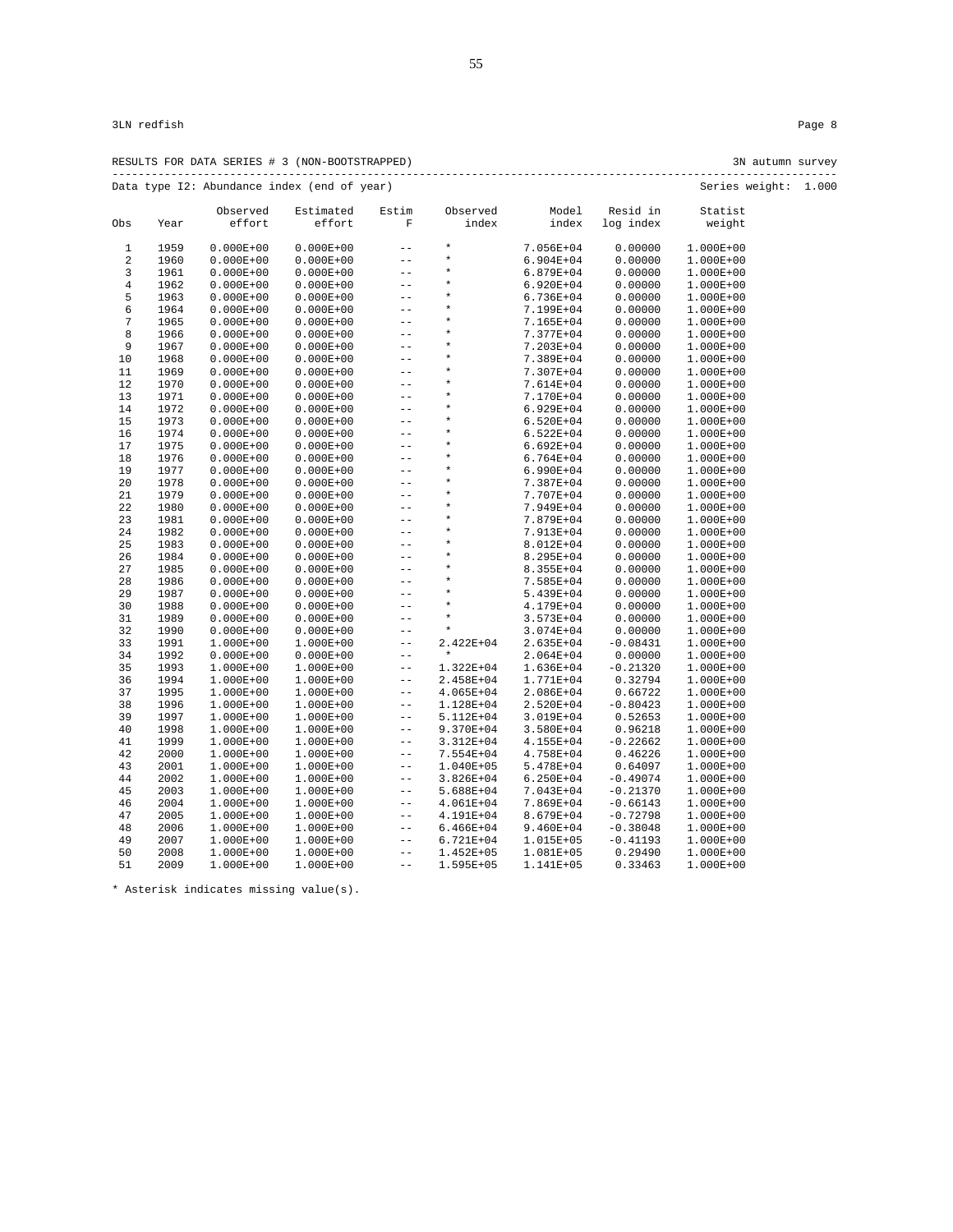|      | UNWEIGHTED LOG RESIDUAL PLOT FOR DATA SERIES # 3 |                |                                      |                               |                      |              |                  |                                        |                                      |                                      |                  |              |
|------|--------------------------------------------------|----------------|--------------------------------------|-------------------------------|----------------------|--------------|------------------|----------------------------------------|--------------------------------------|--------------------------------------|------------------|--------------|
|      |                                                  | $-1$           | $-0.75$                              | $-0.5$                        |                      | $-0.25$      |                  | $\mathsf 0$                            | 0.25                                 | 0.5                                  | 0.75             | $\mathbf{1}$ |
|      |                                                  | $\overline{1}$ | $\mathbb{I}$<br>$\ddot{\phantom{a}}$ | $\mathbb{R}$                  | $\ddot{\phantom{a}}$ | $\mathbf{I}$ | $\Delta$         | $\overline{1}$<br>$\ddot{\phantom{a}}$ | $\mathbb{R}$<br>$\ddot{\phantom{a}}$ | $\mathbf{I}$<br>$\ddot{\phantom{a}}$ | $\blacksquare$   |              |
| Year | Residual                                         |                |                                      |                               |                      |              |                  |                                        |                                      |                                      |                  |              |
| 1959 | 0.0000                                           |                |                                      |                               |                      |              |                  |                                        |                                      |                                      |                  |              |
| 1960 | 0.0000                                           |                |                                      |                               |                      |              |                  |                                        |                                      |                                      |                  |              |
| 1961 | 0.0000                                           |                |                                      |                               |                      |              |                  |                                        |                                      |                                      |                  |              |
| 1962 | 0.0000                                           |                |                                      |                               |                      |              |                  |                                        |                                      |                                      |                  |              |
| 1963 | 0.0000                                           |                |                                      |                               |                      |              |                  |                                        |                                      |                                      |                  |              |
| 1964 | 0.0000                                           |                |                                      |                               |                      |              |                  |                                        |                                      |                                      |                  |              |
| 1965 | 0.0000                                           |                |                                      |                               |                      |              |                  |                                        |                                      |                                      |                  |              |
| 1966 | 0.0000                                           |                |                                      |                               |                      |              |                  |                                        |                                      |                                      |                  |              |
| 1967 | 0.0000                                           |                |                                      |                               |                      |              |                  |                                        |                                      |                                      |                  |              |
| 1968 | 0.0000                                           |                |                                      |                               |                      |              |                  |                                        |                                      |                                      |                  |              |
| 1969 | 0.0000                                           |                |                                      |                               |                      |              |                  |                                        |                                      |                                      |                  |              |
| 1970 | 0.0000                                           |                |                                      |                               |                      |              |                  |                                        |                                      |                                      |                  |              |
| 1971 | 0.0000                                           |                |                                      |                               |                      |              |                  |                                        |                                      |                                      |                  |              |
| 1972 | 0.0000                                           |                |                                      |                               |                      |              |                  |                                        |                                      |                                      |                  |              |
| 1973 | 0.0000                                           |                |                                      |                               |                      |              |                  |                                        |                                      |                                      |                  |              |
| 1974 | 0.0000                                           |                |                                      |                               |                      |              |                  |                                        |                                      |                                      |                  |              |
| 1975 | 0.0000                                           |                |                                      |                               |                      |              |                  |                                        |                                      |                                      |                  |              |
| 1976 | 0.0000                                           |                |                                      |                               |                      |              |                  |                                        |                                      |                                      |                  |              |
| 1977 | 0.0000                                           |                |                                      |                               |                      |              |                  |                                        |                                      |                                      |                  |              |
| 1978 | 0.0000                                           |                |                                      |                               |                      |              |                  |                                        |                                      |                                      |                  |              |
| 1979 |                                                  |                |                                      |                               |                      |              |                  |                                        |                                      |                                      |                  |              |
|      | 0.0000                                           |                |                                      |                               |                      |              |                  |                                        |                                      |                                      |                  |              |
| 1980 | 0.0000                                           |                |                                      |                               |                      |              |                  |                                        |                                      |                                      |                  |              |
| 1981 | 0.0000                                           |                |                                      |                               |                      |              |                  |                                        |                                      |                                      |                  |              |
| 1982 | 0.0000                                           |                |                                      |                               |                      |              |                  |                                        |                                      |                                      |                  |              |
| 1983 | 0.0000                                           |                |                                      |                               |                      |              |                  |                                        |                                      |                                      |                  |              |
| 1984 | 0.0000                                           |                |                                      |                               |                      |              |                  |                                        |                                      |                                      |                  |              |
| 1985 | 0.0000                                           |                |                                      |                               |                      |              |                  |                                        |                                      |                                      |                  |              |
| 1986 | 0.0000                                           |                |                                      |                               |                      |              |                  |                                        |                                      |                                      |                  |              |
| 1987 | 0.0000                                           |                |                                      |                               |                      |              |                  |                                        |                                      |                                      |                  |              |
| 1988 | 0.0000                                           |                |                                      |                               |                      |              |                  |                                        |                                      |                                      |                  |              |
| 1989 | 0.0000                                           |                |                                      |                               |                      |              |                  |                                        |                                      |                                      |                  |              |
| 1990 | 0.0000                                           |                |                                      |                               |                      |              |                  |                                        |                                      |                                      |                  |              |
| 1991 | $-0.0843$                                        |                |                                      |                               |                      |              | $=$              |                                        |                                      |                                      |                  |              |
| 1992 | 0.0000                                           |                |                                      |                               |                      |              |                  |                                        |                                      |                                      |                  |              |
| 1993 | $-0.2132$                                        |                |                                      |                               |                      |              | =========        |                                        |                                      |                                      |                  |              |
| 1994 | 0.3279                                           |                |                                      |                               |                      |              |                  | =============                          |                                      |                                      |                  |              |
| 1995 | 0.6672                                           |                |                                      |                               |                      |              |                  |                                        |                                      | ----------------------------         |                  |              |
| 1996 | $-0.8042$                                        |                | =================================    |                               |                      |              |                  |                                        |                                      |                                      |                  |              |
| 1997 | 0.5265                                           |                |                                      |                               |                      |              |                  |                                        | =====================                |                                      |                  |              |
| 1998 | 0.9622                                           |                |                                      |                               |                      |              |                  |                                        |                                      |                                      |                  |              |
| 1999 | $-0.2266$                                        |                |                                      |                               |                      |              |                  |                                        |                                      |                                      |                  |              |
| 2000 | 0.4623                                           |                |                                      |                               |                      |              |                  |                                        | ------------------                   |                                      |                  |              |
| 2001 | 0.6410                                           |                |                                      |                               |                      |              |                  |                                        |                                      | ==========================           |                  |              |
| 2002 | $-0.4907$                                        |                |                                      |                               |                      |              | ================ |                                        |                                      |                                      |                  |              |
| 2003 | $-0.2137$                                        |                |                                      |                               |                      |              | =========        |                                        |                                      |                                      |                  |              |
| 2004 | $-0.6614$                                        |                |                                      | ---------------------------   |                      |              |                  |                                        |                                      |                                      |                  |              |
| 2005 | $-0.7280$                                        |                |                                      | ----------------------------- |                      |              |                  |                                        |                                      |                                      |                  |              |
| 2006 | $-0.3805$                                        |                |                                      |                               |                      |              | ===============  |                                        |                                      |                                      |                  |              |
| 2007 | $-0.4119$                                        |                |                                      |                               |                      |              | ================ |                                        |                                      |                                      |                  |              |
| 2008 | 0.2949                                           |                |                                      |                               |                      |              |                  |                                        |                                      |                                      |                  |              |
| 2009 | 0.3346                                           |                |                                      |                               |                      |              |                  | ============<br>=============          |                                      |                                      |                  |              |
|      |                                                  |                | -----------------------              |                               |                      |              |                  |                                        |                                      |                                      | ---------------- |              |
|      |                                                  |                |                                      |                               |                      |              |                  |                                        |                                      |                                      |                  |              |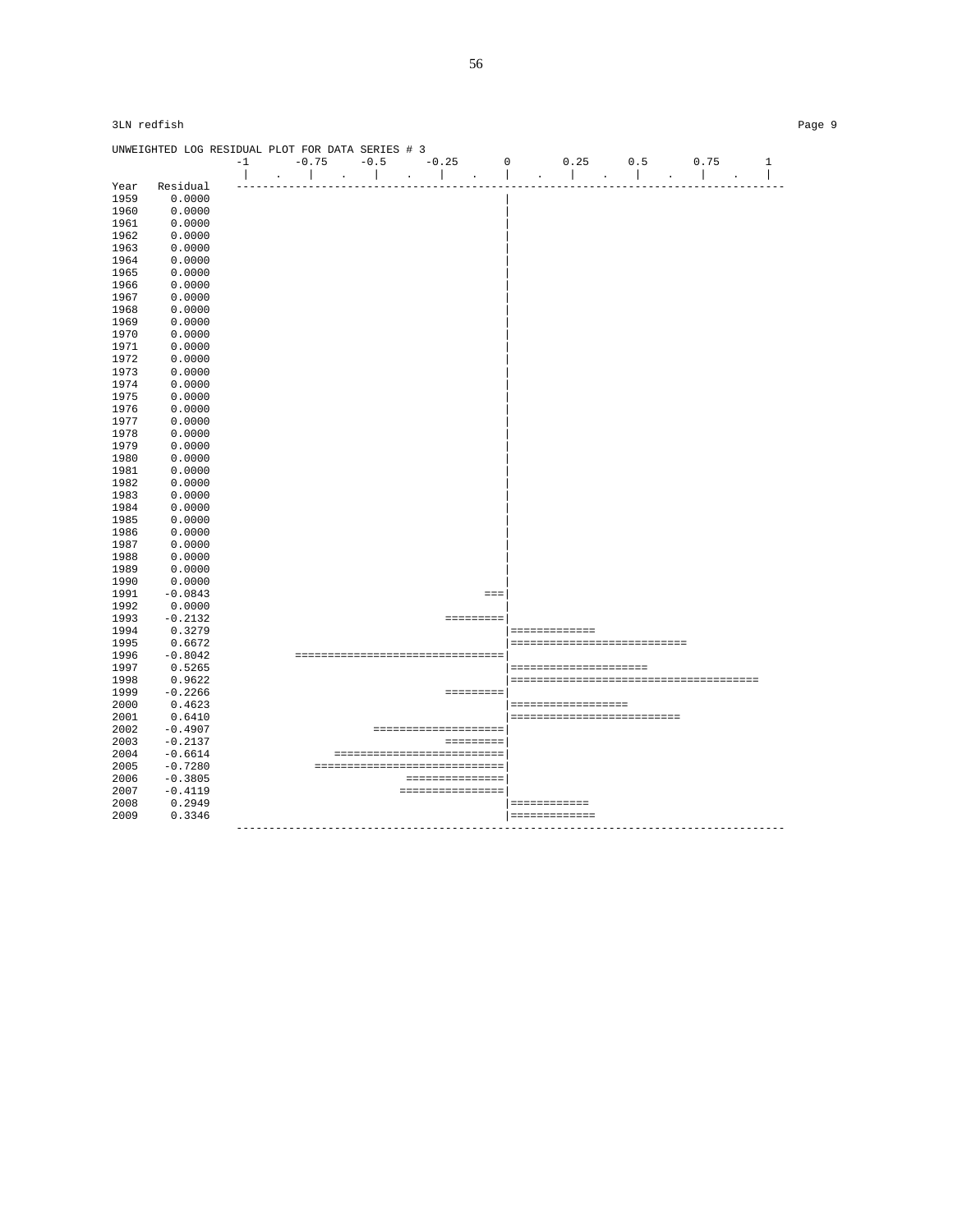| RESULTS FOR DATA SERIES # 4 (NON-BOOTSTRAPPED) | 3LN Power russian survey |  |
|------------------------------------------------|--------------------------|--|
| Data type I1: Abundance index (annual average) | Series weight: 1.000     |  |

|                |      | Observed      | Estimated     | Estim                   | Observed      | Model         | Resid in   | Statist       |  |
|----------------|------|---------------|---------------|-------------------------|---------------|---------------|------------|---------------|--|
| Obs            | Year | effort        | effort        | $\overline{\mathrm{F}}$ | index         | index         | log index  | weight        |  |
| $\mathbf{1}$   | 1959 | $0.000E + 00$ | $0.000E + 00$ | $-$                     | $\star$       | $5.764E + 04$ | 0.00000    | 1.000E+00     |  |
| $\overline{2}$ | 1960 | $0.000E + 00$ | $0.000E + 00$ | $-$                     | $\star$       | $5.395E + 04$ | 0.00000    | 1.000E+00     |  |
| 3              | 1961 | $0.000E + 00$ | $0.000E + 00$ | $-$                     | $\star$       | 5.328E+04     | 0.00000    | 1.000E+00     |  |
| $\,4$          | 1962 | $0.000E + 00$ | $0.000E + 00$ | $- -$                   | $\star$       | 5.335E+04     | 0.00000    | 1.000E+00     |  |
| 5              | 1963 | $0.000E + 00$ | $0.000E + 00$ | $-$                     | $\star$       | 5.278E+04     | 0.00000    | 1.000E+00     |  |
| 6              | 1964 | $0.000E + 00$ | $0.000E + 00$ | $-$                     | $\star$       | 5.388E+04     | 0.00000    | 1.000E+00     |  |
| $\overline{7}$ | 1965 | $0.000E + 00$ | $0.000E + 00$ | $-$                     | $\star$       | 5.553E+04     | 0.00000    | 1.000E+00     |  |
| 8              | 1966 | $0.000E + 00$ | $0.000E + 00$ | $-$                     | $^\star$      | 5.623E+04     | 0.00000    | 1.000E+00     |  |
| 9              | 1967 | $0.000E + 00$ | $0.000E + 00$ | $ -$                    | $\star$       | 5.635E+04     | 0.00000    | 1.000E+00     |  |
| 10             | 1968 | $0.000E + 00$ | $0.000E + 00$ | $- -$                   | $\star$       | 5.642E+04     | 0.00000    | 1.000E+00     |  |
| 11             | 1969 | $0.000E + 00$ | $0.000E + 00$ | $-$                     | $\star$       | 5.680E+04     | 0.00000    | 1.000E+00     |  |
| 12             | 1970 | $0.000E + 00$ | $0.000E + 00$ | $- -$                   | $\star$       | 5.770E+04     | 0.00000    | 1.000E+00     |  |
| 13             | 1971 | $0.000E + 00$ | $0.000E + 00$ | $- -$                   | $\star$       | 5.710E+04     | 0.00000    | 1.000E+00     |  |
| 14             | 1972 | $0.000E + 00$ | $0.000E + 00$ | $-$                     | $\star$       | 5.448E+04     | 0.00000    | 1.000E+00     |  |
| 15             | 1973 | $0.000E + 00$ | $0.000E + 00$ | $-$                     | $\star$       | 5.195E+04     | 0.00000    | 1.000E+00     |  |
| 16             | 1974 | $0.000E + 00$ | $0.000E + 00$ | $- -$                   | $\star$       | 5.041E+04     | 0.00000    | 1.000E+00     |  |
| 17             | 1975 | $0.000E + 00$ | $0.000E + 00$ | $- -$                   | $\star$       | 5.109E+04     | 0.00000    | 1.000E+00     |  |
| 18             | 1976 | $0.000E + 00$ | $0.000E + 00$ | $-$                     | $\star$       | $5.202E + 04$ | 0.00000    | 1.000E+00     |  |
| 19             | 1977 | $0.000E + 00$ | $0.000E + 00$ | $-$                     | $\star$       | 5.318E+04     | 0.00000    | 1.000E+00     |  |
| 20             | 1978 | $0.000E + 00$ | $0.000E + 00$ | $ -$                    | $\star$       | 5.559E+04     | 0.00000    | 1.000E+00     |  |
| 21             | 1979 | $0.000E + 00$ | $0.000E + 00$ | $-$                     | $\star$       | 5.837E+04     | 0.00000    | 1.000E+00     |  |
| 22             | 1980 | $0.000E + 00$ | $0.000E + 00$ | $-$                     | $\star$       | $6.054E + 04$ | 0.00000    | 1.000E+00     |  |
| 23             | 1981 | $0.000E + 00$ | $0.000E + 00$ | $-$                     | $\star$       | 6.118E+04     | 0.00000    | 1.000E+00     |  |
| 24             | 1982 | $0.000E + 00$ | $0.000E + 00$ | $-$                     | $\star$       | $6.105E + 04$ | 0.00000    | 1.000E+00     |  |
| 25             | 1983 | $0.000E + 00$ | $0.000E + 00$ | $-$                     | $\star$       | $6.157E + 04$ | 0.00000    | 1.000E+00     |  |
| 26             | 1984 | $1.000E + 00$ | 1.000E+00     | $-$                     | 2.159E+05     | $6.306E + 04$ | 1.23069    | 1.000E+00     |  |
| 27             | 1985 | $1.000E + 00$ | 1.000E+00     | $- -$                   | 9.400E+04     | $6.437E + 04$ | 0.37864    | 1.000E+00     |  |
| 28             | 1986 | $1.000E + 00$ | 1.000E+00     | $- -$                   | $6.298E + 04$ | 6.151E+04     | 0.02362    | $1.000E + 00$ |  |
| 29             | 1987 | $1.000E + 00$ | 1.000E+00     | $- -$                   | 7.030E+04     | 4.974E+04     | 0.34584    | 1.000E+00     |  |
| 30             | 1988 | $1.000E + 00$ | 1.000E+00     | $ -$                    | 4.488E+04     | $3.690E + 04$ | 0.19575    | 1.000E+00     |  |
| 31             | 1989 | $1.000E + 00$ | 1.000E+00     | $- -$                   | 1.227E+04     | 2.988E+04     | $-0.89025$ | 1.000E+00     |  |
| 32             | 1990 | $1.000E + 00$ | 1.000E+00     | $- -$                   | 8.365E+03     | 2.563E+04     | $-1.11966$ | 1.000E+00     |  |
| 33             | 1991 | $1.000E + 00$ | 1.000E+00     | $- -$                   | 1.868E+04     | 2.201E+04     | $-0.16414$ | 1.000E+00     |  |
| 34             | 1992 | $0.000E + 00$ | $0.000E + 00$ | $-$                     | $\star$       | 1.806E+04     | 0.00000    | 1.000E+00     |  |
| 35             | 1993 | $0.000E + 00$ | $0.000E + 00$ | $-$                     | $\star$       | 1.423E+04     | 0.00000    | 1.000E+00     |  |
| 36             | 1994 | $0.000E + 00$ | $0.000E + 00$ | $-$                     | $\star$       | 1.317E+04     | 0.00000    | 1.000E+00     |  |
| 37             | 1995 | $0.000E + 00$ | $0.000E + 00$ | $- -$                   | $\star$       | 1.488E+04     | 0.00000    | 1.000E+00     |  |
| 38             | 1996 | $0.000E + 00$ | $0.000E + 00$ | $- -$                   | $\star$       | 1.776E+04     | 0.00000    | 1.000E+00     |  |
| 39             | 1997 | $0.000E + 00$ | $0.000E + 00$ | $- -$                   | $\star$       | 2.137E+04     | 0.00000    | 1.000E+00     |  |
| 40             | 1998 | $0.000E + 00$ | $0.000E + 00$ | $-$                     | $\star$       | 2.547E+04     | 0.00000    | 1.000E+00     |  |
| 41             | 1999 | $0.000E + 00$ | $0.000E + 00$ | $-$                     | $\star$       | 2.987E+04     | 0.00000    | 1.000E+00     |  |
| 42             | 2000 | $0.000E + 00$ | $0.000E + 00$ | $-$                     | $\star$       | $3.443E + 04$ | 0.00000    | 1.000E+00     |  |
| 43             | 2001 | $0.000E + 00$ | $0.000E + 00$ | $-$                     | $\star$       | $3.954E + 04$ | 0.00000    | 1.000E+00     |  |
| 44             | 2002 | $0.000E + 00$ | $0.000E + 00$ | $-$                     | $\star$       | 4.532E+04     | 0.00000    | 1.000E+00     |  |
| 45             | 2003 | $0.000E + 00$ | $0.000E + 00$ | $-$                     | $\star$       | 5.138E+04     | 0.00000    | 1.000E+00     |  |
| 46             | 2004 | $0.000E + 00$ | $0.000E + 00$ | $- -$                   | $\star$       | $5.765E + 04$ | 0.00000    | 1.000E+00     |  |
| 47             | 2005 | $0.000E + 00$ | $0.000E + 00$ | $-$                     | $\star$       | 6.399E+04     | 0.00000    | 1.000E+00     |  |
| 48             | 2006 | $0.000E + 00$ | $0.000E + 00$ | $-$                     | $\star$       | 7.015E+04     | 0.00000    | 1.000E+00     |  |
| 49             | 2007 | $0.000E + 00$ | $0.000E + 00$ | $-$                     | $\star$       | 7.583E+04     | 0.00000    | 1.000E+00     |  |
| 50             | 2008 | $0.000E + 00$ | $0.000E + 00$ | $-$                     | $\star$       | 8.107E+04     | 0.00000    | 1.000E+00     |  |
| 51             | 2009 | $0.000E + 00$ | $0.000E + 00$ | $-$                     | $\star$       | 8.596E+04     | 0.00000    | 1.000E+00     |  |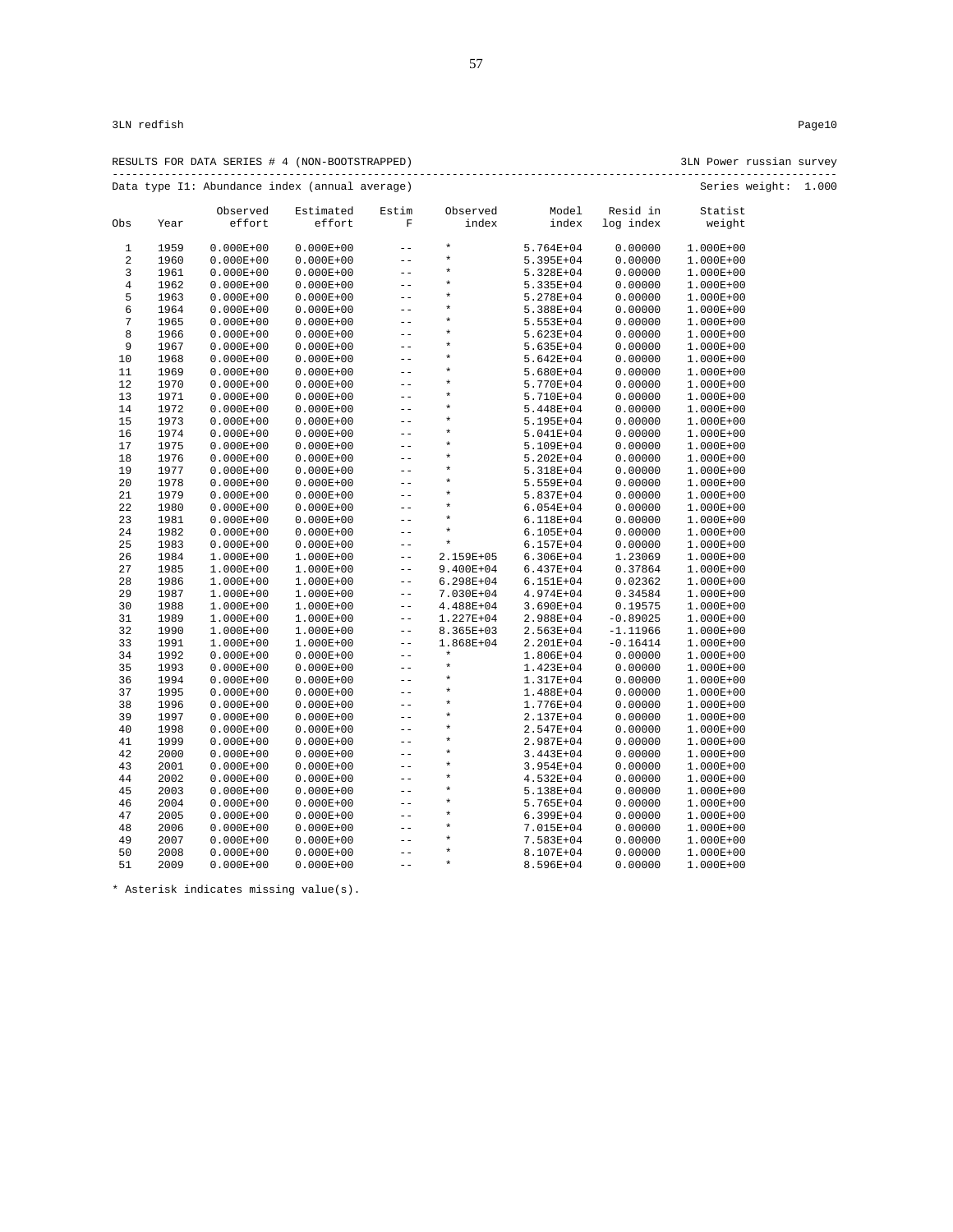|              | UNWEIGHTED LOG RESIDUAL PLOT FOR DATA SERIES # 4 |      |        |                        |                          |                    |             |              |              |                           |                          |                |
|--------------|--------------------------------------------------|------|--------|------------------------|--------------------------|--------------------|-------------|--------------|--------------|---------------------------|--------------------------|----------------|
|              |                                                  | $-2$ | $-1.5$ | $-1$                   | $-0.5$                   |                    | $\mathbf 0$ |              | 0.5          | $1\,$                     | 1.5                      | $\overline{a}$ |
|              |                                                  |      |        |                        | $\overline{\phantom{a}}$ |                    |             |              | $\mathbf{I}$ | $\overline{\phantom{a}}$  | $\overline{\phantom{a}}$ |                |
| Year         | Residual                                         |      |        |                        |                          |                    |             |              |              |                           |                          | $- - -$        |
| 1959         | 0.0000                                           |      |        |                        |                          |                    |             |              |              |                           |                          |                |
| 1960         | 0.0000                                           |      |        |                        |                          |                    |             |              |              |                           |                          |                |
| 1961         | 0.0000                                           |      |        |                        |                          |                    |             |              |              |                           |                          |                |
| 1962         | 0.0000                                           |      |        |                        |                          |                    |             |              |              |                           |                          |                |
| 1963         | 0.0000                                           |      |        |                        |                          |                    |             |              |              |                           |                          |                |
| 1964         | 0.0000                                           |      |        |                        |                          |                    |             |              |              |                           |                          |                |
| 1965         | 0.0000                                           |      |        |                        |                          |                    |             |              |              |                           |                          |                |
| 1966         | 0.0000                                           |      |        |                        |                          |                    |             |              |              |                           |                          |                |
| 1967         | 0.0000                                           |      |        |                        |                          |                    |             |              |              |                           |                          |                |
| 1968         | 0.0000                                           |      |        |                        |                          |                    |             |              |              |                           |                          |                |
| 1969         | 0.0000                                           |      |        |                        |                          |                    |             |              |              |                           |                          |                |
| 1970         | 0.0000                                           |      |        |                        |                          |                    |             |              |              |                           |                          |                |
| 1971         | 0.0000                                           |      |        |                        |                          |                    |             |              |              |                           |                          |                |
| 1972         | 0.0000                                           |      |        |                        |                          |                    |             |              |              |                           |                          |                |
| 1973         | 0.0000                                           |      |        |                        |                          |                    |             |              |              |                           |                          |                |
| 1974         | 0.0000                                           |      |        |                        |                          |                    |             |              |              |                           |                          |                |
| 1975         | 0.0000                                           |      |        |                        |                          |                    |             |              |              |                           |                          |                |
| 1976         | 0.0000                                           |      |        |                        |                          |                    |             |              |              |                           |                          |                |
| 1977         | 0.0000                                           |      |        |                        |                          |                    |             |              |              |                           |                          |                |
| 1978         | 0.0000                                           |      |        |                        |                          |                    |             |              |              |                           |                          |                |
| 1979         | 0.0000                                           |      |        |                        |                          |                    |             |              |              |                           |                          |                |
| 1980         | 0.0000                                           |      |        |                        |                          |                    |             |              |              |                           |                          |                |
| 1981         | 0.0000                                           |      |        |                        |                          |                    |             |              |              |                           |                          |                |
| 1982         | 0.0000                                           |      |        |                        |                          |                    |             |              |              |                           |                          |                |
| 1983         | 0.0000                                           |      |        |                        |                          |                    |             |              |              |                           |                          |                |
| 1984         | 1.2307                                           |      |        |                        |                          |                    |             |              |              | ========================= |                          |                |
| 1985         | 0.3786                                           |      |        |                        |                          |                    |             | ========     |              |                           |                          |                |
| 1986         | 0.0236                                           |      |        |                        |                          |                    |             |              |              |                           |                          |                |
| 1987         | 0.3458                                           |      |        |                        |                          |                    |             | $= 12222222$ |              |                           |                          |                |
| 1988         | 0.1957                                           |      |        |                        |                          |                    | $=$ $=$ $=$ |              |              |                           |                          |                |
| 1989         | $-0.8902$                                        |      |        |                        |                          |                    |             |              |              |                           |                          |                |
| 1990         | $-1.1197$                                        |      |        | ====================== |                          | ================== |             |              |              |                           |                          |                |
| 1991         | $-0.1641$                                        |      |        |                        |                          | $=$                |             |              |              |                           |                          |                |
| 1992         | 0.0000                                           |      |        |                        |                          |                    |             |              |              |                           |                          |                |
| 1993         | 0.0000                                           |      |        |                        |                          |                    |             |              |              |                           |                          |                |
|              |                                                  |      |        |                        |                          |                    |             |              |              |                           |                          |                |
| 1994         | 0.0000                                           |      |        |                        |                          |                    |             |              |              |                           |                          |                |
| 1995         | 0.0000                                           |      |        |                        |                          |                    |             |              |              |                           |                          |                |
| 1996         | 0.0000                                           |      |        |                        |                          |                    |             |              |              |                           |                          |                |
| 1997         | 0.0000                                           |      |        |                        |                          |                    |             |              |              |                           |                          |                |
| 1998<br>1999 | 0.0000<br>0.0000                                 |      |        |                        |                          |                    |             |              |              |                           |                          |                |
|              |                                                  |      |        |                        |                          |                    |             |              |              |                           |                          |                |
| 2000         | 0.0000                                           |      |        |                        |                          |                    |             |              |              |                           |                          |                |
| 2001         | 0.0000                                           |      |        |                        |                          |                    |             |              |              |                           |                          |                |
| 2002         | 0.0000                                           |      |        |                        |                          |                    |             |              |              |                           |                          |                |
| 2003         | 0.0000                                           |      |        |                        |                          |                    |             |              |              |                           |                          |                |
| 2004         | 0.0000                                           |      |        |                        |                          |                    |             |              |              |                           |                          |                |
| 2005         | 0.0000                                           |      |        |                        |                          |                    |             |              |              |                           |                          |                |
| 2006         | 0.0000                                           |      |        |                        |                          |                    |             |              |              |                           |                          |                |
| 2007         | 0.0000                                           |      |        |                        |                          |                    |             |              |              |                           |                          |                |
| 2008         | 0.0000                                           |      |        |                        |                          |                    |             |              |              |                           |                          |                |
| 2009         | 0.0000                                           |      |        | ---------------------- |                          |                    |             |              |              |                           |                          |                |
|              |                                                  |      |        |                        |                          |                    |             |              |              |                           |                          |                |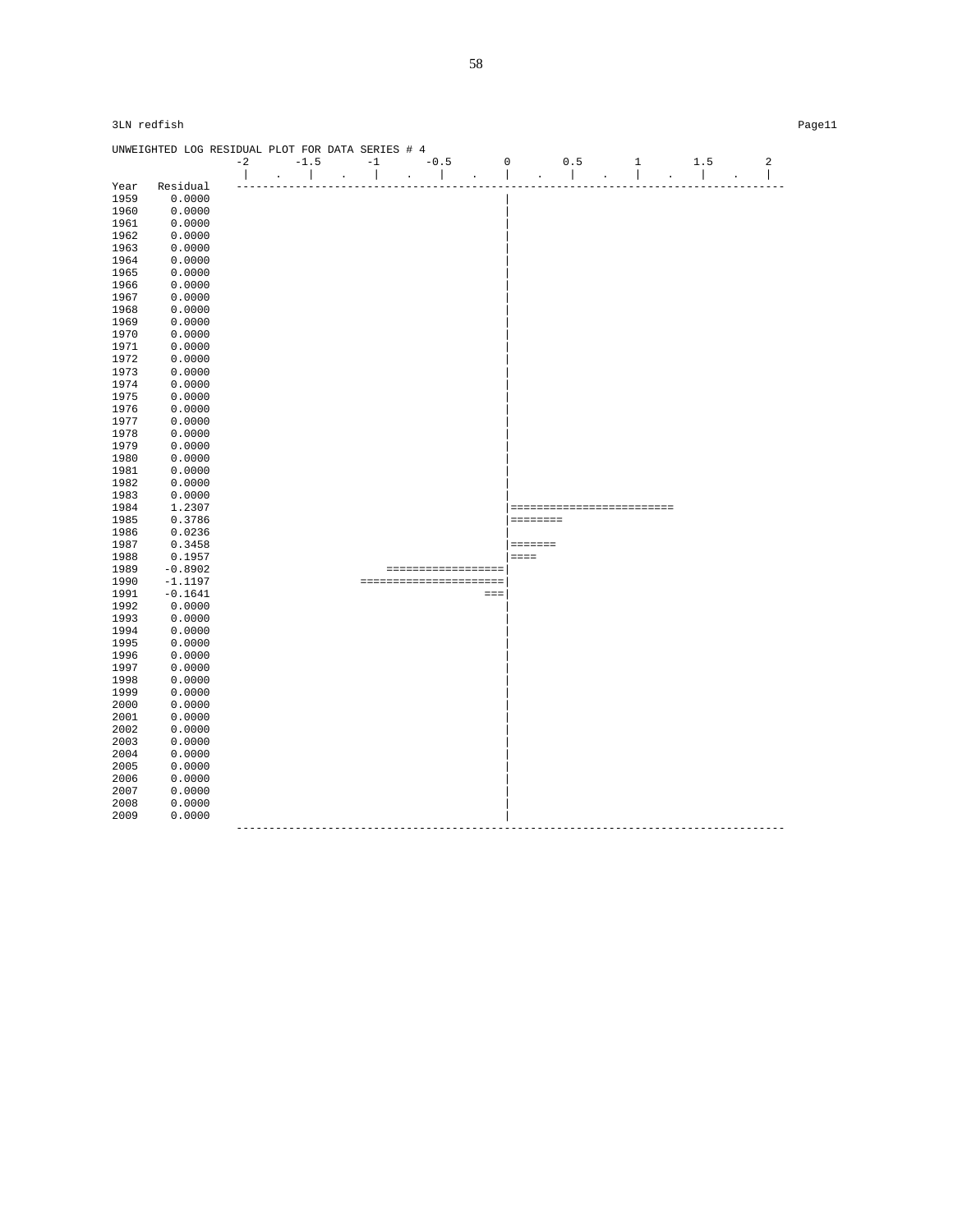|                |              |                                | RESULTS FOR DATA SERIES # 5 (NON-BOOTSTRAPPED) |                                 |                      |                        |                    | 3L winter survey       |  |
|----------------|--------------|--------------------------------|------------------------------------------------|---------------------------------|----------------------|------------------------|--------------------|------------------------|--|
|                |              |                                | Data type IO: Abundance index (start of year)  |                                 |                      |                        |                    | Series weight: 1.000   |  |
|                |              | Observed                       | Estimated                                      | Estim                           | Observed             | Model                  | Resid in           | Statist                |  |
| Obs            | Year         | effort                         | effort                                         | $\mathbf F$                     | index                | index                  | log index          | weight                 |  |
| $\mathbf{1}$   | 1959         | $0.000E + 00$                  | $0.000E + 00$                                  | $- -$                           | $\star$              | 4.919E+04              | 0.00000            | $1.000E + 00$          |  |
| $\sqrt{2}$     | 1960         | $0.000E + 00$                  | $0.000E + 00$                                  | $\overline{\phantom{m}}$        | $^\star$             | 4.401E+04              | 0.00000            | 1.000E+00              |  |
| 3              | 1961         | $0.000E + 00$                  | $0.000E + 00$                                  | $\qquad \qquad -$               | $\star$              | 4.306E+04              | 0.00000            | 1.000E+00              |  |
| $\overline{4}$ | 1962         | $0.000E + 00$                  | $0.000E + 00$                                  | $ -$                            |                      | 4.291E+04              | 0.00000            | 1.000E+00              |  |
| 5              | 1963         | $0.000E + 00$                  | $0.000E + 00$                                  | $- \, -$                        |                      | 4.316E+04              | 0.00000            | 1.000E+00              |  |
| 6              | 1964         | $0.000E + 00$                  | $0.000E + 00$                                  | $-\,-$                          | $\star$              | $4.202E + 04$          | 0.00000            | 1.000E+00              |  |
| 7              | 1965         | $0.000E + 00$                  | $0.000E + 00$                                  | $- \, -$                        |                      | 4.490E+04              | 0.00000            | 1.000E+00              |  |
| 8              | 1966         | $0.000E + 00$                  | $0.000E + 00$                                  | $- \, -$                        |                      | 4.469E+04              | 0.00000            | 1.000E+00              |  |
| 9              | 1967         | $0.000E + 00$                  | $0.000E + 00$                                  | $- \, -$                        |                      | 4.601E+04              | 0.00000            | 1.000E+00              |  |
| 10             | 1968         | $0.000E + 00$                  | $0.000E + 00$                                  | $- -$                           | $\star$              | 4.493E+04              | 0.00000            | 1.000E+00              |  |
| 11             | 1969         | $0.000E + 00$                  | $0.000E + 00$                                  | $ -$                            |                      | 4.609E+04              | 0.00000            | 1.000E+00              |  |
| 12             | 1970         | $0.000E + 00$                  | $0.000E + 00$                                  | $ -$                            |                      | 4.558E+04              | 0.00000            | 1.000E+00              |  |
| 13             | 1971         | $0.000E + 00$                  | $0.000E + 00$                                  | $\sim$ $-$                      |                      | 4.749E+04              | 0.00000            | $1.000E + 00$          |  |
| 14             | 1972         | $0.000E + 00$                  | $0.000E + 00$                                  | $\overline{\phantom{m}}$        |                      | 4.472E+04              | 0.00000            | $1.000E + 00$          |  |
| 15             | 1973         | $0.000E + 00$                  | $0.000E + 00$                                  | $- \, -$                        |                      | 4.322E+04              | 0.00000            | 1.000E+00              |  |
| 16             | 1974         | $0.000E + 00$                  | $0.000E + 00$                                  | $- \, -$                        |                      | 4.067E+04              | 0.00000            | 1.000E+00              |  |
| 17             | 1975         | $0.000E + 00$                  | $0.000E + 00$                                  | $\sim$ $-$                      | $\star$              | 4.068E+04              | 0.00000            | 1.000E+00              |  |
| 18             | 1976         | $0.000E + 00$                  | $0.000E + 00$                                  | $ -$                            |                      | 4.174E+04              | 0.00000            | 1.000E+00              |  |
| 19             | 1977         | $0.000E + 00$                  | $0.000E + 00$                                  | $ -$                            | *                    | 4.219E+04              | 0.00000            | 1.000E+00              |  |
| 20             | 1978         | $0.000E + 00$                  | $0.000E + 00$                                  | $ -$                            | *                    | 4.360E+04              | 0.00000            | 1.000E+00              |  |
| 21             | 1979         | $0.000E + 00$                  | $0.000E + 00$                                  | $ -$                            | $\star$              | 4.608E+04              | 0.00000            | 1.000E+00              |  |
| 22             | 1980         | $0.000E + 00$                  | $0.000E + 00$                                  | $ -$                            |                      | 4.807E+04              | 0.00000            | 1.000E+00              |  |
| 23             | 1981         | $0.000E + 00$                  | $0.000E + 00$                                  | $- \, -$                        |                      | 4.958E+04              | 0.00000            | 1.000E+00              |  |
| 24             | 1982         | $0.000E + 00$                  | $0.000E + 00$                                  | $-$                             |                      | 4.915E+04              | 0.00000            | $1.000E + 00$          |  |
| 25             | 1983         | $0.000E + 00$                  | $0.000E + 00$                                  | $ -$                            |                      | 4.935E+04              | 0.00000            | 1.000E+00              |  |
| 26             | 1984         |                                |                                                | $- -$                           | $\star$              | 4.997E+04              | 0.00000            |                        |  |
| 27             | 1985         | $0.000E + 00$<br>$1.000E + 00$ | $0.000E + 00$<br>1.000E+00                     | $ -$                            | 9.024E+04            | 5.174E+04              | 0.55631            | 1.000E+00<br>1.000E+00 |  |
| 28             | 1986         | $1.000E + 00$                  |                                                | $ -$                            | 3.657E+04            | 5.211E+04              | $-0.35418$         |                        |  |
| 29             | 1987         | $0.000E + 00$                  | 1.000E+00                                      | $ -$                            | $^\star$             | 4.731E+04              | 0.00000            | 1.000E+00              |  |
| 30             | 1988         | $0.000E + 00$                  | $0.000E + 00$                                  | $\qquad \qquad -$               | $\star$              |                        | 0.00000            | 1.000E+00<br>1.000E+00 |  |
| 31             | 1989         | $0.000E + 00$                  | $0.000E + 00$<br>$0.000E + 00$                 | $ -$                            | $^\star$             | 3.393E+04<br>2.606E+04 | 0.00000            | 1.000E+00              |  |
| 32             |              |                                |                                                | $\qquad \qquad -$               |                      |                        |                    |                        |  |
|                | 1990         | 1.000E+00                      | 1.000E+00                                      |                                 | 1.820E+04<br>$\star$ | 2.229E+04              | $-0.20246$         | 1.000E+00              |  |
| 33<br>34       | 1991<br>1992 | $0.000E + 00$<br>$0.000E + 00$ | $0.000E + 00$<br>$0.000E + 00$                 | $\sim$ $-$<br>$\qquad \qquad -$ | $\star$              | 1.917E+04<br>1.644E+04 | 0.00000<br>0.00000 | 1.000E+00<br>1.000E+00 |  |
| 35             | 1993         | $0.000E + 00$                  |                                                |                                 | $\star$              |                        |                    |                        |  |
|                |              |                                | $0.000E + 00$                                  | $- \, -$                        | $\star$              | 1.288E+04              | 0.00000<br>0.00000 | 1.000E+00              |  |
| 36             | 1994         | $0.000E + 00$                  | $0.000E + 00$                                  | $ -$<br>$ -$                    | $\star$              | 1.021E+04              |                    | 1.000E+00              |  |
| 37             | 1995         | $0.000E + 00$                  | $0.000E + 00$                                  |                                 | $\star$              | 1.105E+04              | 0.00000            | 1.000E+00              |  |
| 38             | 1996         | $0.000E + 00$                  | $0.000E + 00$                                  | $\sim$ $-$                      | $^\star$             | 1.301E+04              | 0.00000            | 1.000E+00              |  |
| 39             | 1997         | $0.000E + 00$                  | $0.000E + 00$                                  | $ -$                            | $\star$              | 1.572E+04              | 0.00000            | 1.000E+00              |  |
| 40             | 1998         | $0.000E + 00$                  | $0.000E + 00$                                  | $- \, -$                        | $\star$              | 1.883E+04              | 0.00000            | 1.000E+00              |  |
| 41             | 1999         | $0.000E + 00$                  | $0.000E + 00$                                  | $ -$                            | $^\star$             | 2.233E+04              | 0.00000            | 1.000E+00              |  |
| 42             | 2000         | $0.000E + 00$                  | $0.000E + 00$                                  | $ -$                            |                      | 2.592E+04              | 0.00000            | 1.000E+00              |  |
| 43             | 2001         | $0.000E + 00$                  | $0.000E + 00$                                  | $ -$                            | $^\star$             | 2.968E+04              | 0.00000            | 1.000E+00              |  |
| 44             | 2002         | $0.000E + 00$                  | $0.000E + 00$                                  | $ -$                            |                      | 3.417E+04              | 0.00000            | 1.000E+00              |  |
| 45             | 2003         | $0.000E + 00$                  | $0.000E + 00$                                  | $\sim$ $-$                      |                      | 3.898E+04              | 0.00000            | $1.000E + 00$          |  |
| 46             | 2004         | $0.000E + 00$                  | $0.000E + 00$                                  | $\sim$ $-$                      | $\star$              | 4.393E+04              | 0.00000            | 1.000E+00              |  |
| 47             | 2005         | $0.000E + 00$                  | $0.000E + 00$                                  | $- \, -$                        |                      | 4.908E+04              | 0.00000            | 1.000E+00              |  |
| 48             | 2006         | $0.000E + 00$                  | $0.000E + 00$                                  | $-\,-$                          |                      | 5.414E+04              | 0.00000            | 1.000E+00              |  |
| 49             | 2007         | $0.000E + 00$                  | $0.000E + 00$                                  | $- \, -$                        |                      | 5.901E+04              | 0.00000            | 1.000E+00              |  |
| 50             | 2008         | $0.000E + 00$                  | $0.000E + 00$                                  | $\sim$ $-$                      | $\star$              | 6.329E+04              | 0.00000            | 1.000E+00              |  |
| 51             | 2009         | $0.000E + 00$                  | $0.000E + 00$                                  | $ -$                            | $^\star$             | 6.744E+04              | 0.00000            | 1.000E+00              |  |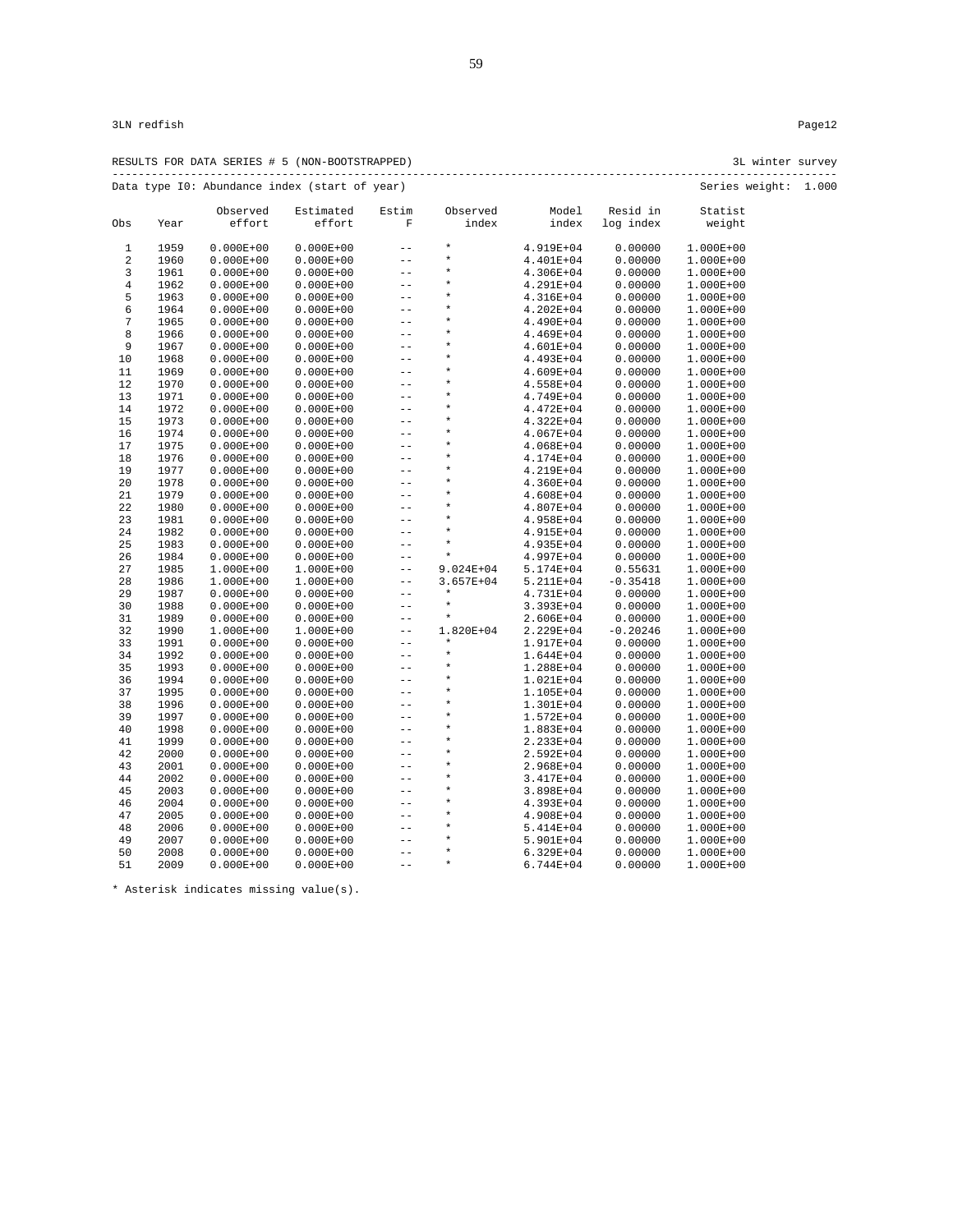|      | UNWEIGHTED LOG RESIDUAL PLOT FOR DATA SERIES # 5 |                          |              |         |                      |               |        |         |                |                                                  |                |                          |        |                          |              |
|------|--------------------------------------------------|--------------------------|--------------|---------|----------------------|---------------|--------|---------|----------------|--------------------------------------------------|----------------|--------------------------|--------|--------------------------|--------------|
|      |                                                  | $-1$                     |              | $-0.75$ |                      | $-0.5$        |        | $-0.25$ |                | $\mathsf 0$                                      | 0.25           | 0.5                      |        | 0.75                     | $\mathbf{1}$ |
|      |                                                  | $\overline{\phantom{a}}$ | $\mathbf{r}$ |         | $\ddot{\phantom{0}}$ | $\mathcal{L}$ | $\sim$ |         | $\cdot$        | $\overline{\phantom{a}}$<br>$\ddot{\phantom{a}}$ | $\overline{1}$ | $\overline{\phantom{a}}$ | $\Box$ | $\overline{\phantom{a}}$ |              |
| Year | Residual                                         |                          |              |         |                      |               |        |         |                |                                                  |                |                          |        |                          |              |
| 1959 | 0.0000                                           |                          |              |         |                      |               |        |         |                |                                                  |                |                          |        |                          |              |
| 1960 | 0.0000                                           |                          |              |         |                      |               |        |         |                |                                                  |                |                          |        |                          |              |
| 1961 | 0.0000                                           |                          |              |         |                      |               |        |         |                |                                                  |                |                          |        |                          |              |
| 1962 | 0.0000                                           |                          |              |         |                      |               |        |         |                |                                                  |                |                          |        |                          |              |
| 1963 | 0.0000                                           |                          |              |         |                      |               |        |         |                |                                                  |                |                          |        |                          |              |
| 1964 | 0.0000                                           |                          |              |         |                      |               |        |         |                |                                                  |                |                          |        |                          |              |
| 1965 | 0.0000                                           |                          |              |         |                      |               |        |         |                |                                                  |                |                          |        |                          |              |
| 1966 | 0.0000                                           |                          |              |         |                      |               |        |         |                |                                                  |                |                          |        |                          |              |
| 1967 | 0.0000                                           |                          |              |         |                      |               |        |         |                |                                                  |                |                          |        |                          |              |
| 1968 | 0.0000                                           |                          |              |         |                      |               |        |         |                |                                                  |                |                          |        |                          |              |
| 1969 | 0.0000                                           |                          |              |         |                      |               |        |         |                |                                                  |                |                          |        |                          |              |
| 1970 | 0.0000                                           |                          |              |         |                      |               |        |         |                |                                                  |                |                          |        |                          |              |
| 1971 | 0.0000                                           |                          |              |         |                      |               |        |         |                |                                                  |                |                          |        |                          |              |
| 1972 | 0.0000                                           |                          |              |         |                      |               |        |         |                |                                                  |                |                          |        |                          |              |
| 1973 | 0.0000                                           |                          |              |         |                      |               |        |         |                |                                                  |                |                          |        |                          |              |
| 1974 | 0.0000                                           |                          |              |         |                      |               |        |         |                |                                                  |                |                          |        |                          |              |
| 1975 | 0.0000                                           |                          |              |         |                      |               |        |         |                |                                                  |                |                          |        |                          |              |
| 1976 | 0.0000                                           |                          |              |         |                      |               |        |         |                |                                                  |                |                          |        |                          |              |
| 1977 | 0.0000                                           |                          |              |         |                      |               |        |         |                |                                                  |                |                          |        |                          |              |
| 1978 | 0.0000                                           |                          |              |         |                      |               |        |         |                |                                                  |                |                          |        |                          |              |
| 1979 | 0.0000                                           |                          |              |         |                      |               |        |         |                |                                                  |                |                          |        |                          |              |
| 1980 | 0.0000                                           |                          |              |         |                      |               |        |         |                |                                                  |                |                          |        |                          |              |
| 1981 | 0.0000                                           |                          |              |         |                      |               |        |         |                |                                                  |                |                          |        |                          |              |
| 1982 | 0.0000                                           |                          |              |         |                      |               |        |         |                |                                                  |                |                          |        |                          |              |
| 1983 | 0.0000                                           |                          |              |         |                      |               |        |         |                |                                                  |                |                          |        |                          |              |
| 1984 | 0.0000                                           |                          |              |         |                      |               |        |         |                |                                                  |                |                          |        |                          |              |
| 1985 | 0.5563                                           |                          |              |         |                      |               |        |         |                |                                                  |                | ======================   |        |                          |              |
| 1986 | $-0.3542$                                        |                          |              |         |                      |               |        |         | ============== |                                                  |                |                          |        |                          |              |
| 1987 | 0.0000                                           |                          |              |         |                      |               |        |         |                |                                                  |                |                          |        |                          |              |
| 1988 | 0.0000                                           |                          |              |         |                      |               |        |         |                |                                                  |                |                          |        |                          |              |
| 1989 | 0.0000                                           |                          |              |         |                      |               |        |         |                |                                                  |                |                          |        |                          |              |
| 1990 | $-0.2025$                                        |                          |              |         |                      |               |        |         | ========       |                                                  |                |                          |        |                          |              |
| 1991 | 0.0000                                           |                          |              |         |                      |               |        |         |                |                                                  |                |                          |        |                          |              |
| 1992 | 0.0000                                           |                          |              |         |                      |               |        |         |                |                                                  |                |                          |        |                          |              |
| 1993 | 0.0000                                           |                          |              |         |                      |               |        |         |                |                                                  |                |                          |        |                          |              |
| 1994 | 0.0000                                           |                          |              |         |                      |               |        |         |                |                                                  |                |                          |        |                          |              |
| 1995 | 0.0000                                           |                          |              |         |                      |               |        |         |                |                                                  |                |                          |        |                          |              |
| 1996 | 0.0000                                           |                          |              |         |                      |               |        |         |                |                                                  |                |                          |        |                          |              |
| 1997 | 0.0000                                           |                          |              |         |                      |               |        |         |                |                                                  |                |                          |        |                          |              |
| 1998 | 0.0000                                           |                          |              |         |                      |               |        |         |                |                                                  |                |                          |        |                          |              |
| 1999 | 0.0000                                           |                          |              |         |                      |               |        |         |                |                                                  |                |                          |        |                          |              |
| 2000 | 0.0000                                           |                          |              |         |                      |               |        |         |                |                                                  |                |                          |        |                          |              |
| 2001 | 0.0000                                           |                          |              |         |                      |               |        |         |                |                                                  |                |                          |        |                          |              |
| 2002 | 0.0000                                           |                          |              |         |                      |               |        |         |                |                                                  |                |                          |        |                          |              |
| 2003 | 0.0000                                           |                          |              |         |                      |               |        |         |                |                                                  |                |                          |        |                          |              |
| 2004 | 0.0000                                           |                          |              |         |                      |               |        |         |                |                                                  |                |                          |        |                          |              |
| 2005 | 0.0000                                           |                          |              |         |                      |               |        |         |                |                                                  |                |                          |        |                          |              |
| 2006 | 0.0000                                           |                          |              |         |                      |               |        |         |                |                                                  |                |                          |        |                          |              |
| 2007 | 0.0000                                           |                          |              |         |                      |               |        |         |                |                                                  |                |                          |        |                          |              |
| 2008 | 0.0000                                           |                          |              |         |                      |               |        |         |                |                                                  |                |                          |        |                          |              |
| 2009 | 0.0000                                           |                          |              |         |                      |               |        |         |                |                                                  |                |                          |        |                          |              |
|      |                                                  |                          |              |         |                      |               |        |         |                |                                                  |                |                          |        |                          |              |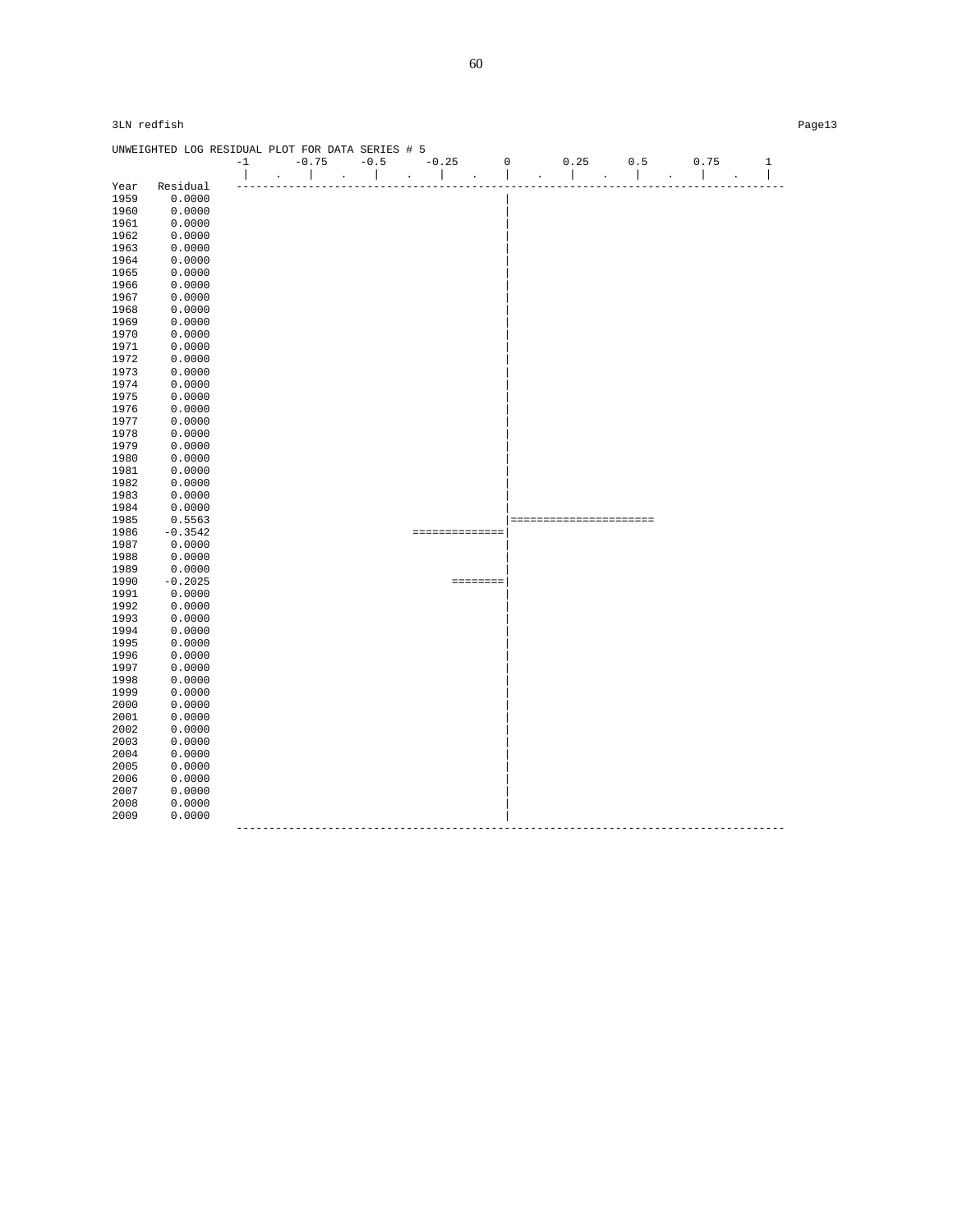| RESULTS FOR DATA SERIES # 6 (NON-BOOTSTRAPPED) | 3L summer survey     |  |
|------------------------------------------------|----------------------|--|
| Data type I1: Abundance index (annual average) | Series weight: 1.000 |  |

|                |      | Observed      | Estimated     | Estim       | Observed  | Model         | Resid in   | Statist       |  |
|----------------|------|---------------|---------------|-------------|-----------|---------------|------------|---------------|--|
| Obs            | Year | effort        | effort        | $\mathbf F$ | index     | index         | log index  | weight        |  |
| $1\,$          | 1959 | $0.000E + 00$ | $0.000E + 00$ | $- -$       | $\star$   | 1.806E+05     | 0.00000    | 1.000E+00     |  |
| $\overline{a}$ | 1960 | $0.000E + 00$ | $0.000E + 00$ | $-$         | $\star$   | 1.691E+05     | 0.00000    | 1.000E+00     |  |
| 3              | 1961 | $0.000E + 00$ | $0.000E + 00$ | $- -$       | $\star$   | 1.670E+05     | 0.00000    | 1.000E+00     |  |
| $\,4$          | 1962 | $0.000E + 00$ | $0.000E + 00$ | $- -$       | $\star$   | $1.672E + 05$ | 0.00000    | 1.000E+00     |  |
| 5              | 1963 | $0.000E + 00$ | $0.000E + 00$ | $- -$       | $\star$   | 1.654E+05     | 0.00000    | 1.000E+00     |  |
| 6              | 1964 | $0.000E + 00$ | $0.000E + 00$ | $ -$        | $\star$   | 1.688E+05     | 0.00000    | 1.000E+00     |  |
| 7              | 1965 | $0.000E + 00$ | $0.000E + 00$ | $-$         | $\star$   | 1.740E+05     | 0.00000    | 1.000E+00     |  |
| 8              | 1966 | $0.000E + 00$ | $0.000E + 00$ | $-$         | $\star$   | 1.762E+05     | 0.00000    | 1.000E+00     |  |
| 9              | 1967 | $0.000E + 00$ | $0.000E + 00$ | $- -$       | $\star$   | 1.766E+05     | 0.00000    | 1.000E+00     |  |
| 10             | 1968 | $0.000E + 00$ | $0.000E + 00$ | $-$         | $\star$   | 1.768E+05     | 0.00000    | 1.000E+00     |  |
| 11             | 1969 | $0.000E + 00$ | $0.000E + 00$ | $-$         | $\star$   | 1.780E+05     | 0.00000    | 1.000E+00     |  |
| 12             | 1970 | $0.000E + 00$ | $0.000E + 00$ | $- -$       | $\star$   | 1.808E+05     | 0.00000    | 1.000E+00     |  |
| 13             | 1971 | $0.000E + 00$ | $0.000E + 00$ | $- -$       | $\star$   | 1.789E+05     | 0.00000    | 1.000E+00     |  |
| 14             | 1972 | $0.000E + 00$ | $0.000E + 00$ | $-$         | $\star$   | 1.707E+05     | 0.00000    | 1.000E+00     |  |
| 15             | 1973 | $0.000E + 00$ | $0.000E + 00$ | $-$         | $\star$   | 1.628E+05     | 0.00000    | 1.000E+00     |  |
| 16             | 1974 | $0.000E + 00$ | $0.000E + 00$ | $-$         | $\star$   | 1.580E+05     | 0.00000    | 1.000E+00     |  |
| 17             | 1975 | $0.000E + 00$ | $0.000E + 00$ | $- -$       | $\star$   | 1.601E+05     | 0.00000    | 1.000E+00     |  |
| 18             | 1976 | $0.000E + 00$ | $0.000E + 00$ | $-$         | $\star$   | 1.630E+05     | 0.00000    | $1.000E + 00$ |  |
| 19             | 1977 | $0.000E + 00$ | $0.000E + 00$ | $-$         | $\star$   | 1.667E+05     | 0.00000    | 1.000E+00     |  |
| 20             | 1978 | $1.000E + 00$ | 1.000E+00     | $ -$        | 3.112E+05 | 1.742E+05     | 0.58006    | 1.000E+00     |  |
| 21             | 1979 | $1.000E + 00$ | 1.000E+00     | $- -$       | 2.278E+05 | 1.829E+05     | 0.21951    | 1.000E+00     |  |
| 22             | 1980 | $0.000E + 00$ | $0.000E + 00$ | $- -$       | $\star$   | 1.897E+05     | 0.00000    | 1.000E+00     |  |
| 23             | 1981 | $1.000E + 00$ | 1.000E+00     | $- -$       | 2.614E+05 | 1.917E+05     | 0.30996    | 1.000E+00     |  |
| 24             | 1982 | $0.000E + 00$ | $0.000E + 00$ | $ -$        | $\star$   | 1.913E+05     | 0.00000    | 1.000E+00     |  |
| 25             | 1983 | $0.000E + 00$ | $0.000E + 00$ | $-$         | $\star$   | 1.929E+05     | 0.00000    | 1.000E+00     |  |
| 26             | 1984 | $1.000E + 00$ | 1.000E+00     | $- -$       | 2.777E+05 | 1.976E+05     | 0.34036    | 1.000E+00     |  |
| 27             | 1985 | $1.000E + 00$ | 1.000E+00     | $ -$        | 1.610E+05 | 2.017E+05     | $-0.22515$ | 1.000E+00     |  |
| 28             | 1986 | $0.000E + 00$ | $0.000E + 00$ | $- -$       | $\star$   | 1.927E+05     | 0.00000    | 1.000E+00     |  |
| 29             | 1987 | $0.000E + 00$ | $0.000E + 00$ | $- -$       | $\star$   | 1.559E+05     | 0.00000    | 1.000E+00     |  |
| 30             | 1988 | $0.000E + 00$ | $0.000E + 00$ | $- -$       | $\star$   | 1.156E+05     | 0.00000    | 1.000E+00     |  |
| 31             | 1989 | $0.000E + 00$ | $0.000E + 00$ | $- -$       | $\star$   | 9.364E+04     | 0.00000    | 1.000E+00     |  |
| 32             | 1990 | 1.000E+00     | 1.000E+00     | $-$         | 9.284E+04 | 8.031E+04     | 0.14499    | 1.000E+00     |  |
| 33             | 1991 | $1.000E + 00$ | 1.000E+00     | $ -$        | 3.757E+04 | $6.898E + 04$ | $-0.60751$ | 1.000E+00     |  |
| 34             | 1992 | $0.000E + 00$ | $0.000E + 00$ | $- -$       | $^\star$  | 5.660E+04     | 0.00000    | 1.000E+00     |  |
| 35             | 1993 | $1.000E + 00$ | 1.000E+00     | $ -$        | 2.084E+04 | 4.460E+04     | $-0.76100$ | 1.000E+00     |  |
| 36             | 1994 | $0.000E + 00$ | $0.000E + 00$ | $- -$       | $\star$   | 4.126E+04     | 0.00000    | 1.000E+00     |  |
| 37             | 1995 | $0.000E + 00$ | $0.000E + 00$ | $- -$       | $\star$   | $4.664E + 04$ | 0.00000    | 1.000E+00     |  |
| 38             | 1996 | $0.000E + 00$ | $0.000E + 00$ | $ -$        | $\star$   | 5.566E+04     | 0.00000    | 1.000E+00     |  |
| 39             | 1997 | $0.000E + 00$ | $0.000E + 00$ | $-$         | $\star$   | 6.697E+04     | 0.00000    | 1.000E+00     |  |
| 40             | 1998 | $0.000E + 00$ | $0.000E + 00$ | $- -$       | $\star$   | 7.981E+04     | 0.00000    | 1.000E+00     |  |
| 41             | 1999 | $0.000E + 00$ | $0.000E + 00$ | $- -$       | $\star$   | $9.360E + 04$ | 0.00000    | 1.000E+00     |  |
| 42             | 2000 | $0.000E + 00$ | $0.000E + 00$ | $-$         | $\star$   | 1.079E+05     | 0.00000    | 1.000E+00     |  |
| 43             | 2001 | $0.000E + 00$ | $0.000E + 00$ | $- -$       | $\star$   | 1.239E+05     | 0.00000    | 1.000E+00     |  |
| 44             | 2002 | $0.000E + 00$ | $0.000E + 00$ | $-$         | $\star$   | 1.420E+05     | 0.00000    | 1.000E+00     |  |
| 45             | 2003 | $0.000E + 00$ | $0.000E + 00$ | $ -$        | $\star$   | 1.610E+05     | 0.00000    | 1.000E+00     |  |
| 46             | 2004 | $0.000E + 00$ | $0.000E + 00$ | $-$         | $\star$   | 1.807E+05     | 0.00000    | 1.000E+00     |  |
| 47             | 2005 | $0.000E + 00$ | $0.000E + 00$ | $-$         | $\star$   | 2.005E+05     | 0.00000    | 1.000E+00     |  |
| 48             | 2006 | $0.000E + 00$ | $0.000E + 00$ | $- -$       | $\star$   | 2.198E+05     | 0.00000    | 1.000E+00     |  |
| 49             | 2007 | $0.000E + 00$ | $0.000E + 00$ | $- -$       | $\star$   | 2.376E+05     | 0.00000    | 1.000E+00     |  |
| 50             | 2008 | $0.000E + 00$ | $0.000E + 00$ | $- -$       | $\star$   | 2.540E+05     | 0.00000    | 1.000E+00     |  |
| 51             | 2009 | $0.000E + 00$ | $0.000E + 00$ | $- -$       | $\star$   | 2.694E+05     | 0.00000    | 1.000E+00     |  |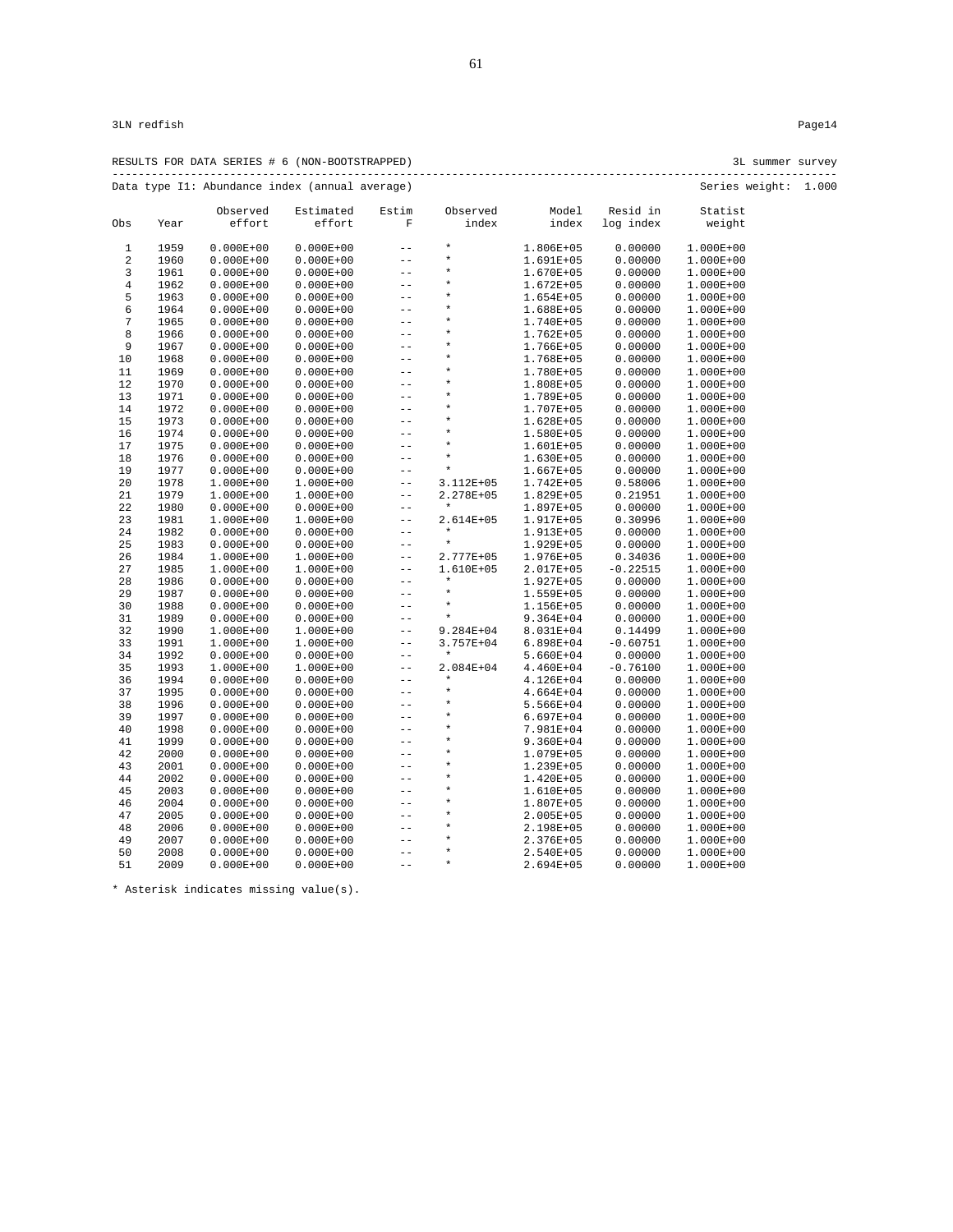|      | UNWEIGHTED LOG RESIDUAL PLOT FOR DATA SERIES # 6 |                          |        |                |                             |                                  |                |               |              |               |                |                         |                                      |                          |
|------|--------------------------------------------------|--------------------------|--------|----------------|-----------------------------|----------------------------------|----------------|---------------|--------------|---------------|----------------|-------------------------|--------------------------------------|--------------------------|
|      |                                                  | $-1$                     |        | $-0.75$        |                             | $-0.5$                           |                | $-0.25$       | $\mathsf 0$  |               | 0.25           | 0.5                     | 0.75                                 | $\mathbf{1}$             |
|      |                                                  | $\overline{\phantom{a}}$ | $\sim$ | $\mathbb{R}^n$ | $\sim$ $\sim$ $\sim$ $\sim$ |                                  | $\sim 10^{-1}$ | and the state | $\mathbb{I}$ | $\bullet$     | $\mathbb{R}$   | $\mathbb{R}$<br>$\sim$  | $\mathbf{I}$<br>$\ddot{\phantom{a}}$ | $\overline{\phantom{a}}$ |
| Year | Residual                                         |                          |        |                |                             |                                  |                |               |              |               |                |                         |                                      |                          |
| 1959 | 0.0000                                           |                          |        |                |                             |                                  |                |               |              |               |                |                         |                                      |                          |
| 1960 | 0.0000                                           |                          |        |                |                             |                                  |                |               |              |               |                |                         |                                      |                          |
| 1961 | 0.0000                                           |                          |        |                |                             |                                  |                |               |              |               |                |                         |                                      |                          |
| 1962 | 0.0000                                           |                          |        |                |                             |                                  |                |               |              |               |                |                         |                                      |                          |
| 1963 | 0.0000                                           |                          |        |                |                             |                                  |                |               |              |               |                |                         |                                      |                          |
| 1964 | 0.0000                                           |                          |        |                |                             |                                  |                |               |              |               |                |                         |                                      |                          |
| 1965 | 0.0000                                           |                          |        |                |                             |                                  |                |               |              |               |                |                         |                                      |                          |
| 1966 | 0.0000                                           |                          |        |                |                             |                                  |                |               |              |               |                |                         |                                      |                          |
| 1967 | 0.0000                                           |                          |        |                |                             |                                  |                |               |              |               |                |                         |                                      |                          |
| 1968 | 0.0000                                           |                          |        |                |                             |                                  |                |               |              |               |                |                         |                                      |                          |
| 1969 | 0.0000                                           |                          |        |                |                             |                                  |                |               |              |               |                |                         |                                      |                          |
| 1970 | 0.0000                                           |                          |        |                |                             |                                  |                |               |              |               |                |                         |                                      |                          |
| 1971 | 0.0000                                           |                          |        |                |                             |                                  |                |               |              |               |                |                         |                                      |                          |
| 1972 | 0.0000                                           |                          |        |                |                             |                                  |                |               |              |               |                |                         |                                      |                          |
| 1973 | 0.0000                                           |                          |        |                |                             |                                  |                |               |              |               |                |                         |                                      |                          |
| 1974 | 0.0000                                           |                          |        |                |                             |                                  |                |               |              |               |                |                         |                                      |                          |
| 1975 | 0.0000                                           |                          |        |                |                             |                                  |                |               |              |               |                |                         |                                      |                          |
| 1976 | 0.0000                                           |                          |        |                |                             |                                  |                |               |              |               |                |                         |                                      |                          |
| 1977 | 0.0000                                           |                          |        |                |                             |                                  |                |               |              |               |                |                         |                                      |                          |
| 1978 | 0.5801                                           |                          |        |                |                             |                                  |                |               |              |               |                | ======================= |                                      |                          |
| 1979 | 0.2195                                           |                          |        |                |                             |                                  |                |               |              | =========     |                |                         |                                      |                          |
| 1980 | 0.0000                                           |                          |        |                |                             |                                  |                |               |              |               |                |                         |                                      |                          |
| 1981 | 0.3100                                           |                          |        |                |                             |                                  |                |               |              |               | ============   |                         |                                      |                          |
| 1982 | 0.0000                                           |                          |        |                |                             |                                  |                |               |              |               |                |                         |                                      |                          |
| 1983 | 0.0000                                           |                          |        |                |                             |                                  |                |               |              |               |                |                         |                                      |                          |
| 1984 | 0.3404                                           |                          |        |                |                             |                                  |                |               |              |               | ============== |                         |                                      |                          |
| 1985 | $-0.2251$                                        |                          |        |                |                             |                                  |                |               |              |               |                |                         |                                      |                          |
| 1986 | 0.0000                                           |                          |        |                |                             |                                  |                |               |              |               |                |                         |                                      |                          |
| 1987 | 0.0000                                           |                          |        |                |                             |                                  |                |               |              |               |                |                         |                                      |                          |
| 1988 | 0.0000                                           |                          |        |                |                             |                                  |                |               |              |               |                |                         |                                      |                          |
| 1989 | 0.0000                                           |                          |        |                |                             |                                  |                |               |              |               |                |                         |                                      |                          |
| 1990 | 0.1450                                           |                          |        |                |                             |                                  |                |               |              | $=$ = = = = = |                |                         |                                      |                          |
| 1991 | $-0.6075$                                        |                          |        |                |                             | ========================         |                |               |              |               |                |                         |                                      |                          |
| 1992 | 0.0000                                           |                          |        |                |                             |                                  |                |               |              |               |                |                         |                                      |                          |
| 1993 | $-0.7610$                                        |                          |        |                |                             | ================================ |                |               |              |               |                |                         |                                      |                          |
| 1994 | 0.0000                                           |                          |        |                |                             |                                  |                |               |              |               |                |                         |                                      |                          |
| 1995 | 0.0000                                           |                          |        |                |                             |                                  |                |               |              |               |                |                         |                                      |                          |
| 1996 | 0.0000                                           |                          |        |                |                             |                                  |                |               |              |               |                |                         |                                      |                          |
| 1997 | 0.0000                                           |                          |        |                |                             |                                  |                |               |              |               |                |                         |                                      |                          |
| 1998 | 0.0000                                           |                          |        |                |                             |                                  |                |               |              |               |                |                         |                                      |                          |
| 1999 | 0.0000                                           |                          |        |                |                             |                                  |                |               |              |               |                |                         |                                      |                          |
| 2000 | 0.0000                                           |                          |        |                |                             |                                  |                |               |              |               |                |                         |                                      |                          |
| 2001 | 0.0000                                           |                          |        |                |                             |                                  |                |               |              |               |                |                         |                                      |                          |
| 2002 | 0.0000                                           |                          |        |                |                             |                                  |                |               |              |               |                |                         |                                      |                          |
|      |                                                  |                          |        |                |                             |                                  |                |               |              |               |                |                         |                                      |                          |
| 2003 | 0.0000                                           |                          |        |                |                             |                                  |                |               |              |               |                |                         |                                      |                          |
| 2004 | 0.0000                                           |                          |        |                |                             |                                  |                |               |              |               |                |                         |                                      |                          |
| 2005 | 0.0000                                           |                          |        |                |                             |                                  |                |               |              |               |                |                         |                                      |                          |
| 2006 | 0.0000                                           |                          |        |                |                             |                                  |                |               |              |               |                |                         |                                      |                          |
| 2007 | 0.0000                                           |                          |        |                |                             |                                  |                |               |              |               |                |                         |                                      |                          |
| 2008 | 0.0000                                           |                          |        |                |                             |                                  |                |               |              |               |                |                         |                                      |                          |
| 2009 | 0.0000                                           |                          |        |                |                             | -----------------------------    |                |               |              |               |                |                         |                                      |                          |
|      |                                                  |                          |        |                |                             |                                  |                |               |              |               |                |                         |                                      |                          |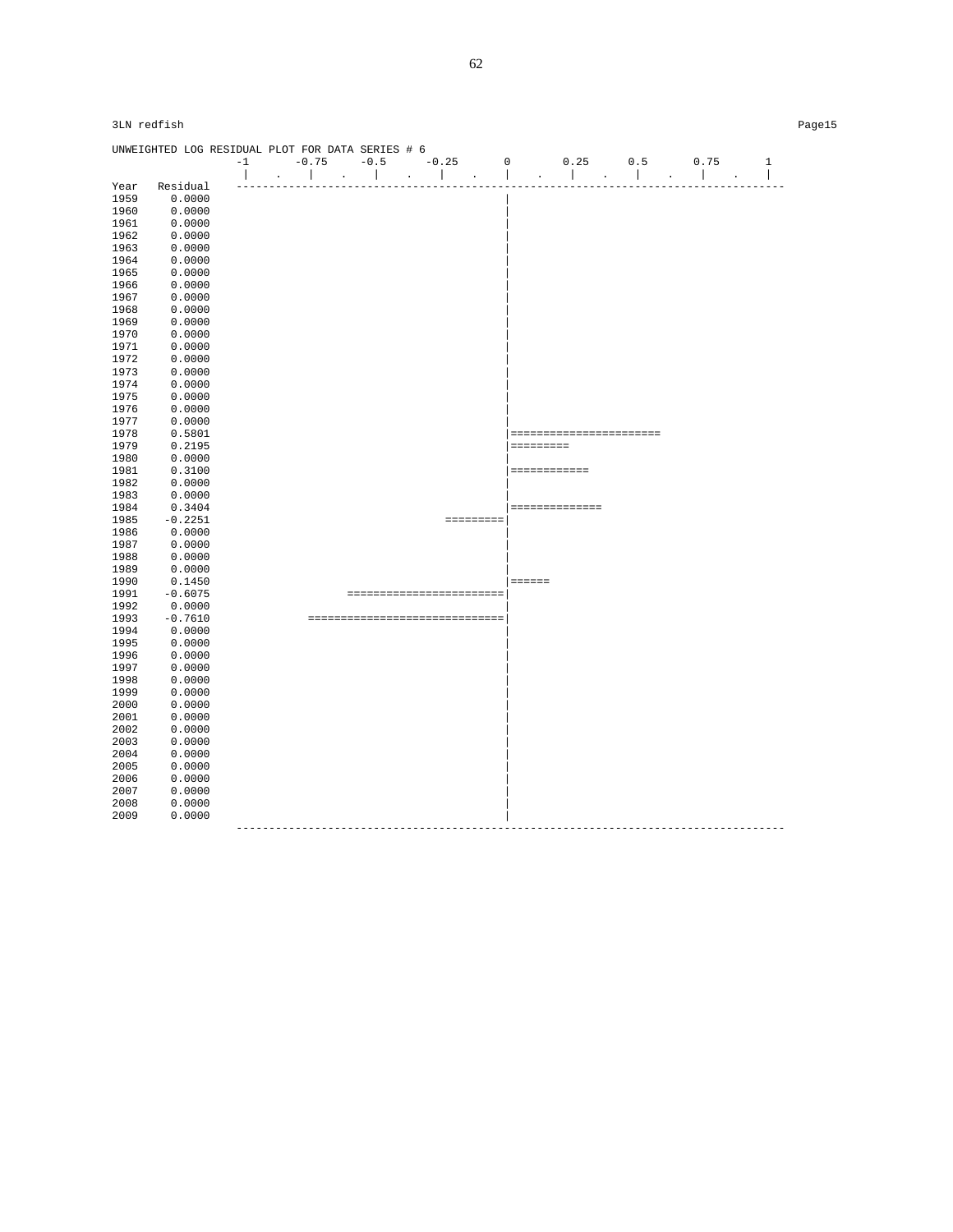RESULTS FOR DATA SERIES # 7 (NON-BOOTSTRAPPED) 3L autumn survey --------------------------------------------------------------------------------------------------------------- Data type I2: Abundance index (end of year) Series weight: 1.000

|                         |      | pata type is. Abditative filats (that of year) |               |                            |               |               |            | <b>DETTER</b><br>WCLYILC |
|-------------------------|------|------------------------------------------------|---------------|----------------------------|---------------|---------------|------------|--------------------------|
|                         |      | Observed                                       | Estimated     | Estim                      | Observed      | Model         | Resid in   | Statist                  |
| Obs                     | Year | effort                                         | effort        | $\mathbf F$                | index         | index         | log index  | weight                   |
| 1                       | 1959 | $0.000E + 00$                                  | $0.000E + 00$ | $ -$                       | $\star$       | 2.905E+04     | 0.00000    | 1.000E+00                |
| $\overline{\mathbf{c}}$ | 1960 | $0.000E + 00$                                  | $0.000E + 00$ | $- -$                      | $\star$       | 2.843E+04     | 0.00000    | 1.000E+00                |
| 3                       | 1961 | $0.000E + 00$                                  | $0.000E + 00$ | $- -$                      | $\star$       | 2.833E+04     | 0.00000    | 1.000E+00                |
| $\overline{4}$          | 1962 | $0.000E + 00$                                  | $0.000E + 00$ | $ -$                       | $\star$       | 2.849E+04     | 0.00000    | 1.000E+00                |
| 5                       | 1963 | $0.000E + 00$                                  | $0.000E + 00$ | $- -$                      | $\star$       | 2.774E+04     | 0.00000    | 1.000E+00                |
| 6                       | 1964 | $0.000E + 00$                                  | $0.000E + 00$ | $- -$                      | $\star$       | 2.964E+04     | 0.00000    | 1.000E+00                |
| $\sqrt{ }$              | 1965 | $0.000E + 00$                                  | $0.000E + 00$ | $- -$                      | $\star$       | 2.950E+04     | 0.00000    | 1.000E+00                |
| 8                       | 1966 | $0.000E + 00$                                  | $0.000E + 00$ | $\qquad \qquad -$          | $\star$       | 3.037E+04     | 0.00000    | 1.000E+00                |
| 9                       | 1967 | $0.000E + 00$                                  | $0.000E + 00$ | $- -$                      | $\star$       | 2.966E+04     | 0.00000    | 1.000E+00                |
| 10                      | 1968 | $0.000E + 00$                                  | $0.000E + 00$ | $- -$                      | $\star$       | 3.042E+04     | 0.00000    | 1.000E+00                |
| 11                      | 1969 | $0.000E + 00$                                  | $0.000E + 00$ | $- -$                      | $\star$       | $3.009E + 04$ | 0.00000    | 1.000E+00                |
| 12                      | 1970 | $0.000E + 00$                                  | $0.000E + 00$ | $- -$                      | $\star$       | 3.135E+04     | 0.00000    | 1.000E+00                |
| 13                      | 1971 | $0.000E + 00$                                  | $0.000E + 00$ | $- -$                      | $\star$       | 2.952E+04     | 0.00000    | 1.000E+00                |
| 14                      | 1972 | $0.000E + 00$                                  | $0.000E + 00$ | $- -$                      | $^\star$      | $2.853E+04$   | 0.00000    | 1.000E+00                |
| 15                      | 1973 | $0.000E + 00$                                  | $0.000E + 00$ | $-$                        | $\star$       | 2.685E+04     | 0.00000    | 1.000E+00                |
| 16                      | 1974 | $0.000E + 00$                                  | $0.000E + 00$ | $- -$                      | $\star$       | $2.685E + 04$ | 0.00000    | 1.000E+00                |
| 17                      | 1975 | $0.000E + 00$                                  | $0.000E + 00$ | $- -$                      | $\star$       | 2.755E+04     | 0.00000    | 1.000E+00                |
| 18                      | 1976 | $0.000E + 00$                                  | $0.000E + 00$ | $- -$                      | $\star$       | 2.785E+04     | 0.00000    | 1.000E+00                |
| 19                      | 1977 | $0.000E + 00$                                  | $0.000E + 00$ | $- -$                      | $\star$       | 2.878E+04     | 0.00000    | 1.000E+00                |
| 20                      | 1978 | $0.000E + 00$                                  | $0.000E + 00$ | $ -$                       | $\star$       | 3.042E+04     | 0.00000    | 1.000E+00                |
| 21                      | 1979 | $0.000E + 00$                                  | $0.000E + 00$ | $- -$                      | $^\star$      | 3.173E+04     | 0.00000    | 1.000E+00                |
| 22                      | 1980 | $0.000E + 00$                                  | $0.000E + 00$ | $- -$                      | $\star$       | 3.273E+04     | 0.00000    | 1.000E+00                |
| 23                      | 1981 | $0.000E + 00$                                  | $0.000E + 00$ | $- -$                      | $\star$       | $3.244E + 04$ | 0.00000    | 1.000E+00                |
| 24                      | 1982 | $0.000E + 00$                                  | $0.000E + 00$ | $- -$                      | $\star$       | 3.258E+04     | 0.00000    | 1.000E+00                |
| 25                      | 1983 | $0.000E + 00$                                  | $0.000E + 00$ | $- -$                      | $\star$       | 3.299E+04     | 0.00000    | 1.000E+00                |
| 26                      | 1984 | $0.000E + 00$                                  | $0.000E + 00$ | $- -$                      | $\star$       | $3.416E + 04$ | 0.00000    | 1.000E+00                |
| 27                      | 1985 | $1.000E+00$                                    | 1.000E+00     | $\sim$ $-$                 | 9.823E+04     | $3.440E + 04$ | 1.04928    | 1.000E+00                |
| 28                      | 1986 | $1.000E+00$                                    | 1.000E+00     | $- -$                      | 1.712E+04     | 3.123E+04     | $-0.60120$ | 1.000E+00                |
| 29                      | 1987 | $0.000E + 00$                                  | $0.000E + 00$ | $- -$                      | $\star$       | 2.240E+04     | 0.00000    | 1.000E+00                |
| 30                      | 1988 | $0.000E + 00$                                  | $0.000E + 00$ | $\overline{\phantom{m}}$ . | $\star$       | 1.721E+04     | 0.00000    | 1.000E+00                |
| 31                      | 1989 | $0.000E + 00$                                  | $0.000E + 00$ | $- -$                      | $\star$       | 1.471E+04     | 0.00000    | 1.000E+00                |
| 32                      | 1990 | 1.000E+00                                      | 1.000E+00     | $ -$                       | 2.074E+04     | 1.266E+04     | 0.49409    | 1.000E+00                |
| 33                      | 1991 | $1.000E + 00$                                  | 1.000E+00     | $- -$                      | 1.366E+04     | 1.085E+04     | 0.23063    | 1.000E+00                |
| 34                      | 1992 | $1.000E + 00$                                  | 1.000E+00     | $ -$                       | $1.342E + 04$ | 8.500E+03     | 0.45698    | 1.000E+00                |
| 35                      | 1993 | $1.000E+00$                                    | 1.000E+00     | $- -$                      | 6.011E+03     | 6.738E+03     | $-0.11416$ | 1.000E+00                |
| 36                      | 1994 | $1.000E+00$                                    | 1.000E+00     | $- -$                      | 7.173E+03     | 7.292E+03     | $-0.01650$ | 1.000E+00                |
| 37                      | 1995 | $0.000E + 00$                                  | $0.000E + 00$ | $- -$                      | $\star$       | 8.589E+03     | 0.00000    | 1.000E+00                |
| 38                      | 1996 | $1.000E+00$                                    | 1.000E+00     | $ -$                       | 4.691E+03     | 1.038E+04     | $-0.79402$ | 1.000E+00                |
| 39                      | 1997 | $1.000E+00$                                    | 1.000E+00     | $\qquad \qquad -$          | 1.954E+04     | 1.243E+04     | 0.45244    | 1.000E+00                |
| 40                      | 1998 | 1.000E+00                                      | 1.000E+00     | $ -$                       | $1.852E + 04$ | 1.474E+04     | 0.22834    | 1.000E+00                |
| 41                      | 1999 | $1.000E+00$                                    | 1.000E+00     | $ -$                       | 3.886E+04     | 1.711E+04     | 0.82041    | 1.000E+00                |
| 42                      | 2000 | 1.000E+00                                      | 1.000E+00     | $\qquad \qquad -$          | 2.492E+04     | 1.959E+04     | 0.24042    | 1.000E+00                |
| 43                      | 2001 | $1.000E + 00$                                  | 1.000E+00     | $ -$                       | 2.857E+04     | 2.256E+04     | 0.23625    | 1.000E+00                |
| 44                      | 2002 | $1.000E+00$                                    | 1.000E+00     | $ -$                       | 1.189E+04     | 2.573E+04     | $-0.77232$ | 1.000E+00                |
| 45                      | 2003 | 1.000E+00                                      | 1.000E+00     | $ -$                       | 1.501E+04     | 2.900E+04     | $-0.65883$ | 1.000E+00                |
| 46                      | 2004 | 1.000E+00                                      | 1.000E+00     | $ -$                       | $9.293E + 03$ | $3.240E + 04$ | $-1.24896$ | 1.000E+00                |
| 47                      | 2005 | $1.000E+00$                                    | 1.000E+00     | $- -$                      | 1.665E+04     | $3.574E + 04$ | $-0.76379$ | 1.000E+00                |
| 48                      | 2006 | $1.000E + 00$                                  | 1.000E+00     | $- -$                      | 2.722E+04     | 3.895E+04     | $-0.35847$ | 1.000E+00                |
| 49                      | 2007 | $1.000E + 00$                                  | 1.000E+00     | $ -$                       | 5.755E+04     | 4.178E+04     | 0.32014    | 1.000E+00                |
| 50                      | 2008 | $1.000E+00$                                    | 1.000E+00     | $- -$                      | 5.328E+04     | $4.452E + 04$ | 0.17954    | 1.000E+00                |
| 51                      | 2009 | $1.000E + 00$                                  | 1.000E+00     | $- -$                      | 8.724E+04     | 4.699E+04     | 0.61887    | 1.000E+00                |

63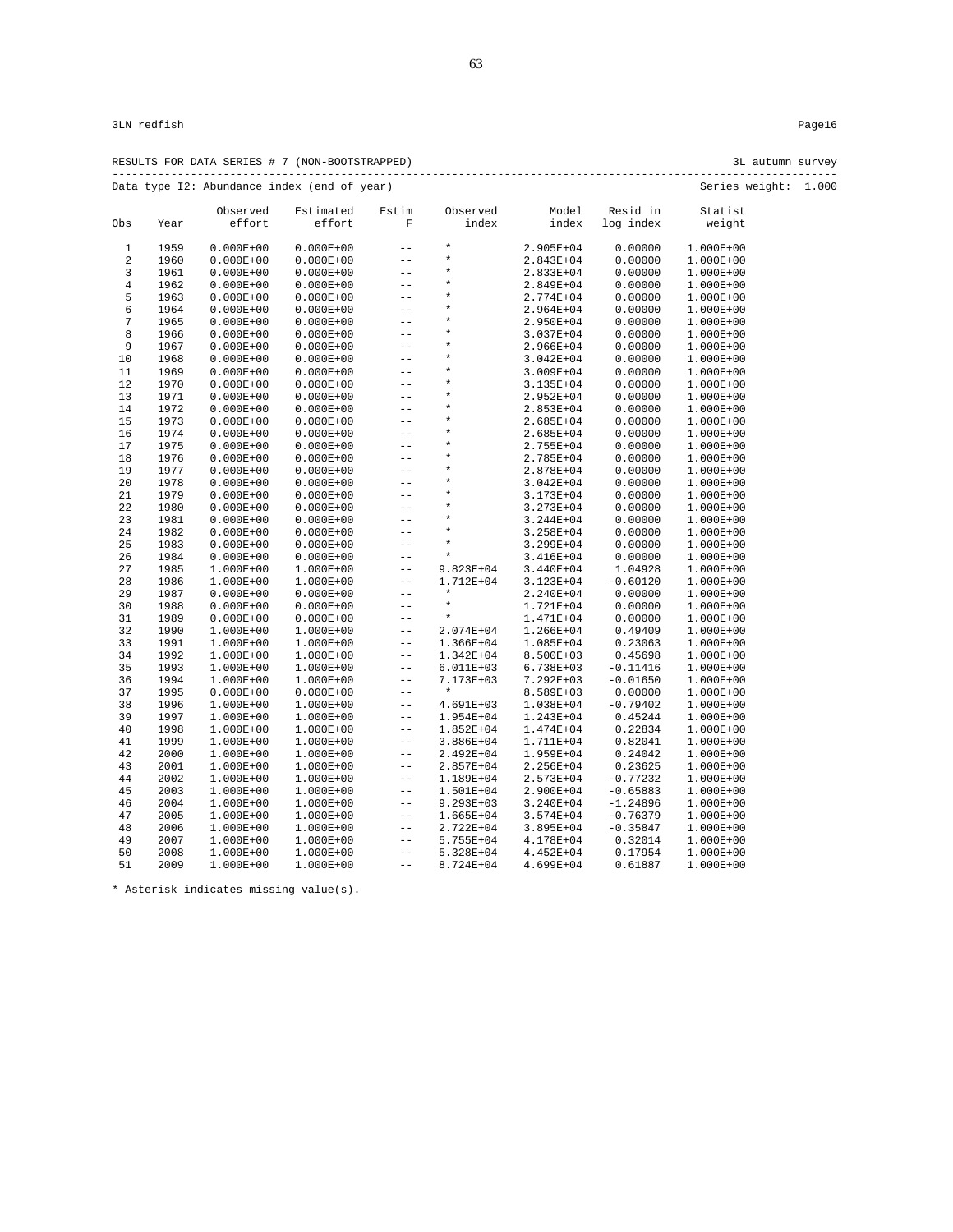|      | UNWEIGHTED LOG RESIDUAL PLOT FOR DATA SERIES # 7 |      |        |                                   |                |                 |        |                           |             |                 |                  |                       |              |                              |                |
|------|--------------------------------------------------|------|--------|-----------------------------------|----------------|-----------------|--------|---------------------------|-------------|-----------------|------------------|-----------------------|--------------|------------------------------|----------------|
|      |                                                  | $-2$ | $-1.5$ |                                   | $-1$           |                 | $-0.5$ |                           | $\mathbf 0$ |                 | 0.5              |                       | $\mathbf{1}$ | 1.5                          | $\overline{a}$ |
|      |                                                  |      |        |                                   | $\blacksquare$ | $\sim$ 10 $\pm$ |        |                           |             |                 | $\mathbf{L}$     |                       |              |                              | $\mathbf{I}$   |
| Year | Residual                                         |      |        |                                   |                |                 |        |                           |             |                 |                  |                       |              |                              |                |
| 1959 | 0.0000                                           |      |        |                                   |                |                 |        |                           |             |                 |                  |                       |              |                              |                |
| 1960 | 0.0000                                           |      |        |                                   |                |                 |        |                           |             |                 |                  |                       |              |                              |                |
| 1961 | 0.0000                                           |      |        |                                   |                |                 |        |                           |             |                 |                  |                       |              |                              |                |
| 1962 | 0.0000                                           |      |        |                                   |                |                 |        |                           |             |                 |                  |                       |              |                              |                |
| 1963 | 0.0000                                           |      |        |                                   |                |                 |        |                           |             |                 |                  |                       |              |                              |                |
| 1964 | 0.0000                                           |      |        |                                   |                |                 |        |                           |             |                 |                  |                       |              |                              |                |
| 1965 | 0.0000                                           |      |        |                                   |                |                 |        |                           |             |                 |                  |                       |              |                              |                |
| 1966 | 0.0000                                           |      |        |                                   |                |                 |        |                           |             |                 |                  |                       |              |                              |                |
| 1967 | 0.0000                                           |      |        |                                   |                |                 |        |                           |             |                 |                  |                       |              |                              |                |
| 1968 | 0.0000                                           |      |        |                                   |                |                 |        |                           |             |                 |                  |                       |              |                              |                |
| 1969 | 0.0000                                           |      |        |                                   |                |                 |        |                           |             |                 |                  |                       |              |                              |                |
| 1970 | 0.0000                                           |      |        |                                   |                |                 |        |                           |             |                 |                  |                       |              |                              |                |
| 1971 | 0.0000                                           |      |        |                                   |                |                 |        |                           |             |                 |                  |                       |              |                              |                |
| 1972 | 0.0000                                           |      |        |                                   |                |                 |        |                           |             |                 |                  |                       |              |                              |                |
| 1973 | 0.0000                                           |      |        |                                   |                |                 |        |                           |             |                 |                  |                       |              |                              |                |
| 1974 | 0.0000                                           |      |        |                                   |                |                 |        |                           |             |                 |                  |                       |              |                              |                |
| 1975 | 0.0000                                           |      |        |                                   |                |                 |        |                           |             |                 |                  |                       |              |                              |                |
| 1976 | 0.0000                                           |      |        |                                   |                |                 |        |                           |             |                 |                  |                       |              |                              |                |
| 1977 | 0.0000                                           |      |        |                                   |                |                 |        |                           |             |                 |                  |                       |              |                              |                |
| 1978 | 0.0000                                           |      |        |                                   |                |                 |        |                           |             |                 |                  |                       |              |                              |                |
| 1979 | 0.0000                                           |      |        |                                   |                |                 |        |                           |             |                 |                  |                       |              |                              |                |
| 1980 | 0.0000                                           |      |        |                                   |                |                 |        |                           |             |                 |                  |                       |              |                              |                |
| 1981 | 0.0000                                           |      |        |                                   |                |                 |        |                           |             |                 |                  |                       |              |                              |                |
| 1982 | 0.0000                                           |      |        |                                   |                |                 |        |                           |             |                 |                  |                       |              |                              |                |
| 1983 | 0.0000                                           |      |        |                                   |                |                 |        |                           |             |                 |                  |                       |              |                              |                |
| 1984 | 0.0000                                           |      |        |                                   |                |                 |        |                           |             |                 |                  |                       |              |                              |                |
| 1985 | 1.0493                                           |      |        |                                   |                |                 |        |                           |             |                 |                  | --------------------- |              |                              |                |
| 1986 | $-0.6012$                                        |      |        |                                   |                |                 |        | ============              |             |                 |                  |                       |              |                              |                |
| 1987 | 0.0000                                           |      |        |                                   |                |                 |        |                           |             |                 |                  |                       |              |                              |                |
| 1988 | 0.0000                                           |      |        |                                   |                |                 |        |                           |             |                 |                  |                       |              |                              |                |
| 1989 | 0.0000                                           |      |        |                                   |                |                 |        |                           |             |                 |                  |                       |              |                              |                |
| 1990 | 0.4941                                           |      |        |                                   |                |                 |        |                           |             | ==========      |                  |                       |              |                              |                |
| 1991 | 0.2306                                           |      |        |                                   |                |                 |        |                           |             | $=$ $=$ $=$ $=$ |                  |                       |              |                              |                |
| 1992 | 0.4570                                           |      |        |                                   |                |                 |        |                           |             | =========       |                  |                       |              |                              |                |
| 1993 | $-0.1142$                                        |      |        |                                   |                |                 |        |                           | $=$ $=$     |                 |                  |                       |              |                              |                |
| 1994 | $-0.0165$                                        |      |        |                                   |                |                 |        |                           |             |                 |                  |                       |              |                              |                |
| 1995 | 0.0000                                           |      |        |                                   |                |                 |        |                           |             |                 |                  |                       |              |                              |                |
| 1996 | $-0.7940$                                        |      |        |                                   |                |                 |        | ================          |             |                 |                  |                       |              |                              |                |
| 1997 | 0.4524                                           |      |        |                                   |                |                 |        |                           |             |                 |                  |                       |              |                              |                |
| 1998 | 0.2283                                           |      |        |                                   |                |                 |        |                           |             | $= = = = =$     |                  |                       |              |                              |                |
| 1999 | 0.8204                                           |      |        |                                   |                |                 |        |                           |             |                 | ================ |                       |              |                              |                |
| 2000 | 0.2404                                           |      |        |                                   |                |                 |        |                           |             | $=$             |                  |                       |              |                              |                |
| 2001 | 0.2363                                           |      |        |                                   |                |                 |        |                           |             | $= = = = = =$   |                  |                       |              |                              |                |
| 2002 | $-0.7723$                                        |      |        |                                   |                |                 |        | ===============           |             |                 |                  |                       |              |                              |                |
| 2003 | $-0.6588$                                        |      |        |                                   |                |                 |        | =============             |             |                 |                  |                       |              |                              |                |
| 2004 | $-1.2490$                                        |      |        |                                   |                |                 |        | ------------------------- |             |                 |                  |                       |              |                              |                |
| 2005 | $-0.7638$                                        |      |        |                                   |                |                 |        | ===============           |             |                 |                  |                       |              |                              |                |
| 2006 | $-0.3585$                                        |      |        |                                   |                |                 |        | $= 1.1222222$             |             |                 |                  |                       |              |                              |                |
| 2007 | 0.3201                                           |      |        |                                   |                |                 |        |                           |             | $= 2222222$     |                  |                       |              |                              |                |
| 2008 | 0.1795                                           |      |        |                                   |                |                 |        |                           |             | $=$             |                  |                       |              |                              |                |
| 2009 | 0.6189                                           |      |        |                                   |                |                 |        |                           |             | ============    |                  |                       |              |                              |                |
|      |                                                  |      |        | --------------------------------- |                |                 |        |                           |             |                 |                  |                       |              | ---------------------------- |                |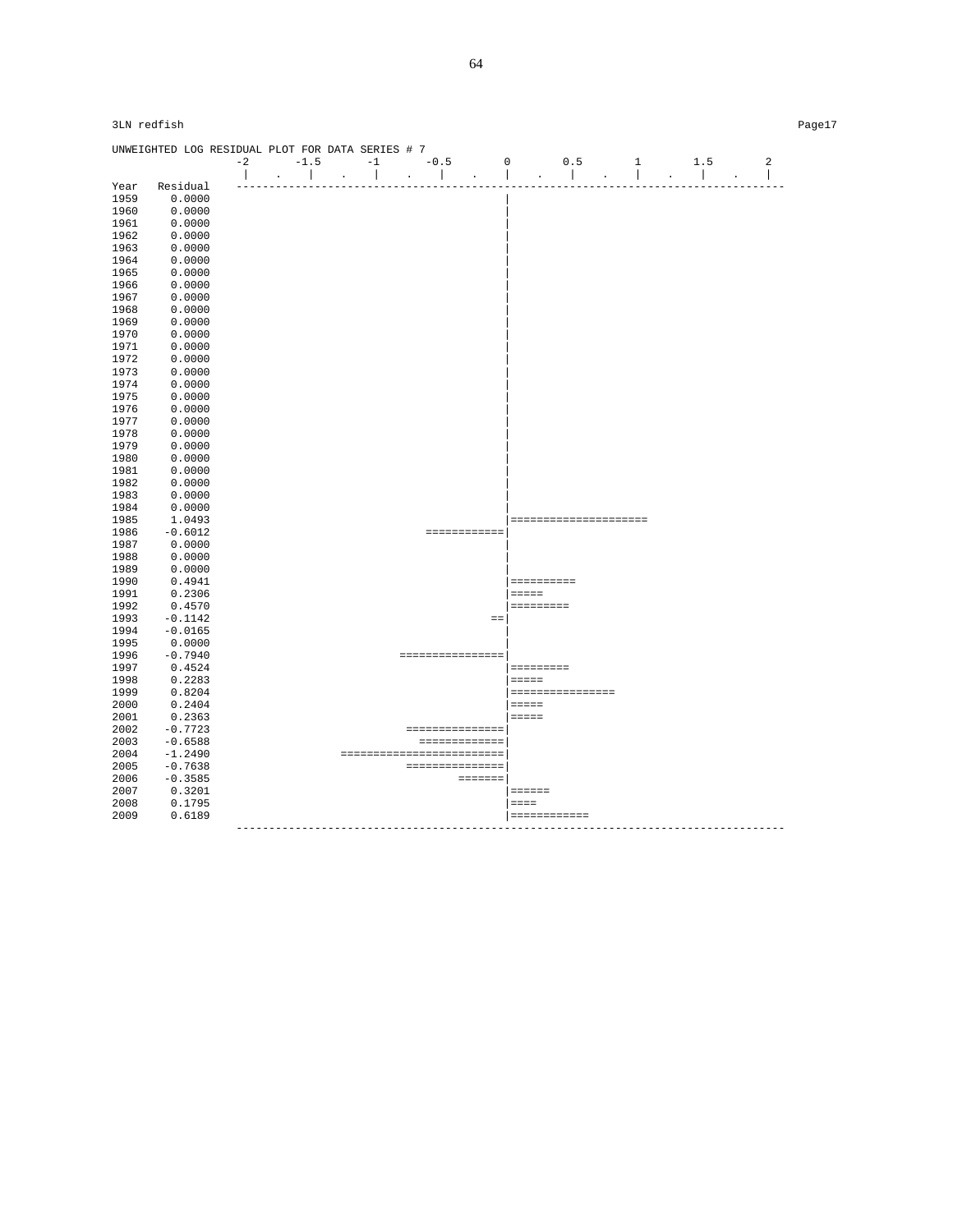

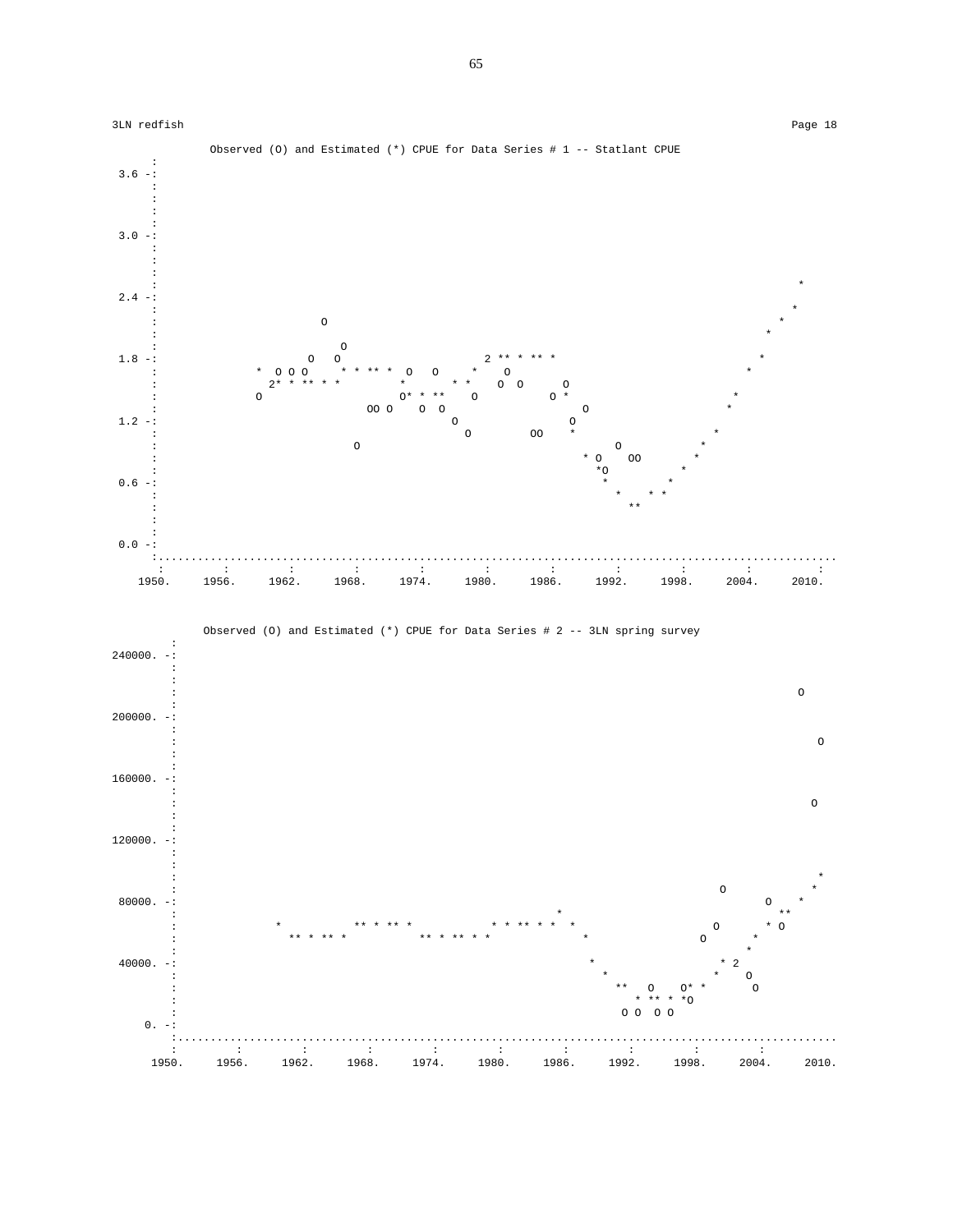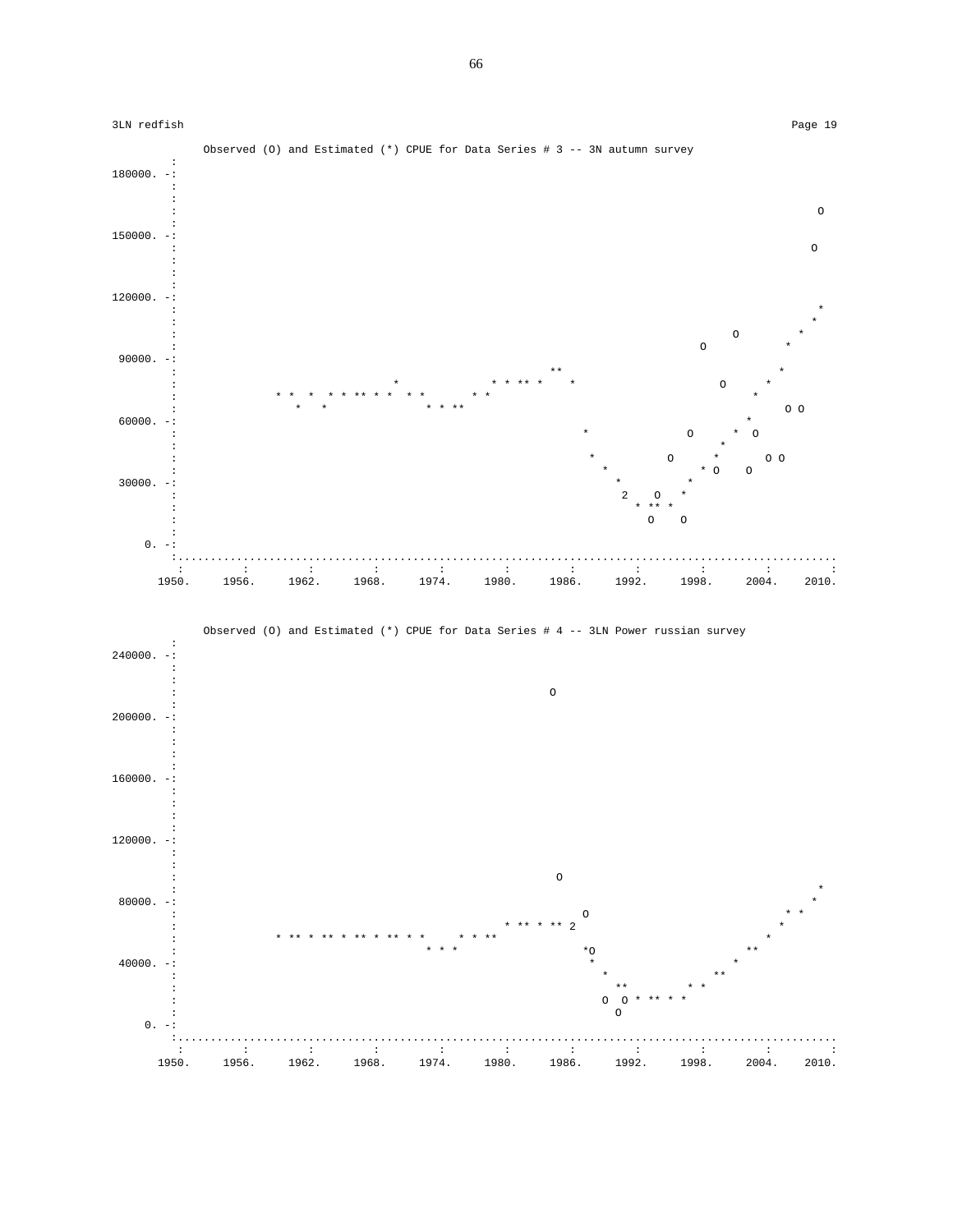



67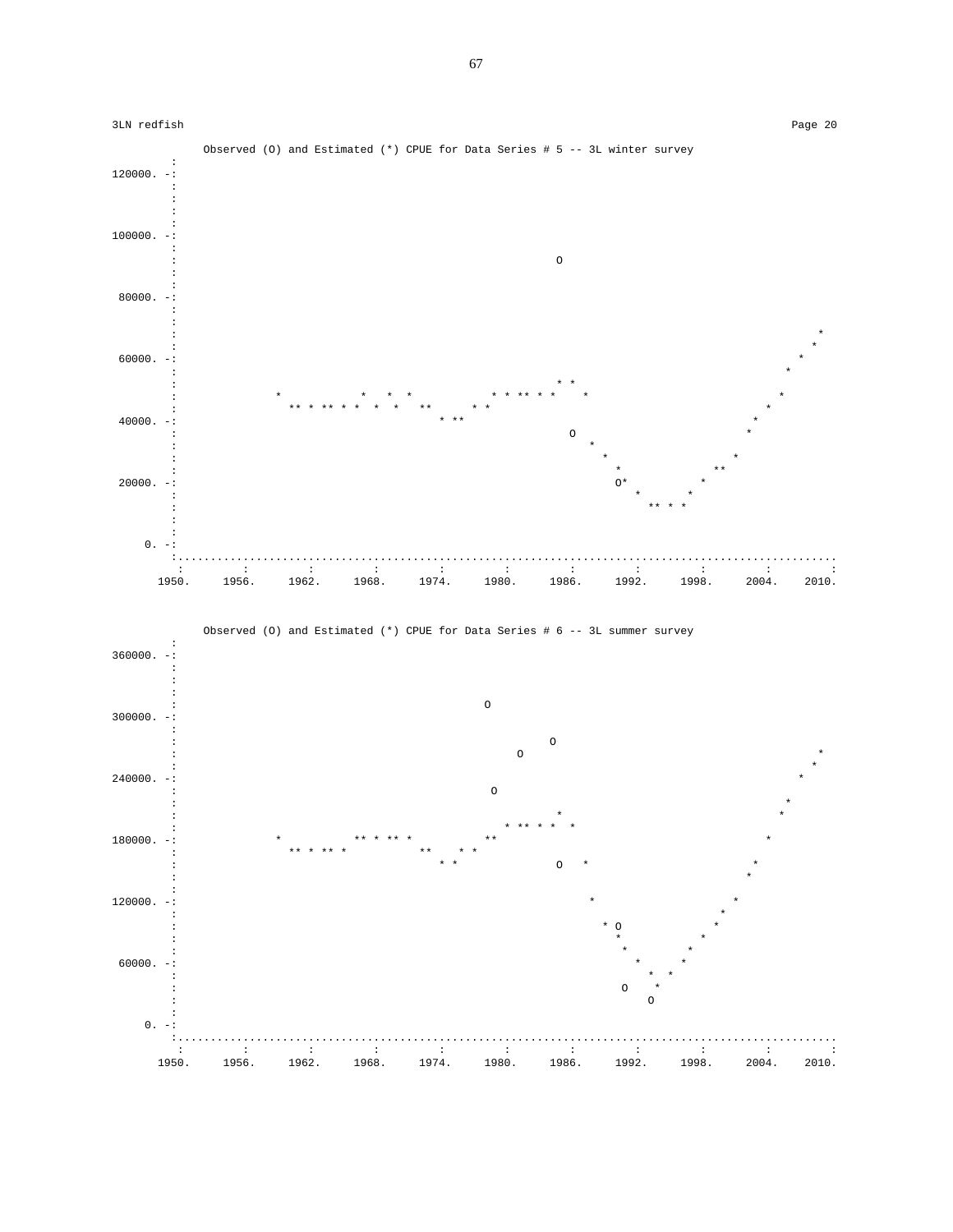

Elapsed time: 0 hours, 0 minutes, 12 seconds.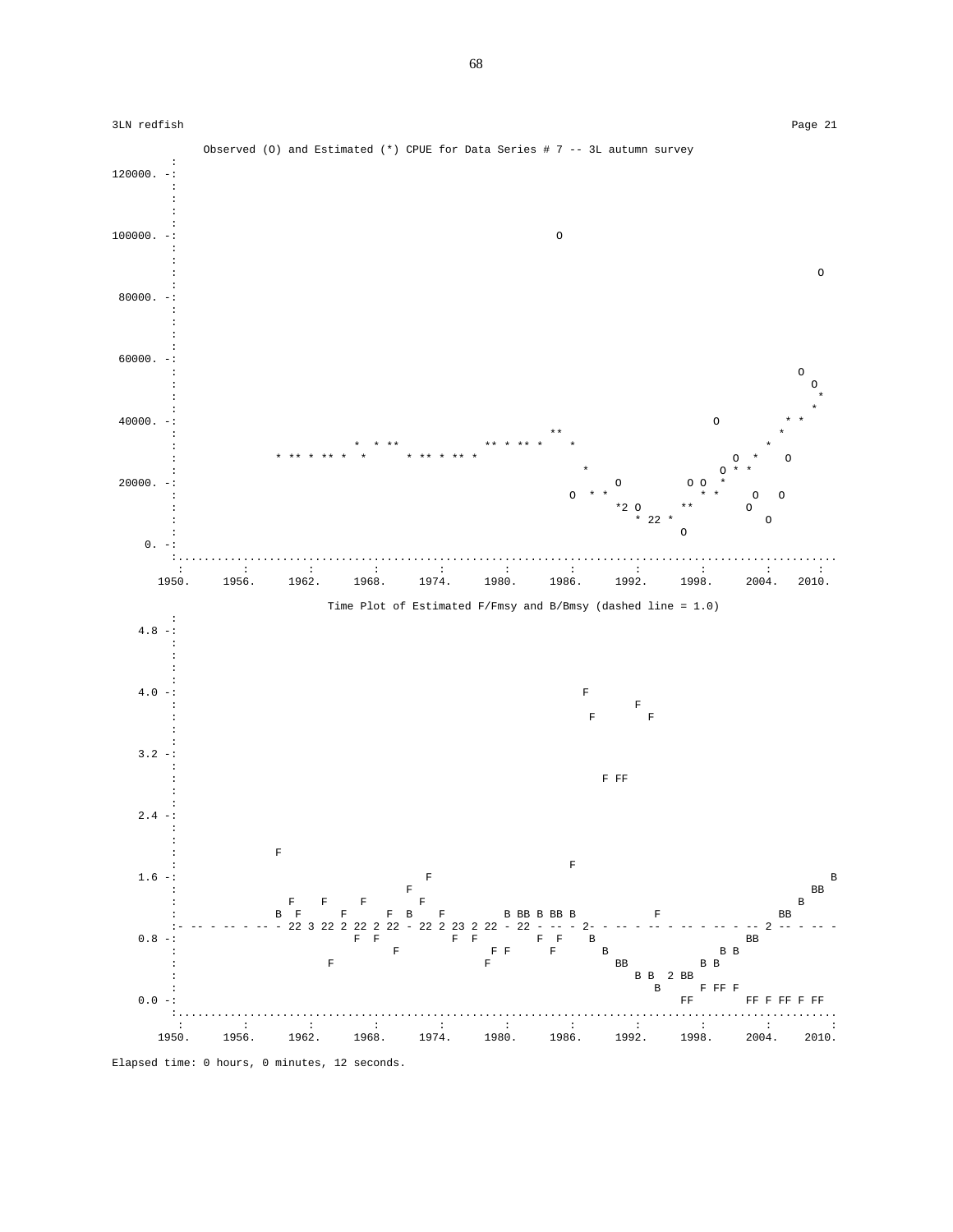Appendix 3: ASPIC2010 results on BOT mode

ESTIMATES FROM BOOTSTRAPPED ANALYSIS

|               |                   | Bias-corrected approximate confidence limits<br>Estimated Estimated |                  |               |             |               | Inter-      |                   |                      |
|---------------|-------------------|---------------------------------------------------------------------|------------------|---------------|-------------|---------------|-------------|-------------------|----------------------|
| Param<br>name | Point<br>estimate | bias in pt<br>estimate                                              | relative<br>bias | 80% lower     | 80% upper   | 50% lower     | 50% upper   | quartile<br>range | Relative<br>IQ range |
| B1/K          | 5.405E-01         | 1.075E-01                                                           | 19.90%           | 3.639E-01     | 7.355E-01   | 4.245E-01     | $6.059E-01$ | 1.814E-01         | 0.336                |
| K             | 3.871E+05         | $-1.938E + 04$                                                      | $-5.01%$         | 3.386E+05     | 4.873E+05   | 3.701E+05     | 4.640E+05   | 9.391E+04         | 0.243                |
| q(1)          | 8.380E-06         | 2.107E-07                                                           | 2.51%            | $6.836E - 06$ | 1.031E-05   | 7.410E-06     | 9.313E-06   | 1.903E-06         | 0.227                |
| q(2)          | 3.126E-01         | 6.077E-03                                                           | 1.94%            | 2.393E-01     | 3.980E-01   | 2.694E-01     | 3.490E-01   | 7.961E-02         | 0.255                |
| q(3)          | 3.769E-01         | 8.998E-03                                                           | 2.39%            | 2.931E-01     | 4.850E-01   | 3.279E-01     | 4.284E-01   | 1.005E-01         | 0.267                |
| q(4)          | 2.914E-01         | 1.297E-02                                                           | 4.45%            | 2.130E-01     | $3.627E-01$ | 2.400E-01     | 3.217E-01   | 8.164E-02         | 0.280                |
| q(5)          | 2.351E-01         | 2.244E-02                                                           | 9.55%            | 1.519E-01     | $3.338E-01$ | 1.796E-01     | 2.767E-01   | 9.715E-02         | 0.413                |
| q(6)          | 9.131E-01         | $-2.432E-03$                                                        | $-0.27%$         | 6.891E-01     | 1.106E+00   | 7.870E-01     | 1.025E+00   | 2.376E-01         | 0.260                |
| q(7)          | $1.552E-01$       | 3.377E-03                                                           | 2.18%            | 1.240E-01     | 1.929E-01   | 1.373E-01     | 1.736E-01   | $3.633E-02$       | 0.234                |
| MSY           | 2.258E+04         | 4.253E+02                                                           | 1.88%            | 2.064E+04     | 2.425E+04   | 2.143E+04     | 2.328E+04   | 1.848E+03         | 0.082                |
| Ye (2010)     | 1.539E+04         | $-2.502E+03$                                                        | $-16.25%$        | 9.705E+03     | 2.297E+04   | 1.369E+04     | 2.075E+04   | 7.059E+03         | 0.459                |
| Y.@Fmsy       | $3.533E+04$       | 2.147E+03                                                           | 6.08%            | 2.374E+04     | 4.103E+04   | 2.828E+04     | 3.739E+04   | 9.108E+03         | 0.258                |
| Bmsy          | 1.935E+05         | $-9.690E+03$                                                        | $-5.01%$         | 1.693E+05     | 2.437E+05   | 1.851E+05     | 2.320E+05   | 4.696E+04         | 0.243                |
| Fmsy          | 1.167E-01         | 1.162E-02                                                           | 9.96%            | 8.910E-02     | 1.376E-01   | 9.798E-02     | 1.228E-01   | 2.485E-02         | 0.213                |
| fmsy(1)       | $1.392E + 04$     | 1.213E+03                                                           | 8.71%            | 1.075E+04     | 1.688E+04   | 1.196E+04     | 1.490E+04   | 2.945E+03         | 0.212                |
| fmsy(2)       | 3.732E-01         | 4.631E-02                                                           | 12.41%           | 2.309E-01     | 4.762E-01   | 2.761E-01     | 4.055E-01   | 1.294E-01         | 0.347                |
| fmsy(3)       | 3.096E-01         | 3.725E-02                                                           | 12.03%           | 1.895E-01     | 3.989E-01   | 2.258E-01     | 3.393E-01   | 1.135E-01         | 0.367                |
| fmsy(4)       | 4.005E-01         | 3.278E-02                                                           | 8.19%            | 3.064E-01     | 5.141E-01   | 3.414E-01     | 4.433E-01   | 1.020E-01         | 0.255                |
| fmsy(5)       | 4.964E-01         | 4.608E-02                                                           | 9.28%            | 3.201E-01     | 7.221E-01   | 3.765E-01     | 5.982E-01   | 2.217E-01         | 0.447                |
| fmsy(6)       | 1.278E-01         | 1.627E-02                                                           | 12.73%           | 9.418E-02     | 1.582E-01   | 1.046E-01     | 1.359E-01   | 3.130E-02         | 0.245                |
| fmsy(7)       | 7.519E-01         | 8.234E-02                                                           | 10.95%           | 4.955E-01     | $9.656E-01$ | 5.823E-01     | 8.245E-01   | 2.422E-01         | 0.322                |
| B./Bmsy       | $1.564E+00$       | 5.907E-02                                                           | 3.78%            | 1.138E+00     | 1.769E+00   | 1.282E+00     | 1.645E+00   | 3.633E-01         | 0.232                |
| F./Fmsy       | 1.400E-02         | $-4.061E-04$                                                        | $-2.90%$         | 1.194E-02     | 2.099E-02   | 1.316E-02     | 1.761E-02   | 4.451E-03         | 0.318                |
| Ye./MSY       | $6.816E-01$       | $-1.150E-01$                                                        | $-16.87%$        | 4.107E-01     | 9.807E-01   | 5.863E-01     | 9.207E-01   | 3.344E-01         | 0.491                |
| q2/q1         | 3.731E+04         | 6.134E+02                                                           | 1.64%            | 2.837E+04     | 5.195E+04   | $3.253E+04$   | 4.477E+04   | 1.223E+04         | 0.328                |
| q3/q1         | 4.498E+04         | 1.028E+03                                                           | 2.29%            | 3.378E+04     | $6.315E+04$ | 3.912E+04     | 5.441E+04   | 1.529E+04         | 0.340                |
| q4/q1         | 3.477E+04         | 1.273E+03                                                           | 3.66%            | 2.535E+04     | 4.506E+04   | 2.917E+04     | 3.913E+04   | 9.957E+03         | 0.286                |
| q5/q1         | 2.805E+04         | 2.592E+03                                                           | 9.24%            | 1.761E+04     | 4.221E+04   | 2.177E+04     | 3.448E+04   | 1.271E+04         | 0.453                |
| q6/q1         | 1.090E+05         | $-1.069E + 03$                                                      | $-0.98%$         | 8.444E+04     | 1.407E+05   | 9.670E+04     | 1.251E+05   | 2.841E+04         | 0.261                |
| q7/q1         | $1.852E + 04$     | $3.632E + 02$                                                       | 1.96%            | 1.390E+04     | 2.482E+04   | $1.602E + 04$ | 2.157E+04   | 5.554E+03         | 0.300                |

INFORMATION FOR REPAST (Prager, Porch, Shertzer, & Caddy. 2003. NAJFM 23: 349-361)

| Unitless limit reference point in $F$ (Fmsy/F.):<br>CV of above (from bootstrap distribution):                                                                                                                                                                                                                                                                                                                                                                                                                | 71.41<br>0.1874                        |  |
|---------------------------------------------------------------------------------------------------------------------------------------------------------------------------------------------------------------------------------------------------------------------------------------------------------------------------------------------------------------------------------------------------------------------------------------------------------------------------------------------------------------|----------------------------------------|--|
| NOTES ON BOOTSTRAPPED ESTIMATES:                                                                                                                                                                                                                                                                                                                                                                                                                                                                              |                                        |  |
| - Bootstrap results were computed from 1000 trials.<br>- Results are conditional on bounds set on MSY and K in the input file.<br>- All bootstrapped intervals are approximate. The statistical literature recommends using at least 1000 trials<br>for accurate 95% intervals. The default 80% intervals used by ASPIC should require fewer trials for equivalent<br>accuracy. Using at least 500 trials is recommended.<br>- Bias estimates are typically of high variance and therefore may be misleading. |                                        |  |
| Trials replaced for lack of convergence:                                                                                                                                                                                                                                                                                                                                                                                                                                                                      | Trials replaced for MSY out of bounds: |  |

| Trials replaced for lack of convergence: |     | Trials replaced for MSY out of bounds: |        |
|------------------------------------------|-----|----------------------------------------|--------|
| Trials replaced for q out-of-bounds:     | 184 |                                        |        |
| Trials replaced for K out-of-bounds:     |     | Residual-adjustment factor:            | 1.0479 |

Elapsed time: 3 hours, 41 minutes, 3 seconds.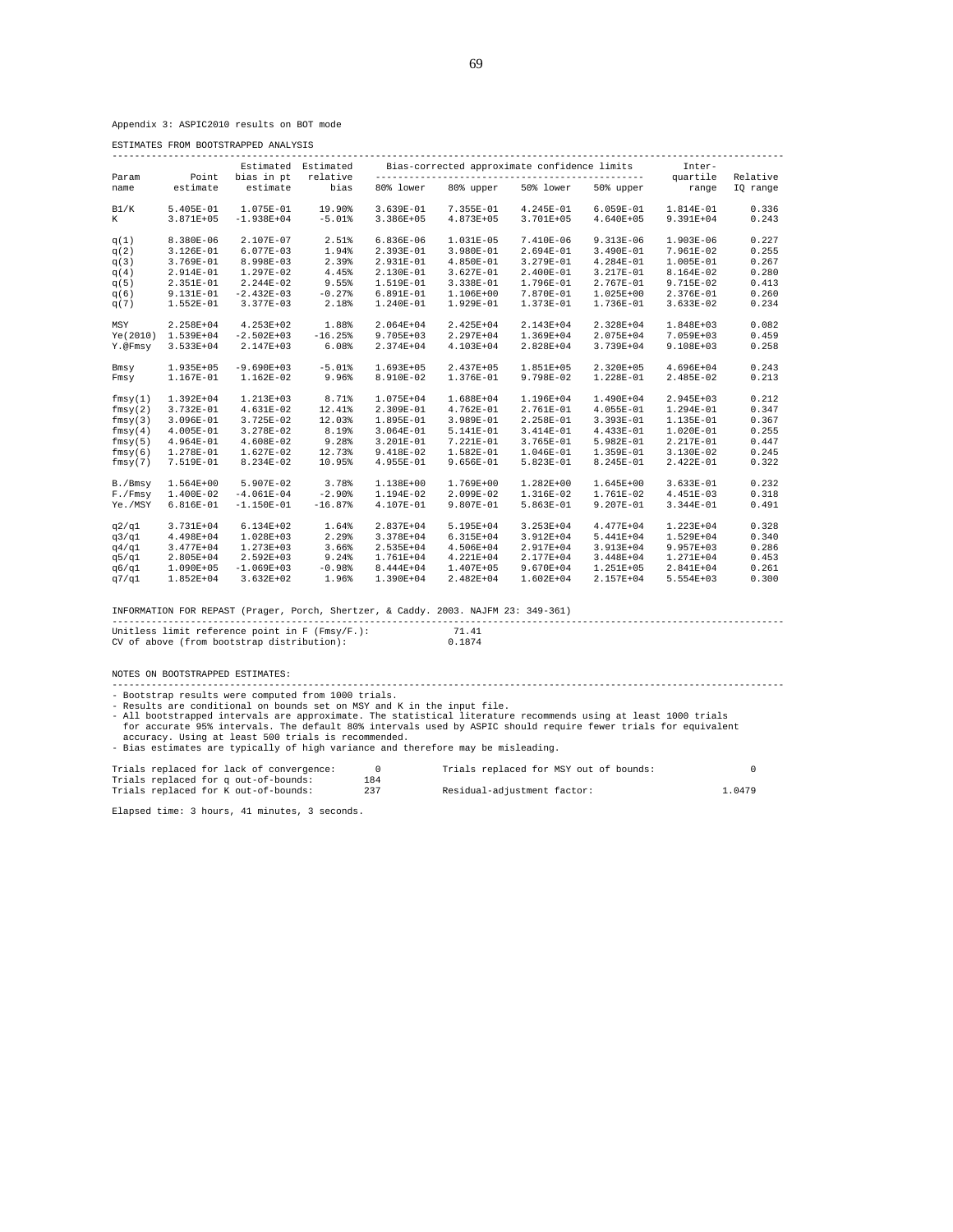Appendix 4: short term projection from ASPIC BOT 2010

| 'Projection with 5000 Y' | ## Projection title                     |
|--------------------------|-----------------------------------------|
| 'aspic.bio'              | ## BIO file to read                     |
| 'red3LN.prj'             | ## Projection file to write             |
| 0d0                      | ## Not used at present; set to 0d0      |
| $\Omega$                 | ## Years to drop at start of plots      |
| 3                        | ## Years of projections                 |
| 482 Y                    | ## Specification for projection year 1. |
| 5000 Y                   | ## Specification for projection year 2. |
| 5000 Y                   | ## Specification for projection year 3. |

Note: the years of projection should have on each line:

- 1. A real number, the projected yield or effort.
	- If yield, it is in the same units as for the initial fit.
	- If effort, it is a unitless number: the multiple of the
	- effort in the last year of the fit.
- 2. A character\*1 indicator of whether the number is effort or yield. - This should be the capital letter 'Y' or 'F'.
- 3. Comments if desired may follow the letter, but must be delimited from it by at least one space.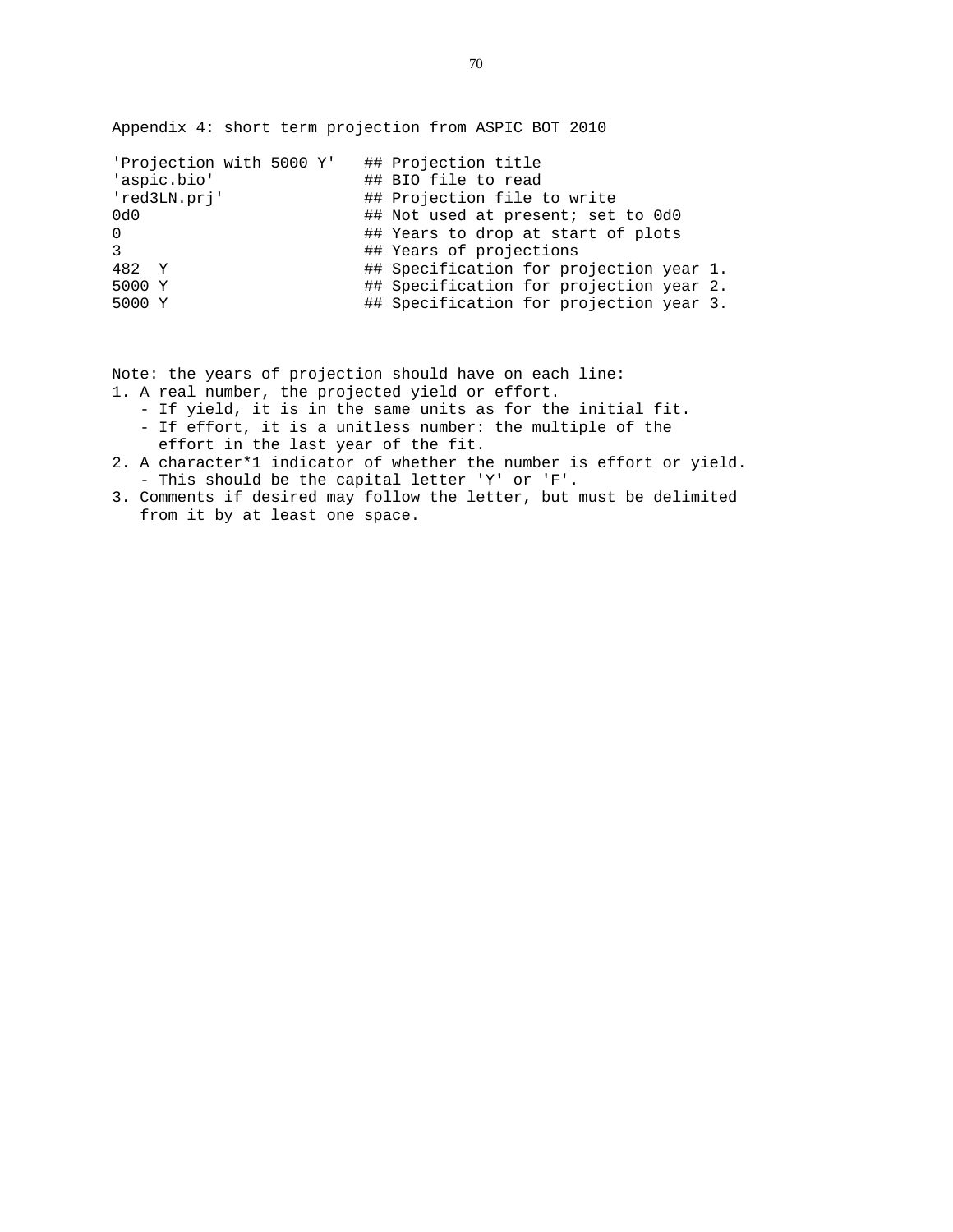Appendix 5: relative biomass and fishing mortality results from ASPIC BOT 2010 extended till 2013/2012 under a 2011-2012 catch of 5000 t

Results from ASPICP.EXE, version 3.16 12 Apr 2010 at 15:34.13<br>3LM redfish page 1 3LN redfish Page 1 Projection with 5000 Y

2011 1.02081.02<br>
2011 5.000E+03 TAC<br>
2012 5.000E+03 TAC  $5.000E+03$ 

USER CONTROL INFORMATION (FROM INPUT FILE) ----------------------------------------------------------------------------------------------------- Control (CTL) file read was:<br>
Biomass (BIO) file read was:<br>
Output file (this file) written was:<br>
Output file (this file) written was: Biomass (BIO) file read was: aspic.bio Output file (this file) written was: aspicp.prj Production-model type: Logistic Number of years of projections: 3 Type of confidence intervals: Bias-corrected percentile Type of confidence intervals:<br>
Confidence interval smoothing:<br>
Onfidence interval smoothing:<br>
ON Year Input data User data type ---- ----------- -------------- 2010 4.820E+02 TAC

TRAJECTORY OF RELATIVE BIOMASS B/Bmsy (BOOTSTRAPPED) -----------------------------------------------------------------------------------------------------------------------

|      |               |               |          |             |               |             |             | Inter-      |          |
|------|---------------|---------------|----------|-------------|---------------|-------------|-------------|-------------|----------|
|      | Point         | Estimated     | Relative | Approx 80%  | Approx 80%    | Approx 50%  | Approx 50%  | quartile    | Relative |
| Year | estimate      | bias          | bias     | lower CL    | upper CL      | lower CL    | upper CL    | range       | IO range |
|      |               |               |          |             |               |             |             |             |          |
| 1959 | 1.081E+00     | 2.151E-01     | 19.89%   | 7.278E-01   | 1.471E+00     | 7.278E-01   | 1.471E+00   | $3.628E-01$ | 0.336    |
| 1960 | 9.673E-01     | 1.762E-01     | 18.21%   | 6.333E-01   | $1.324E+00$   | $6.333E-01$ | 1.324E+00   | 3.437E-01   | 0.355    |
| 1961 | $9.465E-01$   | 1.564E-01     | 16.53%   | 6.136E-01   | $1.290E + 00$ | $6.136E-01$ | 1.290E+00   | 3.414E-01   | 0.361    |
| 1962 | 9.431E-01     | 1.427E-01     | 15.13%   | 6.097E-01   | 1.266E+00     | 6.097E-01   | 1.266E+00   | $3.353E-01$ | 0.356    |
|      |               |               |          |             |               |             |             |             |          |
| 1963 | $9.486E-01$   | 1.322E-01     | 13.94%   | 6.136E-01   | 1.254E+00     | 6.136E-01   | 1.254E+00   | 3.342E-01   | 0.352    |
| 1964 | 9.235E-01     | 1.216E-01     | 13.17%   | 5.891E-01   | 1.218E+00     | 5.891E-01   | 1.218E+00   | 3.293E-01   | 0.357    |
| 1965 | 9.869E-01     | 1.184E-01     | 11.99%   | $6.400E-01$ | 1.268E+00     | $6.400E-01$ | 1.268E+00   | $3.295E-01$ | 0.334    |
| 1966 | $9.823E-01$   | 1.101E-01     | 11.20%   | 6.320E-01   | 1.246E+00     | 6.320E-01   | 1.246E+00   | 3.292E-01   | 0.335    |
| 1967 | 1.011E+00     | 1.050E-01     | 10.39%   | 6.615E-01   | 1.259E+00     | $6.615E-01$ | 1.259E+00   | 3.228E-01   | 0.319    |
| 1968 | 9.874E-01     | $9.687E-02$   | 9.81%    | 6.427E-01   | $1.220E+00$   | 6.427E-01   | 1.220E+00   | 3.159E-01   | 0.320    |
| 1969 | 1.013E+00     | 9.331E-02     | 9.21%    | $6.635E-01$ | 1.237E+00     | $6.635E-01$ | 1.237E+00   | 3.078E-01   | 0.304    |
| 1970 | $1.002E + 00$ | 8.742E-02     | 8.73%    | $6.603E-01$ | 1.215E+00     | $6.603E-01$ | 1.215E+00   | $3.002E-01$ | 0.300    |
| 1971 | 1.044E+00     | 8.578E-02     | 8.22%    | 7.086E-01   | 1.251E+00     | 7.086E-01   | 1.251E+00   | 2.964E-01   | 0.284    |
| 1972 | 9.828E-01     | 7.716E-02     | 7.85%    | $6.585E-01$ | 1.178E+00     | $6.585E-01$ | 1.178E+00   | 2.823E-01   | 0.287    |
| 1973 | 9.499E-01     | 7.249E-02     | 7.63%    | $6.330E-01$ | 1.138E+00     | 6.330E-01   | 1.138E+00   | 2.714E-01   | 0.286    |
| 1974 | 8.938E-01     | $6.742E-02$   | 7.54%    | 5.832E-01   | 1.072E+00     | 5.832E-01   | 1.072E+00   | $2.627E-01$ | 0.294    |
|      |               |               |          |             |               |             |             |             |          |
| 1975 | 8.940E-01     | $6.744E-02$   | 7.54%    | 5.850E-01   | 1.076E+00     | 5.850E-01   | 1.076E+00   | 2.618E-01   | 0.293    |
| 1976 | 9.173E-01     | 6.901E-02     | 7.52%    | 6.076E-01   | 1.097E+00     | 6.076E-01   | 1.097E+00   | 2.631E-01   | 0.287    |
| 1977 | 9.273E-01     | $6.921E-02$   | 7.46%    | 6.177E-01   | $1.103E + 00$ | 6.177E-01   | 1.103E+00   | $2.602E-01$ | 0.281    |
| 1978 | 9.583E-01     | 7.056E-02     | 7.36%    | $6.463E-01$ | 1.131E+00     | $6.463E-01$ | 1.131E+00   | 2.589E-01   | 0.270    |
| 1979 | 1.013E+00     | 7.266E-02     | 7.17%    | $6.992E-01$ | 1.180E+00     | $6.992E-01$ | 1.180E+00   | 2.607E-01   | 0.257    |
| 1980 | 1.057E+00     | 7.272E-02     | 6.88%    | 7.426E-01   | 1.223E+00     | 7.426E-01   | 1.223E+00   | 2.594E-01   | 0.246    |
| 1981 | 1.090E+00     | 7.117E-02     | 6.53%    | 7.801E-01   | 1.255E+00     | 7.801E-01   | 1.255E+00   | 2.557E-01   | 0.235    |
| 1982 | 1.080E+00     | $6.651E-02$   | 6.16%    | 7.837E-01   | 1.235E+00     | 7.837E-01   | 1.235E+00   | 2.430E-01   | 0.225    |
| 1983 | 1.085E+00     | $6.352E-02$   | 5.86%    | 7.932E-01   | 1.228E+00     | 7.932E-01   | 1.228E+00   | 2.308E-01   | 0.213    |
| 1984 | 1.098E+00     | $6.142E-02$   | 5.59%    | 8.235E-01   | 1.237E+00     | 8.235E-01   | 1.237E+00   | 2.266E-01   | 0.206    |
| 1985 | 1.137E+00     | $6.089E-02$   | 5.35%    | 8.723E-01   | 1.271E+00     | 8.723E-01   | 1.271E+00   | 2.189E-01   | 0.193    |
|      | 1.145E+00     | 5.779E-02     | 5.05%    | 8.901E-01   | 1.271E+00     | 8.901E-01   | 1.271E+00   | 2.085E-01   | 0.182    |
| 1986 |               |               |          |             |               |             |             |             |          |
| 1987 | 1.040E+00     | 4.784E-02     | 4.60%    | 8.225E-01   | 1.147E+00     | 8.225E-01   | 1.147E+00   | 1.810E-01   | 0.174    |
| 1988 | 7.456E-01     | 2.752E-02     | 3.69%    | 5.949E-01   | 8.167E-01     | 5.949E-01   | 8.167E-01   | $1.204E-01$ | 0.162    |
| 1989 | 5.729E-01     | 1.840E-02     | 3.21%    | 4.591E-01   | $6.247E-01$   | 4.591E-01   | $6.247E-01$ | $9.069E-02$ | 0.158    |
| 1990 | 4.898E-01     | 1.631E-02     | 3.33%    | 3.896E-01   | $5.362E-01$   | 3.896E-01   | $5.362E-01$ | 7.913E-02   | 0.162    |
| 1991 | 4.213E-01     | 1.533E-02     | 3.64%    | 3.319E-01   | $4.630E-01$   | 3.319E-01   | 4.630E-01   | $6.883E-02$ | 0.163    |
| 1992 | 3.612E-01     | 1.500E-02     | 4.15%    | 2.838E-01   | $4.053E-01$   | 2.838E-01   | $4.053E-01$ | 6.376E-02   | 0.176    |
| 1993 | 2.830E-01     | 1.304E-02     | 4.61%    | 2.181E-01   | 3.305E-01     | 2.181E-01   | 3.305E-01   | 5.898E-02   | 0.208    |
| 1994 | 2.243E-01     | 1.221E-02     | 5.44%    | 1.601E-01   | 2.853E-01     | 1.601E-01   | 2.853E-01   | $6.435E-02$ | 0.287    |
| 1995 | 2.428E-01     | 1.778E-02     | 7.32%    | 1.627E-01   | 3.159E-01     | 1.627E-01   | 3.159E-01   | 7.806E-02   | 0.322    |
| 1996 | 2.859E-01     | 2.668E-02     | 9.33%    | 1.860E-01   | $3.694E-01$   | 1.860E-01   | 3.694E-01   | $9.822E-02$ | 0.344    |
| 1997 | 3.455E-01     | $3.852E-02$   | 11.15%   | 2.133E-01   | 4.446E-01     | 2.133E-01   | 4.446E-01   | 1.207E-01   | 0.349    |
| 1998 | 4.139E-01     | 5.238E-02     | 12.66%   | 2.518E-01   | $5.352E-01$   | 2.518E-01   | 5.352E-01   | 1.481E-01   | 0.358    |
|      |               |               |          |             |               |             |             |             |          |
| 1999 | 4.908E-01     | 6.744E-02     | 13.74%   | 2.961E-01   | $6.332E-01$   | 2.961E-01   | $6.332E-01$ | 1.792E-01   | 0.365    |
| 2000 | 5.696E-01     | 8.201E-02     | 14.40%   | 3.418E-01   | 7.335E-01     | 3.418E-01   | 7.335E-01   | 2.077E-01   | 0.365    |
| 2001 | $6.523E-01$   | 9.499E-02     | 14.56%   | 3.913E-01   | 8.466E-01     | 3.913E-01   | 8.466E-01   | 2.559E-01   | 0.392    |
| 2002 | 7.510E-01     | 1.060E-01     | 14.11%   | 4.503E-01   | 9.792E-01     | 4.503E-01   | 9.792E-01   | 2.913E-01   | 0.388    |
| 2003 | 8.568E-01     | 1.130E-01     | 13.19%   | 5.199E-01   | 1.111E+00     | 5.199E-01   | 1.111E+00   | 3.307E-01   | 0.386    |
| 2004 | 9.655E-01     | 1.152E-01     | 11.94%   | 5.946E-01   | 1.240E+00     | 5.946E-01   | 1.240E+00   | 3.567E-01   | 0.369    |
| 2005 | 1.079E+00     | 1.129E-01     | 10.47%   | 6.836E-01   | 1.359E+00     | 6.836E-01   | 1.359E+00   | $3.862E-01$ | 0.358    |
| 2006 | 1.190E+00     | 1.063E-01     | 8.93%    | 7.677E-01   | $1.460E+00$   | 7.677E-01   | 1.460E+00   | 3.974E-01   | 0.334    |
| 2007 | 1.297E+00     | $9.638E - 02$ | 7.43%    | 8.665E-01   | $1.551E+00$   | 8.665E-01   | 1.551E+00   | 3.979E-01   | 0.307    |
| 2008 | 1.391E+00     | 8.412E-02     | 6.05%    | 9.565E-01   | $1.630E+00$   | 9.565E-01   | $1.630E+00$ | 3.880E-01   | 0.279    |
| 2009 | 1.482E+00     | 7.154E-02     | 4.83%    | 1.049E+00   | 1.708E+00     | 1.049E+00   | 1.708E+00   | 3.815E-01   | 0.257    |
|      |               |               |          |             |               |             |             |             | 0.232    |
| 2010 | $1.564E+00$   | 5.907E-02     | 3.78%    | 1.138E+00   | 1.769E+00     | 1.138E+00   | 1.769E+00   | $3.633E-01$ |          |
| 2011 | 1.636E+00     | 4.742E-02     | 2.90%    | 1.215E+00   | 1.812E+00     | 1.215E+00   | 1.812E+00   | 3.415E-01   | 0.209    |
| 2012 | 1.677E+00     | $3.585E-02$   | 2.14%    | 1.275E+00   | $1.827E + 00$ | 1.275E+00   | 1.827E+00   | 3.085E-01   | 0.184    |
| 2013 | 1.711E+00     | $2.663E-02$   | 1.56%    | 1.335E+00   | $1.840E+00$   | 1.335E+00   | 1.840E+00   | 2.777E-01   | 0.162    |

NOTE: Confidence intervals are approximate. At least 500 to 1000 trials are recommended when estimating confidence intervals.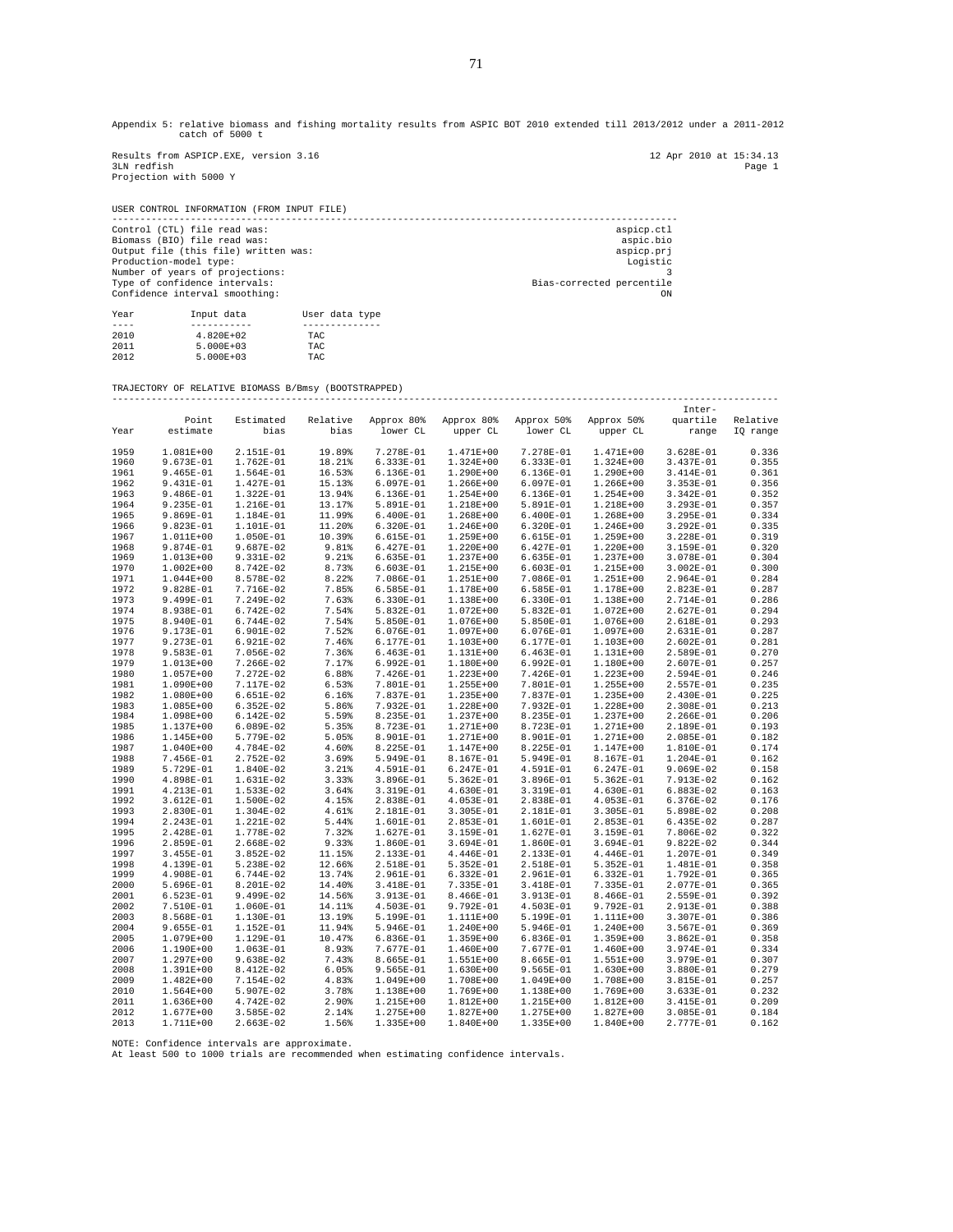TRAJECTORY OF RELATIVE FISHING MORTALITY RATE F/Fmsy (BOOTSTRAPPED)

|              |               |              |             |               |               |             |               | Inter-        |          |
|--------------|---------------|--------------|-------------|---------------|---------------|-------------|---------------|---------------|----------|
|              | Point         | Estimated    | Relative    | Approx 80%    | Approx 80%    | Approx 50%  | Approx 50%    | quartile      | Relative |
| Year         | estimate      | bias         | bias        | lower CL      | upper CL      | lower CL    | upper CL      | range         | IQ range |
|              |               |              |             |               |               |             |               |               |          |
| 1959         | $1.932E + 00$ | $-1.843E-01$ | $-9.54%$    | $1.503E+00$   | $2.512E+00$   | $1.503E+00$ | 2.512E+00     | 5.305E-01     | 0.275    |
| 1960         | 1.229E+00     | $-1.086E-01$ | $-8.83%$    | 9.451E-01     | 1.625E+00     | 9.451E-01   | $1.625E + 00$ | $3.625E-01$   | 0.295    |
| 1961         | 1.086E+00     | $-9.082E-02$ | $-8.36%$    | 8.448E-01     | $1.447E+00$   | 8.448E-01   | 1.447E+00     | 3.222E-01     | 0.297    |
| 1962         | $1.004E + 00$ | $-8.022E-02$ | $-7.99%$    | 7.876E-01     | 1.341E+00     | 7.876E-01   | 1.341E+00     | 2.930E-01     | 0.292    |
| 1963         | 1.295E+00     | $-9.852E-02$ | $-7.61%$    | 1.019E+00     | 1.739E+00     | 1.019E+00   | 1.739E+00     | 3.829E-01     | 0.296    |
| 1964         | 4.756E-01     | $-3.517E-02$ | $-7.40%$    | 3.787E-01     | $6.368E-01$   | 3.787E-01   | $6.368E-01$   | 1.351E-01     | 0.284    |
| 1965         | $1.055E+00$   | $-7.610E-02$ | $-7.21$ $%$ | 8.444E-01     | 1.384E+00     | 8.444E-01   | 1.384E+00     | 2.869E-01     | 0.272    |
| 1966         | 7.539E-01     | $-5.271E-02$ | $-6.99%$    | 6.122E-01     | 9.823E-01     | 6.122E-01   | 9.823E-01     | 1.975E-01     | 0.262    |
| 1967         | 1.205E+00     | $-8.141E-02$ | $-6.76%$    | 9.875E-01     | 1.561E+00     | 9.875E-01   | 1.561E+00     | 3.033E-01     | 0.252    |
| 1968         | 7.817E-01     | $-5.130E-02$ | $-6.56%$    | 6.449E-01     | $1.003E+00$   | 6.449E-01   | $1.003E + 00$ | 1.902E-01     | 0.243    |
| 1969         | 1.088E+00     | $-6.959E-02$ | $-6.40%$    | 9.098E-01     | 1.386E+00     | 9.098E-01   | 1.386E+00     | 2.531E-01     | 0.233    |
| 1970         |               | $-3.916E-02$ | $-6.27%$    | 5.268E-01     | 7.831E-01     | 5.268E-01   | 7.831E-01     | 1.365E-01     | 0.219    |
| 1971         | 6.241E-01     | $-9.157E-02$ | $-6.09%$    | 1.279E+00     | 1.872E+00     | 1.279E+00   | 1.872E+00     | $3.163E-01$   | 0.210    |
|              | 1.503E+00     |              |             |               |               |             |               |               |          |
| 1972<br>1973 | 1.326E+00     | $-7.810E-02$ | $-5.89%$    | 1.128E+00     | 1.656E+00     | 1.128E+00   | 1.656E+00     | 2.818E-01     | 0.212    |
|              | 1.601E+00     | $-9.153E-02$ | $-5.72$     | $1.364E+00$   | $2.020E+00$   | $1.364E+00$ | 2.020E+00     | 3.499E-01     | 0.219    |
| 1974         | 1.104E+00     | $-6.232E-02$ | $-5.65%$    | 9.386E-01     | 1.406E+00     | 9.386E-01   | 1.406E+00     | 2.459E-01     | 0.223    |
| 1975         | 8.736E-01     | $-4.973E-02$ | $-5.69%$    | 7.464E-01     | 1.105E+00     | 7.464E-01   | 1.105E+00     | 1.898E-01     | 0.217    |
| 1976         | 9.847E-01     | $-5.644E-02$ | $-5.73%$    | 8.421E-01     | 1.234E+00     | 8.421E-01   | 1.234E+00     | 2.125E-01     | 0.216    |
| 1977         | 7.755E-01     | $-4.468E-02$ | $-5.76%$    | 6.669E-01     | 9.698E-01     | 6.669E-01   | 9.698E-01     | 1.646E-01     | 0.212    |
| 1978         | 5.410E-01     | $-3.135E-02$ | $-5.80%$    | 4.665E-01     | $6.652E-01$   | 4.665E-01   | $6.652E-01$   | 1.116E-01     | 0.206    |
| 1979         | 6.019E-01     | $-3.474E-02$ | $-5.77%$    | 5.197E-01     | 7.309E-01     | 5.197E-01   | 7.309E-01     | 1.179E-01     | 0.196    |
| 1980         | 6.613E-01     | $-3.755E-02$ | $-5.68%$    | 5.746E-01     | 7.966E-01     | 5.746E-01   | 7.966E-01     | 1.276E-01     | 0.193    |
| 1981         | 9.910E-01     | $-5.480E-02$ | $-5.53%$    | 8.700E-01     | 1.186E+00     | 8.700E-01   | 1.186E+00     | 1.836E-01     | 0.185    |
| 1982         | 8.814E-01     | $-4.739E-02$ | $-5.38%$    | 7.818E-01     | 1.048E+00     | 7.818E-01   | 1.048E+00     | 1.586E-01     | 0.180    |
| 1983         | 8.010E-01     | $-4.216E-02$ | $-5.26%$    | 7.103E-01     | 9.499E-01     | 7.103E-01   | 9.499E-01     | 1.415E-01     | 0.177    |
| 1984         | 5.846E-01     | $-3.014E-02$ | $-5.16%$    | 5.207E-01     | $6.982E-01$   | 5.207E-01   | 6.982E-01     | $9.829E-02$   | 0.168    |
| 1985         | 7.976E-01     | $-4.001E-02$ | $-5.02%$    | 7.097E-01     | 9.538E-01     | 7.097E-01   | 9.538E-01     | 1.340E-01     | 0.168    |
| 1986         | 1.738E+00     | $-8.333E-02$ | $-4.79%$    | $1.557E+00$   | $2.088E+00$   | $1.557E+00$ | 2.088E+00     | $2.852E-01$   | 0.164    |
| 1987         | $3.968E + 00$ | $-1.737E-01$ | $-4.38%$    | $3.577E + 00$ | 4.719E+00     | 3.577E+00   | 4.719E+00     | $6.028E-01$   | 0.152    |
| 1988         | $3.604E + 00$ | $-1.416E-01$ | $-3.93%$    | $3.299E + 00$ | $4.262E + 00$ | 3.299E+00   | $4.262E + 00$ | 5.108E-01     | 0.142    |
| 1989         | 2.812E+00     | $-1.061E-01$ | $-3.77%$    | $2.564E+00$   | $3.314E+00$   | 2.564E+00   | $3.314E+00$   | 3.973E-01     | 0.141    |
| 1990         | 2.836E+00     | $-1.089E-01$ | $-3.84%$    | $2.563E+00$   | $3.352E+00$   | $2.563E+00$ | $3.352E+00$   | 4.300E-01     | 0.152    |
| 1991         | 2.929E+00     | $-1.154E-01$ | $-3.94%$    | $2.612E+00$   | $3.516E+00$   | 2.612E+00   | 3.516E+00     | 5.190E-01     | 0.177    |
| 1992         | 3.772E+00     | $-1.427E-01$ | $-3.78%$    | $3.285E + 00$ | 4.673E+00     | 3.285E+00   | 4.673E+00     | 7.957E-01     | 0.211    |
| 1993         | 3.739E+00     | $-1.087E-01$ | $-2.91$     | $3.087E + 00$ | 4.939E+00     | 3.087E+00   | 4.939E+00     | $1.022E + 00$ | 0.273    |
| 1994         | 1.089E+00     | $-2.506E-02$ | $-2.30%$    | 8.542E-01     | 1.541E+00     | 8.542E-01   | 1.541E+00     | 3.710E-01     | 0.341    |
| 1995         | 3.338E-01     | $-9.977E-03$ | $-2.99%$    | 2.575E-01     | 4.949E-01     | 2.575E-01   | 4.949E-01     | 1.298E-01     | 0.389    |
| 1996         | 6.340E-02     | $-2.532E-03$ | $-3.99%$    | 4.847E-02     | $9.654E-02$   | 4.847E-02   | 9.654E-02     | 2.740E-02     | 0.432    |
| 1997         | 7.362E-02     | $-3.585E-03$ | $-4.87%$    | 5.487E-02     | 1.133E-01     | 5.487E-02   | 1.133E-01     | 3.415E-02     | 0.464    |
| 1998         | 8.815E-02     | $-4.843E-03$ | $-5.49%$    | 6.590E-02     | 1.390E-01     | 6.590E-02   | 1.390E-01     | 4.181E-02     | 0.474    |
| 1999         | 1.938E-01     | $-1.135E-02$ | $-5.86%$    | 1.456E-01     | 3.105E-01     | 1.456E-01   | 3.105E-01     | $9.630E-02$   | 0.497    |
| 2000         | 2.278E-01     | $-1.364E-02$ | $-5.99%$    | 1.691E-01     | 3.710E-01     | 1.691E-01   | 3.710E-01     | 1.132E-01     | 0.497    |
| 2001         | 9.107E-02     | $-5.427E-03$ | $-5.96%$    | 6.787E-02     | 1.515E-01     | 6.787E-02   | 1.515E-01     | 4.560E-02     | 0.501    |
| 2002         | 6.701E-02     | $-3.893E-03$ | $-5.81%$    | 5.017E-02     | 1.116E-01     | 5.017E-02   | 1.116E-01     | $3.300E-02$   | 0.493    |
| 2003         | 6.484E-02     | $-3.585E-03$ | $-5.53%$    | 4.882E-02     | 1.073E-01     | 4.882E-02   | 1.073E-01     | 3.168E-02     | 0.489    |
| 2004         | 2.759E-02     | $-1.423E-03$ | $-5.16%$    | 2.124E-02     | 4.593E-02     | 2.124E-02   | 4.593E-02     | $1.265E-02$   | 0.459    |
| 2005         | 2.572E-02     | $-1.214E-03$ | $-4.72$ $%$ | 2.021E-02     | 4.235E-02     | 2.021E-02   | 4.235E-02     | 1.121E-02     | 0.436    |
| 2006         | 1.766E-02     | $-7.505E-04$ | $-4.25%$    | 1.411E-02     | 2.857E-02     | 1.411E-02   | 2.857E-02     | 7.069E-03     | 0.400    |
| 2007         | 5.480E-02     | $-2.066E-03$ | $-3.77%$    | 4.467E-02     | 8.680E-02     | 4.467E-02   | 8.680E-02     | 2.037E-02     | 0.372    |
| 2008         | 1.839E-02     | $-6.092E-04$ | $-3.31%$    | 1.534E-02     | 2.840E-02     | 1.534E-02   | 2.840E-02     | $6.361E-03$   | 0.346    |
| 2009         | 1.400E-02     | $-4.061E-04$ | $-2.90%$    | 1.194E-02     | 2.099E-02     | 1.194E-02   | 2.099E-02     | 4.451E-03     | 0.318    |
| 2010         | 1.333E-02     | $-3.379E-04$ | $-2.54%$    | 1.156E-02     | 1.958E-02     | 1.156E-02   | 1.958E-02     | $3.886E-03$   | 0.292    |
| 2011         | 1.336E-01     | $-2.932E-03$ | $-2.19%$    | 1.177E-01     | 1.913E-01     | 1.177E-01   | 1.913E-01     | $3.428E-02$   | 0.257    |
| 2012         | 1.307E-01     | $-2.481E-03$ | $-1.90%$    | 1.162E-01     | 1.824E-01     | 1.162E-01   | 1.824E-01     | 2.955E-02     | 0.226    |

Note: no yield(s) were estimated in the projection.

NOTE: Confidence intervals are approximate. At least 500 to 1000 trials are recommended when estimating confidence intervals.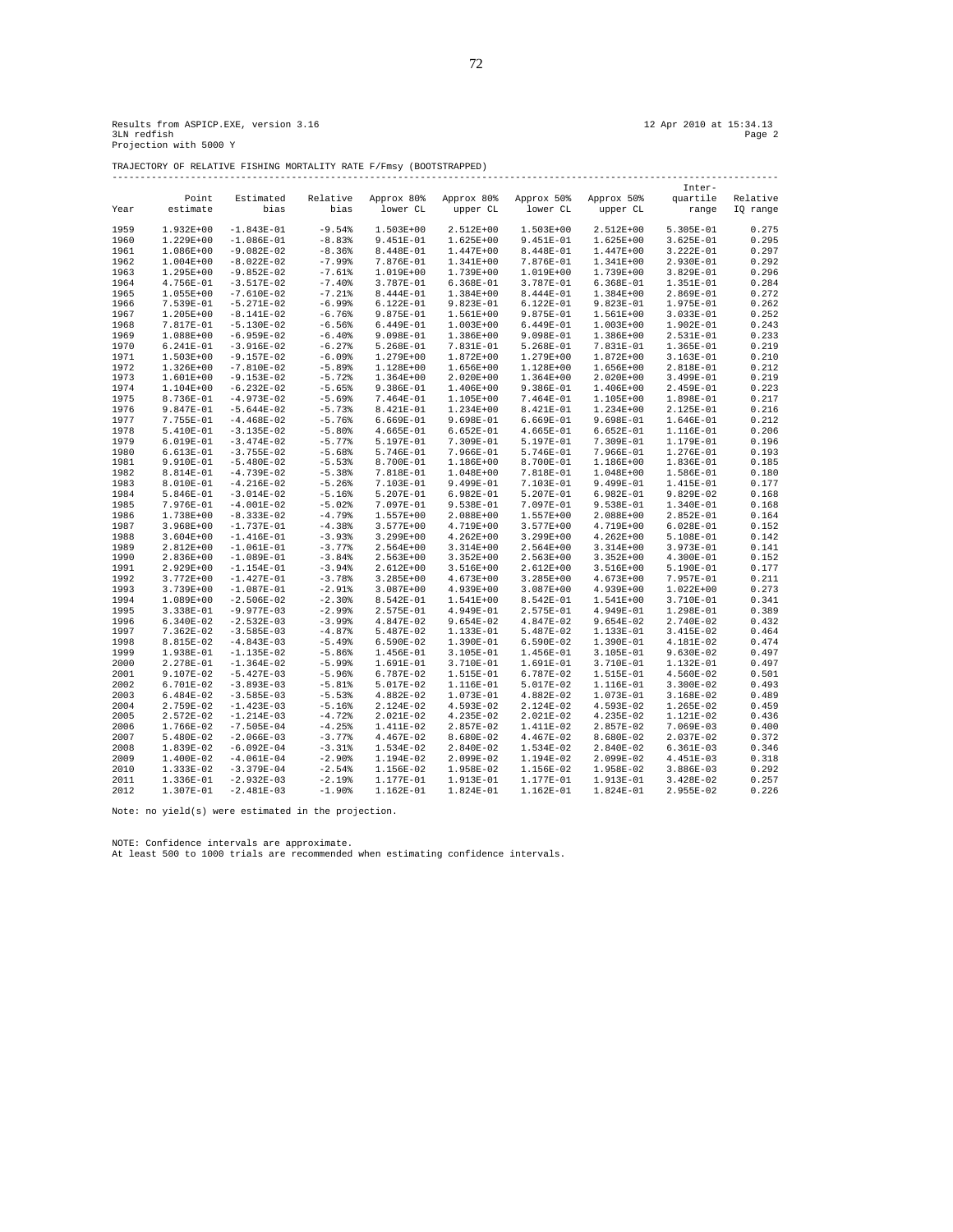Results from ASPICP.EXE, version 3.16 12 Apr 2010 at 15:34.13 Page 3 Apr 2010 at 15:34.13<br>3LN redfish Page 3 Apr 2010 at 15:34.13 Page 3<br>Projection with 5000 Y

TRAJECTORY OF ABSOLUTE BIOMASS (BOOTSTRAPPED)

|      |               |               |             |               |               |               |               | Inter-        |          |
|------|---------------|---------------|-------------|---------------|---------------|---------------|---------------|---------------|----------|
|      | Point         | Estimated     | Relative    | Approx 80%    | Approx 80%    | Approx 50%    | Approx 50%    | quartile      | Relative |
| Year | estimate      | bias          | bias        | lower CL      | upper CL      | lower CL      | upper CL      | range         | IQ range |
|      |               |               |             |               |               |               |               |               |          |
| 1959 | 2.092E+05     | 2.363E+04     | 11.29%      | 1.506E+05     | 2.949E+05     | 1.506E+05     | 2.949E+05     | 7.127E+04     | 0.341    |
| 1960 | 1.872E+05     | $1.867E + 04$ | 9.97%       | 1.298E+05     | $2.647E + 05$ | 1.298E+05     | 2.647E+05     | 6.779E+04     | 0.362    |
| 1961 | 1.832E+05     | $1.562E + 04$ | 8.52%       | $1.263E + 05$ | 2.556E+05     | 1.263E+05     | 2.556E+05     | $6.624E + 04$ | 0.362    |
| 1962 | 1.825E+05     | 1.330E+04     | 7.29%       | 1.269E+05     | 2.493E+05     | 1.269E+05     | 2.493E+05     | $6.353E+04$   | 0.348    |
| 1963 | 1.836E+05     | 1.140E+04     | 6.21%       | 1.284E+05     | 2.445E+05     | 1.284E+05     | 2.445E+05     | $6.112E + 04$ | 0.333    |
| 1964 | 1.787E+05     | 9.870E+03     | 5.52%       | 1.253E+05     | 2.361E+05     | 1.253E+05     | 2.361E+05     | 5.899E+04     | 0.330    |
| 1965 | 1.910E+05     | 8.437E+03     | 4.42%       | 1.375E+05     | 2.448E+05     | 1.375E+05     | 2.448E+05     | $5.686E+04$   | 0.298    |
| 1966 | 1.901E+05     | $7.046E + 03$ | 3.71%       | 1.385E+05     | $2.402E + 05$ | 1.385E+05     | 2.402E+05     | 5.389E+04     | 0.283    |
| 1967 | 1.957E+05     | 5.778E+03     | 2.95%       | 1.470E+05     | $2.433E+05$   | 1.470E+05     | 2.433E+05     | 5.074E+04     | 0.259    |
| 1968 | 1.911E+05     | 4.671E+03     | 2.44%       | 1.444E+05     | 2.360E+05     | 1.444E+05     | 2.360E+05     | 4.847E+04     | 0.254    |
| 1969 | 1.960E+05     | $3.698E + 03$ | 1.89%       | 1.512E+05     | 2.384E+05     | 1.512E+05     | 2.384E+05     | 4.587E+04     | 0.234    |
| 1970 | 1.939E+05     | 2.817E+03     | 1.45%       | 1.521E+05     | 2.340E+05     | 1.521E+05     | 2.340E+05     | 4.338E+04     | 0.224    |
| 1971 | $2.020E + 05$ | 1.971E+03     | 0.98%       | 1.637E+05     | 2.421E+05     | $1.637E + 05$ | 2.421E+05     | 4.120E+04     | 0.204    |
| 1972 | $1.902E + 05$ | $1.284E+03$   | 0.68%       | 1.539E+05     | $2.267E + 05$ | 1.539E+05     | 2.267E+05     | $3.888E + 04$ | 0.204    |
| 1973 | 1.838E+05     | 8.696E+02     | 0.47%       | 1.488E+05     | 2.180E+05     | 1.488E+05     | 2.180E+05     | 3.718E+04     | 0.202    |
| 1974 | 1.730E+05     | $6.613E+02$   | 0.38%       | 1.393E+05     | 2.051E+05     | 1.393E+05     | 2.051E+05     | $3.557E + 04$ | 0.206    |
|      |               |               |             |               |               |               |               |               |          |
| 1975 | 1.730E+05     | 5.656E+02     | 0.33%       | 1.406E+05     | 2.036E+05     | 1.406E+05     | 2.036E+05     | 3.405E+04     | 0.197    |
| 1976 | 1.775E+05     | 4.386E+02     | 0.25%       | $1.462E + 05$ | 2.065E+05     | $1.462E + 05$ | 2.065E+05     | 3.230E+04     | 0.182    |
| 1977 | 1.795E+05     | 2.661E+02     | 0.15%       | 1.491E+05     | 2.070E+05     | 1.491E+05     | 2.070E+05     | $3.066E + 04$ | 0.171    |
| 1978 | 1.855E+05     | 3.347E+01     | 0.02%       | 1.562E+05     | 2.113E+05     | $1.562E + 05$ | 2.113E+05     | 2.903E+04     | 0.157    |
| 1979 | 1.960E+05     | $-3.435E+02$  | $-0.18%$    | 1.693E+05     | 2.207E+05     | 1.693E+05     | 2.207E+05     | 2.710E+04     | 0.138    |
| 1980 | $2.045E + 05$ | $-8.812E+02$  | $-0.43%$    | $1.803E + 05$ | $2.287E + 05$ | 1.803E+05     | 2.287E+05     | 2.490E+04     | 0.122    |
| 1981 | 2.109E+05     | $-1.516E+03$  | $-0.72%$    | 1.899E+05     | 2.348E+05     | 1.899E+05     | 2.348E+05     | 2.309E+04     | 0.109    |
| 1982 | 2.091E+05     | $-2.110E+03$  | $-1.01%$    | 1.904E+05     | 2.321E+05     | 1.904E+05     | 2.321E+05     | 2.255E+04     | 0.108    |
| 1983 | 2.099E+05     | $-2.610E+03$  | $-1.24%$    | 1.940E+05     | 2.326E+05     | 1.940E+05     | 2.326E+05     | 2.101E+04     | 0.100    |
| 1984 | 2.126E+05     | $-3.074E+03$  | $-1.45%$    | 1.982E+05     | 2.340E+05     | 1.982E+05     | 2.340E+05     | 1.987E+04     | 0.093    |
| 1985 | 2.201E+05     | $-3.577E+03$  | $-1.63%$    | 2.078E+05     | 2.424E+05     | 2.078E+05     | 2.424E+05     | 1.881E+04     | 0.085    |
| 1986 | 2.217E+05     | $-4.097E+03$  | $-1.85%$    | 2.100E+05     | 2.423E+05     | 2.100E+05     | 2.423E+05     | 1.748E+04     | 0.079    |
| 1987 | 2.012E+05     | $-4.339E+03$  | $-2.16%$    | 1.909E+05     | 2.214E+05     | 1.909E+05     | 2.214E+05     | 1.619E+04     | 0.080    |
| 1988 | 1.443E+05     | $-3.996E+03$  | $-2.77%$    | 1.348E+05     | 1.628E+05     | 1.348E+05     | 1.628E+05     | 1.480E+04     | 0.103    |
| 1989 | 1.109E+05     | $-3.401E+03$  | $-3.07%$    | 1.021E+05     | 1.281E+05     | 1.021E+05     | 1.281E+05     | 1.376E+04     | 0.124    |
| 1990 | 9.480E+04     | $-2.793E+03$  | $-2.95%$    | 8.684E+04     | 1.113E+05     | 8.684E+04     | 1.113E+05     | $1.262E + 04$ | 0.133    |
| 1991 | 8.155E+04     | $-2.183E+03$  | $-2.68%$    | 7.407E+04     | $9.782E + 04$ | 7.407E+04     | 9.782E+04     | 1.217E+04     | 0.149    |
| 1992 | $6.992E + 04$ | $-1.570E+03$  | $-2.24%$    | $6.230E + 04$ | 8.568E+04     | $6.230E+04$   | 8.568E+04     | 1.161E+04     | 0.166    |
| 1993 | 5.477E+04     | $-9.824E+02$  | $-1.79%$    | 4.646E+04     | 7.006E+04     | 4.646E+04     | 7.006E+04     | 1.168E+04     | 0.213    |
| 1994 | 4.342E+04     | $-4.447E+02$  | $-1.02%$    | 3.397E+04     | 5.934E+04     | 3.397E+04     | 5.934E+04     | $1.302E + 04$ | 0.300    |
| 1995 | 4.699E+04     | 1.593E+02     | 0.34%       | 3.568E+04     | $6.410E+04$   | 3.568E+04     | 6.410E+04     | 1.440E+04     | 0.306    |
| 1996 | 5.534E+04     | $9.630E + 02$ | 1.74%       | 4.137E+04     | 7.338E+04     | 4.137E+04     | 7.338E+04     | 1.599E+04     | 0.289    |
| 1997 | $6.687E + 04$ | 1.995E+03     | 2.98%       | 4.998E+04     | 8.672E+04     | 4.998E+04     | 8.672E+04     | 1.891E+04     | 0.283    |
| 1998 | 8.010E+04     | $3.208E + 03$ | 4.01%       | $6.008E + 04$ | 1.018E+05     | $6.008E + 04$ | 1.018E+05     | 2.281E+04     | 0.285    |
| 1999 | 9.498E+04     | $4.481E+03$   | 4.72%       | $6.833E+04$   | 1.170E+05     | 6.833E+04     | 1.170E+05     | 2.684E+04     | 0.283    |
| 2000 | 1.102E+05     | $5.644E+03$   | 5.12%       | 7.974E+04     | $1.345E + 05$ | 7.974E+04     | 1.345E+05     | $3.038E + 04$ | 0.276    |
| 2001 | $1.262E + 05$ | $6.515E+03$   | 5.16%       | 9.106E+04     | 1.531E+05     | 9.106E+04     | 1.531E+05     | $3.412E + 04$ | 0.270    |
| 2002 | 1.454E+05     | $6.896E+03$   | 4.74%       | 1.048E+05     | 1.731E+05     | 1.048E+05     | 1.731E+05     | $3.805E + 04$ | 0.262    |
| 2003 | 1.658E+05     | $6.612E+03$   | 3.99%       | 1.203E+05     | 1.935E+05     | 1.203E+05     | 1.935E+05     | 4.164E+04     | 0.251    |
| 2004 | 1.869E+05     | $5.595E+03$   | 2.99%       | $1.382E + 05$ | 2.144E+05     | $1.382E + 05$ | 2.144E+05     | 4.332E+04     | 0.232    |
| 2005 | 2.088E+05     | $3.872E + 03$ | 1.85%       | 1.585E+05     | 2.342E+05     | 1.585E+05     | 2.342E+05     | 4.236E+04     | 0.203    |
| 2006 | $2.303E + 05$ | $1.562E+03$   | 0.68%       | 1.825E+05     | $2.553E+05$   | 1.825E+05     | 2.553E+05     | $3.596E + 04$ | 0.156    |
| 2007 | 2.510E+05     | $-1.137E+03$  | $-0.45%$    | 2.174E+05     | 2.815E+05     | 2.174E+05     | 2.815E+05     | 2.975E+04     | 0.119    |
| 2008 | $2.692E + 05$ | $-3.988E+03$  | $-1.48%$    | 2.458E+05     | $3.044E + 05$ | 2.458E+05     | $3.044E + 05$ | 2.884E+04     | 0.107    |
| 2009 | 2.869E+05     | $-6.796E+03$  | $-2.37%$    | 2.684E+05     | $3.350E + 05$ | 2.684E+05     | $3.350E + 05$ | $3.201E + 04$ | 0.112    |
| 2010 | $3.028E + 05$ | $-9.426E+03$  | $-3.11$ $%$ | $2.852E + 05$ | $3.565E + 05$ | 2.852E+05     | $3.565E + 05$ | 3.701E+04     | 0.122    |
| 2011 | $3.167E + 05$ | $-1.177E+04$  | $-3.72%$    | 2.997E+05     | $3.794E + 05$ | 2.997E+05     | 3.794E+05     | 3.977E+04     | 0.126    |
| 2012 | $3.245E + 05$ | $-1.371E+04$  | $-4.23%$    | $3.088E + 05$ | 3.929E+05     | $3.088E + 05$ | 3.929E+05     | 4.595E+04     | 0.142    |
| 2013 | $3.312E + 05$ | $-1.523E+04$  | $-4.60%$    | 3.132E+05     | $4.014E + 05$ | $3.132E + 05$ | 4.014E+05     | 4.769E+04     | 0.144    |

NOTE: Confidence intervals are approximate. At least 500 to 1000 trials are recommended when estimating confidence intervals.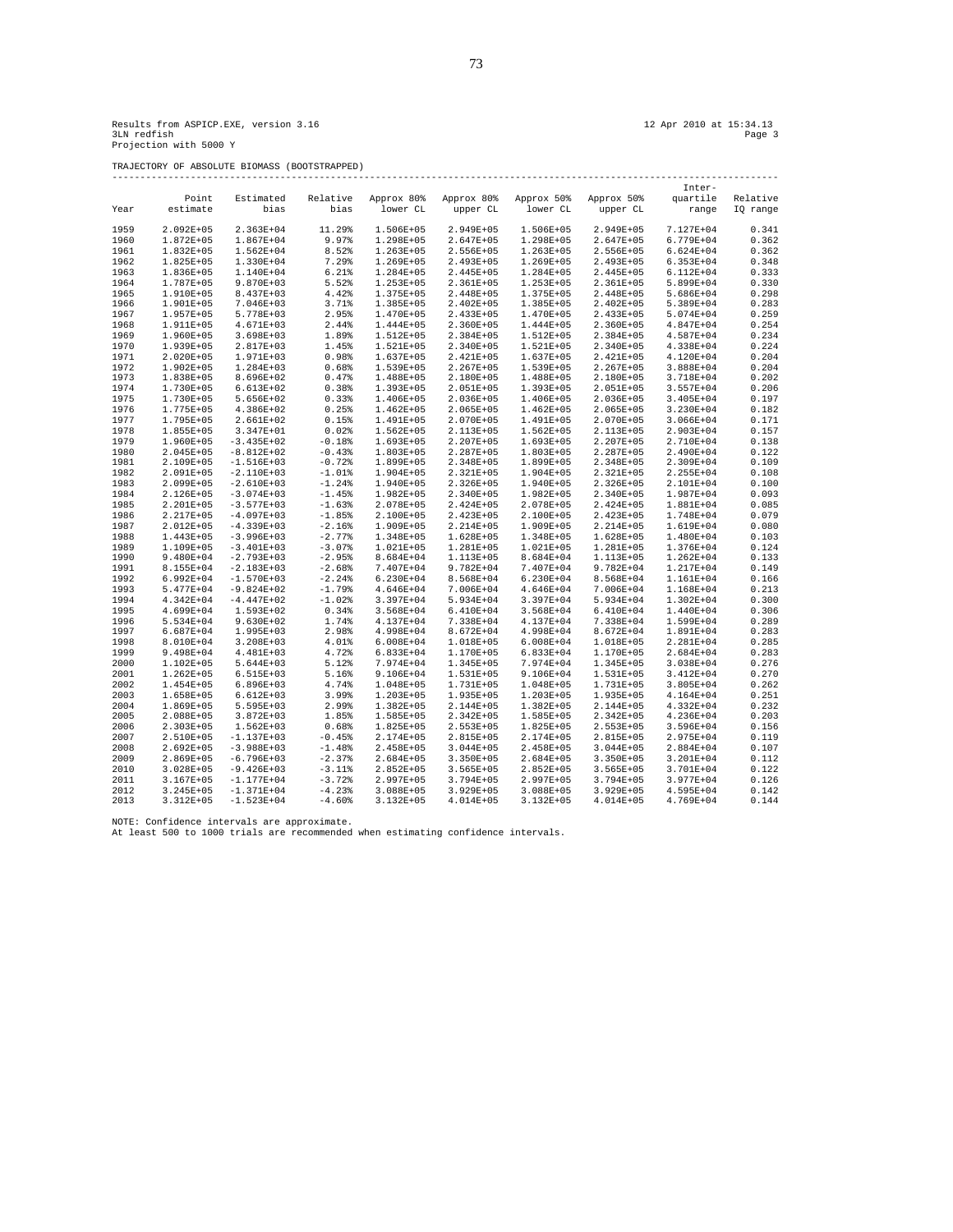TRAJECTORY OF ABSOLUTE FISHING MORTALITY RATE (BOOTSTRAPPED)

|      |             |               |          |             |             |             |             | Inter-      |          |
|------|-------------|---------------|----------|-------------|-------------|-------------|-------------|-------------|----------|
|      | Point       | Estimated     | Relative | Approx 80%  | Approx 80%  | Approx 50%  | Approx 50%  | quartile    | Relative |
| Year | estimate    | bias          | bias     | lower CL    | upper CL    | lower CL    | upper CL    | range       | IQ range |
|      |             |               |          |             |             |             |             |             |          |
| 1959 | 2.254E-01   | $-3.798E-03$  | $-1.68%$ | 1.599E-01   | 3.191E-01   | 1.599E-01   | 3.191E-01   | 8.336E-02   | 0.370    |
| 1960 | 1.435E-01   | $-1.144E-03$  | $-0.80%$ | 1.022E-01   | 2.079E-01   | 1.022E-01   | 2.079E-01   | 5.546E-02   | 0.387    |
| 1961 | 1.267E-01   | $-3.853E-04$  | $-0.30%$ | $9.204E-02$ | 1.830E-01   | $9.204E-02$ | 1.830E-01   | 4.838E-02   | 0.382    |
| 1962 | 1.171E-01   | $4.786E-05$   | 0.04%    | 8.709E-02   | 1.686E-01   | 8.709E-02   | 1.686E-01   | 4.298E-02   | 0.367    |
| 1963 | 1.511E-01   | $6.475E-04$   | 0.43%    | 1.139E-01   | 2.152E-01   | 1.139E-01   | 2.152E-01   | 5.406E-02   | 0.358    |
| 1964 | 5.549E-02   | 3.091E-04     | 0.56%    | 4.274E-02   | 7.809E-02   | 4.274E-02   | 7.809E-02   | 1.851E-02   | 0.334    |
| 1965 | 1.232E-01   | 7.979E-04     | 0.65%    | $9.667E-02$ | 1.696E-01   | $9.667E-02$ | 1.696E-01   | 3.783E-02   | 0.307    |
| 1966 | 8.797E-02   | 7.159E-04     | 0.81%    | 7.036E-02   | 1.196E-01   | 7.036E-02   | 1.196E-01   | 2.517E-02   | 0.286    |
| 1967 | 1.406E-01   | 1.438E-03     | 1.02%    | 1.135E-01   | 1.864E-01   | 1.135E-01   | 1.864E-01   | $3.801E-02$ | 0.270    |
| 1968 | 9.121E-02   | 1.079E-03     | 1.18%    | 7.464E-02   | 1.194E-01   | 7.464E-02   | 1.194E-01   | 2.311E-02   | 0.253    |
| 1969 | 1.270E-01   | $1.663E-03$   | 1.31%    | 1.050E-01   | 1.636E-01   | 1.050E-01   | 1.636E-01   | 2.984E-02   | 0.235    |
| 1970 | 7.282E-02   | $1.000E-03$   | 1.37%    | 6.021E-02   | $9.077E-02$ | $6.021E-02$ | 9.077E-02   | 1.592E-02   | 0.219    |
| 1971 | 1.754E-01   | 2.724E-03     | 1.55%    | 1.469E-01   | 2.165E-01   | 1.469E-01   | 2.165E-01   | $3.642E-02$ | 0.208    |
| 1972 | 1.548E-01   | 2.772E-03     | 1.79%    | 1.304E-01   | 1.910E-01   | 1.304E-01   | 1.910E-01   | 3.190E-02   | 0.206    |
| 1973 | 1.868E-01   | $3.698E-03$   | 1.98%    | 1.574E-01   | 2.313E-01   | 1.574E-01   | 2.313E-01   | 3.873E-02   | 0.207    |
| 1974 | 1.288E-01   | 2.598E-03     | 2.02%    | 1.092E-01   | 1.592E-01   | 1.092E-01   | 1.592E-01   | 2.643E-02   | 0.205    |
| 1975 | 1.019E-01   | 1.896E-03     | 1.86%    | 8.719E-02   | 1.244E-01   | 8.719E-02   | 1.244E-01   | 1.975E-02   | 0.194    |
| 1976 | 1.149E-01   | 1.971E-03     | 1.72%    | 9.916E-02   | 1.387E-01   | 9.916E-02   | 1.387E-01   | 2.070E-02   | 0.180    |
| 1977 | $9.050E-02$ | 1.435E-03     | 1.59%    | 7.899E-02   | 1.082E-01   | 7.899E-02   | 1.082E-01   | 1.508E-02   | 0.167    |
| 1978 | $6.312E-02$ | 9.128E-04     | 1.45%    | 5.575E-02   | 7.395E-02   | 5.575E-02   | 7.395E-02   | 9.374E-03   | 0.149    |
| 1979 | 7.023E-02   | 9.788E-04     | 1.39%    | $6.269E-02$ | 8.050E-02   | $6.269E-02$ | 8.050E-02   | $9.212E-03$ | 0.131    |
| 1980 | 7.716E-02   | 1.122E-03     | 1.45%    | 6.910E-02   | 8.668E-02   | 6.910E-02   | 8.668E-02   | 8.979E-03   | 0.116    |
| 1981 | 1.156E-01   | 1.866E-03     | 1.61%    | 1.041E-01   | 1.277E-01   | 1.041E-01   | 1.277E-01   | 1.254E-02   | 0.108    |
| 1982 | 1.028E-01   | 1.835E-03     | 1.78%    | $9.272E-02$ | 1.121E-01   | $9.272E-02$ | 1.121E-01   | 1.023E-02   | 0.099    |
| 1983 | 9.346E-02   | 1.776E-03     | 1.90%    | 8.466E-02   | 1.009E-01   | 8.466E-02   | 1.009E-01   | 8.800E-03   | 0.094    |
| 1984 | 6.821E-02   | 1.366E-03     | 2.00%    | 6.172E-02   | 7.259E-02   | 6.172E-02   | 7.259E-02   | 5.918E-03   | 0.087    |
| 1985 | 9.306E-02   | 2.007E-03     | 2.16%    | 8.493E-02   | $9.864E-02$ | 8.493E-02   | 9.864E-02   | 7.399E-03   | 0.080    |
| 1986 | 2.028E-01   | $4.986E-03$   | 2.46%    | $1.846E-01$ | 2.137E-01   | 1.846E-01   | 2.137E-01   | 1.548E-02   | 0.076    |
| 1987 | 4.630E-01   | 1.441E-02     | 3.11%    | 4.151E-01   | 4.913E-01   | 4.151E-01   | 4.913E-01   | $3.960E-02$ | 0.086    |
| 1988 | 4.206E-01   | 1.617E-02     | 3.85%    | 3.670E-01   | 4.532E-01   | 3.670E-01   | 4.532E-01   | 4.422E-02   | 0.105    |
| 1989 | 3.281E-01   | 1.351E-02     | 4.12%    | 2.813E-01   | 3.576E-01   | 2.813E-01   | 3.576E-01   | $3.950E-02$ | 0.120    |
| 1990 | 3.309E-01   | 1.334E-02     | 4.03%    | 2.792E-01   | 3.631E-01   | 2.792E-01   | 3.631E-01   | 4.295E-02   | 0.130    |
| 1991 | 3.417E-01   | 1.322E-02     | 3.87%    | 2.817E-01   | 3.792E-01   | 2.817E-01   | 3.792E-01   | 4.992E-02   | 0.146    |
| 1992 | 4.401E-01   | 1.769E-02     | 4.02%    | 3.480E-01   | 5.010E-01   | 3.480E-01   | 5.010E-01   | 7.658E-02   | 0.174    |
| 1993 | 4.362E-01   | 2.182E-02     | 5.00%    | 3.304E-01   | 5.368E-01   | 3.304E-01   | 5.368E-01   | 1.026E-01   | 0.235    |
| 1994 | 1.270E-01   | $6.860E-03$   | 5.40%    | $9.268E-02$ | 1.639E-01   | $9.268E-02$ | 1.639E-01   | $3.594E-02$ | 0.283    |
| 1995 | 3.894E-02   | 1.586E-03     | 4.07%    | 2.909E-02   | 5.170E-02   | 2.909E-02   | 5.170E-02   | 1.140E-02   | 0.293    |
| 1996 | 7.398E-03   | 1.779E-04     | 2.40%    | $5.621E-03$ | $9.868E-03$ | 5.621E-03   | $9.868E-03$ | 2.107E-03   | 0.285    |
| 1997 | 8.591E-03   | 8.230E-05     | 0.96%    | $6.649E-03$ | 1.144E-02   | $6.649E-03$ | 1.144E-02   | 2.450E-03   | 0.285    |
| 1998 | 1.029E-02   | $-1.244E-05$  | $-0.12%$ | 8.243E-03   | $1.404E-02$ | 8.243E-03   | $1.404E-02$ | $3.124E-03$ | 0.304    |
| 1999 | 2.261E-02   | $-1.877E-04$  | $-0.83%$ | 1.849E-02   | 3.140E-02   | 1.849E-02   | 3.140E-02   | $6.826E-03$ | 0.302    |
| 2000 | 2.658E-02   | $-3.196E-04$  | $-1.20%$ | 2.189E-02   | 3.678E-02   | 2.189E-02   | 3.678E-02   | 8.064E-03   | 0.303    |
| 2001 | 1.063E-02   | $-1.393E-04$  | $-1.31%$ | 8.877E-03   | 1.470E-02   | 8.877E-03   | 1.470E-02   | $3.204E-03$ | 0.302    |
| 2002 | 7.819E-03   | $-9.204E-05$  | $-1.18%$ | $6.642E-03$ | 1.083E-02   | $6.642E-03$ | 1.083E-02   | 2.332E-03   | 0.298    |
| 2003 | 7.566E-03   | $-6.156E-05$  | $-0.81%$ | $6.529E-03$ | $1.032E-02$ | $6.529E-03$ | 1.032E-02   | 2.070E-03   | 0.274    |
| 2004 | $3.220E-03$ | $-8.616E-06$  | $-0.27%$ | 2.841E-03   | 4.299E-03   | 2.841E-03   | 4.299E-03   | 7.875E-04   | 0.245    |
| 2005 | $3.001E-03$ | 1.245E-05     | 0.41%    | $2.699E-03$ | $3.891E-03$ | 2.699E-03   | 3.891E-03   | 5.931E-04   | 0.198    |
| 2006 | 2.060E-03   | 2.441E-05     | 1.18%    | 1.856E-03   | 2.501E-03   | 1.856E-03   | 2.501E-03   | 2.972E-04   | 0.144    |
| 2007 | $6.394E-03$ | 1.277E-04     | 2.00%    | 5.706E-03   | 7.172E-03   | 5.706E-03   | 7.172E-03   | 7.013E-04   | 0.110    |
| 2008 | 2.146E-03   | $6.006E - 05$ | 2.80%    | 1.869E-03   | 2.316E-03   | 1.869E-03   | 2.316E-03   | $2.232E-04$ | 0.104    |
| 2009 | 1.634E-03   | 5.810E-05     | 3.56%    | $1.392E-03$ | 1.741E-03   | $1.392E-03$ | 1.741E-03   | 1.814E-04   | 0.111    |
| 2010 | 1.555E-03   | $6.615E-05$   | 4.25%    | 1.308E-03   | 1.653E-03   | 1.308E-03   | 1.653E-03   | 1.678E-04   | 0.108    |
| 2011 | 1.559E-02   | $7.653E-04$   | 4.91%    | 1.291E-02   | 1.647E-02   | 1.291E-02   | 1.647E-02   | 1.875E-03   | 0.120    |
| 2012 | 1.525E-02   | 8.368E-04     | 5.49%    | 1.255E-02   | 1.609E-02   | 1.255E-02   | 1.609E-02   | 1.960E-03   | 0.129    |

NOTE: Confidence intervals are approximate. At least 500 to 1000 trials are recommended when estimating confidence intervals.

74

-----------------------------------------------------------------------------------------------------------------------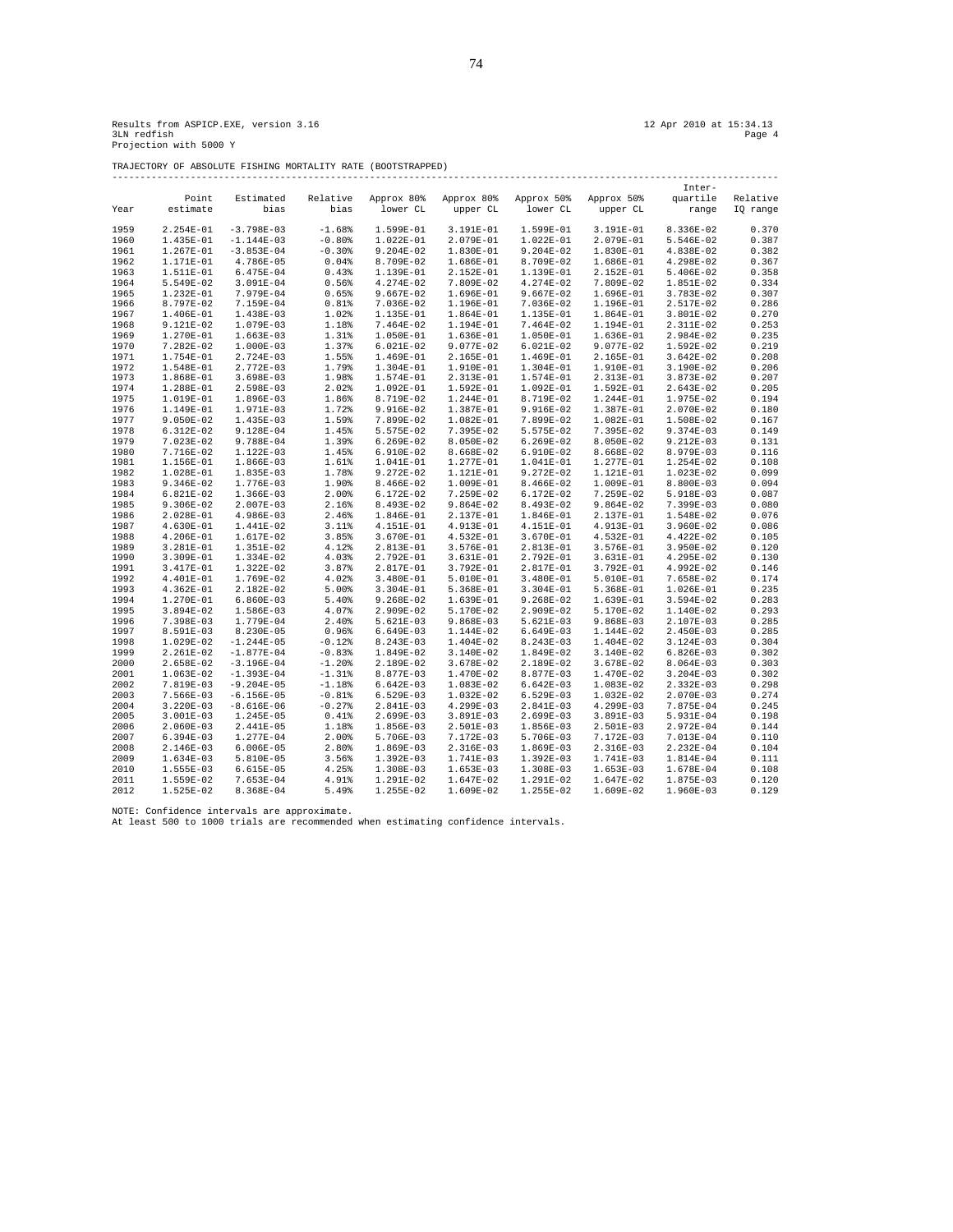Results from ASPICP.EXE, version 3.16 12 Apr 2010 at 15:34.13 Page 5 12 Apr 2010 at 15:34.13 Page 5<br>3LN redfish Page 5 Page 5 Page 5 Page 5 Page 8 Page 8 Page 8 Page 8 Page 8 Page 8 Page 8 Page 8 Page 8 Page 8



Time Plot of B/Bmsy (#) with Bias-Corrected (BC) 80% Confidence Interval (^v) (Dashed reference line is 1.0)